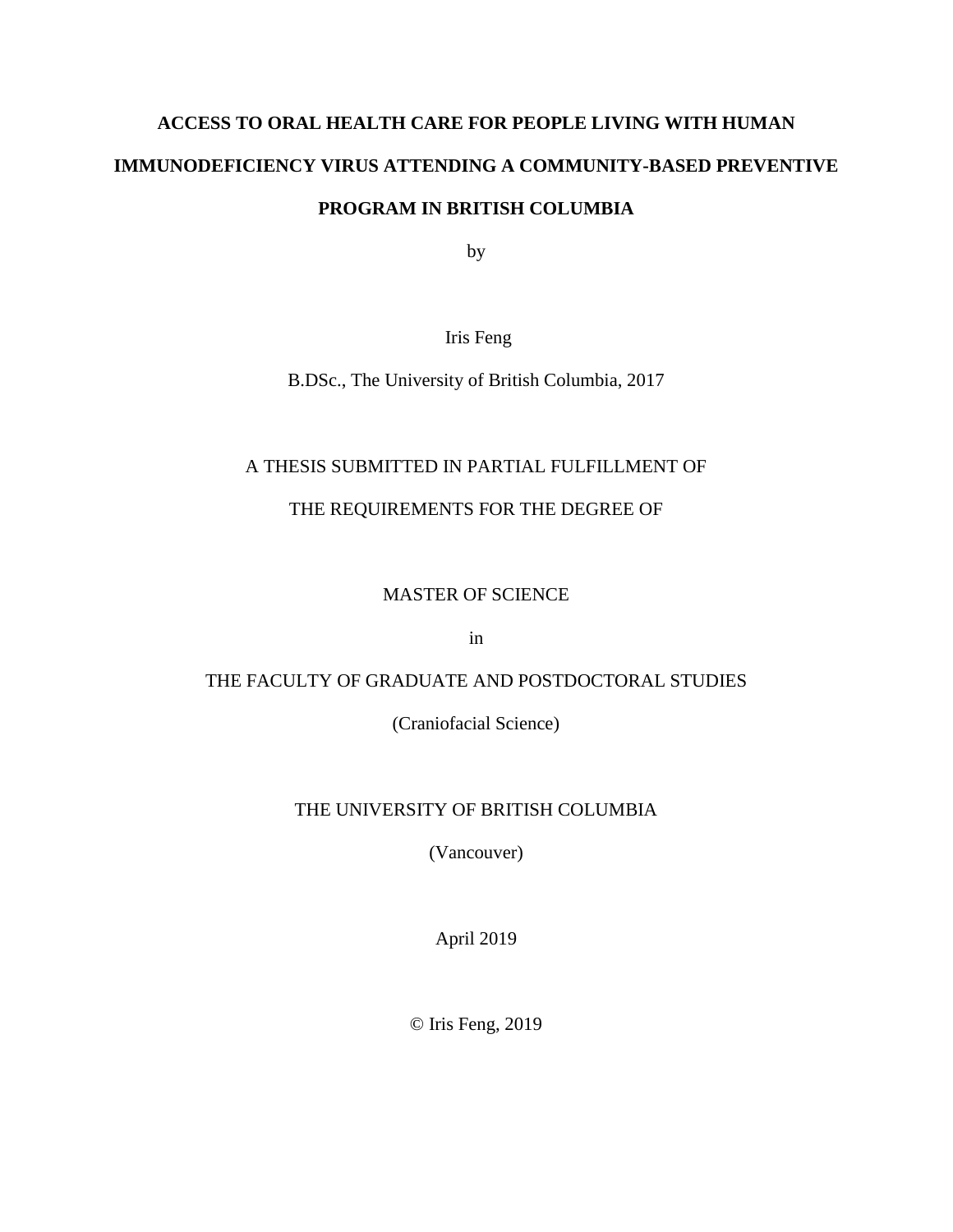The following individuals certify that they have read, and recommend to the Faculty of Graduate and Postdoctoral Studies for acceptance, a thesis/dissertation entitled:

Access to oral health care for people living with human immunodeficiency virus attending a community-based preventive program in British Columbia

| submitted by Iris Feng |                                 | in partial fulfillment of the requirements for |
|------------------------|---------------------------------|------------------------------------------------|
|                        | the degree of Master of Science |                                                |
| in                     | <b>Craniofacial Science</b>     |                                                |

## **Examining Committee:**

| Dr. Leeann Donnelly |
|---------------------|
| Supervisor          |

Dr. Mario Brondani Supervisory Committee Member

Dr. Christophe Bedos Supervisory Committee Member

Dr. Jolanta Aleksejuniene External Examiner

## **Additional Supervisory Committee Members:**

Supervisory Committee Member

Supervisory Committee Member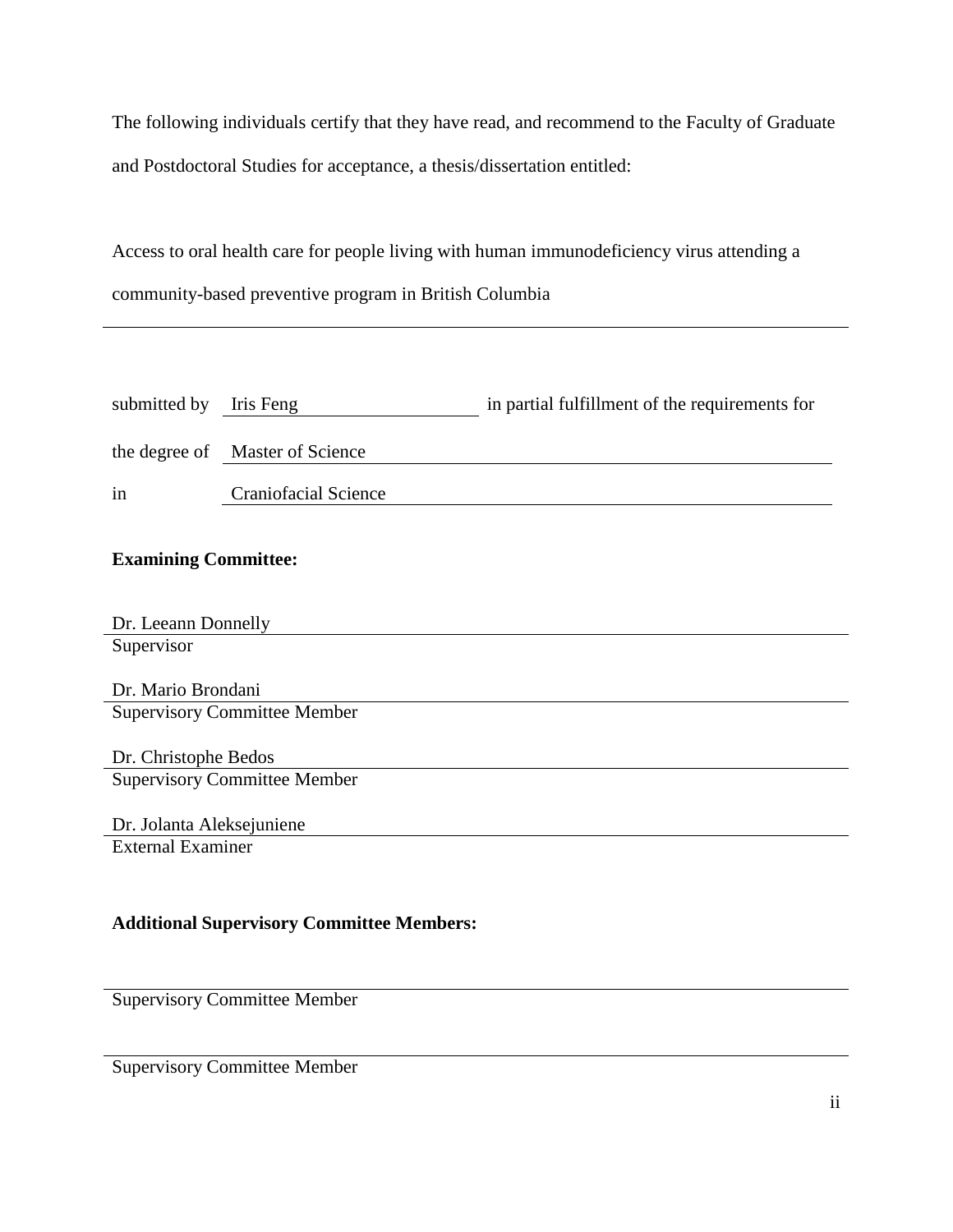#### **Abstract**

**Objective**: It is important that people living with HIV/AIDS (PLWHA) receive routine oral health care due to their increased risk of oral complications. However, PLWHA have difficulty accessing oral health services for various reasons, including having to endure HIV-related stigma and discrimination. In 2011, the University of British Columbia (UBC) Dental Hygiene Degree Program (DHDP) implemented a preventive oral health program at the Positive Living Society of British Columbia (PSLBC), a non-profit organization supporting PLWHA. This study aims to assess the influence this type of service delivery has on access to oral health care for members of PLSBC.

**Methods:** A retrospective chart review of 170 PLSBC members who utilized the program services was conducted with descriptive analysis. Sixty-nine patient satisfaction surveys were also reviewed. Personal interviews with 10 members and one focus group comprised of 12 staff and administrative personnel were conducted. Audio-recordings were transcribed verbatim and coded thematically using N-Vivo® 11 software. Emerging themes were identified using the interpretative phenomenology approach following Penchansky and Thomas' theory of access.

**Results:** Of the 170 members who utilized the program, the majority (85.9%) were males and most (72.8%) lived where the program was easily accessible and convenient. Eighty-six members were routinely and currently using the services. The program helped members utilize their financial resources to receive other types of dental services. As members are influenced by their past traumatic experiences, they appreciated services were delivered in a safe manner and in a stigma-free setting. Members valued the opportunity to educate future dental professionals to

iii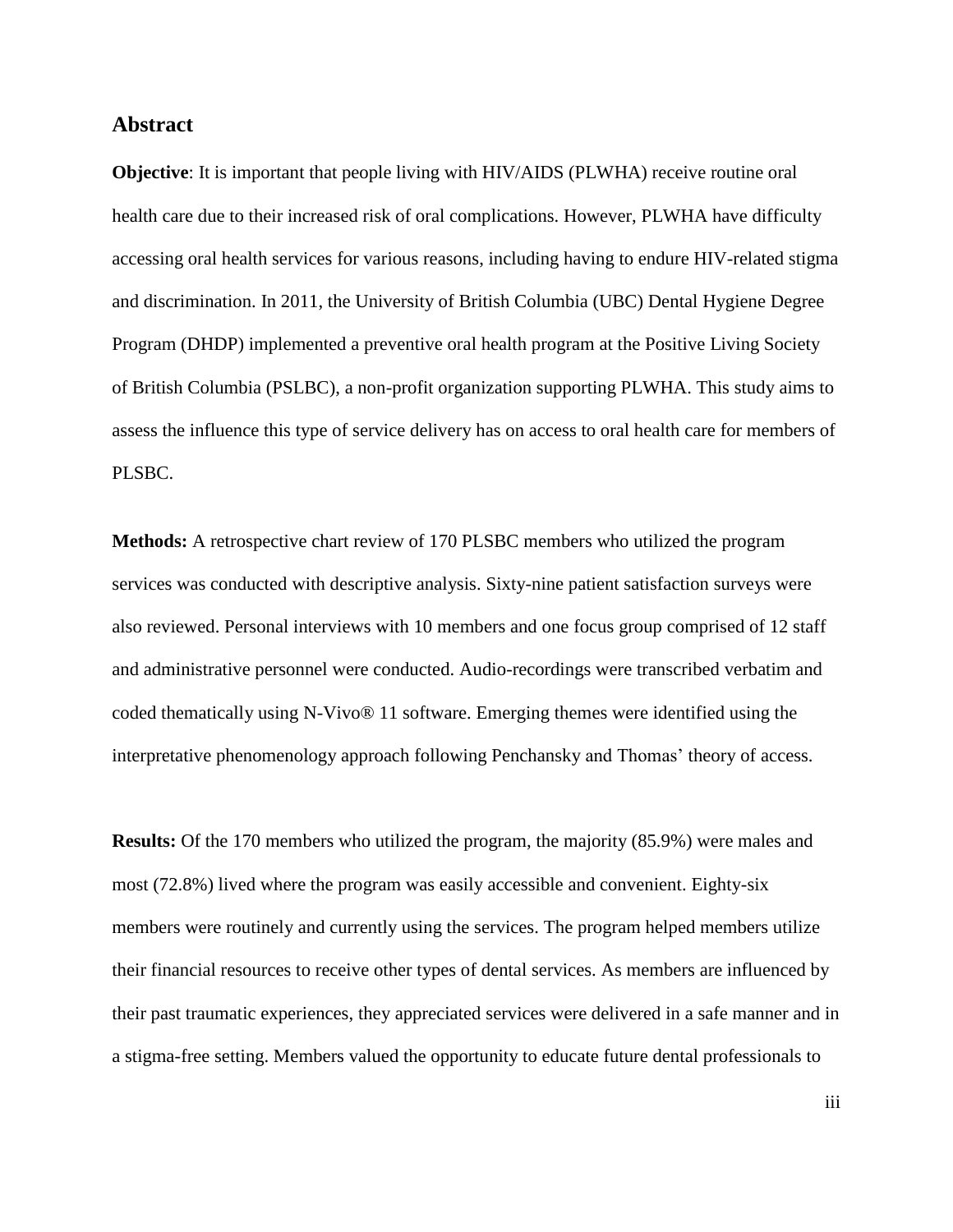reduce HIV-related stigma. However, unmet dental needs could not be addressed in the program for some members and appear to be influenced by dimensions of access at referral clinics.

**Conclusion:** This community-based preventive dental program had multiple positive influences on access to oral health care for members of PLSBC; however, the referral pathway appeared to need improvement. Findings highlight that there is a need for dental professionals to address the interrelated dimensions of access in order to engage PLWHA in oral health care due to the influence of socioeconomic status, HIV-related stigma, and histories of trauma.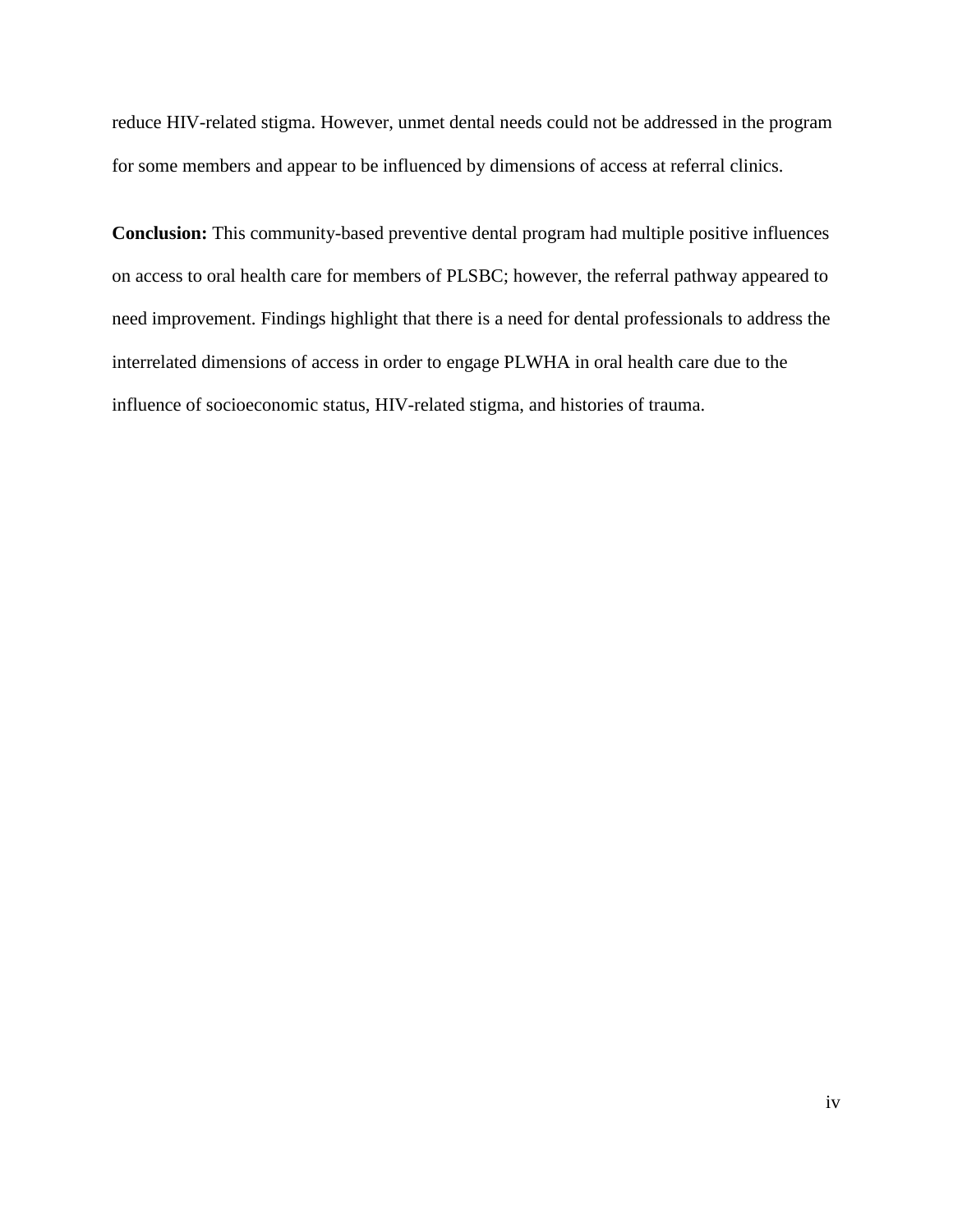## **Lay Summary**

In 2011, the University of British Columbia (UBC) implemented a community-based dental preventive program at Positive Living Society of British Columbia (PLSBC), a non-profit organization supporting their members living with HIV/AIDS. This study aimed to determine the influence this program had on access to oral health care for the members. One-hundred seventy dental charts and 69 patient satisfaction surveys were compiled and summarized. Ten personal interviews with members and one focus group comprised of 12 PLSBC staff and administrative personnel were conducted. Findings highlight the need for dental professionals to address the different dimensions of access that influence oral health care for PLWHA due to their socioeconomic status, history of trauma, and HIV-related stigma.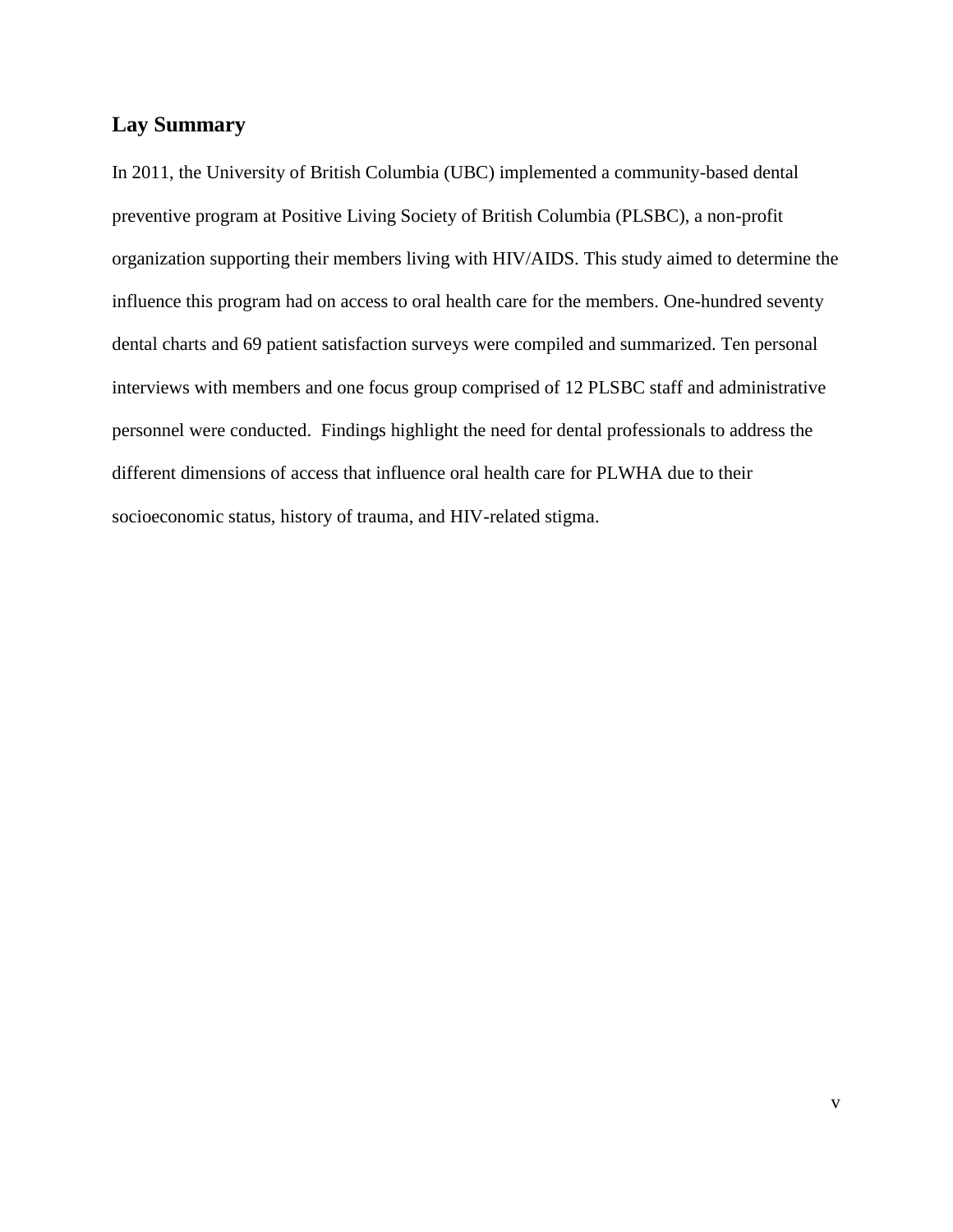## **Preface**

This thesis is an original intellectual work of the author Iris Feng. The author performed all components of the study including the research proposal, ethics approval, data collection, and data analysis. The University of British Columbia (UBC) Behavioral Research Ethics Board granted the ethics approval with certificate number BREB H17-02457. This research project was supported by the partnering organization, Positive Living Society of British Columbia (PLSBC). The author wrote, prepared, and submitted the manuscript.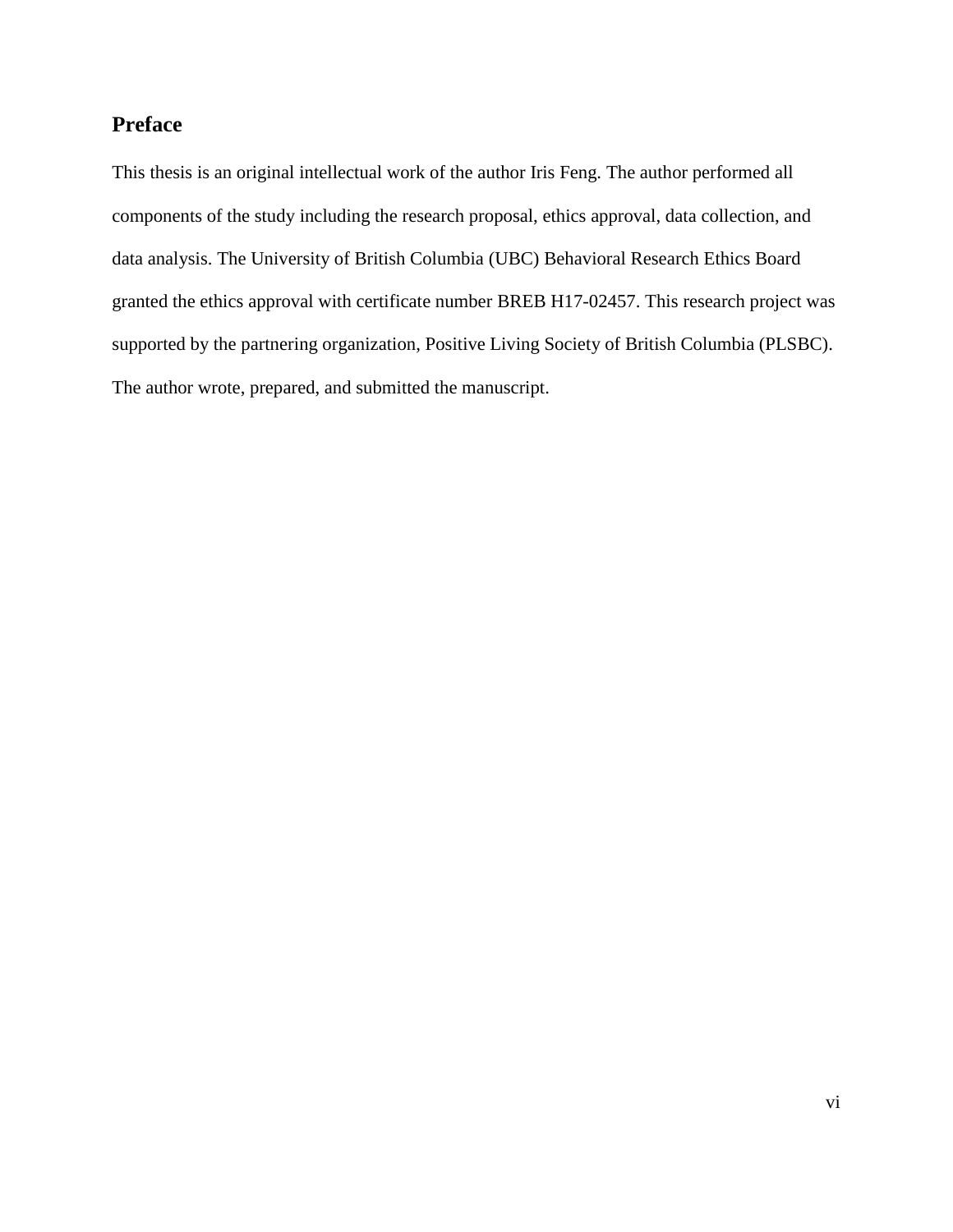## **Table of Contents**

| 1.1   |     |
|-------|-----|
| 1.1.1 |     |
| 1.1.2 |     |
| 1.1.3 |     |
| 1.1.4 |     |
| 1.1.5 |     |
| 1.2   |     |
|       |     |
| 1.2.2 |     |
| 1.2.3 |     |
| 1.2.4 |     |
| 1.2.5 |     |
| 1.3   |     |
|       | vii |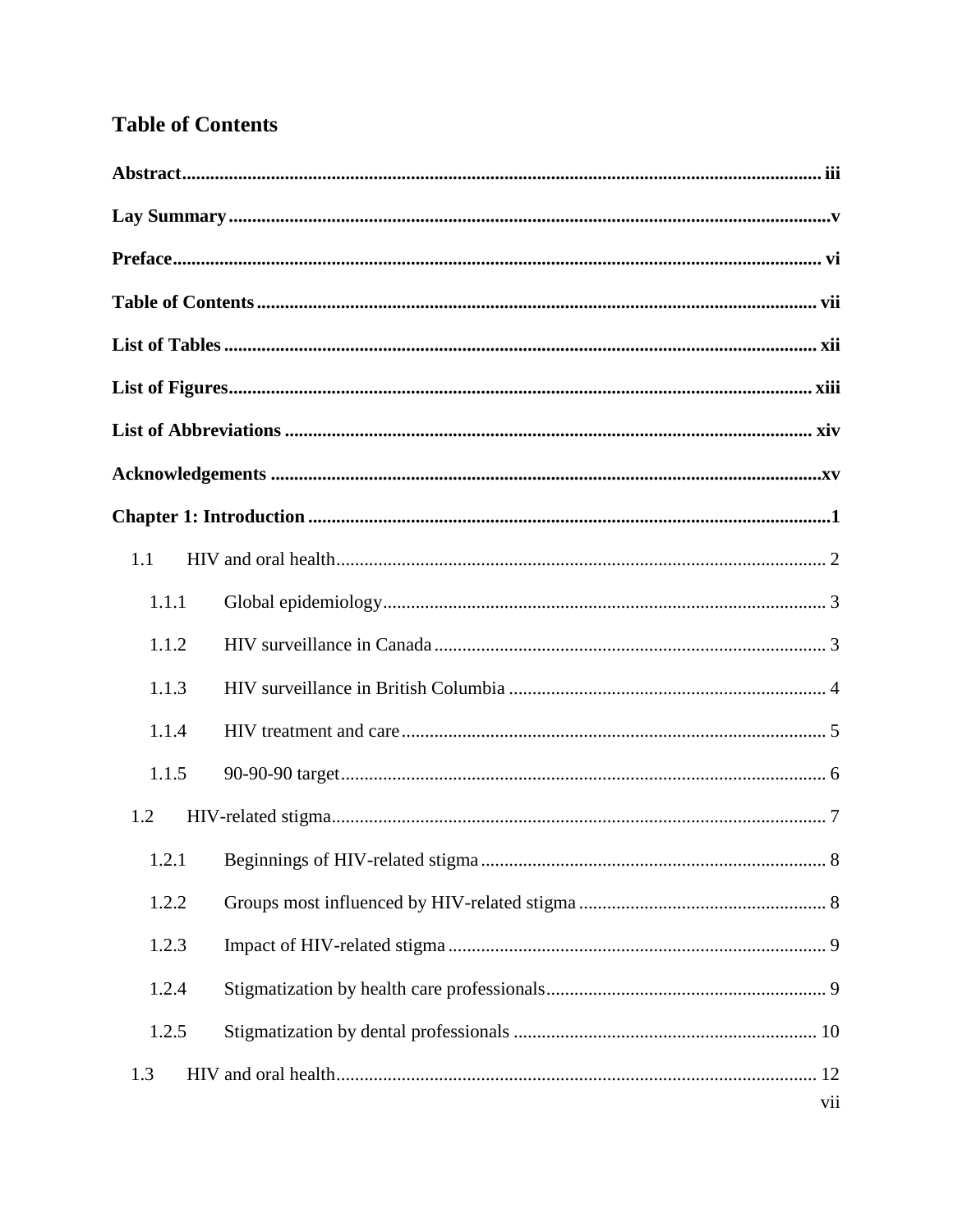| 1.3.1 |      |
|-------|------|
| 1.3.2 |      |
| 1.4   |      |
| 1.5   |      |
| 1.6   |      |
|       |      |
| 2.1   |      |
| 2.1.1 |      |
| 2.1.2 |      |
| 2.2   |      |
| 2.2.1 |      |
| 2.2.2 |      |
| 2.2.3 |      |
| 2.2.4 |      |
| 2.2.5 |      |
| 2.3   |      |
|       |      |
| 2.4.1 |      |
| 2.4.2 |      |
| 2.4.3 |      |
| 2.4.4 |      |
|       |      |
| 3.1   |      |
|       | viii |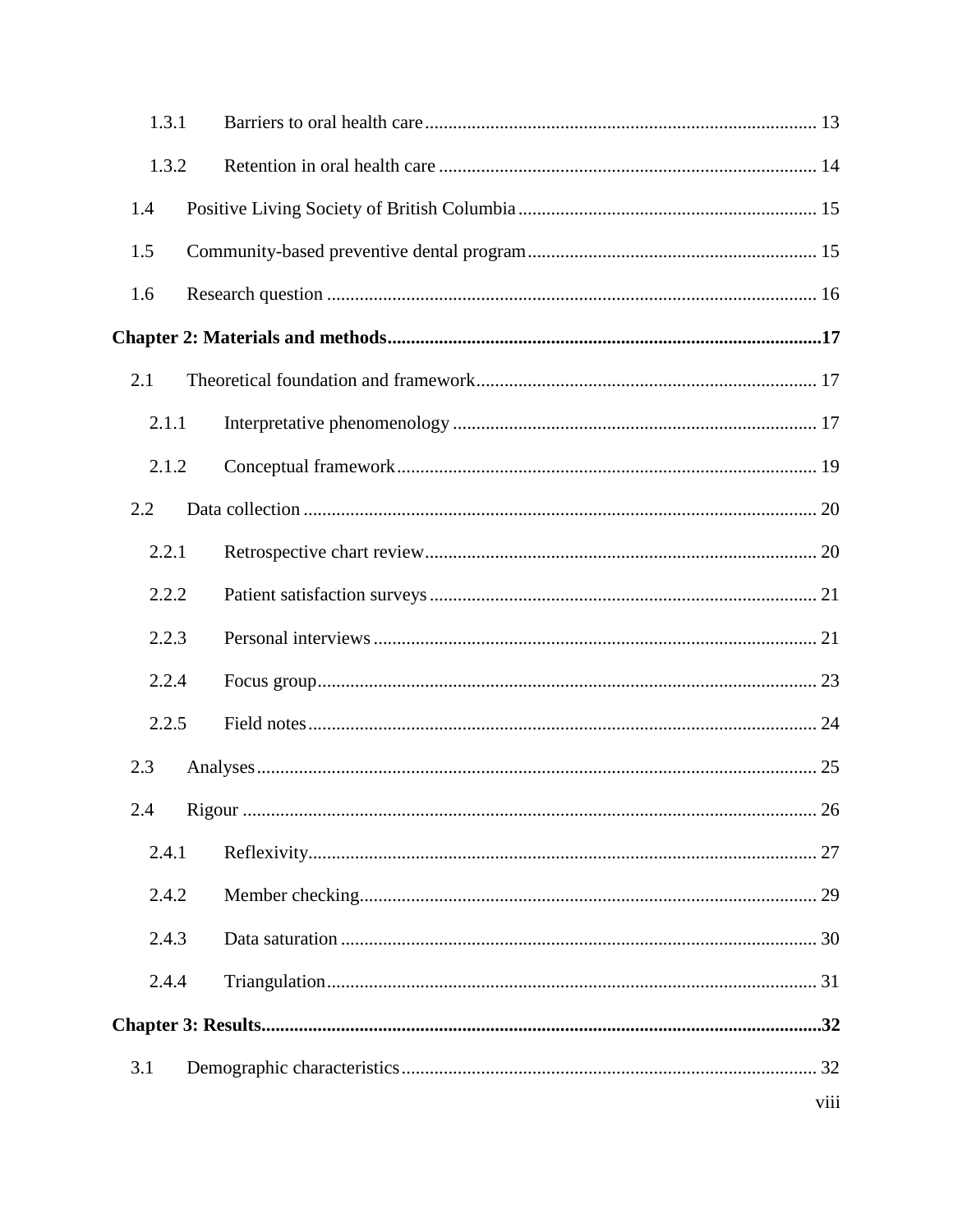| 3.2   |         |                 |
|-------|---------|-----------------|
| 3.3   |         |                 |
| 3.4   |         |                 |
| 3.5   |         |                 |
| 3.6   |         |                 |
| 3.6.1 |         |                 |
|       | 3.6.1.1 |                 |
|       | 3.6.1.2 |                 |
| 3.6.2 |         |                 |
|       | 3.6.2.1 |                 |
|       | 3.6.2.2 |                 |
|       | 3.6.2.3 |                 |
|       | 3.6.2.4 |                 |
|       | 3.6.2.5 |                 |
| 3.6.3 |         |                 |
|       | 3.6.3.1 |                 |
|       |         |                 |
| 3.6.4 |         |                 |
|       | 3.6.4.1 |                 |
|       | 3.6.4.2 |                 |
|       | 3.6.4.3 |                 |
| 3.6.5 |         |                 |
|       | 3.6.5.1 |                 |
|       |         | $\overline{1}X$ |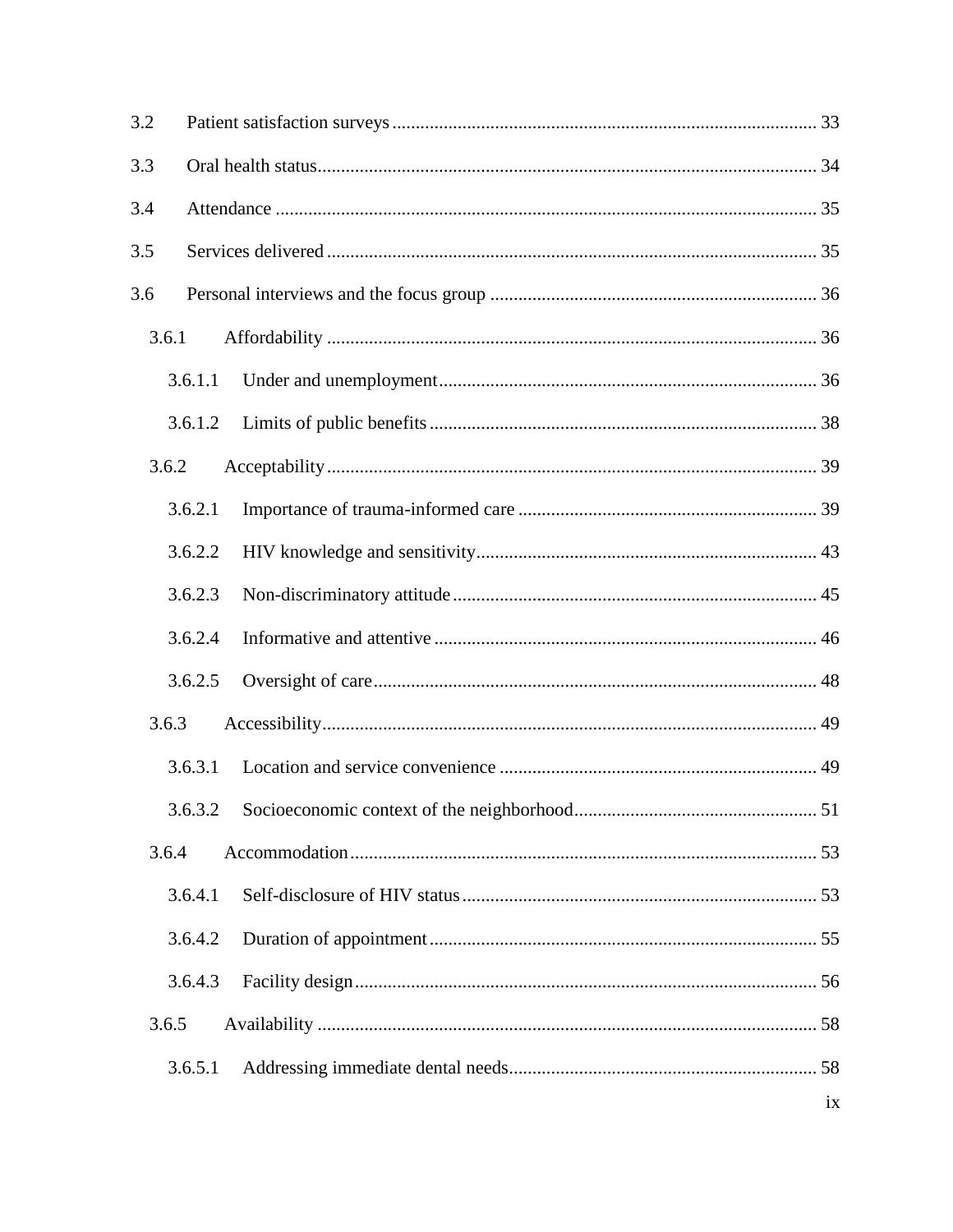|                             | 3.6.5.2 |  |
|-----------------------------|---------|--|
|                             | 3.6.5.3 |  |
| 3.6.6                       |         |  |
|                             |         |  |
| 4.1                         |         |  |
| 4.2                         |         |  |
| 4.2.1                       |         |  |
| 4.2.2                       |         |  |
| 4.2.3                       |         |  |
| 4.3                         |         |  |
| 4.4                         |         |  |
| 4.5                         |         |  |
|                             |         |  |
|                             |         |  |
| 5.1                         |         |  |
| 5.2                         |         |  |
| 5.3                         |         |  |
| $\mathbf{r}$ , $\mathbf{r}$ |         |  |
|                             |         |  |
|                             |         |  |
|                             |         |  |
|                             |         |  |
|                             |         |  |
|                             |         |  |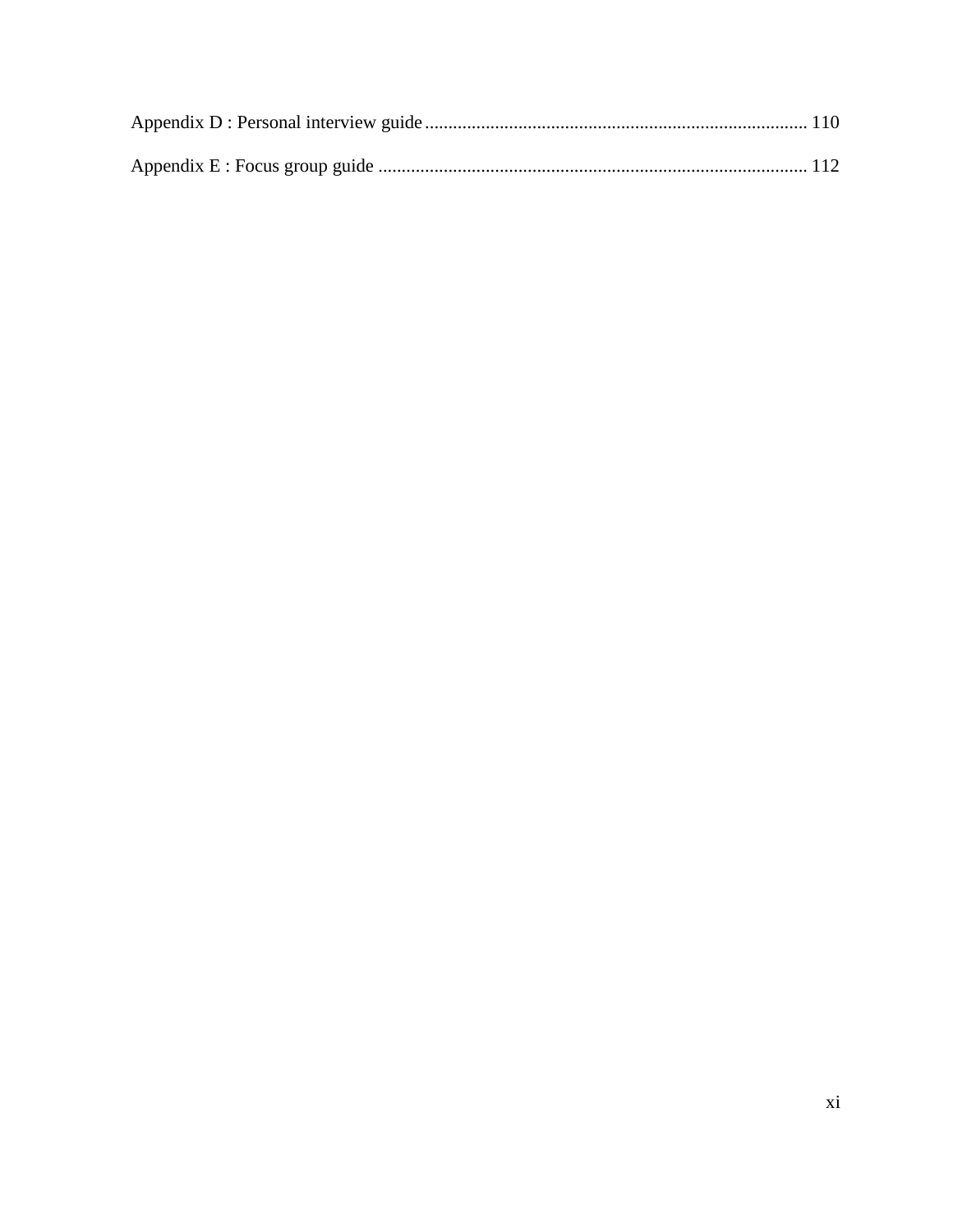## **List of Tables**

| Table 9 Demographic characteristics of members participating in personal interviews 90 |  |
|----------------------------------------------------------------------------------------|--|
|                                                                                        |  |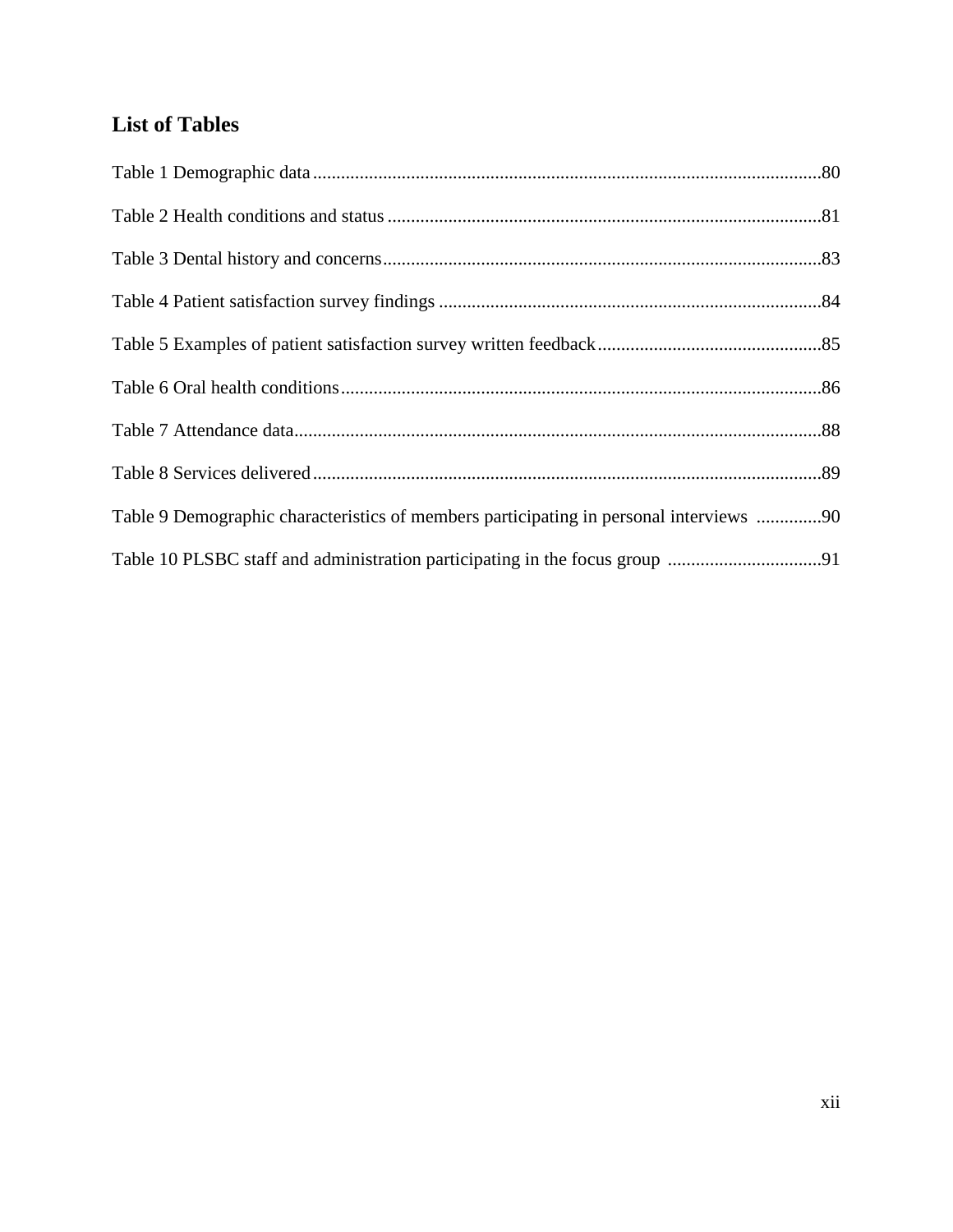## **List of Figures**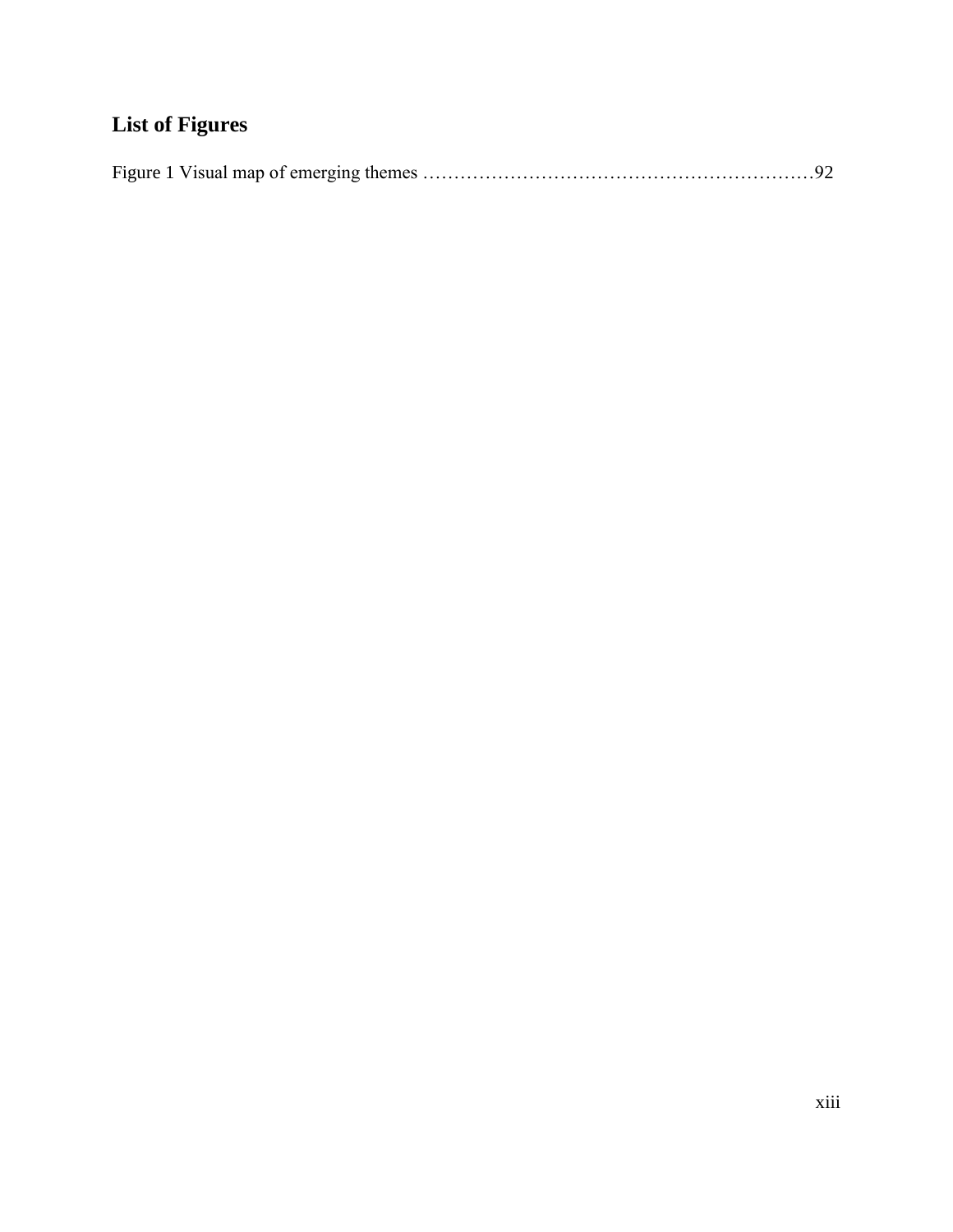## **List of Abbreviations**

Acquired Immune Deficiency Syndrome (AIDS) Antiretroviral (ARV) Antiretroviral therapy (ART) Canadian Health Measures Survey (CHMS) Decayed, missing, or filled, teeth (DMFT) Dental Hygiene Degree Program (DHDP) Downtown Eastside (DTES) Heterosexual contact (HET) Human immunodeficiency virus (HIV) Human Papilloma Virus (HPV) Joint United Nations Programme on HIV/AIDS (UNAIDS) Men who have sex with men (MSM) Organization for Economic Co-operation and Development (OECD) People living with HIV/AIDS (PLWHA) People who inject drugs (PWID) Persons with disabilities (PWD) Persons with persistent multiple barriers (PPMB) Positive Living Society of British Columbia (PLSBC) Public Health Agency of Canada (PHAC) Trauma-informed care (TIC) University of British Columbia (UBC) World Health Organization (WHO)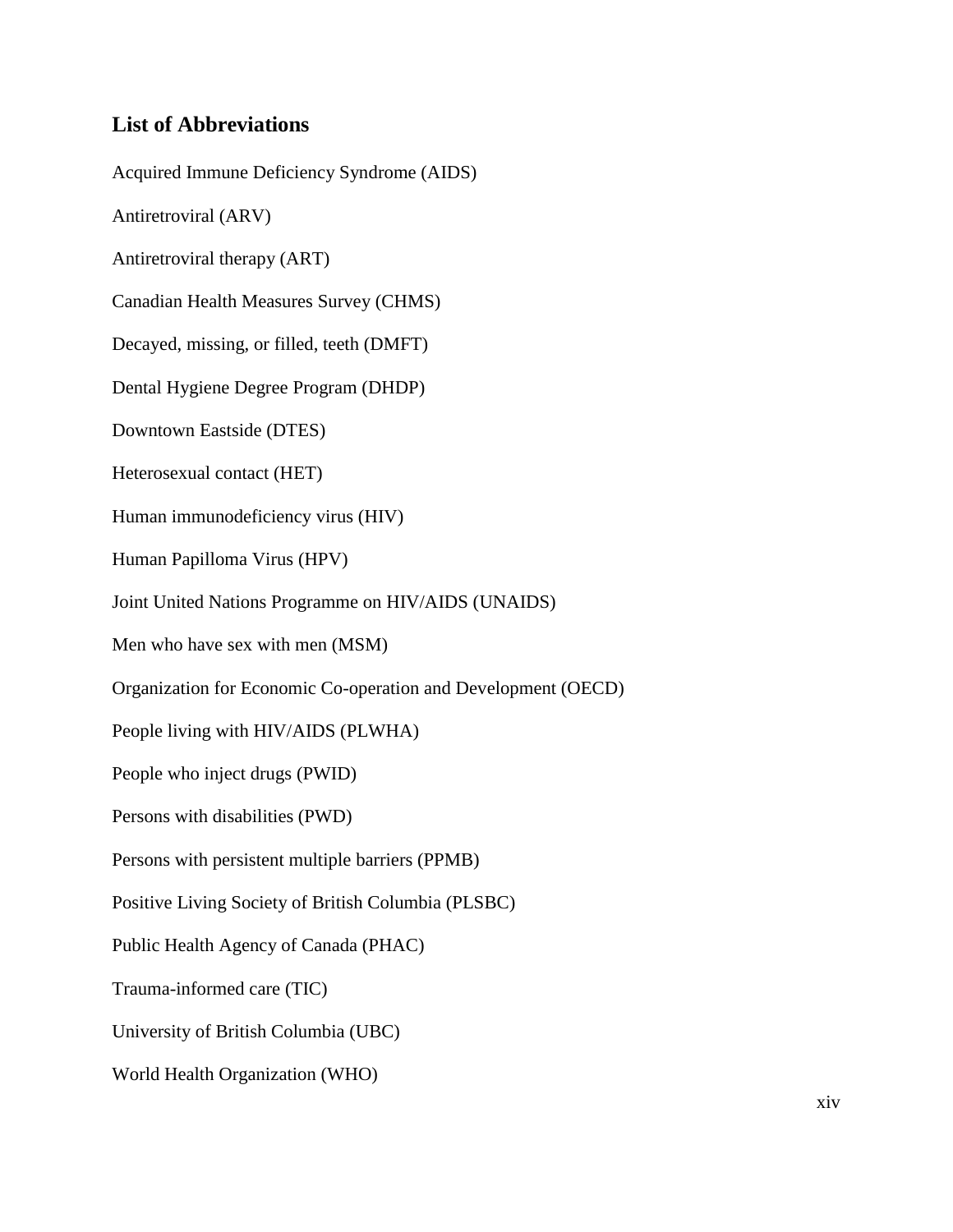## **Acknowledgements**

This project would not have been possible without the endless guidance and encouragement from my supervisor, Dr. Leeann Donnelly. I would not have pursued to further my professional education and career without her inspirations, expertise, and support. Her continuous efforts in challenging my critical thinking and reflection allowed me to identify the essence of my research.

I would like to extend my sincerest gratitude to my committee members, Dr. Mario Brondani and Dr. Christophe Bedos, for their expertise and constructive feedback. I would like to thank them for taking the time in helping me to clarify and explain my findings, to understand the process of my research, and to accomplish my goals under a tight schedule.

I am grateful to the collaborators of the Positive Living Society of BC (PLSBC) who provided insight in my project. I am thankful to the members, and staff and administrative personnel of PLSBC who took the time to participate in my interviews and focus group. I would also like to thank the Canadian Foundation for Dental Hygiene Education and Research (CFDHRE) for the financial support provided to this project.

Lastly, I am thankful to my family, friends, professors, and colleagues for their unconditional support and motivation.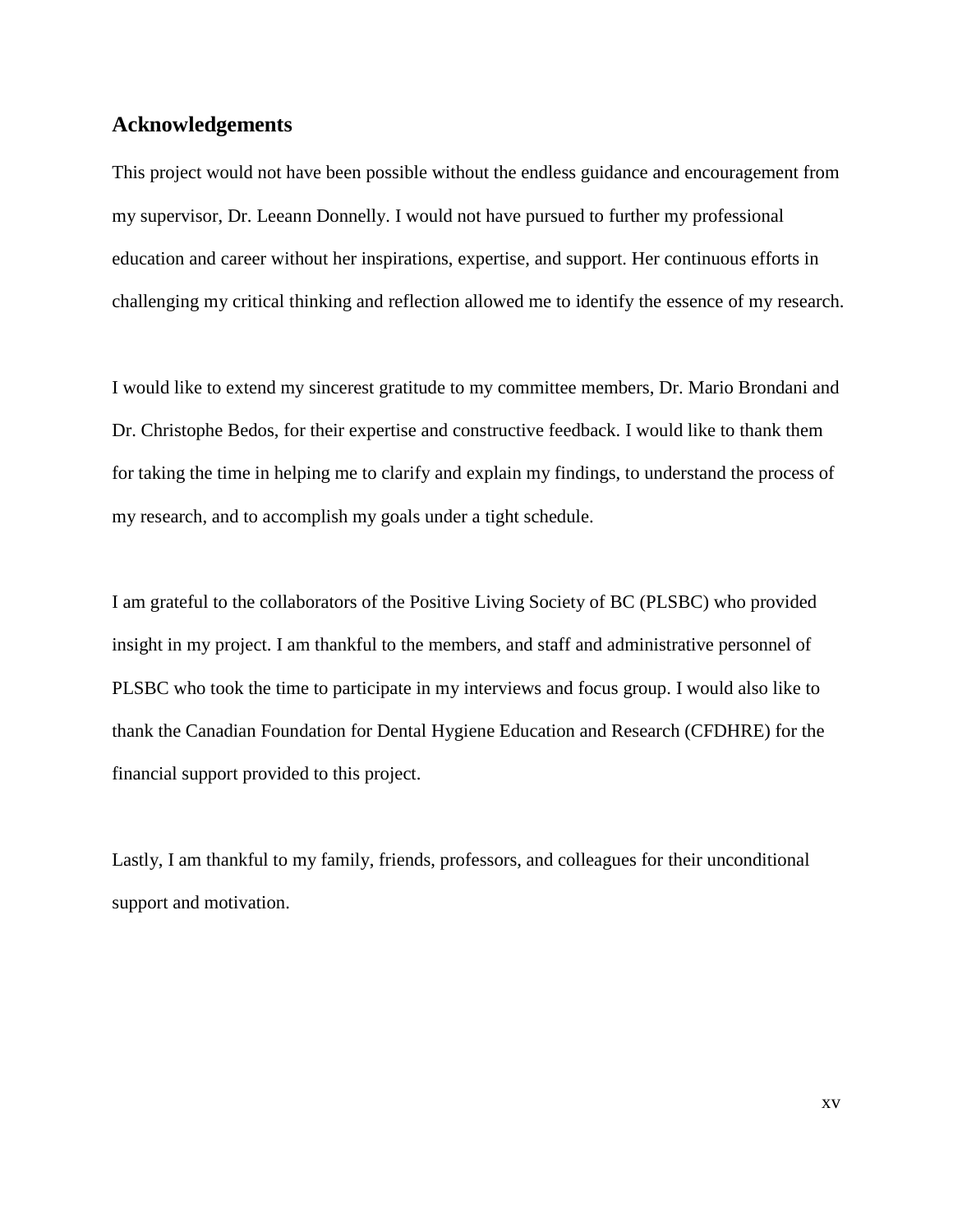## **Chapter 1: Introduction**

According to the Canadian Academy of Health Sciences, Canada's existing model of predominate privately delivered dentistry may meet the needs of the general population, but it does not address the oral health inequities and the complex oral health needs of vulnerable and marginalized groups (CAHS, 2014). In this study, vulnerable groups are defined as those who have difficulty accessing Canada's oral health system, and include people with low income, those working without dental insurance, the elderly, Aboriginal peoples, refugees and immigrants, people living with disabilities, and people living in remote regions (CAHS, 2014). As people living with HIV/AIDS (PLWHA) are living with a chronic infection that can result in disability, they are often identified as vulnerable and are often marginalized. Marginalized groups are those who are excluded by the general society due to their differences such as in religion, politics, culture, gender, or financial status (Cook, 2008). Common marginalized groups within PLWHA include racial/ethnic minorities, substance users, the unstably housed, and the mentally ill (Brondani, et al., 2012; Cunningham et al., 2007). Most marginalized groups experience oral health inequities.

Oral health inequities are strongly linked with lower income and lack of dental insurance, yet groups with vulnerabilities and complex care needs are challenged with additional barriers to obtaining oral health care (Wallace et al., 2015). PLWHA experience far more complex issues related to stigma, fear of disclosure, discriminating acts, and social exclusion when accessing oral health care service (Chambers et al., 2015; Donnelly et al., 2016; Jesanni et al., 2019; Reuda et al., 2016). The lack of access to oral health care can have negative effects on the systemic health of PLWHA, thus affecting their overall quality of life (Benjamin, 2012).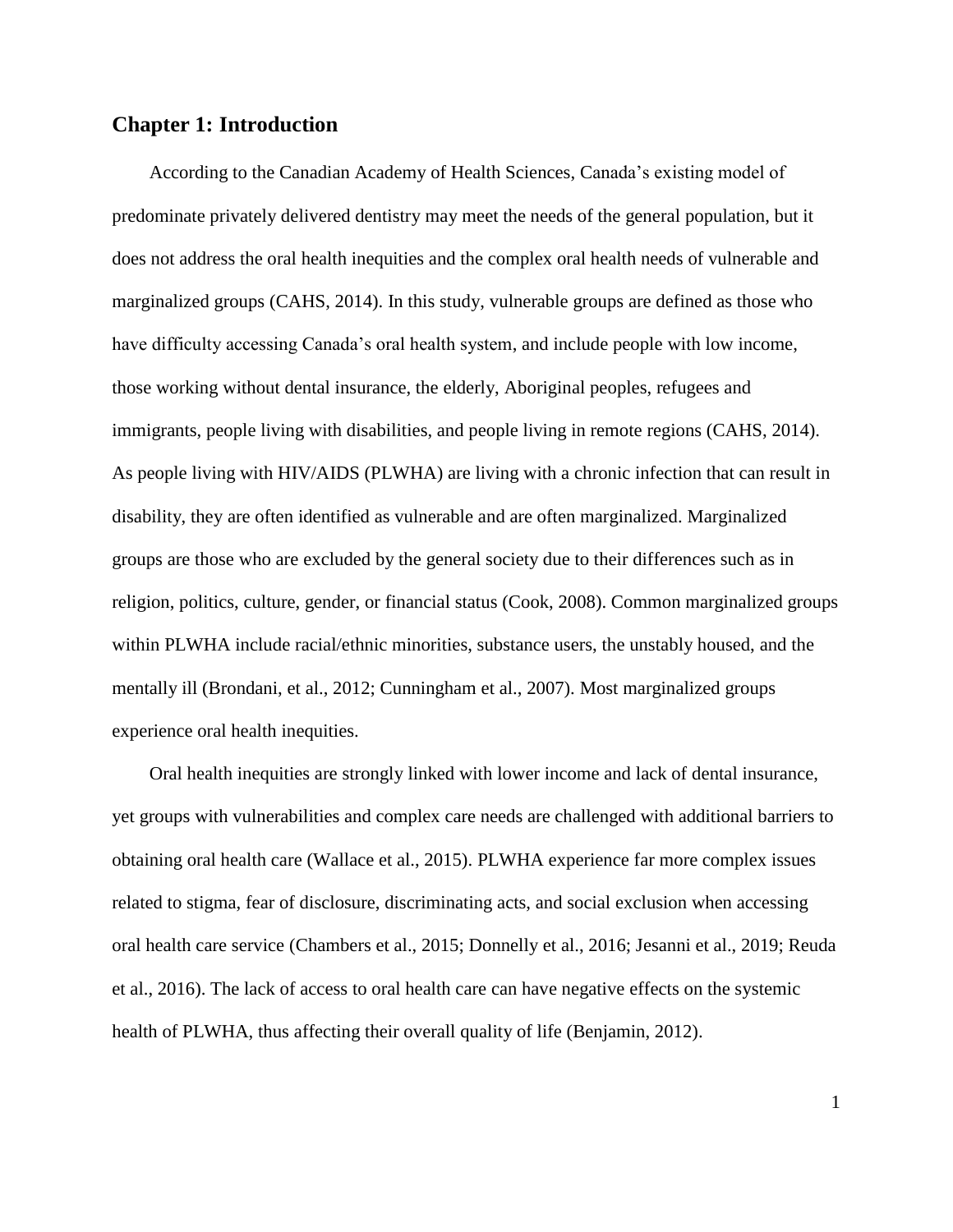Innovative strategies are needed to improve, expand, and sustain access to oral health care services for PLWHA (Cunningham et al., 2015). The Positive Living Society of British Columbia (PLSBC, 2018), located in Vancouver, is a non-profit organization advocating for the rights and issues of their members living with HIV/AIDS. To improve access to oral health care for PLWHA, the University of British Columbia (UBC) Dental Hygiene Degree Program (DHDP) in collaboration with the PLSBC developed a weekly, on-going preventive oral care program for members of the society. The program has been in place since September 2011 and has yet to be formally evaluated. This research sought to acquire information about the demographics of clinic attendees, their satisfaction with the clinic, and on how the program has influenced access to oral health care for the members.

#### **1.1 HIV and oral health**

The Centres for Disease Control and Prevention (CDC, 2018) defines the Human Immunodeficiency Virus (HIV) as a retrovirus that attacks the body's immune system, specifically CD4 cells that defend the body against pathogens, infections, and illnesses. Over time without treatment, the amount of virus in the host may increase and the number of CD4 cells may decline. The immune system can no longer fight off diseases and the body becomes vulnerable to opportunistic infections. With multiple infections, a person can progress to have Acquired Immune Deficiency Syndrome (AIDS) (CDC, 2018; Sharp and Hahn, 2011). AIDS is recognized to be one of the most devastating diseases since the 1980's, infecting at least 60 million people and causing more than 25 million deaths worldwide (Sharp and Hahn, 2011). PLWHA are at increased risk for co-morbidities such as cardiovascular disease, diabetes, arthritis, and common co-infections such as tuberculosis, hepatitis B, hepatitis C, and syphilis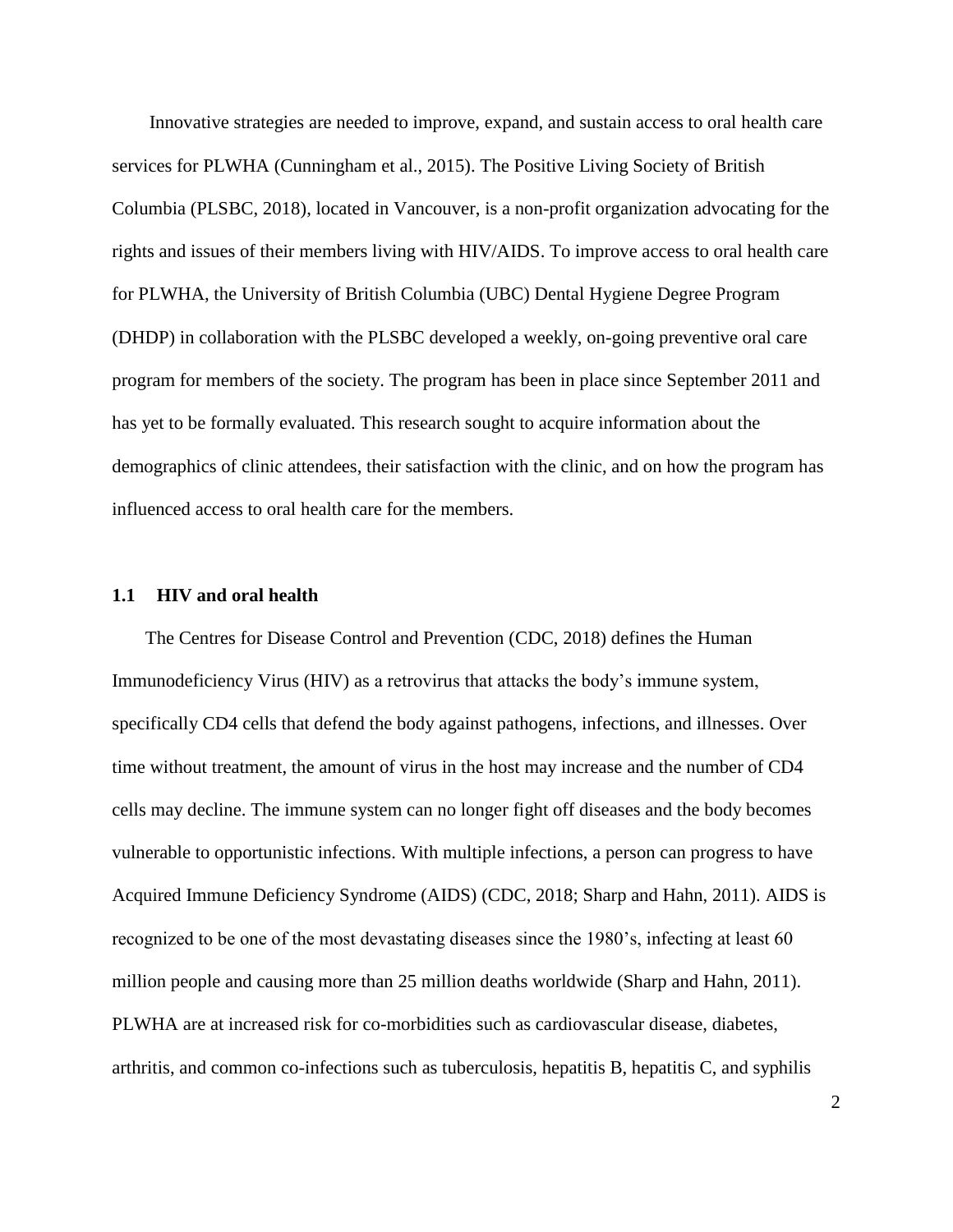(CDC, 2018; Sharp and Hahn, 2011). HIV can be transmitted by sexual, percutaneous, and perinatal routes through bodily fluids such as blood, semen, rectal or vaginal fluids, and breast milk. Approximately 80% of adults acquire HIV through contact with mucosal membranes (CDC, 2018b; Sharp and Hahn, 2011).

#### **1.1.1 Global epidemiology**

The latest Joint United Nations Program on HIV and AIDS (UNIAIDS, 2018) data covering 160 countries estimated that 36.9 million people were living with HIV by end of 2017. Of those, 2.1 million people live in western and central Europe and North America. These regions experienced the highest decrease of AIDS related death (32%) between 2010 and 2017. However, developing countries such as India, Kenya, Uganda, and certain countries in Sub-Saharan Africa, continued to have the greatest HIV/AIDS morbidity and mortality (UNIAIDS, 2018).

#### **1.1.2 HIV surveillance in Canada**

The Public Health Agency of Canada (PHACb, 2018) estimated approximately 63,110 Canadians were living with HIV at the end of 2016. The HIV prevalence began to increase in the late 1990's due to new HIV infections and effective treatment options which increased the life expectancy of PLWHA (Bourgeois et al., 2017). The PHAC estimated 2,402 new infections occurring in Canada in 2017, slightly higher than the 2,344 cases reported in 2016. This is a 3% increase compared to 2016 and 17.1% since 2014 (Haddad et al., 2018). The national diagnosis rate increased slightly from 6.4 to 6.5 per 100,000 from 2016 to 2017. It was estimated that one in seven PLWHA is unaware or undiagnosed of their serostatus and remains infectious (PHACc, 2018).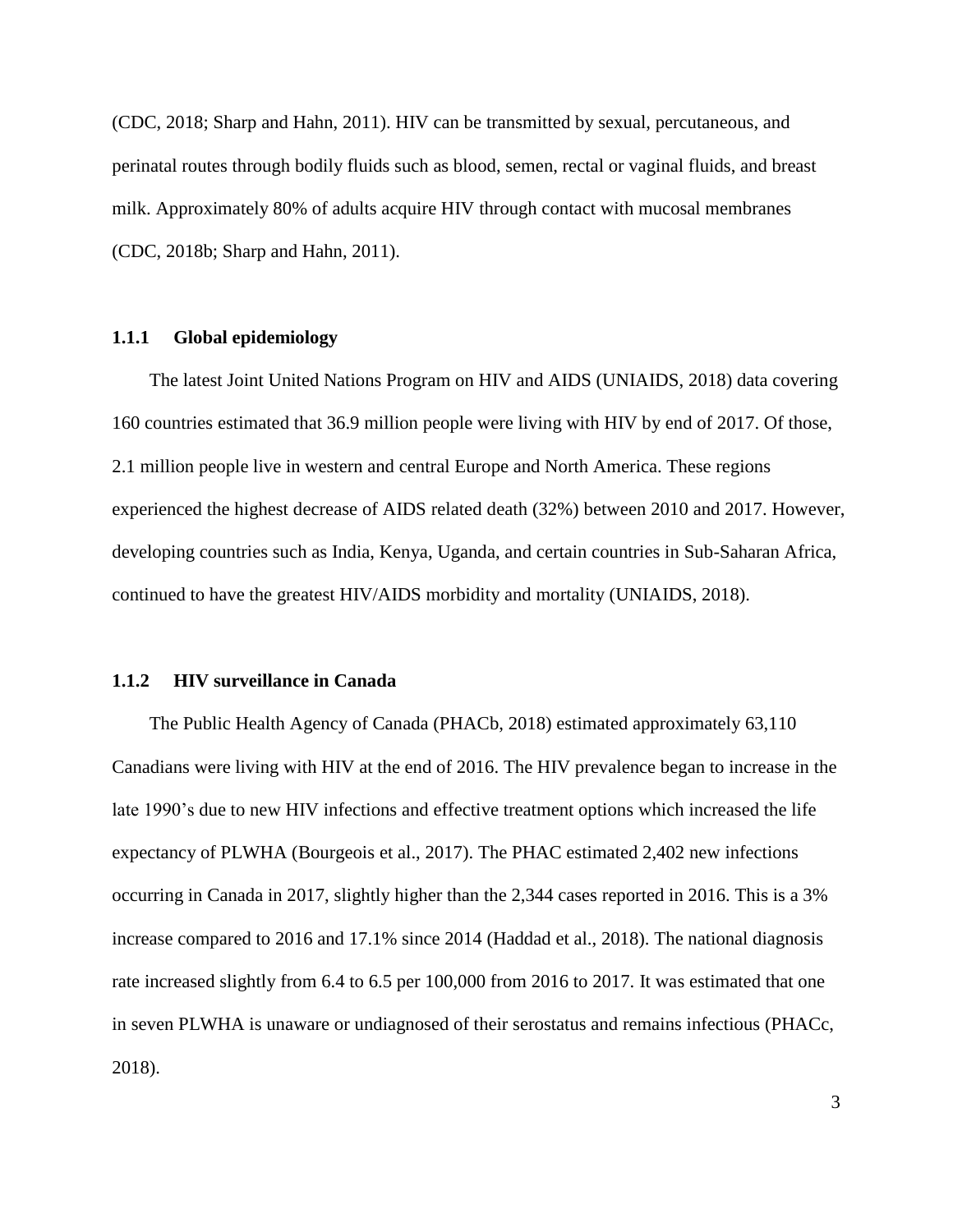In 2017, Ontario had the highest prevalence of HIV cases (38.9%), followed by Quebec (27.9%), and Alberta (11.7%). The largest age group diagnosed with HIV since 1985 in Canada had been among those of 30-39 years old, with 31.2% new HIV cases in 2017. The second proportion of new HIV cases continued to be the 50 years and older age group at 22.9%, followed by 40-49 year old age group at 22.4% in 2017 (Haddad et al., 2018).

Gay, bisexual, and men who have sex with men (MSM) continued to be the highest risk group to be diagnosed with HIV, and accounted for 46.4% of new HIV diagnoses in Canada in 2017 (Haddad et al., 2018). The second highest exposure group was reported to be 28.7% through heterosexual contact (HET) comprised of three groups: HIV infected individuals born in a country where HIV is endemic (11.5%), heterosexual contact with a person at risk (7.2%), and heterosexual contact with no identifiable risk (10.0%). People who inject drugs (PWID) was the third exposure category accounting for 16.3% of all reported HIV cases in adults (Haddad et al., 2018). Since 1998, Caucasians have accounted for the largest proportion of HIV cases with 34.5% in 2017, followed by 25.3% Black, and Indigenous people divided into 17.4% First Nations, 2.3% Métis, 0.2% Inuit, and 0.3% unspecified Indigenous in Canada (Haddad et al., 2018). The proportion of HIV cases in Indigenous people increased the most to 30% between 2015 and 2016 (PHAC, 2018a).

#### **1.1.3 HIV surveillance in British Columbia**

The rate of HIV diagnoses in BC was 5.1 per 100,000 persons in 2016, similar with the rate in 2015, and a slight decrease compared to 5.6 in 2014 (BC Centre for Disease Control [BC CDC], 2017). In BC, the rate of AIDS cases was 1.4 per 100,000 persons and continues to decrease. Similar to Canada, BC has the same three highest exposure groups with new HIV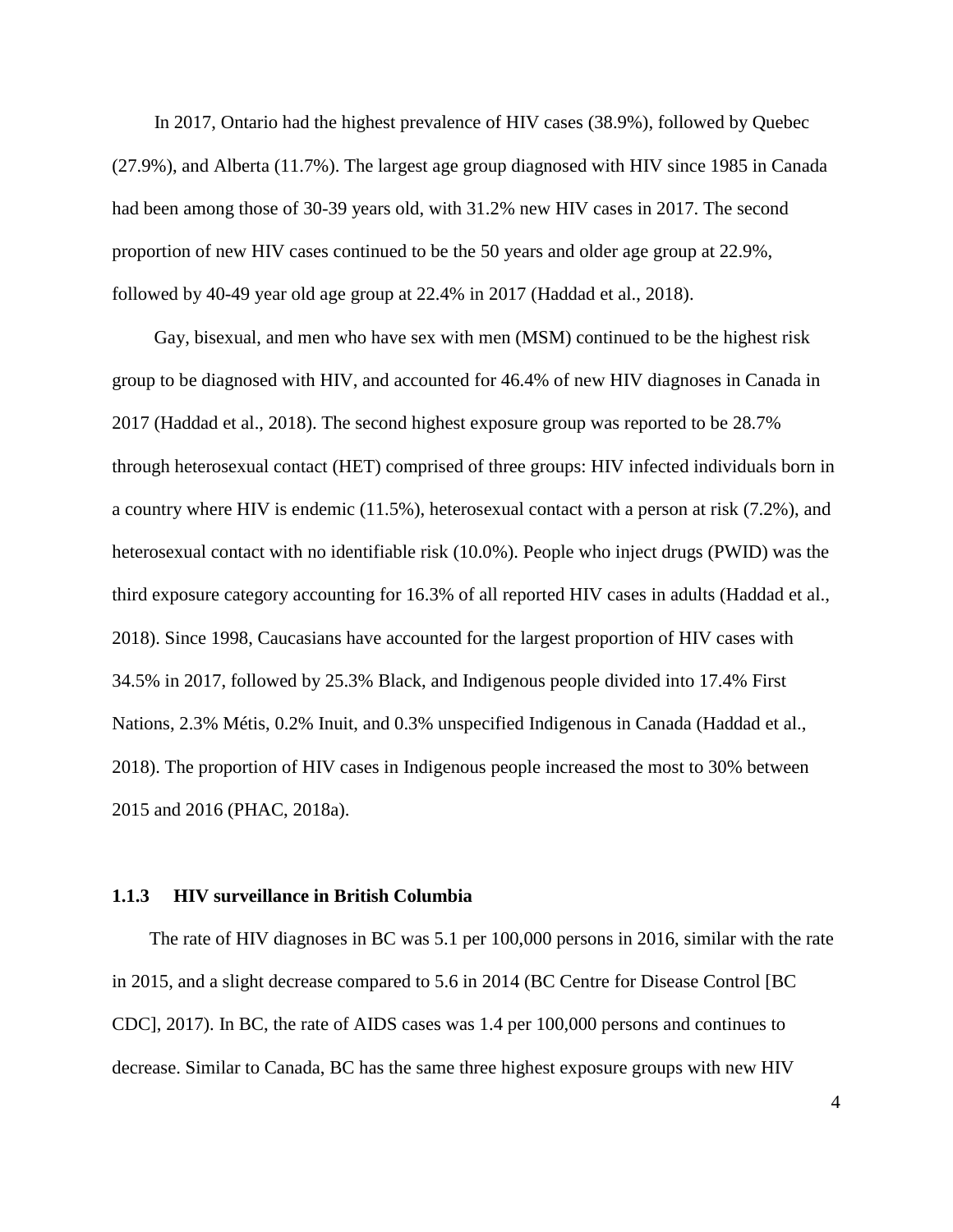diagnoses, although there has been a decline of HIV exposure among PWID living with HIV due to increasing uptake of antiretroviral therapy (ART) and provincial harm reduction programs that have shifted drug using behaviour (PHAC, 2018b) thus decreasing significantly the new HIV diagnoses provincially (BC CDC, 2017). In regards to ethnicity, Caucasians have been gradually decreasing in the incidence of HIV, comprising of 46% of all cases in 2016 in BC, followed by 10% among Asians, and 9% among Indigenous people (BC CDC, 2017).

#### **1.1.4 HIV treatment and care**

Antiretroviral therapy (ART) is the standard treatment that combines antiretroviral (ARV) drugs to suppress the HIV virus (World Health Organization [WHO], 2017). It is recommended that a person diagnosed with HIV begin ART as soon as possible to prevent disease progression, to limit its transmission, and to improve individual and public health outcomes (Grinsztejn et al., 2014; Günthard et al., 2016). With greater potency and convenience, ART is considered both safe and tolerable, with the potential to achieve lifelong viral suppression while reducing the risk of viral resistance (Grinsztejn et al., 2014).

The perceived lack of need for ART and HIV care are commonly cited reasons for not initiating or discontinuing ART (Dombrowski et al., 2015). However, if ART is initiated at a CD4 count of 350-550 cells/mm<sup>3</sup>, the risk of progression to AIDS is reduced. Likewise, if a CD4 count of more than 250 cells/mm<sup>3</sup> and an undetectable viral load of less than 50 copies/mL of the virus are achieved, the likelihood of restoring the immune system is increased. Furthermore, immune recovery can be achieved if new CD4 cells are produced to replace those that are lost during HIV infection (CDC, 2018c; Günthard et al., 2016).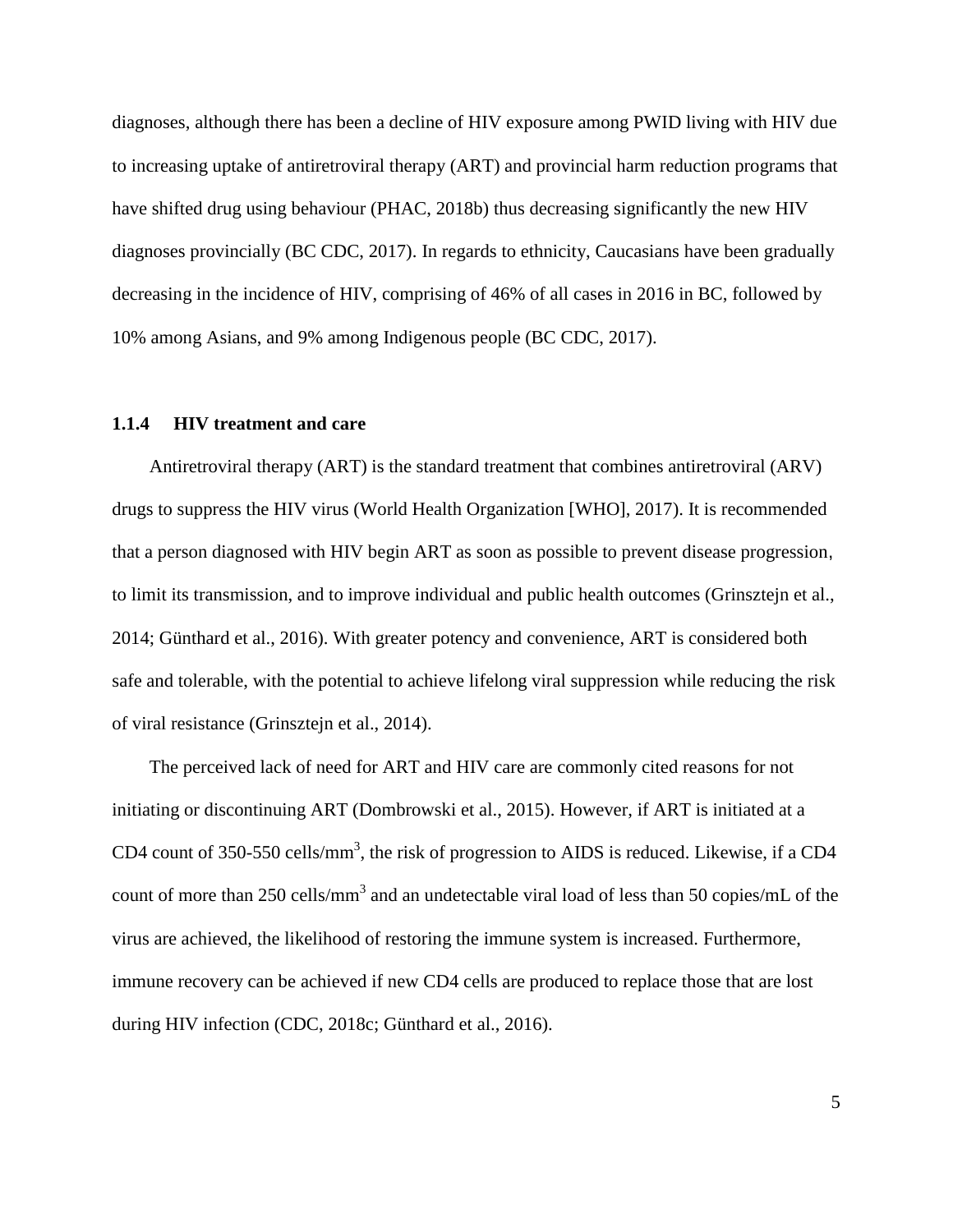ART has been effective when there is early HIV diagnosis, rapid linkage to health care, continuous retention in care, and uninterrupted access and adherence to ART (Grinsztejn et al., 2014). As a result, HIV mortality and transmission rates were substantially reduced with the uptake of ART and PLWHA can expect to have a longer lifespan (Ford et al, 2017; Günthard et al., 2016; Nakagawa et al., 2013).

#### **1.1.5 90-90-90 target**

In 2014, as a global commitment to address the HIV epidemic and to eliminate AIDS as a public health threat by 2030, the Joint United Nations Programme on HIV/AIDS (UNAIDS) and the WHO aimed to reach the "90-90-90 target" (that is, to diagnose 90% of people living with HIV, to provide treatment for 90% of those diagnosed with HIV, and to achieve viral suppression for 90% of those treated) by 2020 and the "95-95-95" target was set for 2030 (Ford et al., 2017; Lima et al., 2017; PHAC, 2018a). The PHAC produces reports as a national response to HIV and AIDS, providing a direction towards future HIV prevention, efforts, and interventions. The PHAC statistics have reported approximately 86% of PLWHA in Canada were diagnosed, 81% of those diagnosed were on treatment, and 91% of those on treatment achieved a suppressed viral load by 2016.

The UNAIDS estimates that in BC by the year 2020, 90% of PLWHA will be diagnosed, 91% will be on ART, and 90% will be suppressed, thus reaching the 90-90-90 target. Current models also show that BC will be able to reach the 95-95-95 target by 2030 with estimates of 97%, 99%, and 97% respectively. BC's current and projected achievements could be due to the fact that it is the only jurisdiction in Canada that provides universal coverage and fully subsidized ART, with continued laboratory and medical monitoring. Furthermore, since 2003,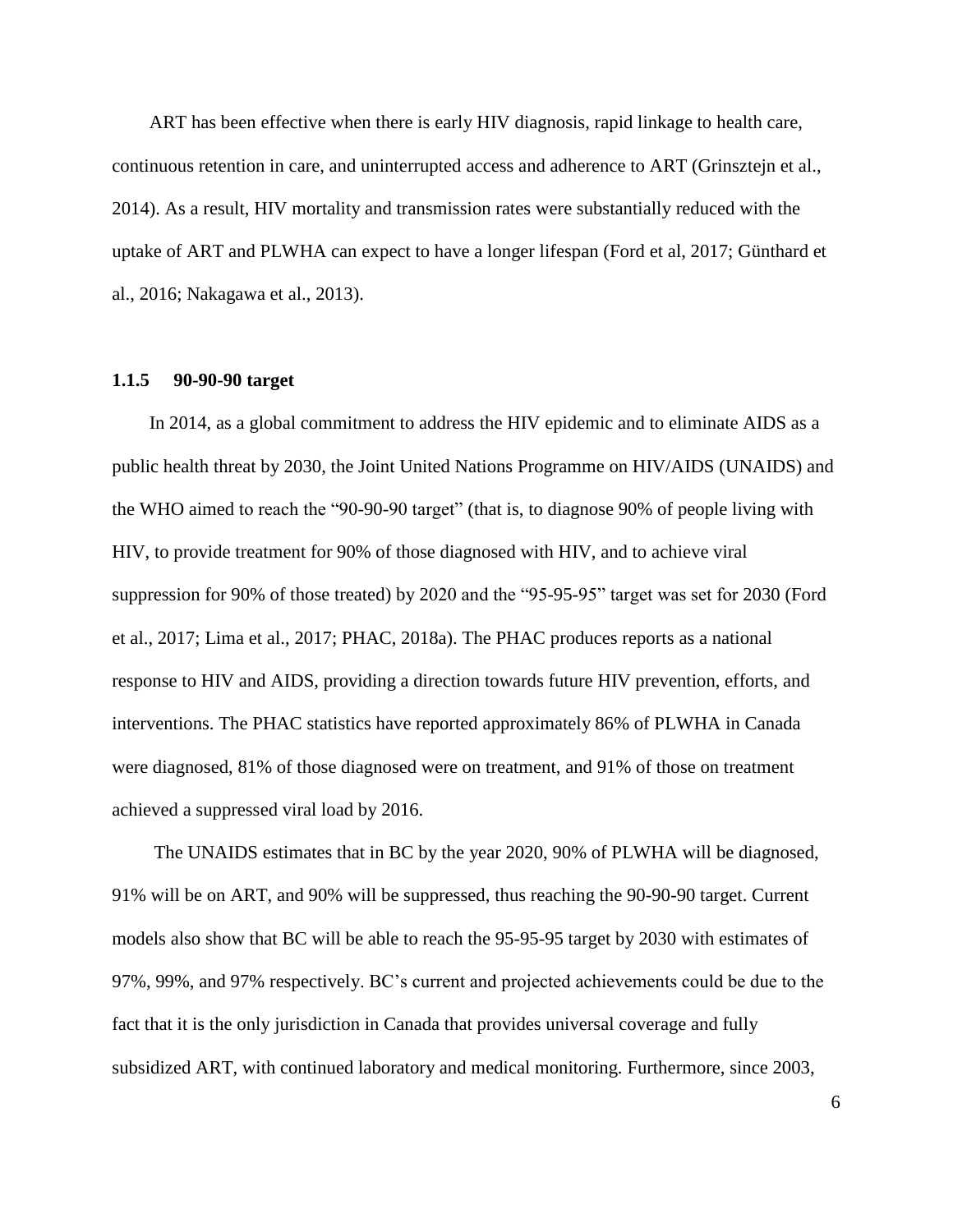BC has normalized HIV testing in the general population, facilitated access to free ART, and provided extensive harm reduction strategies. As a result from improved HIV care compliance and response to ART, there has been greater engagement in HIV care and reduced HIV transmission (Lima et al., 2017).

#### **1.2 HIV-related stigma**

Despite advancements in HIV treatment, stigma remains one of the biggest challenges PLWHA face due to perceptions and judgements linked with HIV (Chambers et al., 2015; Gagnon, 2015; Reuda et al., 2016). Stigma is defined as a common attribute enforced on any group of people, therefore reducing the status of that particular group (Chambers et al., 2015). HIV-related stigma can develop through identified characteristics including socially devalued attributes of HIV, modes of transmission, and the judgemental attitudes towards groups impacted by HIV (Chambers et al., 2015; Rueda et al., 2016). HIV-related stigma is strongly associated with depression, risky sexual behaviours, lower social support, lower levels of adherence to ART, and lower usage of health and social services (Rueda et al., 2016).

Stigma further impacts the mental, emotional, physical and psychological well-being, life satisfaction, and quality of life of PLWHA (Chambers et al., 2015; Rueda et al., 2016). There are three forms of stigma that are directly associated with HIV. Enacted stigma is when an individual receives negative reaction from others, while vicarious stigma refers to hearing of others stigmatized. Finally, internalized stigma is developed when there is internalization of negative self-worth or value (Donnelly et al., 2016; Loutfy et al., 2016; Rueda et al., 2016). All three forms have major contributions in the perceptions and actions of PLWHA when seeking health services and resources (Donnelly et al., 2016).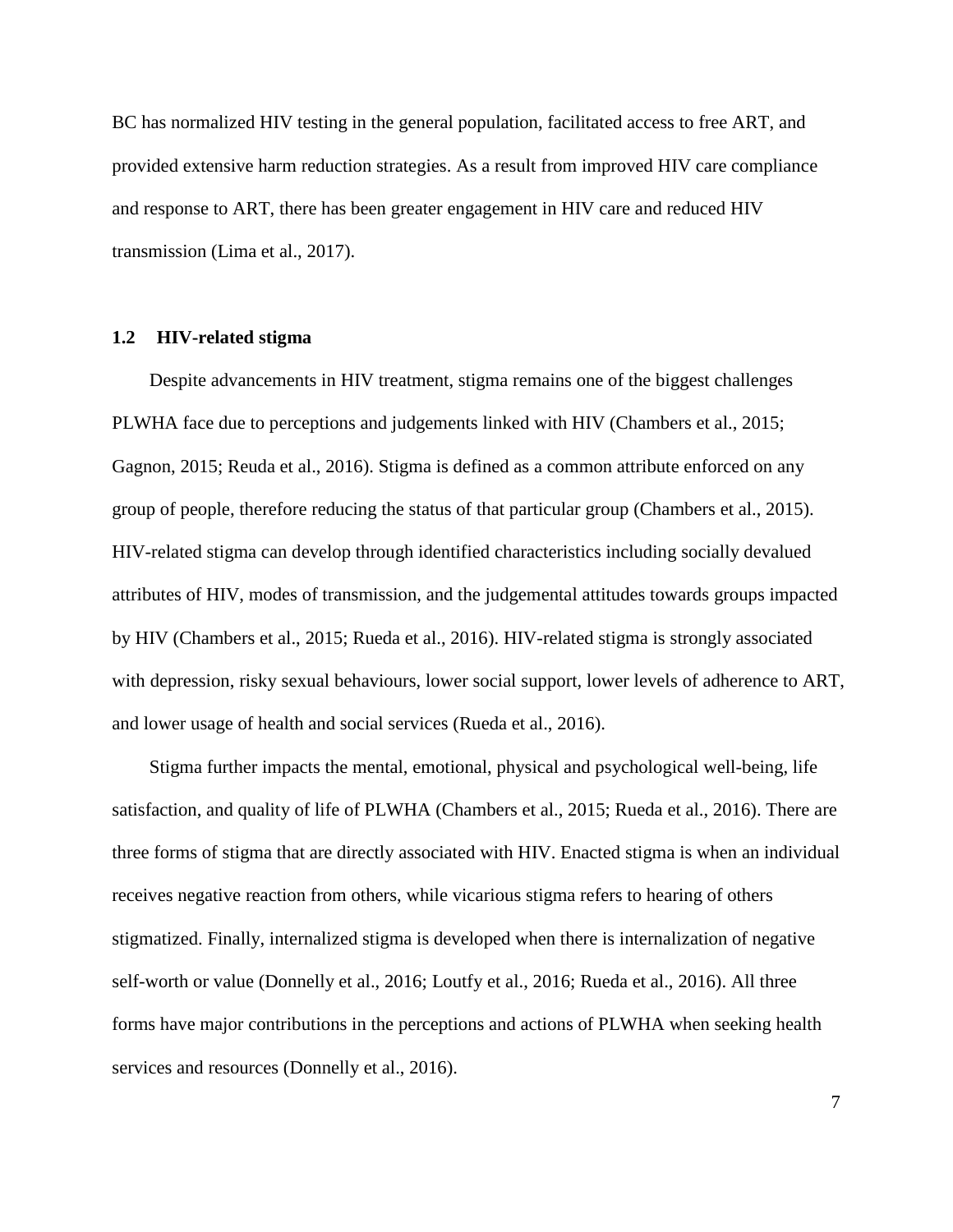#### **1.2.1 Beginnings of HIV-related stigma**

Donnelly et al. (2016) found that the reasons for HIV-stigma are multifaceted and are often experienced internally, in social circles, romantic relationships, and the workplace. Stigma begins from HIV diagnosis with internal stigma initially driven by what was seen and heard prior to their own HIV diagnoses, while feelings of blame and guilt surge in oneself for becoming infected with HIV. Death and dying are often immediate and central thoughts after the HIV diagnoses. Stigma is further influenced by societal views and personal experiences from reactions told by others beforehand, and self-perceptions of having HIV (Donnelly et al., 2016).

Stigma plays an important role in disclosure of one's HIV positive serostatus to loved ones, social support networks, and health care providers. In many instances, PLWHA have a fear of disclosing their HIV status due to the risk of marginalization, isolation, and social exclusion (Wagener, 2017). Based on individual experiences of HIV and preconceived thoughts of HIV, internalized stigma is then positively or negatively influenced by interaction with social networks, health care system, and HIV-specific community organizations (Chambers et al., 2015; Donnelly et al., 2016).

#### **1.2.2 Groups most influenced by HIV-related stigma**

Understanding HIV-related stigma is complex as it can involve intersecting cross-cultural differences, social identities and inequities, structural inequities, socioeconomic status, gender, sexual orientation, and social processes (Chambers et al., 2015). The female gender and nonwhite ethnic minorities experience greater HIV-related stigma. In particular, high levels of HIVrelated stigma among Black women indicate sexist and racist stereotypes in the HIV construct (Gagnon, 2015). In BC, marginalized groups, including Indigenous people, refugees and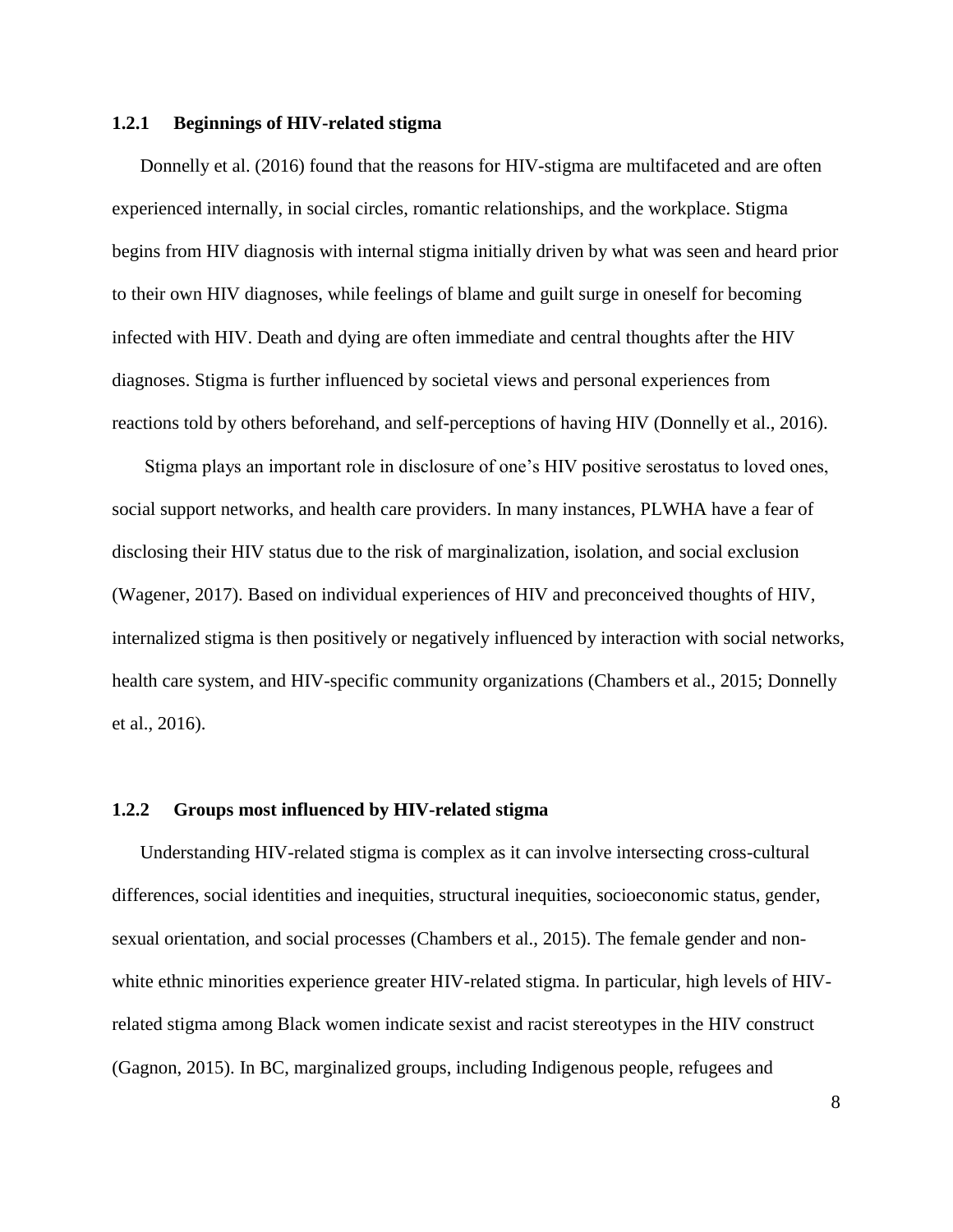immigrants appear to be the most impacted by HIV-related stigma (Brondani et al., 2016; Donnelly et al., 2016). Indigenous people tend to experience great HIV-related stigmatization and stereotyping towards their ethnicity, which might constitute double or even triple stigma (Donnelly et al., 2016).

#### **1.2.3 Impact of HIV-related stigma**

HIV-related stigma is a broad and global phenomenon existing within multiple social domains, including health care settings (Gagnon, 2015). Acts of discrimination in healthcare environments is commonly experienced by PLWHA including denial of care, confidentiality breaches, negative attitudes, and humiliating practices by health care providers (Chambers et al., 2015; Gagnon 2015). These acts may be due to stereotypes unconsciously held towards PLWHA due to assumed undesirable characteristics and behaviours linked to this group such as drug seeking, intravenous drug use, or unprotected sex (Brondani et al., 2016; Gagnon, 2016). Furthermore, HIV and AIDS have been viewed as a concept of "deviant sexuality" that involve lesbian, gay, bisexual, and queer persons, suggesting HIV/AIDS disease as a punishment (Loutfy et al., 2012). Consequently, HIV-related stigma deters PLWHA to seek health services and resources in order to prevent potential consequences from disclosing their serostatus to others and experiencing internalized shame (Rueda et al., 2016), thus preventing engagement in lifesaving care (Donnelly et al., 2016).

#### **1.2.4 Stigmatization by health care professionals**

The fear of stigma can deter individuals from HIV testing and prevent disclosure of their HIV seropositive status in numerous health care settings (Donnelly et al., 2016; Kinsler et al.,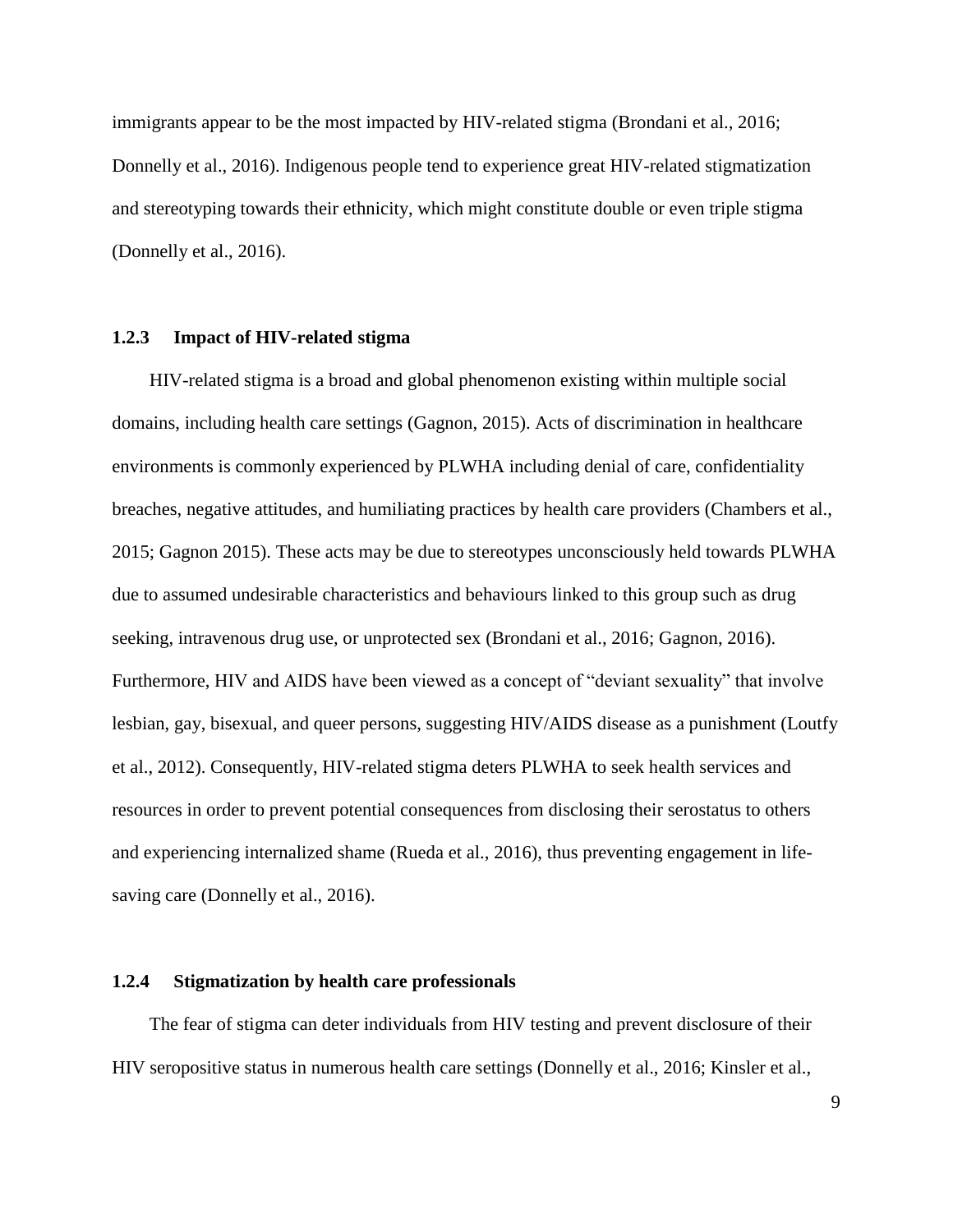2007). Hannen and Brucket (2012) described that the health care environment can operate as an institutional system of societal perceptions of HIV and systems of power, known as structural stigma. Structural stigma is assumptions manifested in policies, practices, and discourses as a response from institutions, agencies, and individuals to a stigmatized group. Such instance of structural stigma would be that PLWHA are expected to self-disclose their HIV status in health care systems. They might be managed as risky cases, potentially leading to unethical, arbitrary, and discriminatory practices such as altering the routine practice of universal precautions (Hannem and Bruckert, 2012). Additionally, if there is a perceived sense that the health care provider is uncomfortable treating PLWHA, they become reluctant to proceed with HIV treatment or utilize medical services. With delay in treatment and loss of follow-up appointments, PLWHA may require more medical interventions due to late clinical presentations at more advanced stages of HIV infection (Kinsler et al., 2007). Health care venues such as emergency rooms, walk-in medical clinics, and dental clinics are often perceived as environments with increased levels of stigma and discrimination (Donnelly et al., 2016).

#### **1.2.5 Stigmatization by dental professionals**

Similar to health care settings, PLWHA may have to contain their fear and disclose their HIV status when accessing dental care (Brondani et al., 2016). HIV status disclosure poses a risk of changing the patient-dental provider relationship (Brondani et al., 2012), and PLWHA have reported being denied care, receiving sub-standard care, or being inappropriately charged for dental services (Brondani et al., 2016). Dental providers who deny access to PLWHA do not follow the ethical standards to treat individual dental needs (Brondani et al., 2012; Canadian Dental Association [CDA], 2017). According to the CDA (2017), current guidelines state that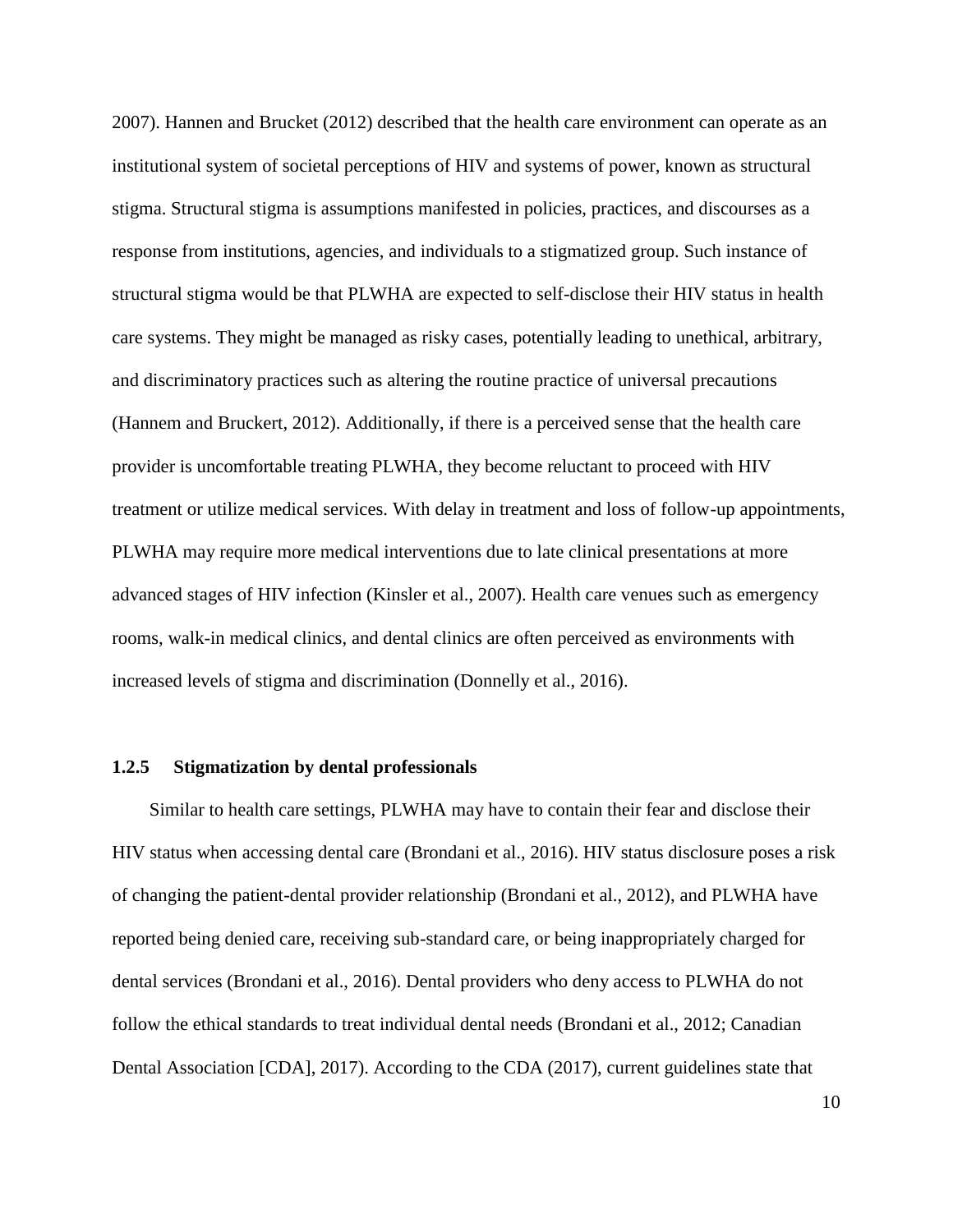dentists cannot refuse to treat patients based on the HIV positive status. Nevertheless, PLWHA have described experiences of being directly or indirectly labelled, stereotyped, excluded, isolated, and discriminated against by dental providers. To avoid this stigmatization and discrimination, PLWHA tend to seek dental providers who have specific attributes such as knowledge, experience working with PLWHA, and those who are caring and non-judgemental (Brondani et al., 2012; Chambers et al., 2015).

Dental providers who refuse to treat PLWHA rationalize their decision as fear from staff and other patients, fear of increased personal risk, fears related to cross-infection, and financial burden (McCarthy et al., 1999). Additionally, dental providers may engage in stigmatizing behaviours due to lack of HIV knowledge, limited professional experience with PLWHA, negative attitudes, beliefs, and emotional responses towards PLWHA, which may result in the lack of providing quality care to these individuals (Brondani et al., 2016; Donnelly et al., 2016; Oboro et al., 2010). Dental providers may have also not updated their HIV education or did not have the opportunity to care for PLWHA throughout their careers (Donnelly et al., 2016). The lack of HIV knowledge, awareness, education, and exposure emphasizes the need for appropriate training and HIV education at undergraduate, postgraduate, and continuing education programs (Oboro et al., 2010). In order to better serve this population, HIV education should emphasize sensitivity training on how the display of attitudes, actions, and communications can be perceived as discriminatory and stigmatizing (Donnelly et al., 2016). This appears to be having some impact as younger dentists have been found to be less likely to refuse treatment to PLWHA, possibly due to more formal training and a stronger sense of ethical responsibility (McCarthy et al., 1999).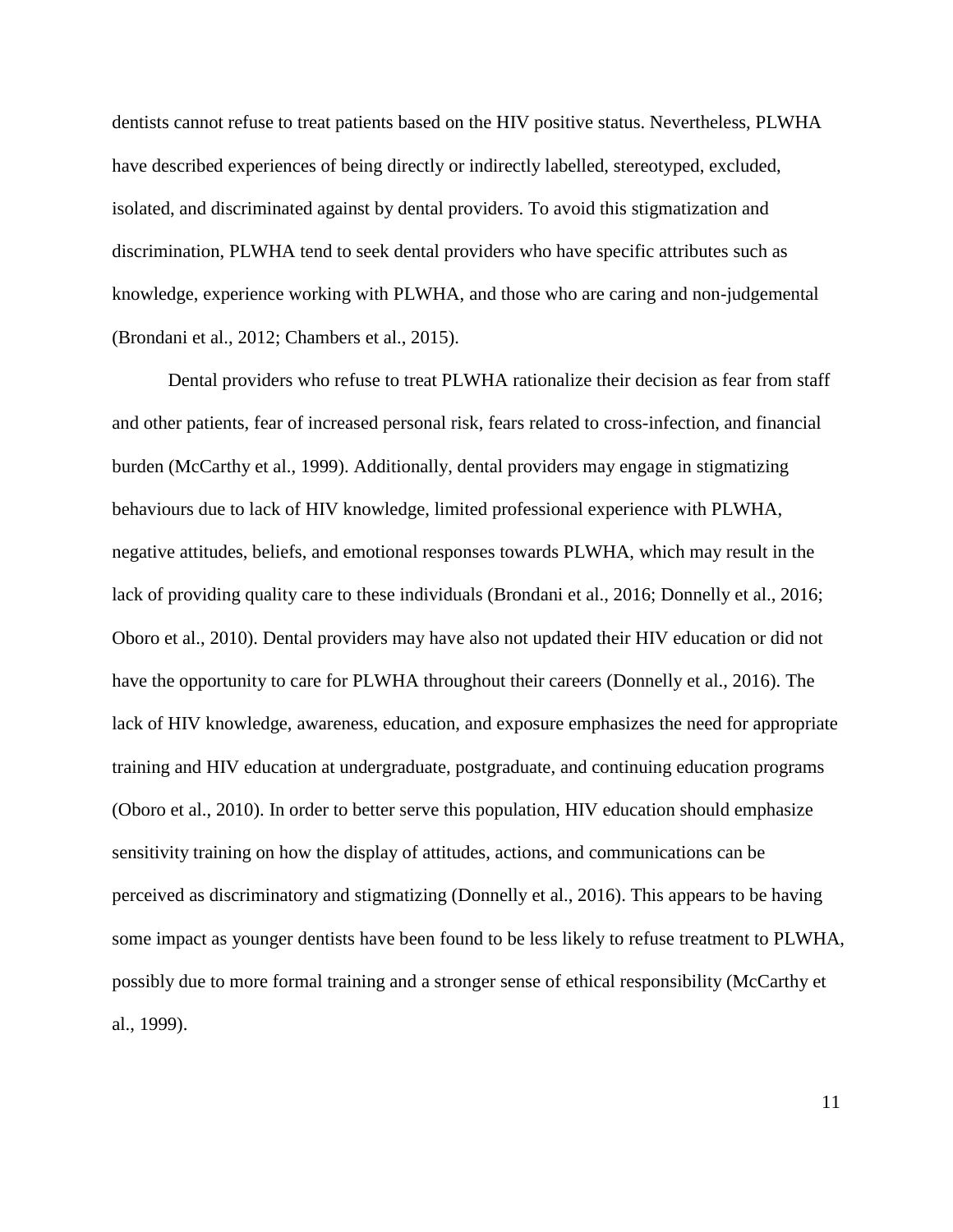#### **1.3 HIV and oral health**

Historically, dental providers have been an important ally in HIV primary care as they are often the first to recognize oral manifestations or symptoms of patients who are unaware of their HIV positive status (Brondani et al., 2016; Oboro et al., 2010). Timely diagnosis and access to HIV care and treatment is critical in reducing transmission (Brondani et al., 2016; Hutchinson et al., 2012, PHAC, 2018a). Before the introduction of ART in HIV treatment, oral lesions were commonly observed among PLWHA such as oral candidiasis, herpes simplex lesions, linear gingival erythema, and oral hairy leukoplakia (de Almeida et al. 2017; Dios et al., 2000; Nittayananta et al., 2010).

The initiation of ART has caused a dramatic decline in the prevalence of HIV-associated oral lesions, particular oral candidiasis due to suppressed viral replication and restoration of the immune system (Ceballos-Salobrena et al., 2000; Dios et al., 2000; Nittayananta et al., 2010). Other explanations involve a decline in toxic habits such as intravenous drug use, and improved oral hygiene and oral health care, typically seen in PLWHA engaged in long-term HIV care (Dios et al., 2000). The use of ART has also reduced clinical manifestations of oral hairy leukoplakia, necrotizing ulcerative gingivitis, necrotizing ulcerative periodontitis, necrotizing ulcerative stomatitis, and Kaposi sarcoma (de Almeida et al., 2017). However, PLWHA may still show an increased risk of oral lesions as well as orofacial pain, and cervical caries compared to their counterparts on long-term ART (Nittayananta et al., 2010).

On the other hand, the prolonged use of ART and a recovered immune system puts PLWHA at risk of developing oral mucosal hyperpigmentation as a result of increased melanin production (de Almeida et al. 2017; Nittayananta et al., 2010), as well as an increased incidence of HIVassociated salivary gland disease, parotid gland enlargement, and Human Papilloma Virus (HPV)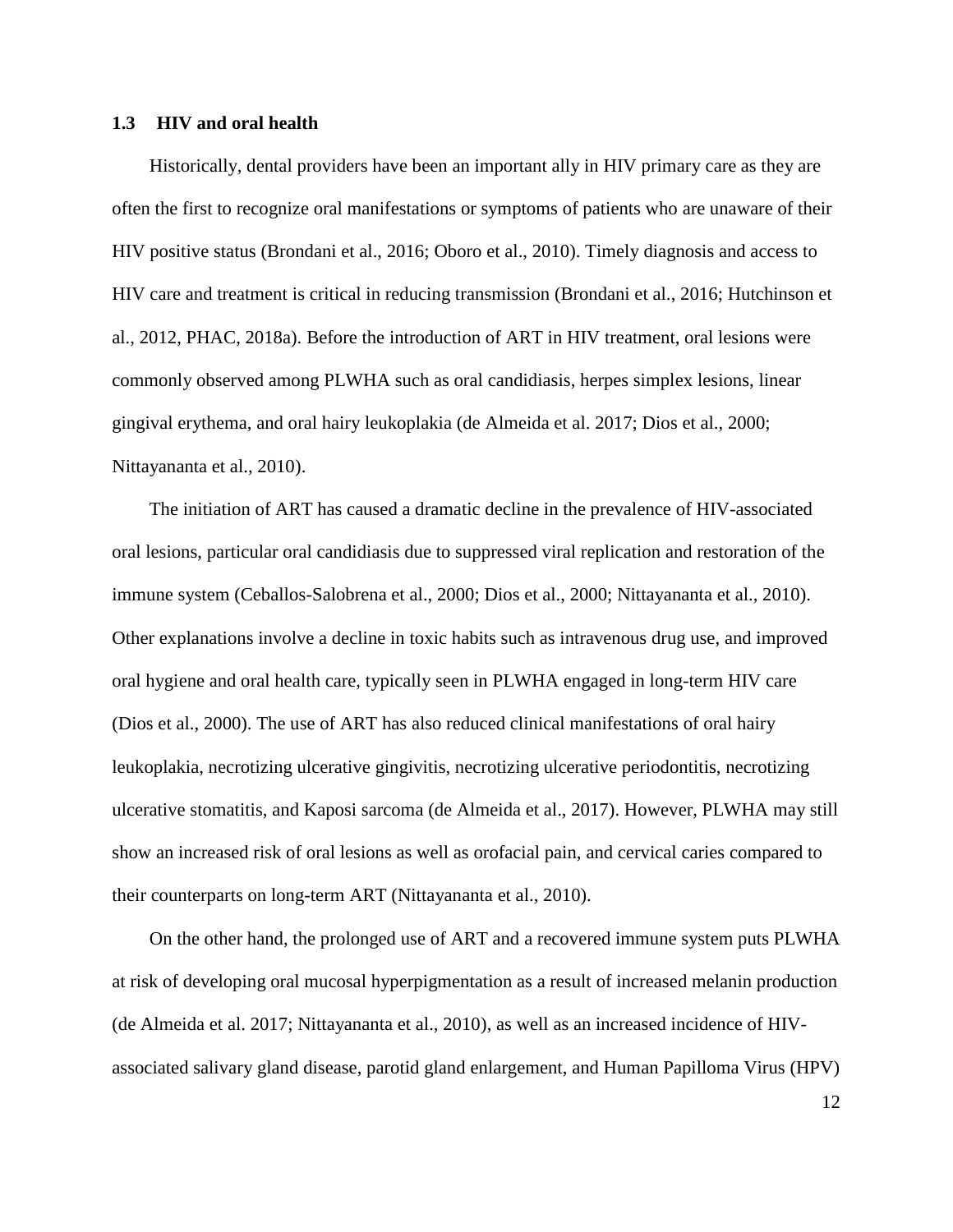associated oral warts (Burger-Calderon et al., 2016; King et al., 2002). Xerostomia is a common side effect with ART medications, yet inconsistent findings cannot confirm whether a change in salivary gland function increases oral dryness in association with ART (King et al., 2002; Nittayananta et al., 2010).

Given the increased risk of oral complications and the potential for compromised oral health, it is important that PLWHA receive routine oral assessment and care (Rajabiun et al., 2012). Poor oral hygiene habits and lack of preventive dental care increase the risk of periodontal disease, the need for restorative procedures and treatment from increased caries activity (Burger-Calderon et al., 2016; Tobias et al., 2012), and may result in poorer physical and mental health (Rajabiun et al., 2012). Poor oral health can also interfere with chewing ability and dental function, affecting the individual's quality of life (Giuliani et al., 2005; Tobias et al., 2012).

#### **1.3.1 Barriers to oral health care**

In addition to stigmatization and discrimination, PLWHA face other barriers to accessing oral care. Lack of dental insurance or financial challenges is a significant barrier due to Canada's predominantly private administered and delivered oral health care system (Jeanty et al., 2012; Tobias et al., 2012). People with no dental insurance were six times more likely to avoid dental visits and treatment compared to their insured counterparts (Thompson et al., 2014). Results from the 2007-2009 Canadian Health Measures Survey (CHMS) report 32% of Canadians without dental insurance, and of those, 53% of adults between ages 60 to 79 and 50% of those with lower income without dental insurance (Health Canada, 2010).

The lack of public dental services, inflexible dental workforce, and lack of national oral health care standards also does not facilitate equitable access for all people living in Canada. The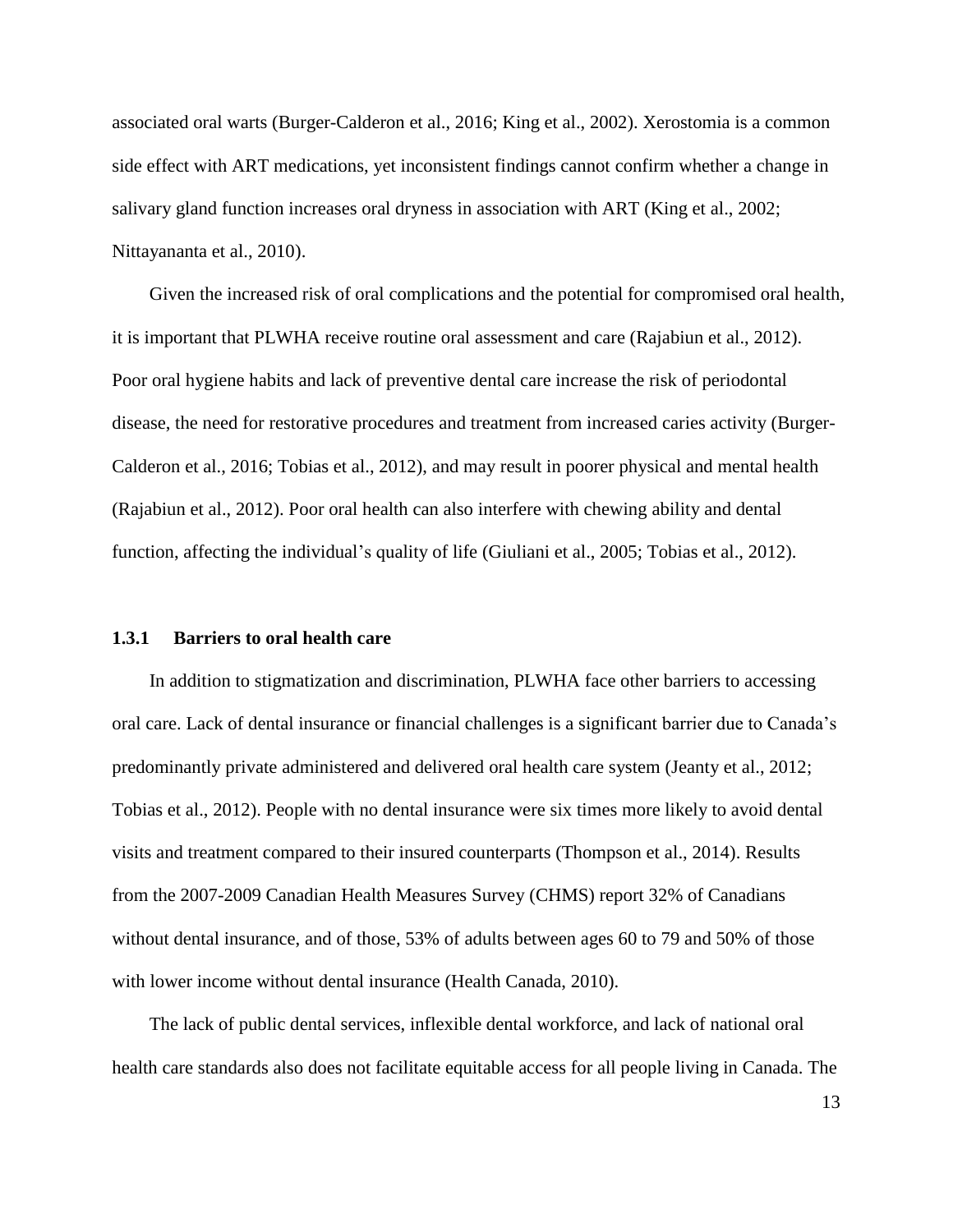position from the CDA (2017) and the vision of the CAHS (2014) state that the provision of equitable access to oral care for all Canadians has not been achieved. Canada ranks lower among the Organization for Economic Co-operation and Development (OECD) countries in public financing of oral health care.

PLWHA may face additional barriers based on geographic, social, cultural, and community factors (Pellowski, 2013). Social determinants and conditions such as disability, chronic illness, addiction, poverty, confidentiality-related issues, lack of access to support services, and limited oral health literacy may also affect engagement with oral health care (Barnes et al., 1996; Benjamin, 2012; Pellowski, 2013).

#### **1.3.2 Retention in oral health care**

Positive patient-provider interaction plays an important role in retention in oral health care as patients are more likely to disclose their HIV status and return for oral care (Barnes et al., 1996; Tobias et al., 2012). Patient education about oral hygiene, tobacco cessation, and nutritional counselling are strongly associated with care retention (Tobias et al., 2012). Due to the increased anxiety and vulnerability PLWHA experience, they seek dental providers who are reliable, non-judgemental, and reassuring. Facilitation of open communication and encouraging active engagement with patients positively influences dental care seeking behaviour (Dang et al., 2017; Rajabiun et al., 2012). Moreover, contextual factors such as treatment by staff, waiting times, and oral health messages are influential (Lemay et al., 2012; Rajabiun et al., 2012). PLWHA who have a good patient-provider relationship tend to understand the link between oral health and its impact on their HIV status which motivates them to maintain their oral care (Lemay et al., 2012). PLWHA are also more likely to access routine oral health care when they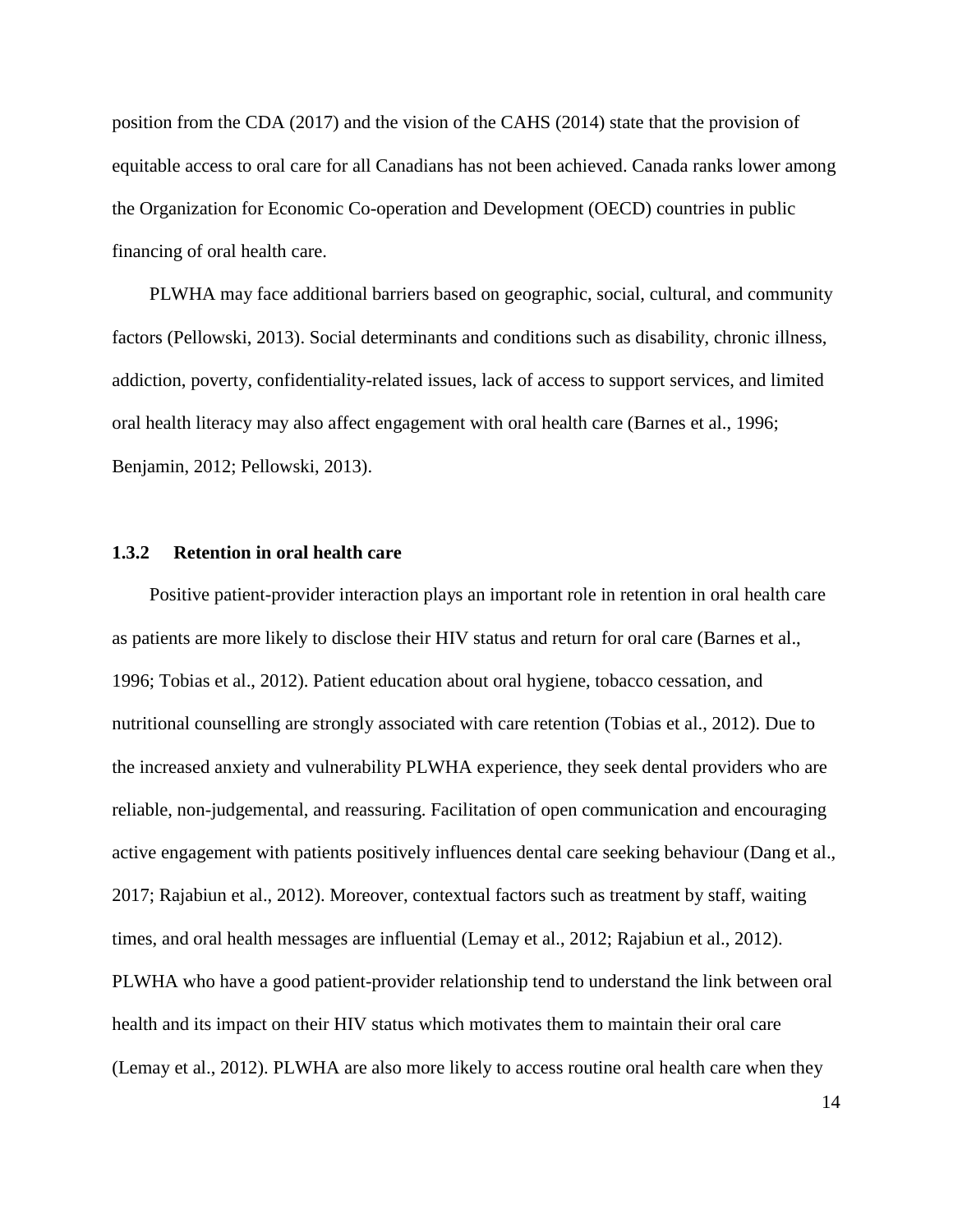are driven to improve their personal appearance, which reduces their social isolation and improves their self-esteem (Rajabiun et al., 2012).

#### **1.4 Positive Living Society of British Columbia**

The Positive Living Society of British Columbia (PLSBC, 2018) is a non-profit organization founded in 1986 to create a community for PLWHA to advocate for their rights. Their vision statement is that PLWHA in BC are "*healthy and free to lead purposeful and actively engaged lives in an accepting, inclusive community*", hence representing the voices and experiences of PLWHA. Only PLWHA members registered with PLSBC can utilize services offered by the organization, with nearly all their staff members also being HIV positive as a requirement. There are currently about 5,900 registered members at PLSBC. PLSBC offers different programs and resources to meet the needs of their diverse members including health and wellness programs, peer navigation services, healing retreats, prison outreach services, spiritual workshops, and treatment outreach services (PLSBC, 2018).

#### **1.5 Community-based preventive dental program**

Community-based programs that incorporate multidisciplinary care and collaboration among health and social care providers can engage and help to retain PLWHA in oral health care, with emphasis on the influence of oral health on overall health (Bachman et al., 2012). With multiple considerations and barriers, PLWHA tend to reach out to HIV-specialized resources and networks that support their general well-being (Donnelly et al., 2016). A partnership was formed between PLSBC and the University of British Columbia (UBC) Faculty of Dentistry in 2009 to address the dental needs of members. In September 2011, the implementation of a preventive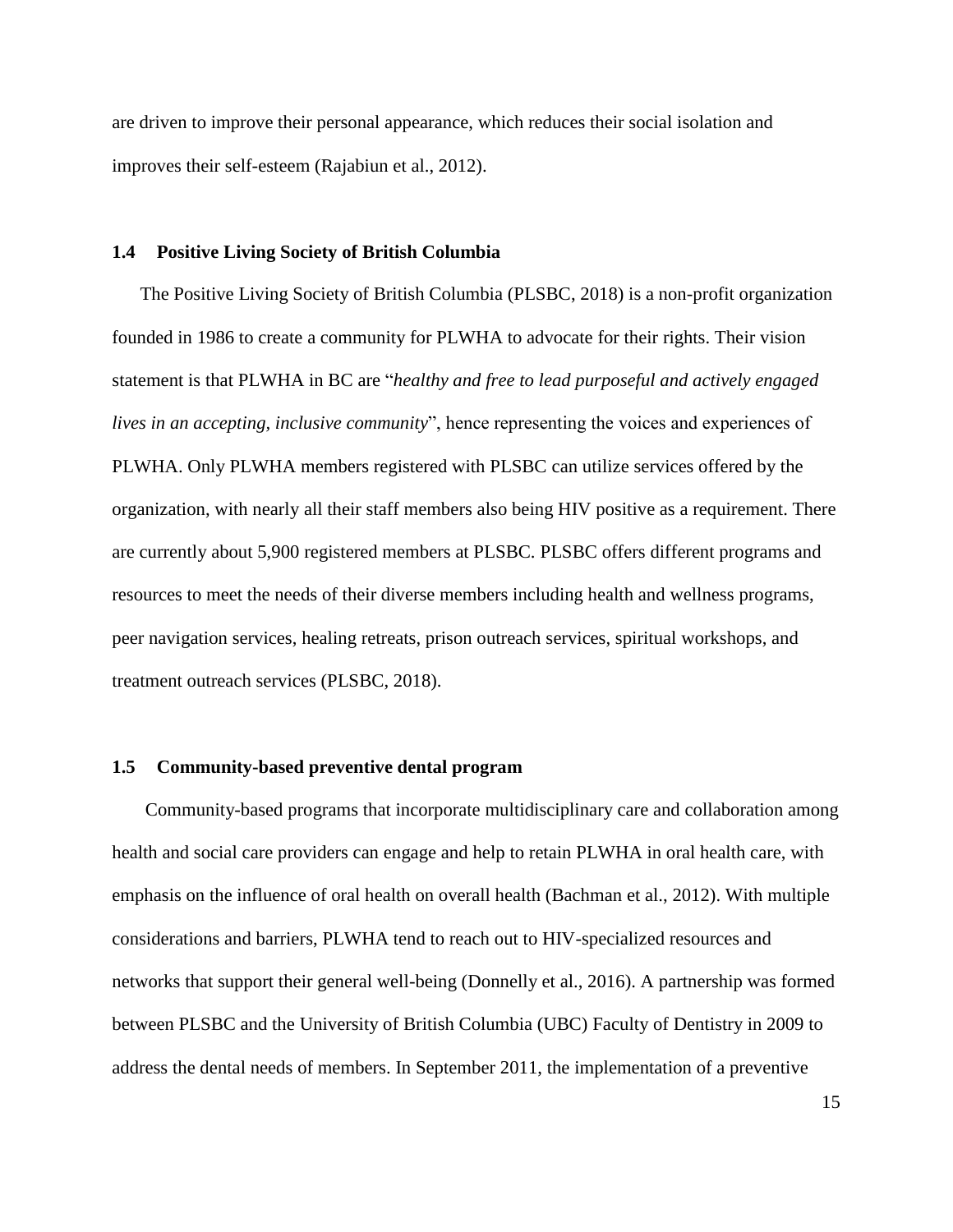dental clinic in collaboration with the UBC Dental Hygiene Degree Program (DHDP) at PLSBC was launched. This program was undertaken to train and increase HIV awareness to undergraduate dental hygiene students, as well as increase access to preventive oral health care for PLWHA. To date however, the delivery of this preventive dental program has not been evaluated. It is therefore unclear if and how the program is having an influence on access to oral health care for PLWHA.

#### **1.6 Research question**

This study was undertaken to answer the following research question: *how does the implementation of preventive dental services at PLSBC influence access to oral health care for the members?*

Information gained from this study will aid in a better understanding of aspects of this program that influenced oral health care for PLWHA that can inform future modifications and potentially the development and delivery of other dental services in similar organizations.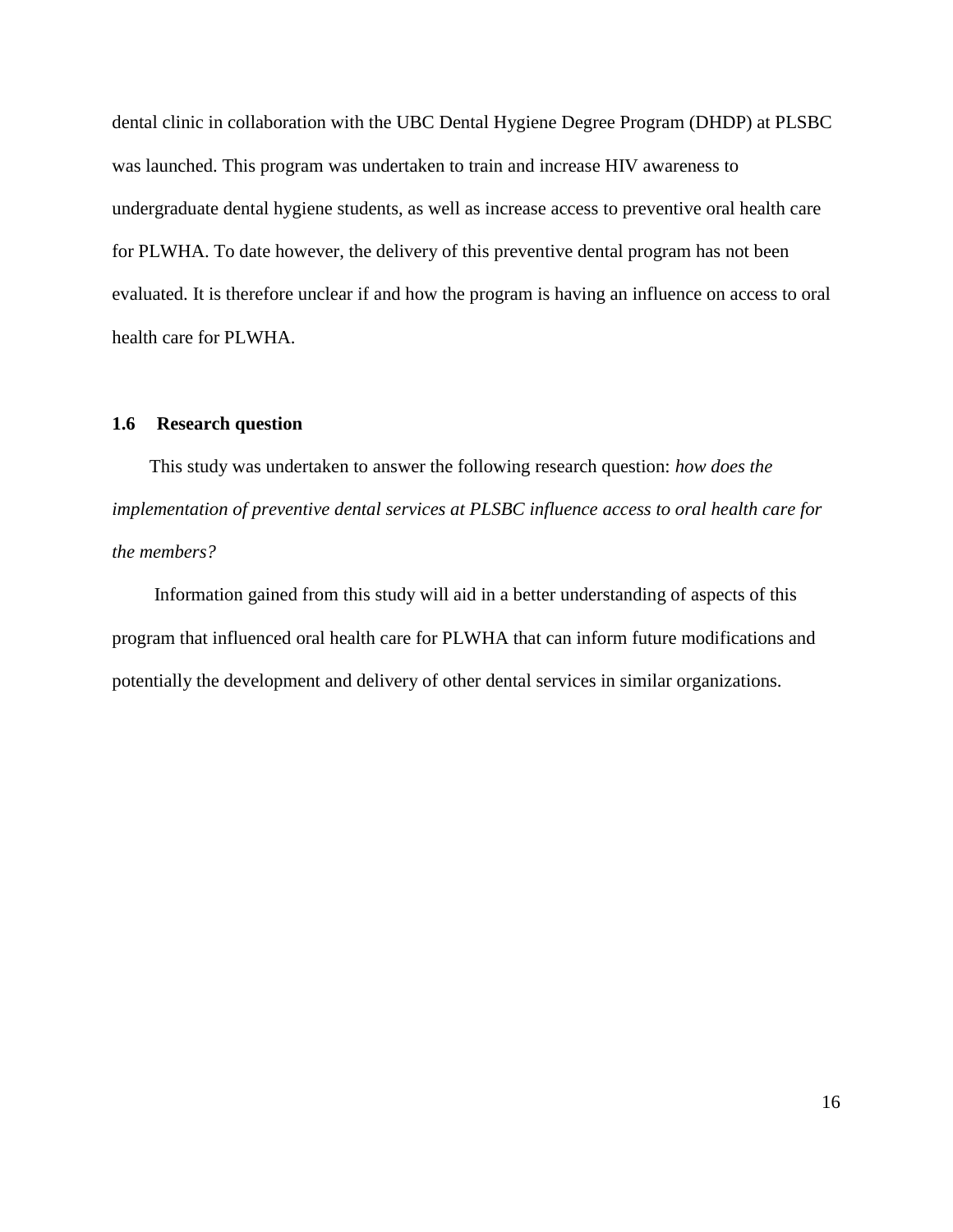#### **Chapter 2: Materials and methods**

For my study, I compiled responses from 69 patient satisfaction surveys for overall member feedback of the program. I then conducted a retrospective chart review totalling 170 members to gain a general understanding of the population's characteristics including their oral health status, dental treatment needs, attendance, and services provided. I then used a qualitative research approach to explore the experiences of navigating and accessing dental care of members attending the program at PLSBC. This was completed through conducting 10 personal interviews with members and a focus group comprised of 12 staff and administrative personnel. I used an interpretative phenomenology approach using a conceptual framework of access to explain my qualitative findings in relation to my research question.

#### **2.1 Theoretical foundation and framework**

#### **2.1.1 Interpretative phenomenology**

The philosophical approach of phenomenology was first introduced by philosopher Edmund Husserl and sociologist Alfred Schutz in the 1960's, proposing that the "essence" of objects can only be understood through the consciousness and studying the subjective perceptions and experiences of these objects (Green and Thorogood, 2014). Phenomenological approaches focus on subjectivity and the attempt to identify the meaning of the lived experiences of study participants (Green and Thorogood, 2014; Lopez and Willis, 2004). According to Lopez and Willis (2004), the first main phenomenological approach proposed by Husserl was eidetic, or also known as descriptive phenomenology, which requires the researcher to set aside all prior personal and expert knowledge and biases to grasp the essential lived experiences of participants in order to gain narratives and core concepts. Descriptive phenomenology uses bracketing where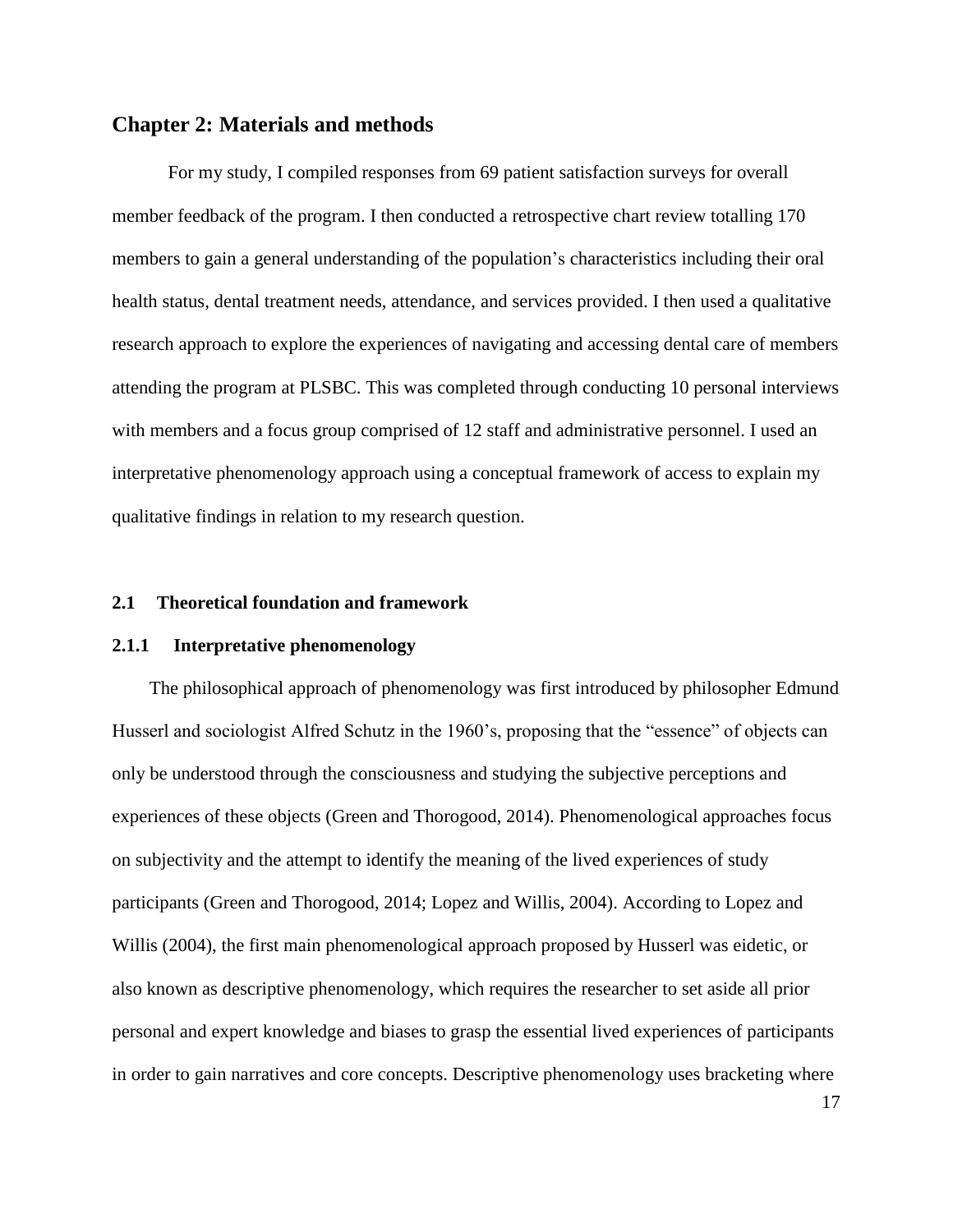the researcher sets aside his/her preconceptions, ideas, and personal knowledge to listen and reflect on lived experiences of participants (Lopez and Willis, 2004).

However, Martin Heidegger challenged the work of Husserl and argued that participants' narrative should be interpreted in various contexts and meanings (Cohen and Omery, 1994; Leonard, 1999). Heidegger proposed hermeneutic, or interpretative phenomenology, in which researchers strive to go beyond the human experience in order to unfold hidden meanings that may not be apparent to participants (Lopez and Willis, 2004). Interpretative phenomenologists analyze historical, social, cultural, and political forces or specific conditions that influence the choices participants make, defined as situated freedom (Leonard, 1999; Tuohy et al., 2013). The interpretative approach argues that it cannot be possible to set aside all conscious and unconscious assumptions, preconceptions, and influences, but instead these can be acknowledged to reflect and understand other people's meanings, thus integrated into research findings (Tuohy et al., 2013).

Rather than bracketing, interpretative phenomenology uses "hermeneutic circle", a process of continuous questioning and re-examination, achieved through dialogue and openness between the researcher and participant to unfold the true meaning of the experience (Tuohy et al., 2013). With the interpretative approach, researchers may utilize a pre-existing theoretical orientation to focus on the research inquiry and make decisions regarding sample, subjects, and research questions, or a conceptual framework to interpret data, generate findings, and help reflect the realities of study participants (Lopez and Willis, 2004). Both the theoretical orientation and conceptual framework are expert knowledge that guide inquiries and make the inquiries meaningful (Lopez and Willis, 2004).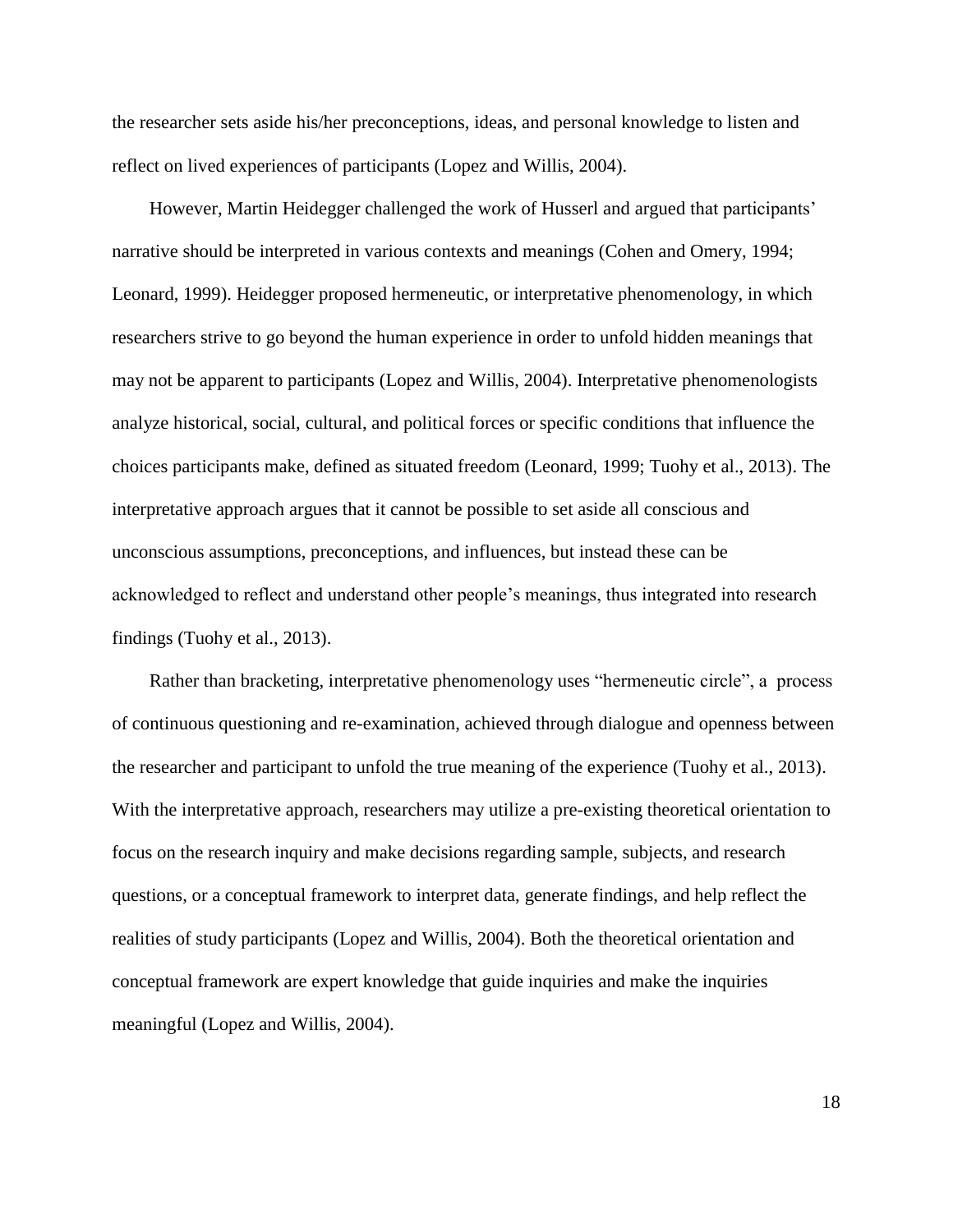#### **2.1.2 Conceptual framework**

Access is fundamental in measuring the utilization, performance, and satisfaction in health care systems (Levesque et al., 2013; Saurman, 2016). However, Penchansky and Thomas (1981) proposed that access is an ambiguous concept with multiple meanings interpreted across various authors and is difficult to measure. The term access has been defined commonly as the entry to use, the assumed availability of supply and resources, or factors that influence the level of use. Amongst many conceptions, authors described access to health care as a supply and demand type of system (Feldstein, 1966), dimensions of equity in access (Guildford et al., 2002), and characterized access to be influenced by predisposing, enabling, and health system factors (Andersen and Newman, 1973). The framework by Penchansky and Thomas (1981) defined access as five interlocking dimensions describing the relationship between the patient and health care system on individual terms: availability, accessibility, accommodation, affordability, and acceptability. Availability refers to the type of existing services that meet the patient's needs. Accessibility is the relationship between the location of supply and the patient, including transportation, travel time, distance, and cost. Accommodation is how supply resources are organized to tailor the patient's needs, such as the appointment system or opening hours. The set of prices and services the patient is required to pay is affordability. Lastly, acceptability is the patient's attitudes and preference in regards to the personal and practice characteristics of the provider, also referring to the patient's social and cultural beliefs to accept aspects of the service delivered (Penchansky and Thomas, 1981).

According to this framework, access is conceptualized between the characteristics of health care providers and services, and the characteristics and expectations of the patient. Consequently, the outcomes of patient satisfaction are not linear but interrelated between the five dimensions,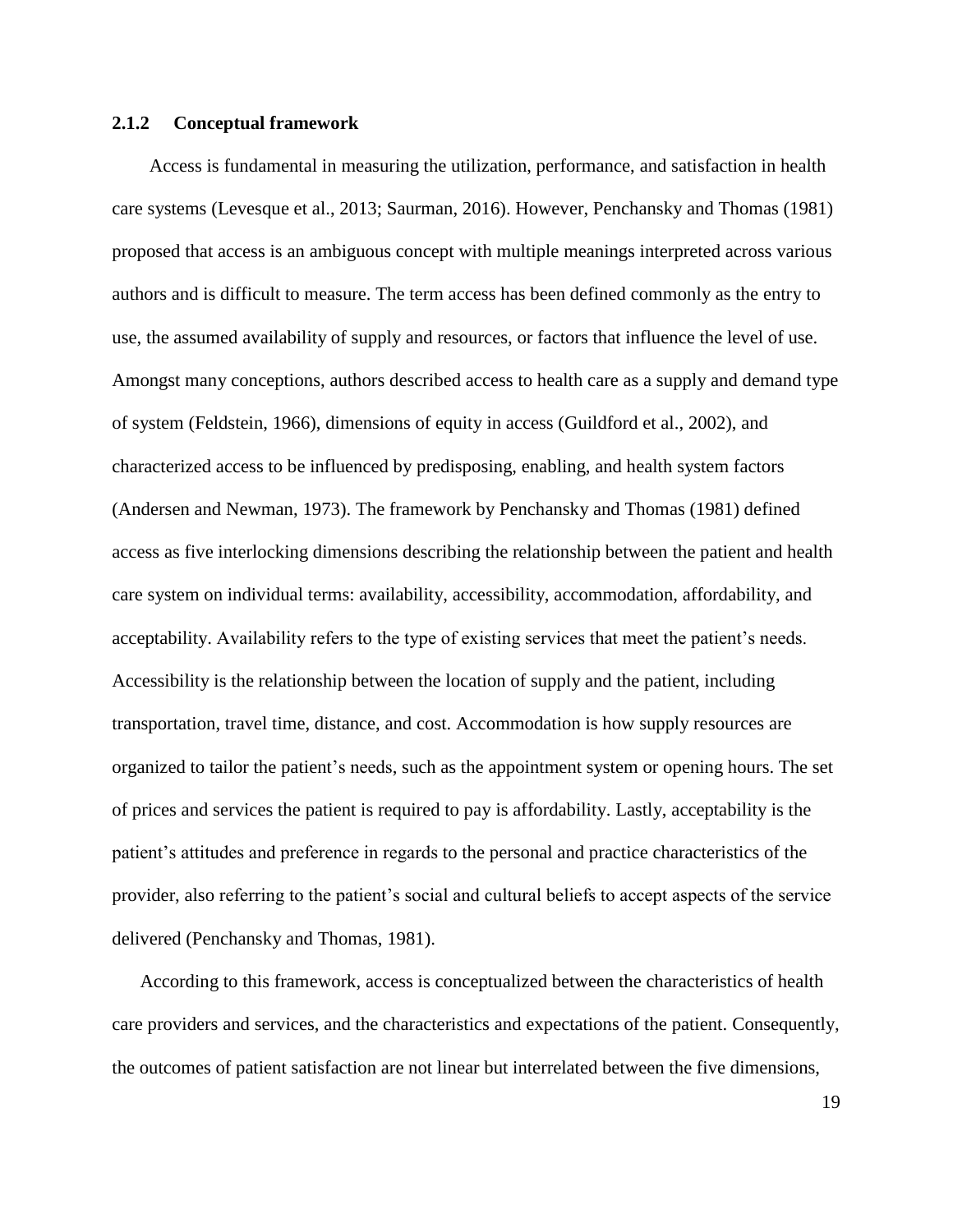affecting service utilization and provider practice patterns (Levesque et al., 2013; Penchansky and Thomas, 1981). This framework was appropriate to use as the conceptual framework in my qualitative research as I was exploring access to oral health services, and needed to determine specifically which relationships or aspects of access influenced members to utilize the program. With this framework, it was anticipated that program utilization, satisfaction, and provider practice could be assessed and identified specifically in relation to oral health care.

#### **2.2 Data collection**

#### **2.2.1 Retrospective chart review**

Upon the ethics approval granted from the UBC Behavioural Research Ethics Board (BREB H17-02457), UBC patient dental charts of PLSBC members were accessed to extract data for anonymous analysis. From September 2011 to December 2017, 170 members had utilized the services delivered by fourth year dental hygiene students. Information from patient dental charts was retrieved and compiled into four main categories: demographics, oral health status, attendance pattern, and services delivered.

Demographics revealed characteristics of members, their health conditions, status of their dental insurance, and reasons why they were utilizing the program. Oral health status described the oral health condition of members such as the presence of existing dentition, suspected caries lesions, decayed, missing, or filled, teeth (DMFT), periodontal diseases, oral lesions, and restorative treatment needs. The type and amount of services delivered was summarized to describe the overall pattern of service utilization including assessments, clinical care, education and referrals. Finally, attendance data was retrieved to document how the program has been utilized from number and reasons of new, returning, and discontinued members.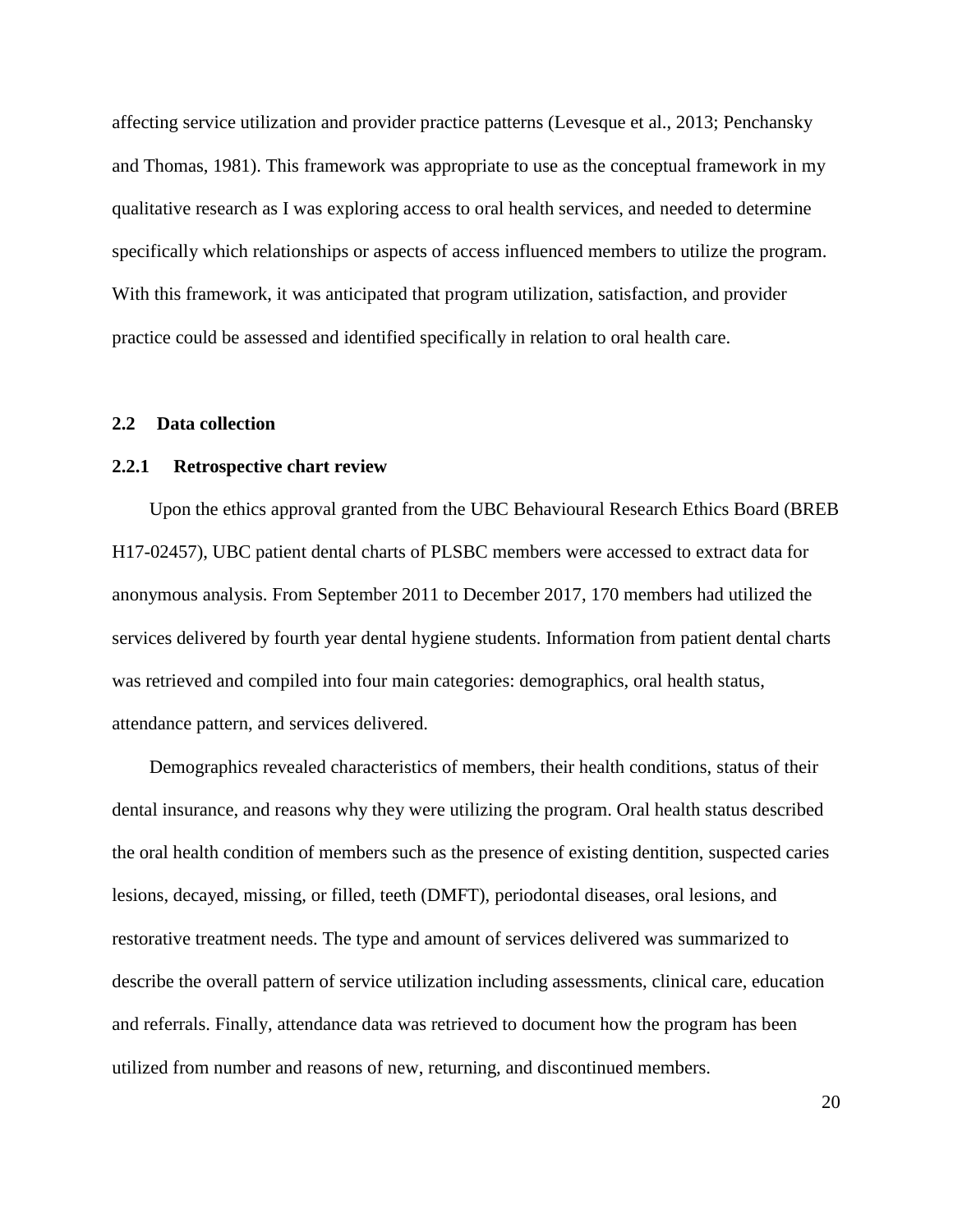#### **2.2.2 Patient satisfaction surveys**

Members were requested to complete patient satisfaction forms after their appointments to provide feedback anonymously. Members who utilized the clinic more than once may have filled out more than one form. A total of 69 satisfaction forms were completed from 2016 to 2017, with responses based on a five-point Likert scale from strongly agree to strongly disagree (Appendix A). Members were asked to rank their degree of satisfaction such as with undergraduate dental hygiene students, the instructor, program design including equipment, time, and referrals, and the overall care. Members were also able to comment regarding their oral health education and suggested improvements for the program. Reponses were compiled, summarized, and used to develop my interview guide to conduct the qualitative aspect of my study.

#### **2.2.3 Personal interviews**

Personal interviews provide a perspective from the participants' world to understand the significance of participants' experiences (Kvale, 1996). To evaluate the program, it was important I obtained feedback from members who had experience with the program. Interviews would explore the members' perspective, whether the program had influenced access to oral health care for them. Therefore, members of PLSBC who have utilized the program were recruited to participate in personal interviews to illicit their past and current experience accessing the oral health care system and this program (Appendix B). As my questions may potentially probe into sensitive topics such as HIV stigma and discrimination, HIV serostatus disclosure, and past negative dental experiences, I chose to conduct personal interviews to explore the detailed insights into participant's inner thoughts, feelings, experiences, beliefs, and knowledge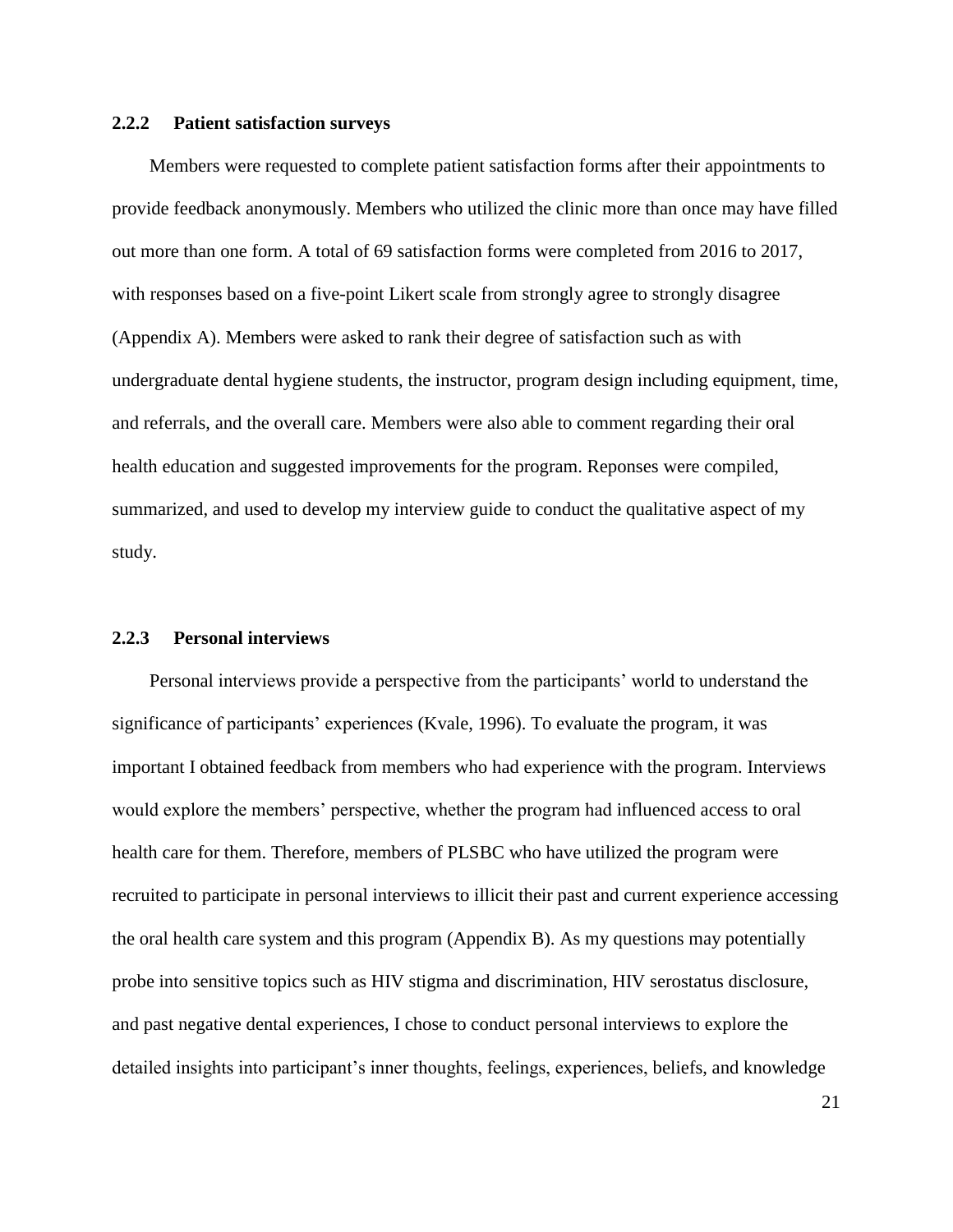instead of group discussions (Lambert and Loiselle, 2008). Members were more likely to feel more comfortable and reveal personal beliefs when assured confidentiality of the information they provided (Gill et al., 2008).

Inclusion criteria required participants to be a past or current patient of the program, ability to communicate in English, and commitment to a one-hour, face-to-face interview. Recruitment posters outlining details of the study and interview were placed on bulletin boards and visible areas at PLSBC. Members known to the collaborators who may have substantial insight into the research questions were approached and offered to participate in the interview as well. Students and the instructor also informed current patients utilizing the program when this project was in progress of recruiting participants. Members interested in the interview were instructed to contact me for further information about the study, and to arrange a time for the interview. Therefore, a convenience sample was obtained as the members volunteered to participate in the interview.

With consent obtained (Appendix C), I conducted 10 individual interviews to capture responses related to the core objectives of my study (Jamshed, 2014) following a semi-structured interview guide (Appendix D) consisting of questions based on my literature review, overall feedback from patient satisfaction forms, collaborator input, and pertinent to the research question. The questions were arranged under three themes: members' past dental experiences, members' experience using the program (questions here were focused on the Penchansky and Thomas' framework), and members' satisfaction and suggested improvements for the program. A new topic arose during my fifth interview that related to members' perception that the program is an opportunity to educate students in HIV sensitivity and awareness. This was incorporated into the next interviews in order to gain further insight into the importance of HIV education by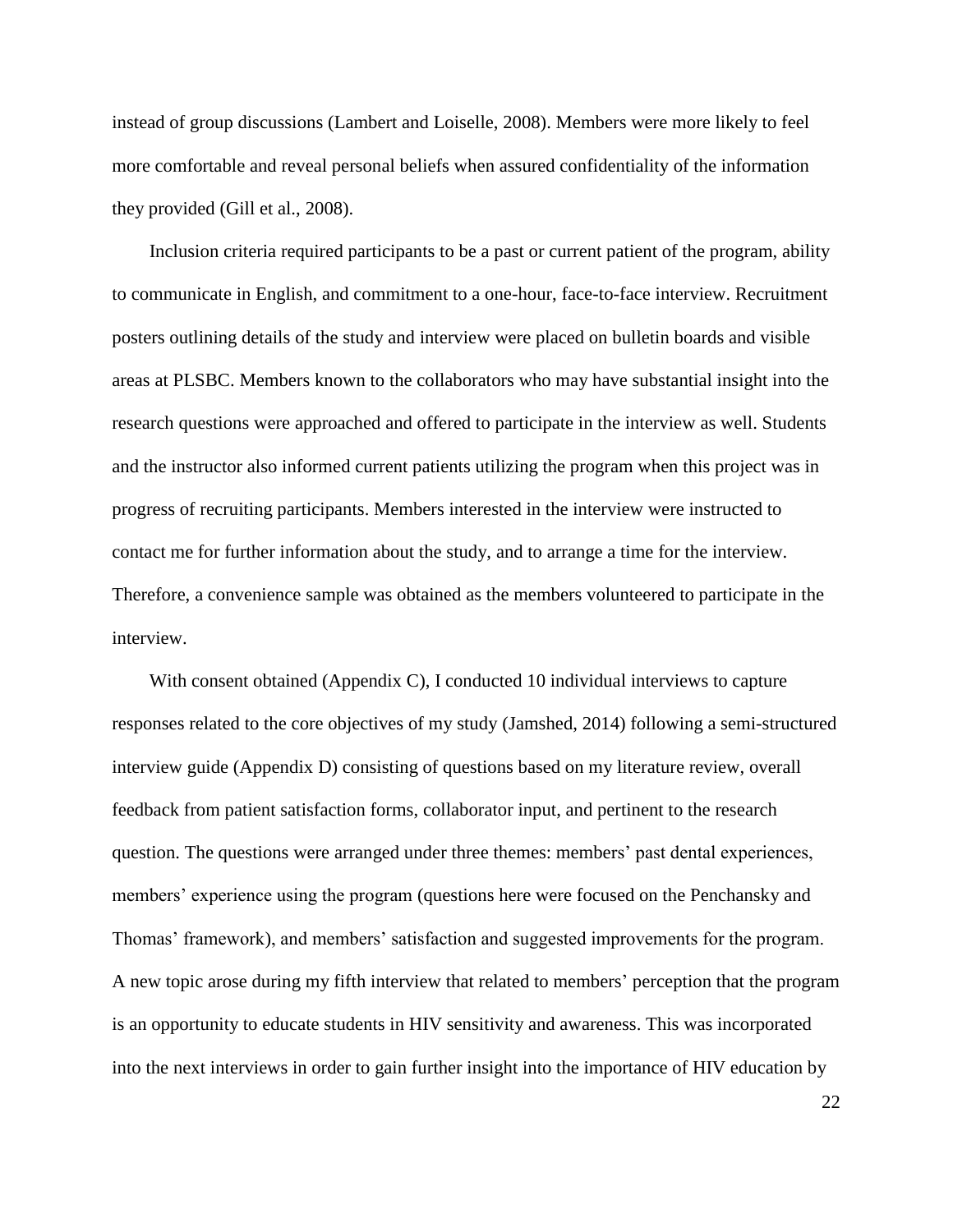members during interactions with the students in the program. Each interview was conducted in a private space at PLSBC where participants could easily access the familiar and comfortable setting. Each interview lasted from 35 minutes to one hour and was audio-recorded. Participants' general demographic information was also obtained throughout the interview.

### **2.2.4 Focus group**

Unlike personal interviews, focus groups allow participants to engage in a discussion to generate a range of rich data, increasing the depth of the phenomenon. A focus group is a group of individuals with certain common characteristics who discuss a given topic or issue, characterized by a prompt or stimulus often introduced by a moderator, and the collective interaction and view of the group (Guest et al., 2017). However, there must be attention towards the interaction and individual insights to identify the group dynamics and context (Lambert and Loiselle, 2008). A participant may or may not choose to share a certain perspective depending on the context and interaction created in the discussion. If a discussion evolves into deeper interaction and understanding among the participants, additional data may be produced (Lambert and Loiselle, 2008).

The focus group comprised of PLSBC staff and administrative personnel with some insight about the program was recruited by two collaborators (Director of Programs and Services, Coordinator of Treatment and Wellness program). The coordinator of treatment and wellness program was involved with the program for several years and served as a collaborator between the society and the UBC. Staff and administrative personnel consisted of peer navigators, program coordinators, and directors from different departments at PLSBC. Through purposive sampling, a total of 12 individuals were recruited to participate in the focus group. Qualitative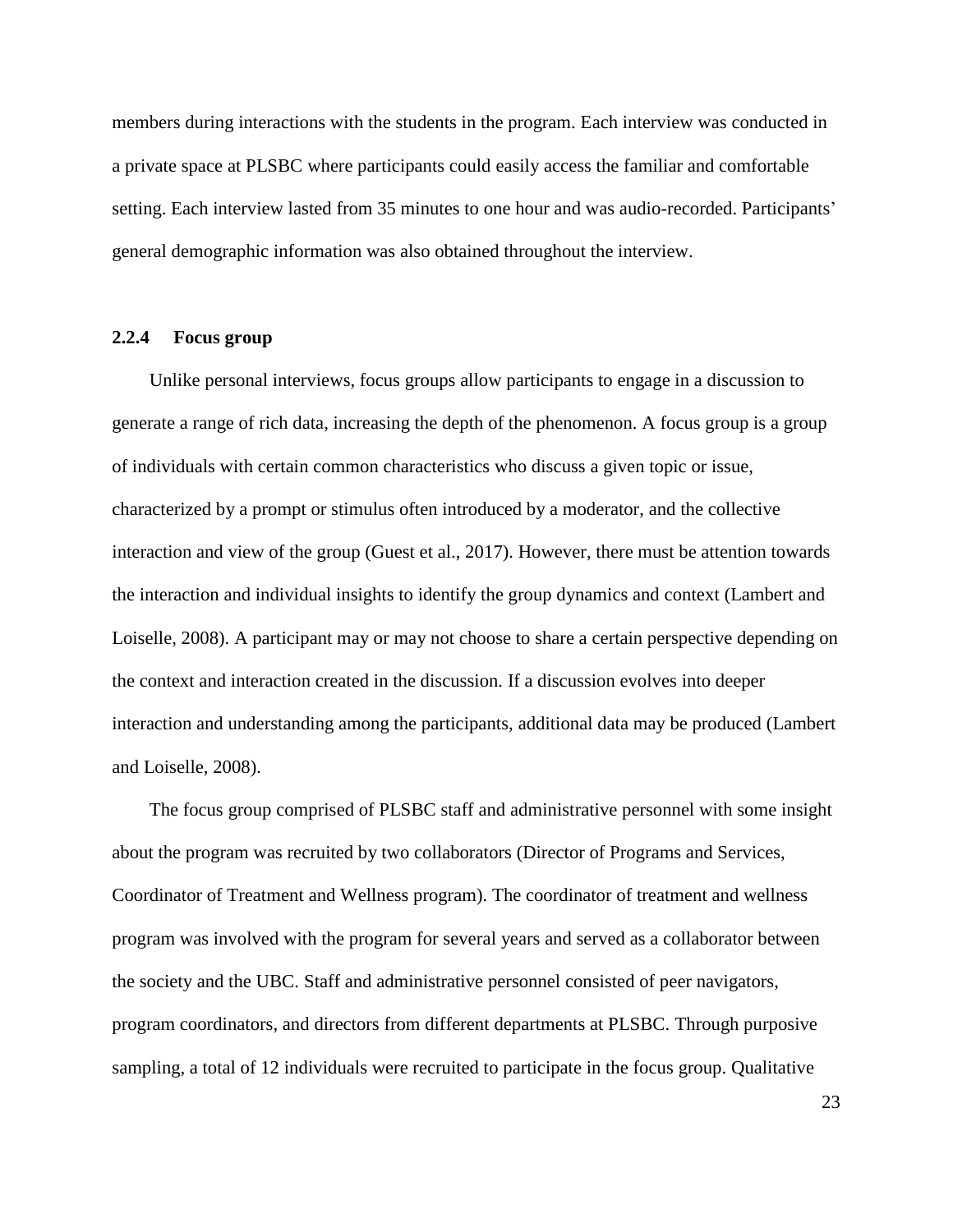researchers suggest focus groups should range from six to 12 participants. A number less than six participants may be ineffective to keep the synergy of the group and to produce rich information, while a number greater than 12 may be cumbersome to manage and hinder opportunities to full participation (Guest et al., 2017). In my focus group, there were two participants in particular who did not engage as actively as other staff, and were approached after the focus group to offer them the opportunity to provide further feedback about the program. Neither participant had opposing views of what was discussed and had no comments regarding new information.

Participants in the focus group were asked to describe the perceived influence of the program on their members with regard to the concept of access, and were also given the opportunity to provide suggestions how to improve the current program (Appendix E). During the focus group, I observed no disputations among the staff but instead agreements and additional comments regarding the previous speaker and topic. Directors often had perspectives regarding the program's influence on the organization, academia, community, and research while coordinators and peer navigators offered their views about members mostly. The focus group was also audio-recorded, with memos identifying each staff participant's comments.

#### **2.2.5 Field notes**

Qualitative field notes are recorded by researchers prior to, during, or after an observation or interaction in order to aid in the analysis of the phenomena (Maharaj, 2016). Field notes primarily aid to construct description of the study's context, to prompt the researcher to observe the physical environment, to encourage the researcher in reflexivity and bias identification, and to increase trustworthiness of the data (Phillipi and Lauderdale, 2018). My field notes included details of the initial encounter, description and mood of the participant, general observations of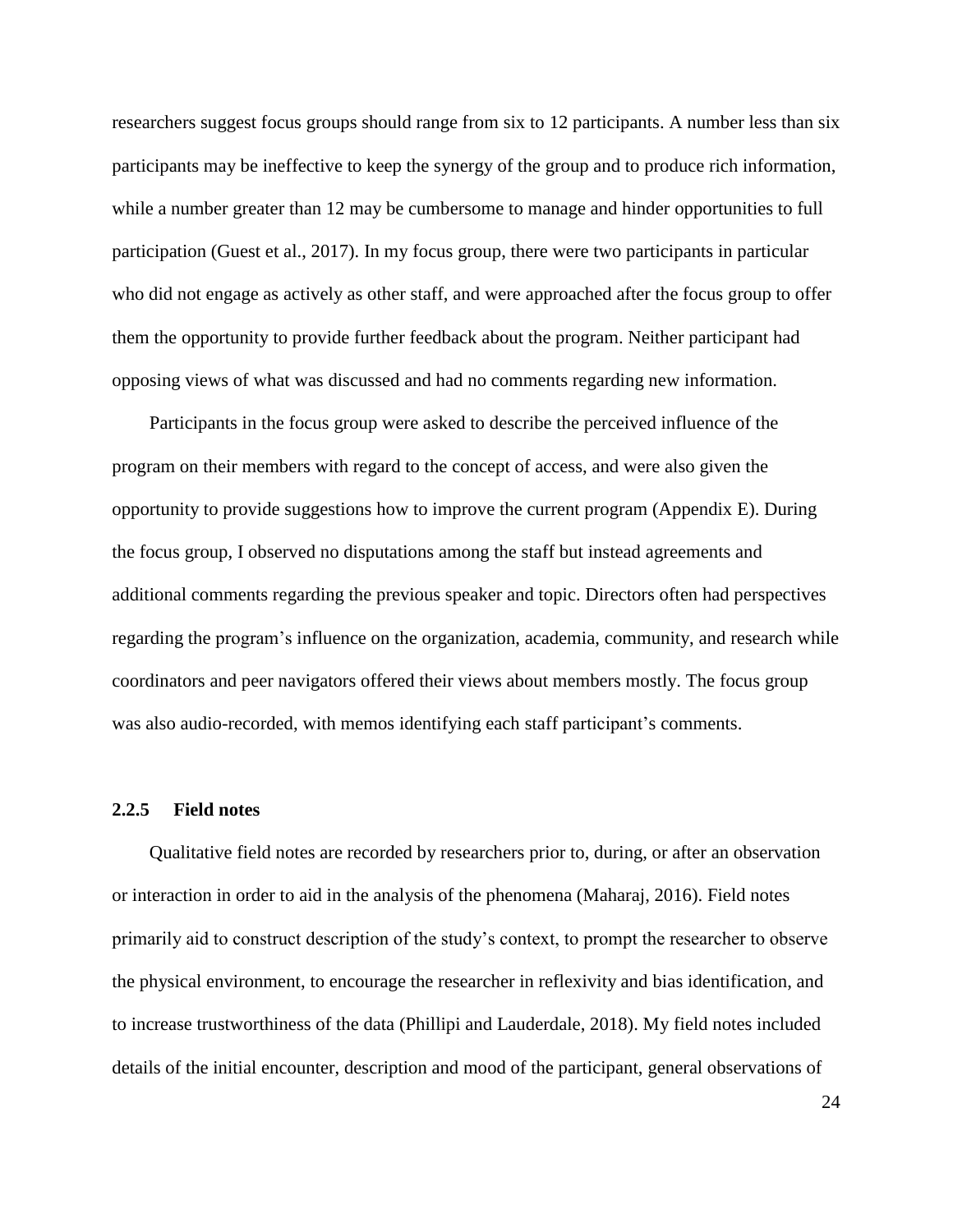the participant's reactions and non-verbal language towards the questions, recurrent themes, difficulties encountered, and other post-interview comments. Field notes were written immediately after each interview which enabled me to gradually become a more attentive observer. As it was difficult to moderate the focus group and take field notes at the same time, my colleague recorded field notes and identified staff participants' responses and those who were less engaged in the discussion. My documentation of field notes was helpful to assess the context and meaning for each transcript and for me to proceed in critical reflection and self-awareness.

# **2.3 Analyses**

The patient satisfaction surveys and retrospective chart review was analyzed with excel using univariate descriptive statistics to represent the findings and identify the recurring patterns and characteristics of the members who attended the program. Further statistical analysis was not undertaken. The quantitative chart data was reported as frequency distribution, central tendency, or dispersion. The data findings were complimentary to the core of my study and increased understanding of the target population and their dental needs.

Following each interview and the focus group, the audio-recording was transcribed verbatim either by me or through an automated software transcription service, which were later checked and edited by me for accuracy. The identity of the participants was removed and replaced with a numerical or alphabetical pseudonym. Each transcript was read multiple times and coded thematically using N-Vivo® 11 software. Coding and emerging thematic analysis was completed accordingly using the interpretative phenomenology approach with Penchanskys and Thomas' concept of access as the framework. Constant comparative coding and analysis were completed after each interview to identify and interpret emerging and recurrent codes and themes.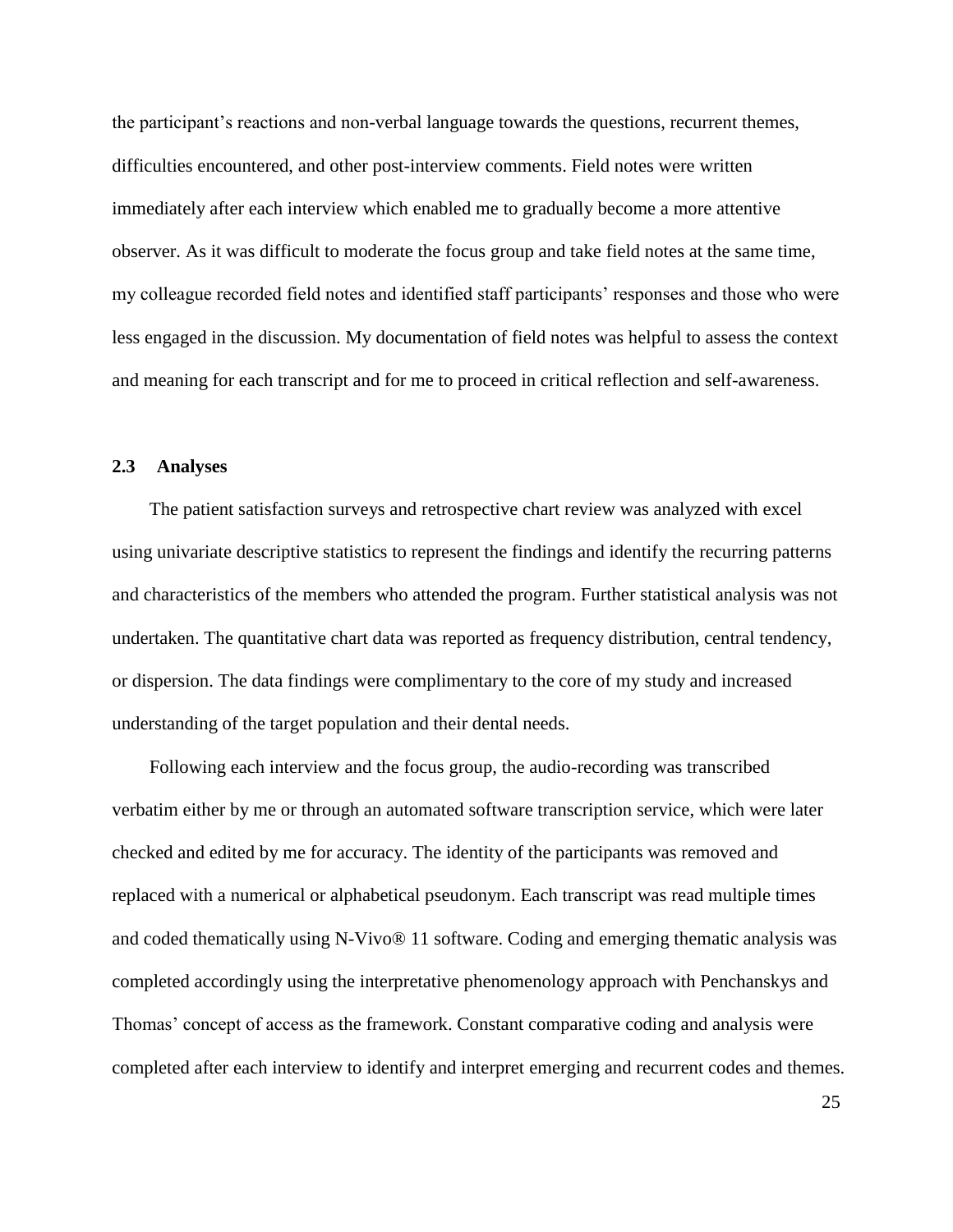My committee members and supervisor also compared their coding of one interview to provide directions and ensure the validity of my coding.

An iterative and systematic approach was used to analyze the interview and focus group transcripts and to construct codes, categories, and themes, which were then arranged under domains of access that they pertained most prominently in. I assigned a code to statements made by participants that seemed relevant and meaningful to the research question. As my list of codes grew as I analyzed the transcripts, a total of 99 codes were then sorted into 20 categories that described an aspect of the phenomenon. Similar categories were grouped into 16 themes structured into the five domains of access. One additional theme did not seem to fit under any aspects of access yet influenced the continued utilization of the program was represented as a sixth domain. A thematic map was created to help examine the relationship as some of my themes overlapped and was interrelated with and also applicable to more than one domain (Figure 1). Themes were organized under the domain that was most prominent and influenced that particular aspect of access.

#### **2.4 Rigour**

Rigour refers to the state of being exact, careful, and with strict precision integrated to the qualitative research process to reduce the potential of subjectivity (Cypress, 2017; Stewart et al., 2008). Without rigour, qualitative research is subject to being considered fictional and worthless in explaining the phenomenon (Tobin and Begley, 2004; Rettke et al., 2018).

David and Dodd (2002) argued rigour to be a generalized concept of quantitative bias, often understood in concepts of objectivity, reliability, replication, validity, and structure in a neutral approach. They proposed another meaning of rigour, in terms of carefulness, sensitivity, respect,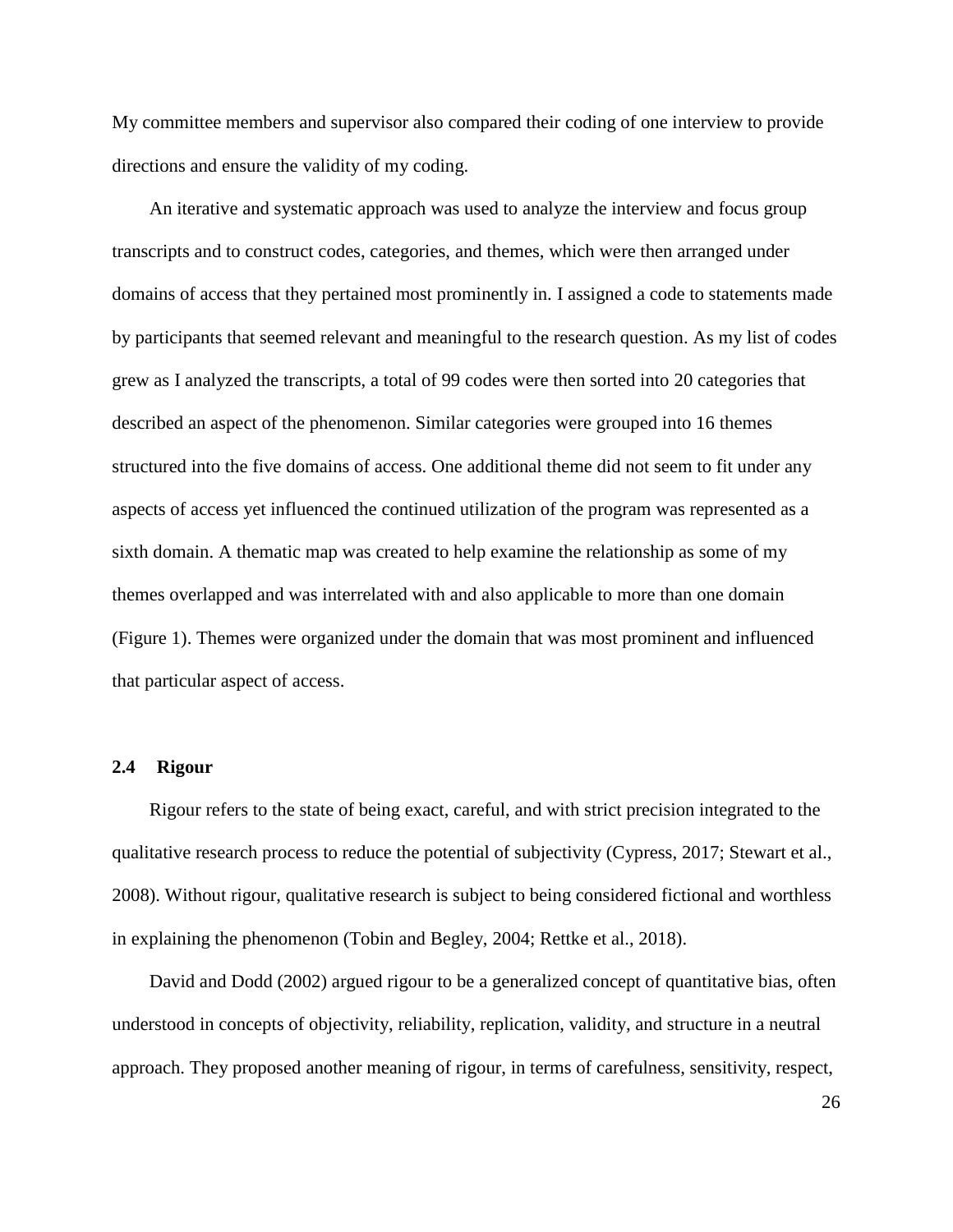reflection, conscientiousness, awareness, and openness in order to capture the attentiveness in qualitative research. However, Lincoln and Guba (1985) proposed that trustworthiness is the central concept in rigour, referring to the quality, authenticity, and truthfulness, ensuring the research process has been carried out correctly. Since then, many authors have debated the issues of rigour, from reliability, validity, credibility, dependability, and trustworthiness, developing standards, checklists, and guidelines to evaluate the quality of qualitative inquiry (Cypress, 2017; Golafshani, 2013; Morse et al., 2012; Seale, 1999). Some checklists of rigour include purposive sampling, multiple coding, triangulation, member checking, or respondent validation (Stewart et al., 2008).

Regardless of the various approaches and criteria, rigour is about integrity and competence that demonstrate the standards for ethics and quality in qualitative research (Lincoln, 1995). To that end, qualitative researchers should provide a detailed and transparent description of the study method and data to demonstrate a logical approach and for other researchers to understand the explanation of the phenomenon (Stewart et al., 2008; Tobin and Begley, 2004). Below I outline several strategies I built throughout my research process to attend to the rigour for my study.

# **2.4.1 Reflexivity**

According to Clancy (2013), a researcher's knowledge, interest, and behaviour may influence the research environment and data; therefore, critical reflective thinking, or reflexivity, is necessary throughout the entire research process. Reflexivity requires a researcher to be aware of their own assumptions, perspectives, and positionality to understand their role in relation to the study. The ability for the researcher to internally examine and acknowledge their presence on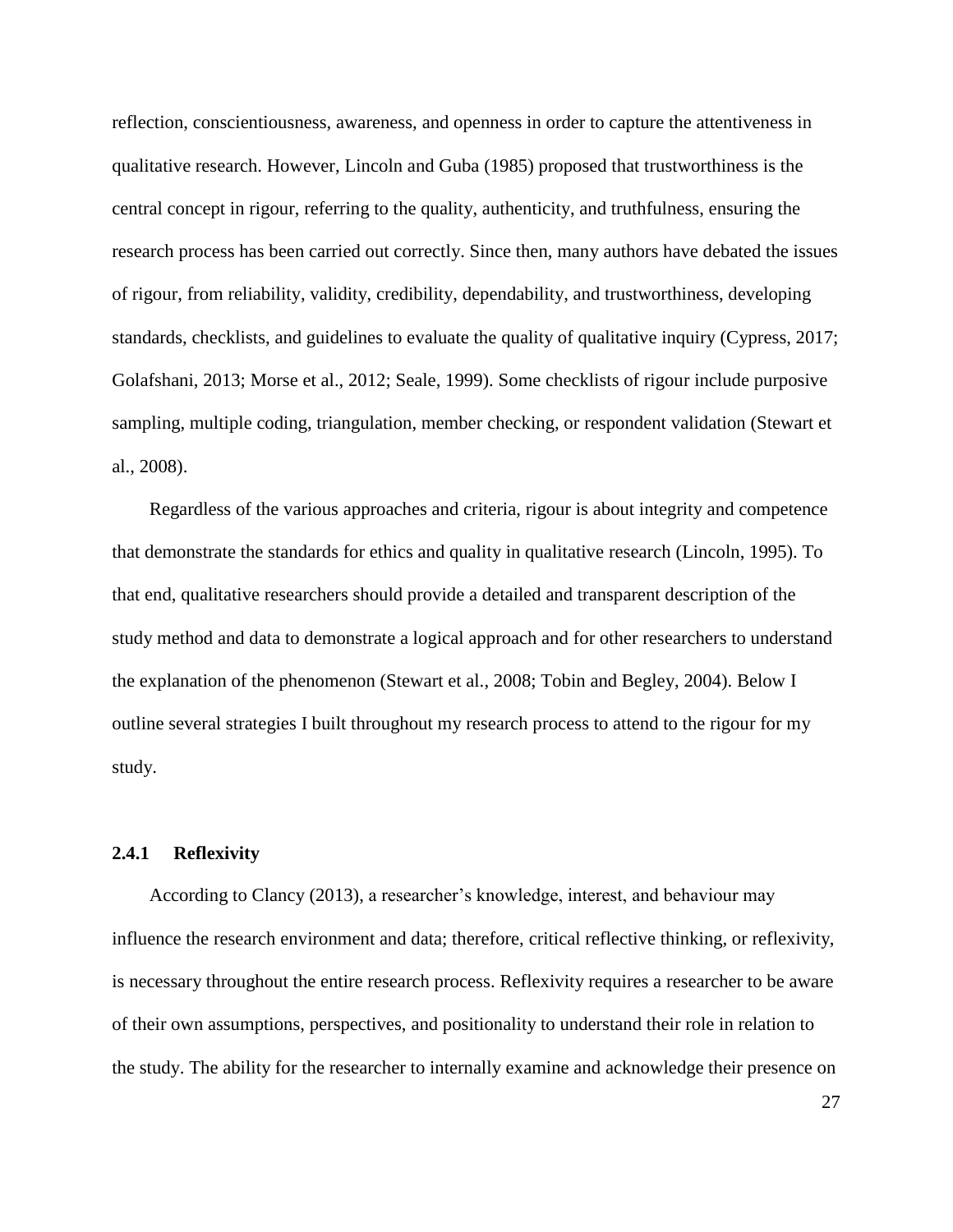the influence of findings will bring a more realistic interpretation of the phenomenon (Clancy, 2013).

My position in this study is a graduate student with a Bachelor's Degree in Dental Sciences. I am practicing part-time as a registered dental hygienist at a private dental clinic. I am in my mid-twenties of Asian people of Taiwanese descent who immigrated to Canada in the year 2000 with my family. I grew up in a middle class neighbourhood with mainly Caucasian residents, with English as my second language.

Only during my third year of undergraduate dental hygiene education had I learned about HIV/AIDS and the implications of oral health for PLWHA. I then enrolled in an intensive six weeks, six credit course, HIV/AIDS Prevention and Care, during the summer of 2016 where I along with other interdisciplinary students was introduced to the theoretical, clinical, and community components of the HIV epidemic. I also worked on a HIV-related research project, evaluating point-of-care HIV testing in dental hygiene education settings, as an undergraduate summer student where I gained fundamental qualitative research skills. I was also one of the fourth year dental hygiene students in the program who provided services at PLSBC from September to December 2016.

My past experience of being actively involved with qualitative research and the program, with a comprehensive knowledge of HIV and oral health is both beneficial and a disadvantage towards this study. I had a strong viewpoint about the program implementation at PLSBC as I was part of it. However, I needed to put my bias aside and look at my study from a neutral standpoint. My value on oral health was important throughout my education and as a practicing dental hygienist, yet this was often not the case for PLWHA. I had to constantly remind myself to disregard my position as a dental professional and instead view the program as a bystander.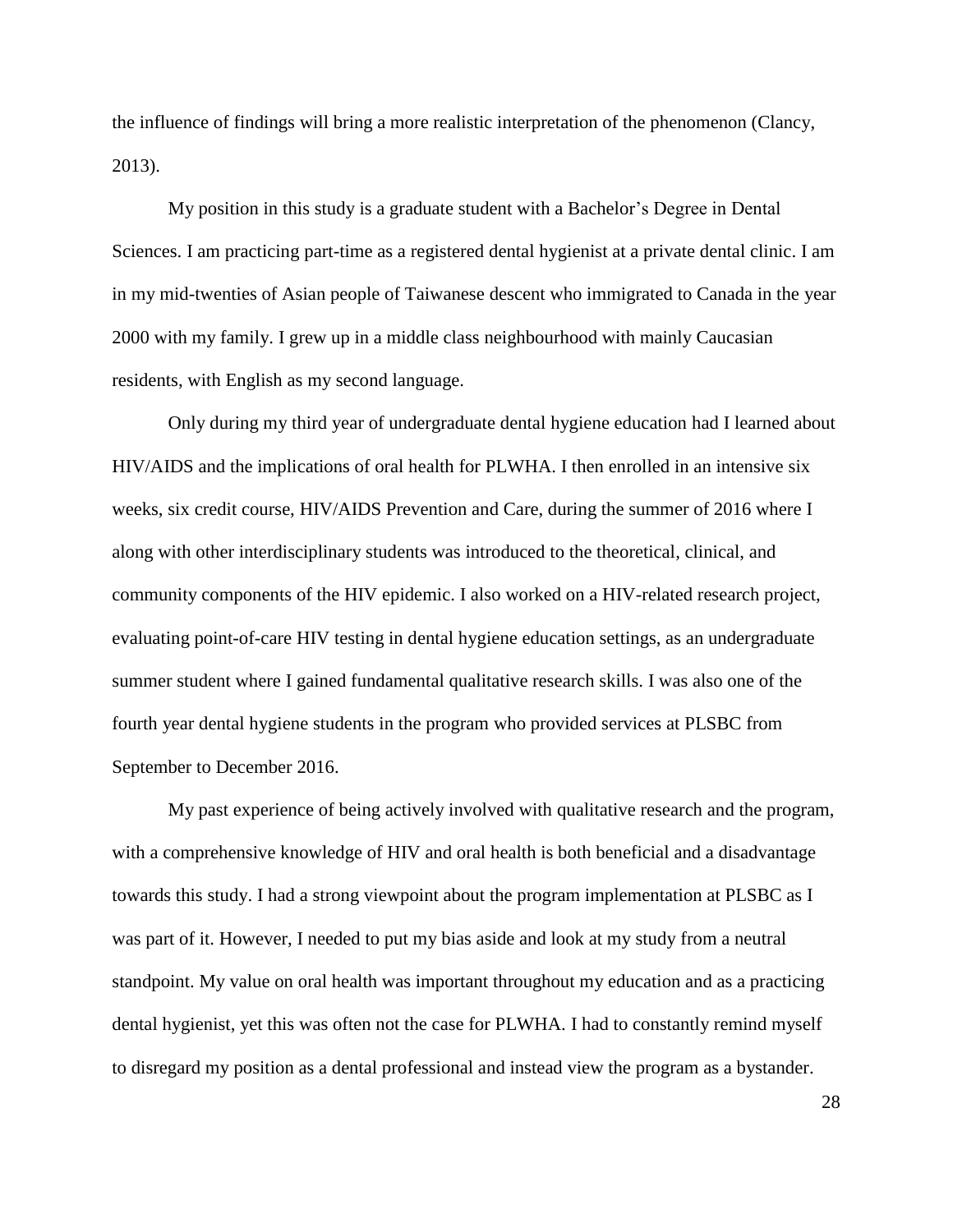This was not easy to do as my education and my practice in the private dental clinic emphasized oral health. I also understood how HIV stigma and discrimination occurs in health care setting due to personal stories and the community portion of my HIV Prevention and Care course, and how PLWHA often struggle through multiple challenges such as HIV disclosure. This knowledge helped me to identify and link their personal history in relation to utilizing oral health care.

Throughout data collection, I focused on being attentive to my participants' voice and continuously analyzed transcripts and themes during the process to ensure I was present. I reviewed my analysis constantly with my supervisor and throughout my writing. I had to correct and elaborate my explanations as I was using dental jargons and assumed the audience would understand the history and background of PLWHA as I had. Using interpretative phenomenology, I was able to reflect on Penchansky and Thomas' framework which guided me to relate my findings at a more in-depth level towards the concept of access and what it meant to my participants.

# **2.4.2 Member checking**

Thomas (2017) described member checking as feedback obtained from participants to confirm, comment, or correct the researcher's findings or interpretations. The most common methods of member checking are sending the participant a complete copy of the transcript, a copy of emerging findings, a summary of the participant's case, or a copy of the research report, or all of the above (Thomas, 2017). Lincoln and Guba (1985) stated member checking is crucial to establish credibility or authenticity, yet many researchers argue there is no justification to how member checks enhance the quality of qualitative research (Barbour, 2001; Tong et al., 2007).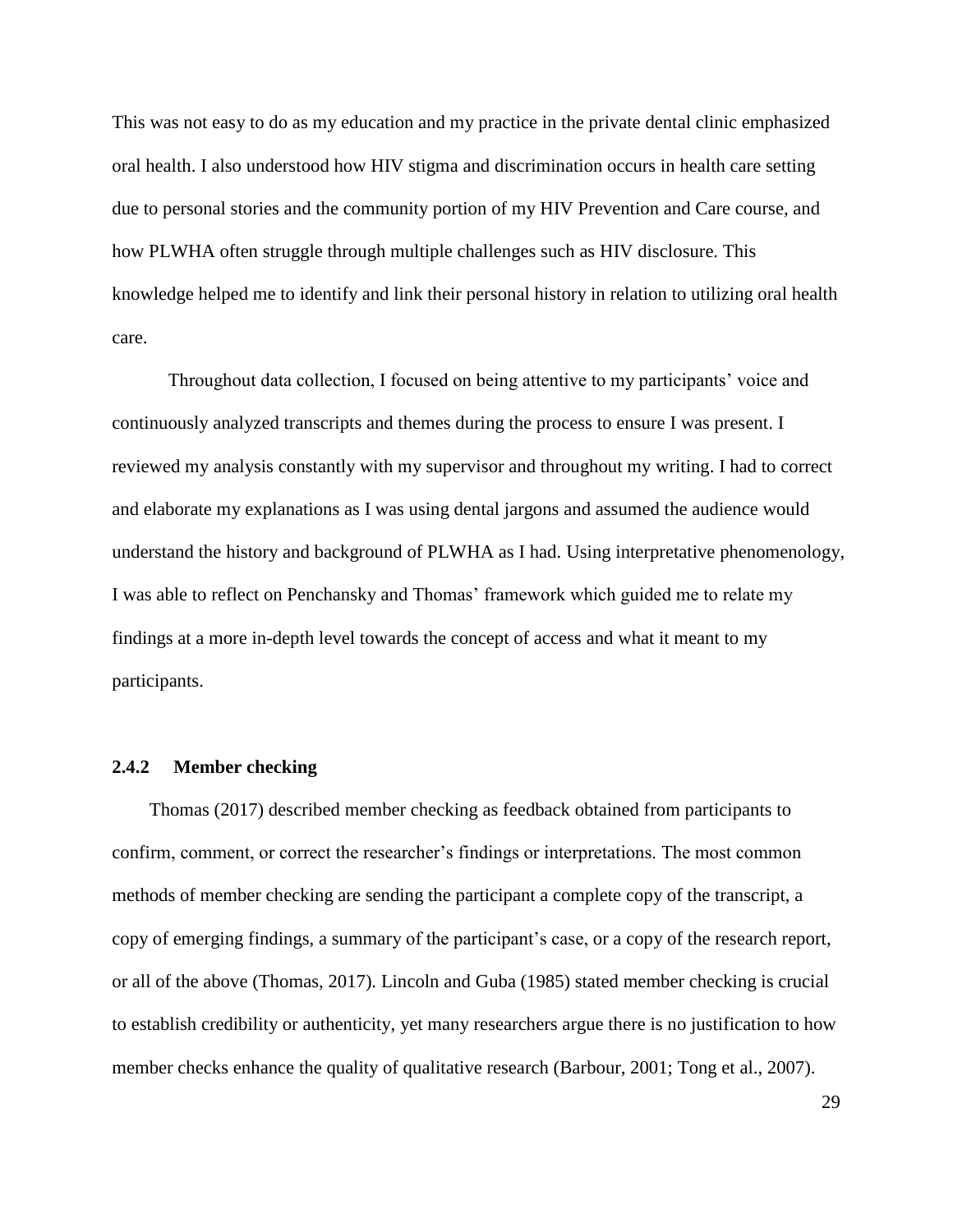Despite contrasting views, I chose to utilize member checking as I wanted to verify my interpretations and ensure I had an accurate representation of perspectives or experiences (Thomas, 2017).

In my study, each member participant was offered a copy of a complete transcript or summary of preliminary interpretations of their interview. Only one member requested a complete transcript while four members requested a summary. One member responded back praising and confirming my summary of his interview. All members consented for follow-up contact to obtain any missed information. Two phone calls were made so that two participants could elaborate and clarify their responses in the interview, which were added on to my analysis. As I had a low response rate through electronic communication with no members correcting or adding to my transcript or analysis, I found discussing directly with members through the phone calls most helpful in member checking.

### **2.4.3 Data saturation**

Saturation is a used to decide when to stop sampling, often determined when no new codes, information, or themes emerge (Saunders et al., 2017). The view on saturation has been questioned as there is uncertainty and inconsistencies of how the concept of saturation is judged, measured, and achieved. Saunders et al. (2017) proposed researchers to adopt one of the four frameworks for better guidance on the use of saturation: theoretical saturation, inductive thematic saturation, a priori thematic saturation, and data saturation. I used data saturation where I identified repetition of the information I collected. By my eighth interview, I was starting to hear information that was redundant and anticipated. I conducted two further interviews and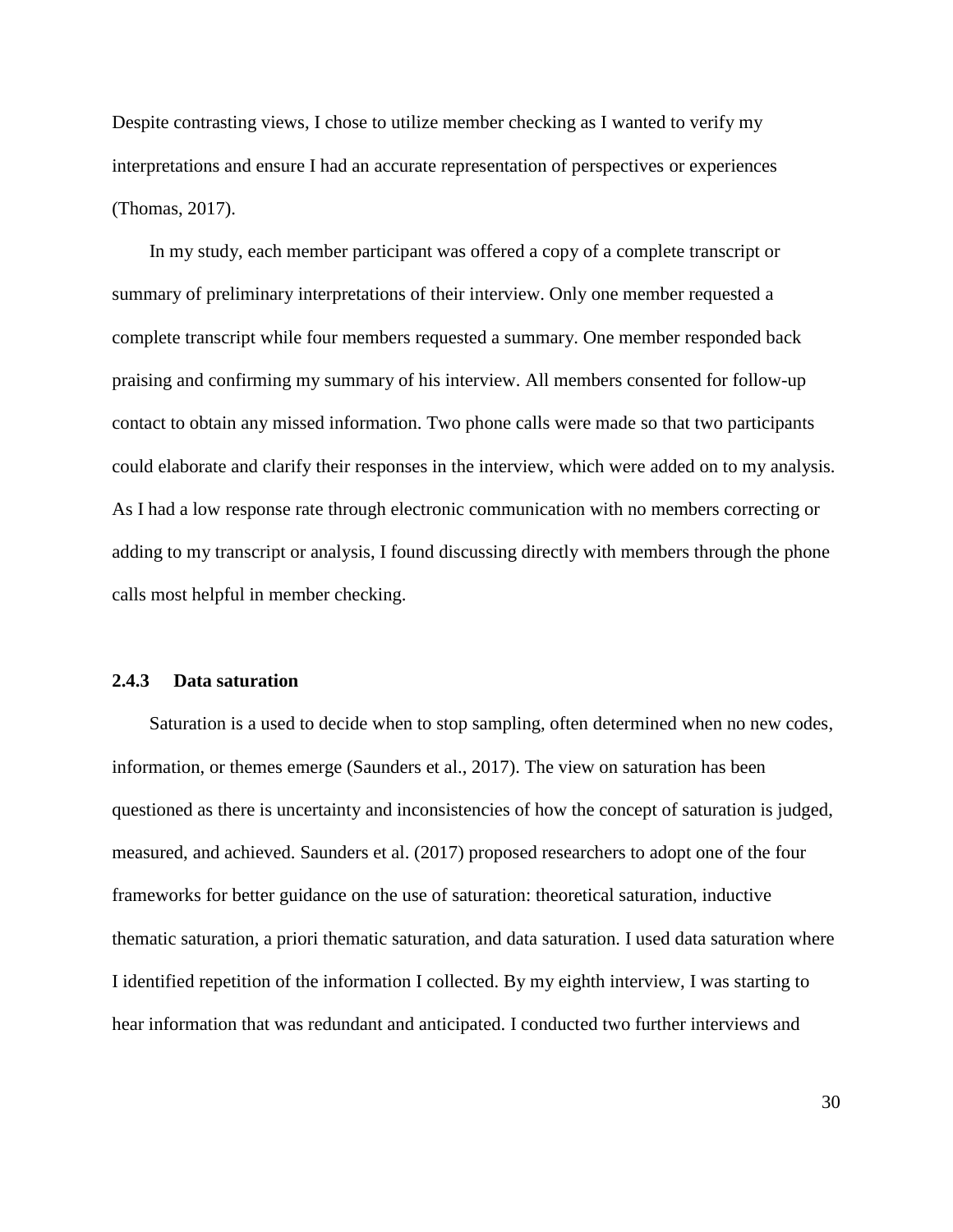when they yielded no further new knowledge to my study I believed I had reached data saturation.

# **2.4.4 Triangulation**

Triangulation is used to test the value of the data through the convergence of findings from different sources (Carter et al., 2014), and to develop a comprehensive understanding of the phenomenon and enhanced analysis quality (Carter et al., 2014; Elliot and Timulak, 2005; Patton, 1999). The patient satisfaction forms summarized general feedback from members who utilized the program. The retrospective chart review provided a general description of my target population. Interviews obtained personal feedback and experiences of members who utilized the program, varying from those who were long-term to first time users. Finally with the focus group, staff and administration commented on how the program influenced their organization and the perceived impact that it had on access to oral health care for their members on a broader and deeper perspective.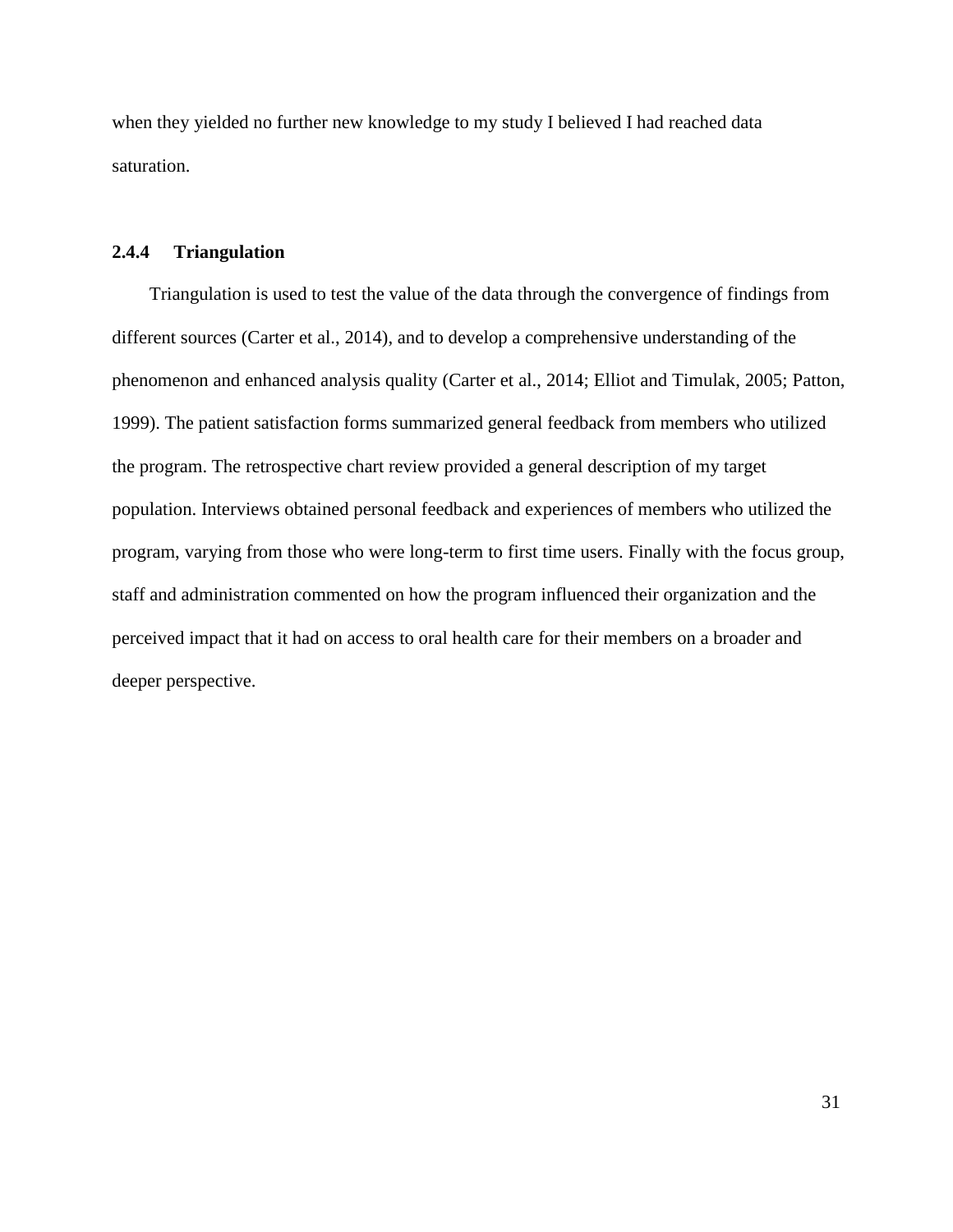# **Chapter 3: Results**

Findings from the 69 patient satisfaction questionnaires revealed the majority respondents were satisfied with the overall program. Findings from the retrospective dental chart review of 170 members provided a general overview of the target population, their oral health status and needs, and services delivered (Table 1-3, 6-8). Of the 170 members, 165 (97.1%) dental and periodontal assessments were completed; of the remaining five that had incomplete assessments, two had severe periodontitis, two had an insufficient CD4 count less than 200 cells/mm<sup>3</sup>, and one left early with assessments incomplete for the first appointment. The two members with severe periodontitis were referred to a dental clinic as this program was not equipped to address their needs and the two members with insufficient CD4 counts were referred to their general physician, and one member did not return with loss of contact.

# **3.1 Demographic characteristics**

Of the 170 members who utilized the program, 112 (65.9%) were between ages 45-65, 146 (85.9%) identified themselves as males, and the majority (72.8%) resided in the Downtown Vancouver area (Table 1). The majority (94.1%) reported to have a general physician. One hundred sixty-three (95.9%) had a CD4 count of over 200 cells/mm<sup>3</sup>, indicating a low risk for developing opportunistic infections, and 164 (96.5%) had an undetectable viral load of less than 50 copies/mL. Most members had one to three other (61.2%) health conditions in addition to HIV. The top three types of health conditions were reported as hepatitis A, B, or C (24.7%), respiratory diseases (20.0%) including asthma, pneumonia, tuberculosis, and chronic bronchitis, and mental illness (18.2%) including depression, anxiety, posttraumatic stress disorder, and bipolar disease. Other medical conditions most reported were various forms of arthritis (13.5%),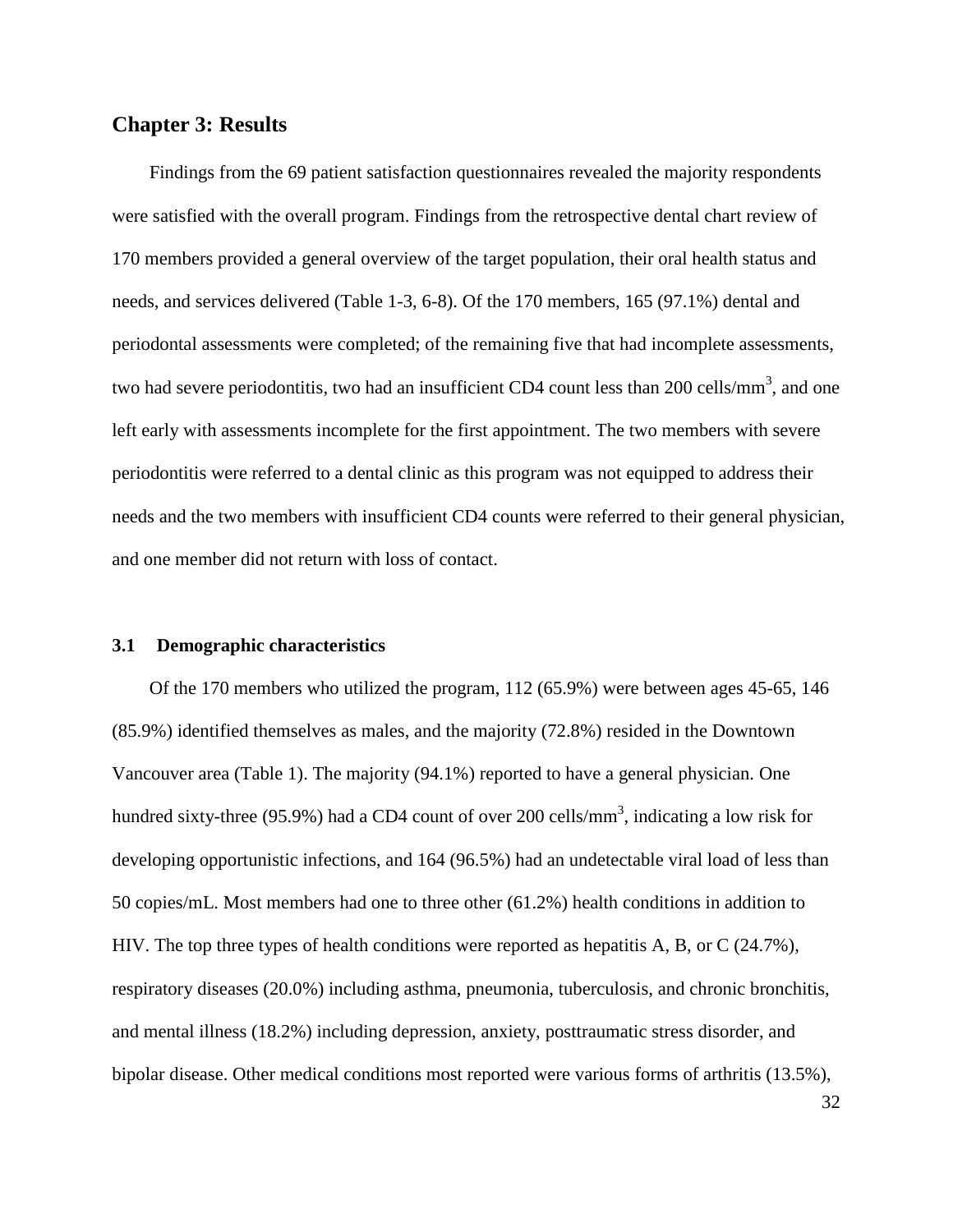cancer (12.4%), gastrointestinal disease (11.8%), sexually transmitted diseases (11.1%), and kidney dysfunction (10.6%). The number of medications taken ranged from one to five (64.7%), with six (3.5%) taking no medications and 22 (12.9%) being on more than 10 medications (Table 2).

The majority (69.4%) reported they did not have a family dentist prior to utilizing the program. Of those 89 (52.9%) who had dental insurance, the majority (87.6%) were persons with disabilities (PWD) or persons with persistent multiple barriers (PPMB). Of the multiple chief concerns cited, an oral assessment (32.4%) or periodontal therapy (30.1%) was reported as the main reason for attending the clinic (Table 3).

# **3.2 Patient satisfaction surveys**

From September 2011 to December 2017, 69 patient satisfaction surveys were anonymously completed as shown in Table 4. Findings showed that 62 (89.9%) respondents reported that they 'strongly agree' to each of the statements with the exception of being satisfied with referrals. Most comments were positive, expressing members' gratitude and satisfaction with the services provided. The majority (91.3%) of respondents answered 'strongly agreed' to satisfaction with equipment and supplies, and being comfortable during their care; the opposing six (8.7%) respondents provided written feedback with regards to having dental chairs, a suction, and more a comfortable set-up (Table 5). Five (7.2%) respondents did not report 'strongly agree' with students explaining the time of care, yet no comments were made to elaborate on their response. Four (5.8%) did not indicate if they were happy with their care and three (4.3) also did not respond if they would return to the program.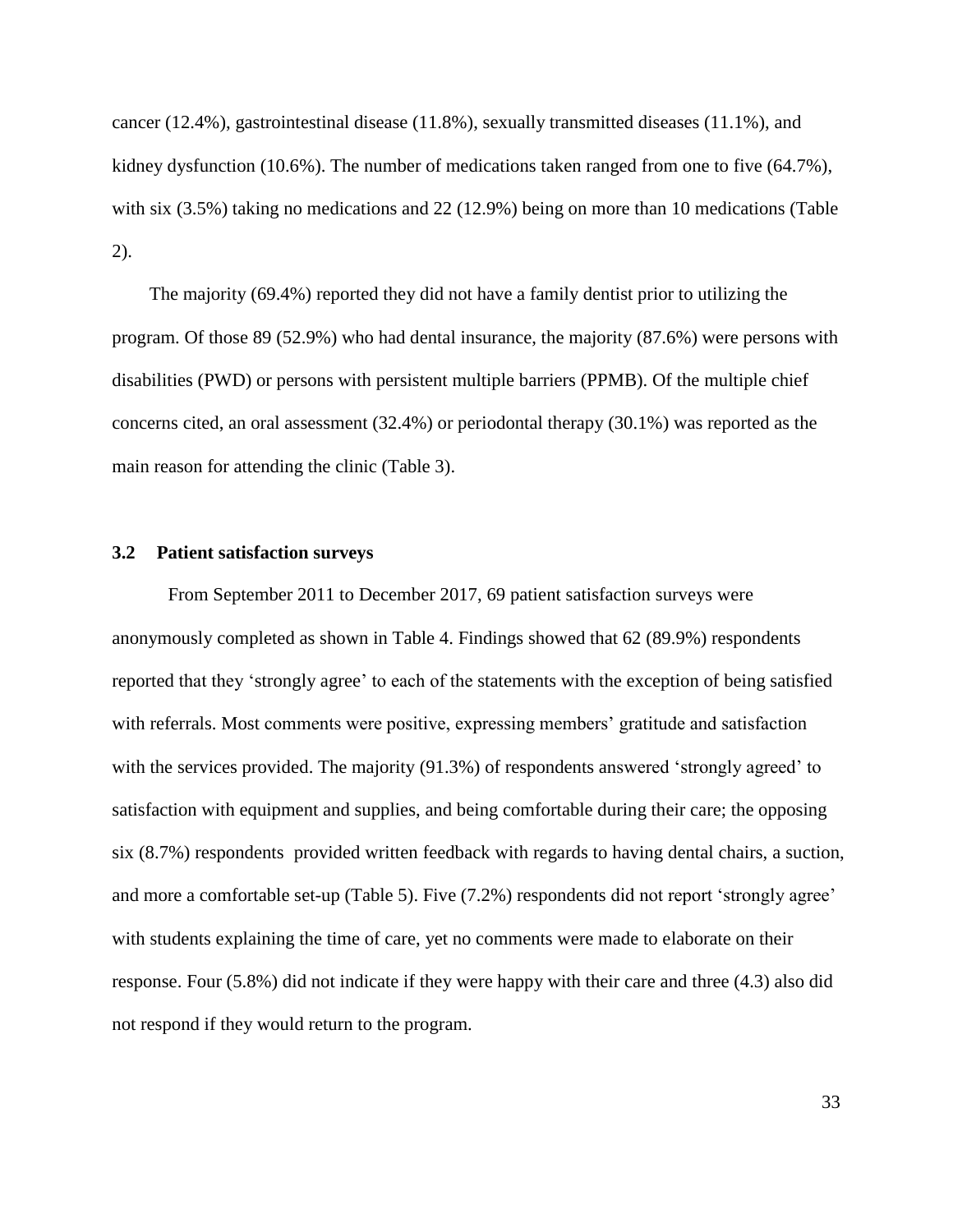With regard to the referral process, respondents varied in their satisfaction; 51 (74%) reported that they were strongly satisfied, nine (13%) were neutral, one (1%) strongly disagreed, and eight (12%) did not respond to the question. Due to the lack of written feedback regarding the referral process, this was further probed in the interviews and the focus group to help to better understand satisfaction with this service.

#### **3.3 Oral health status**

As shown in Table 6, of the 165 members who had complete oral assessments, 163 (98.8%) presented with at least some teeth while two (1.2%) were edentulous. The majority of participants (71.5%) were missing between one to eight teeth. Fifty-six (33.9%) had mobile teeth with a mean of  $1.4 \pm 3.1$ . Of the 85 (51.5%) that had suspected carious lesions, the majority (40.6%) had one to four lesions. The DMFT was found in 159 (96.4%) members, mean of  $13.3\pm$ 6.2; of the six members that had no DMFT, two were edentulous, and four were either healthy or their records were inaccurate/incomplete. No abscess or fistula was found. Twelve (7.3) descriptions of oral lesions were found with only one confirmed by biopsy as a focal epithelial hyperplasia.

Two (1.2%) had full dentures while 11 (6.7%) had partial dentures. Resin composite restorations were present the in 119 (72.1%) members with 48 (29.0%) having one to four composite. Amalgam was the second most common type of restoration among 89 (53.9%) members, followed by 66 (40.0%) with porcelain-fused metal, and 30 (18.2%) with full gold crowns. Seven (4.2%) had sealants, 10 (6.0%) had temporary restorations, and five (3.0%) had at least one implant. Dry mouth was reported by 21 (12.7%) members. Finally, 136 (82.4%) presented with generalized gingivitis. Of the 80 (48.5%) with localized periodontitis, 33 (20.0%)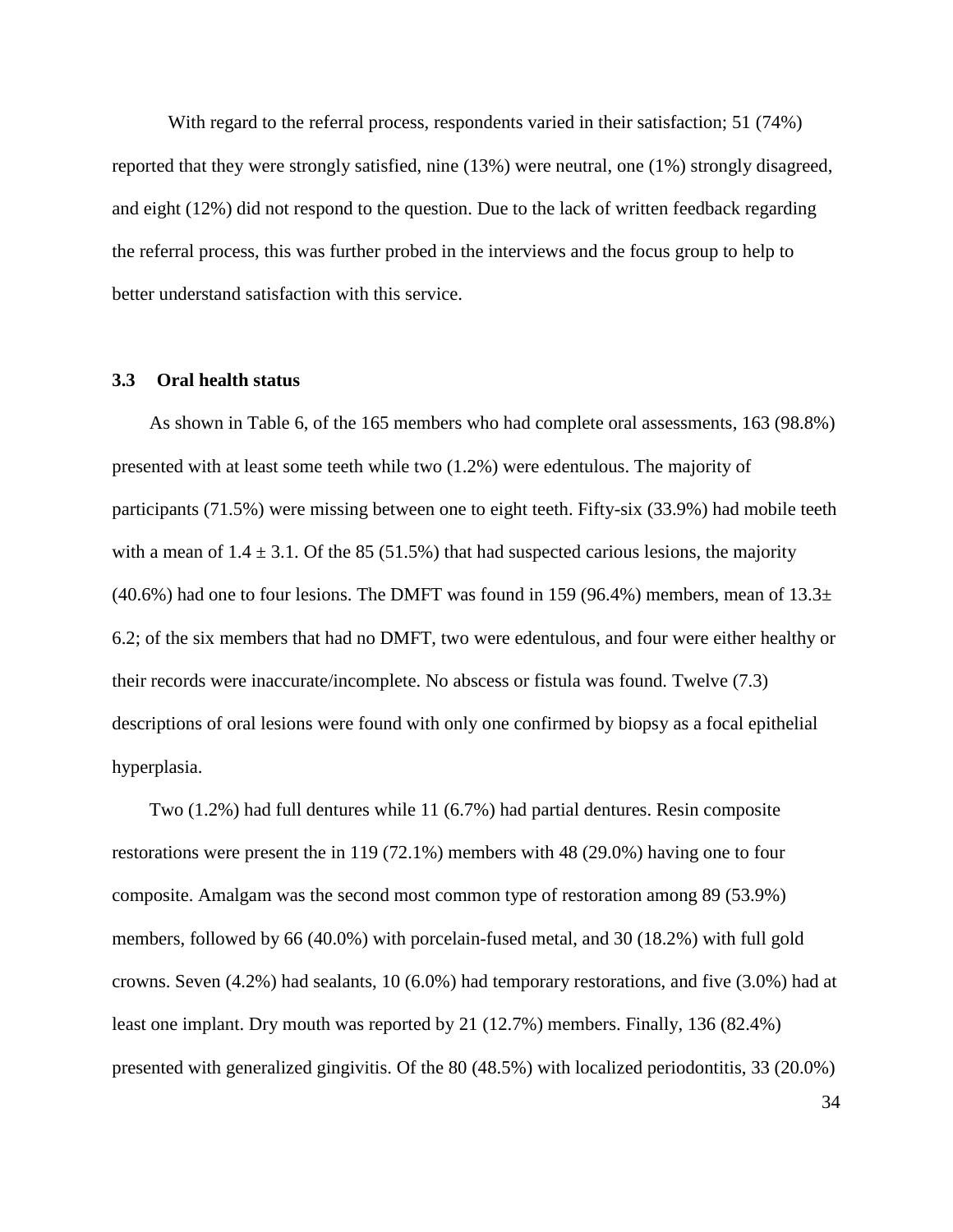had mild, 34 (20.6%) moderate, and 13 (7.9%) severe forms of the disease; the two members who were referred for treatment of severe chronic periodontitis were not included.

### **3.4 Attendance**

Eight-nine members (52.3%) continued to attend the program. Of the 81 members who did not return to the program, students were unable to contact 63 (77.8%), nine (11.1%) found another dental home, four (4.9%) moved out of Vancouver, three (3.7%) could not commit to the operation times of the clinic, and two (2.5%) could not proceed with their care due to a CD4 count less than 200 cells/mm<sup>3</sup>. Of the 36 (21.1%) who did not complete their initial preventive dental care, 15 (41.7%) did not show for their appointment and 14 (38.9%) could not be contacted. Twenty-five (14.7%) had an incident and five (2.9%) had two incidents of not showing up for their appointment. Fifteen (8.8%) had cancelled their appointment once, two (1.2%) twice, and one (0.6%) three times (Table 7).

### **3.5 Services delivered**

Main preventive services delivered were periodontal therapy (78.8%), fluoride applications (73.5%), and oral hygiene instructions (78.8%). Few members received sealants (0.5%), specific examinations (1.2%), and a sports' guard (0.5%). Ninety-nine referrals (58.2%) were completed mainly due to suspected carious lesions or defective restorations (54.5%), fractured teeth (27.3%), and pain (14.1%). Only 24 (24.2%) proceeded with their referrals (Table 8).

The survey and chart review did not explain why members provided positive feedback, and why some discontinued while others returned to the program. To better assess the program, in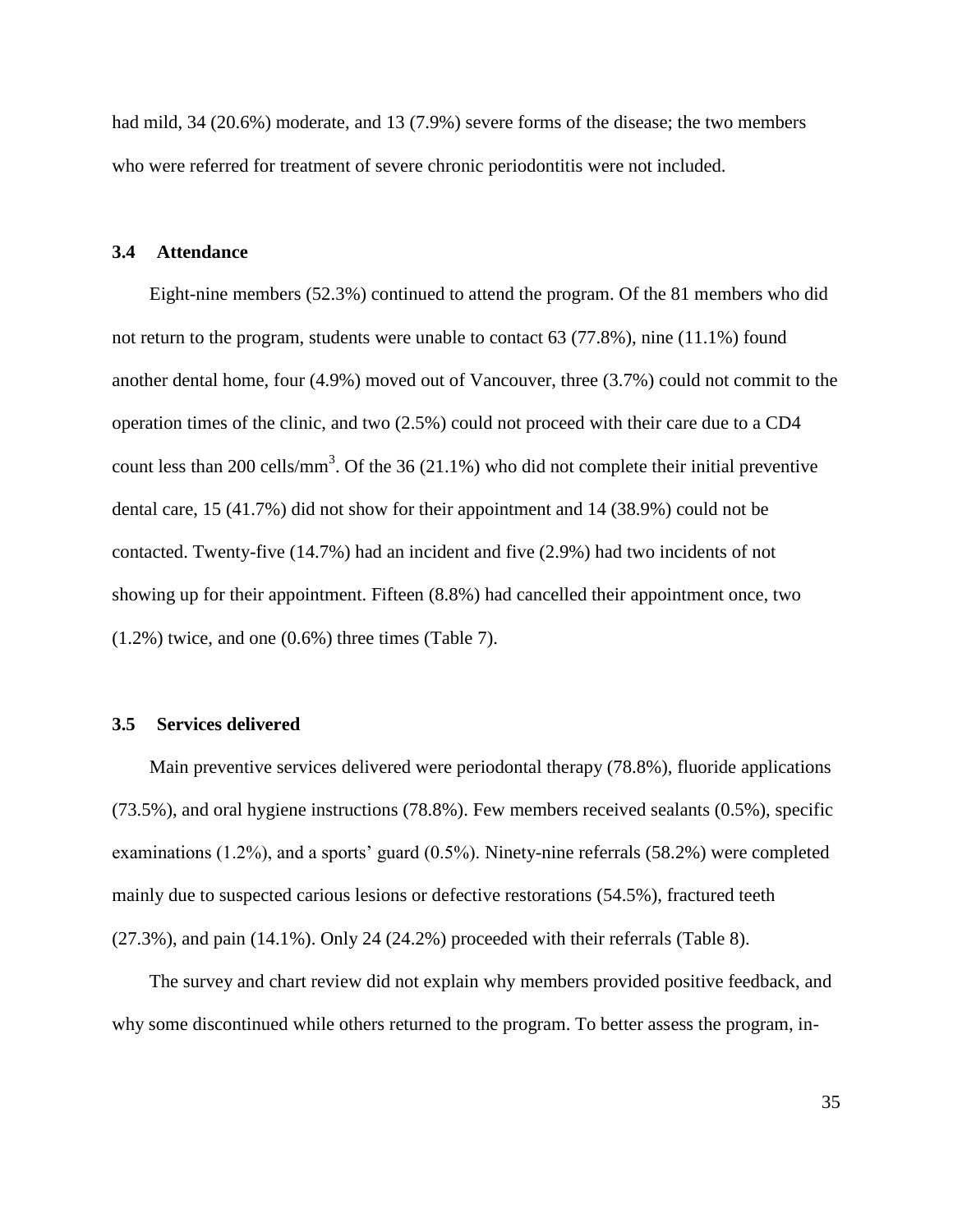depth exploration was needed from the members and the organization which was completed through personal interviews and a focus group.

## **3.6 Personal interviews and the focus group**

The qualitative analysis of the 10 personal interviews with members and one focus group with 12 staff and administration of PLSBC gave rise to 16 themes that were then arranged within Penchansky and Thomas' five dimensions of access: affordability, acceptability, accessibility, accommodation, and availability. Each theme was related to how it influenced each concept of access to oral health care for the members and the organization. One additional theme was not arranged under access as it related to how the program impacted the members individually. Characteristics of members and the positions of staff who participated in my study were briefly noted (Table 9 and 10).

### **3.6.1 Affordability**

#### **3.6.1.1 Under and unemployment**

In 2015, the Canadian Institute for Health Information (CIHS) found approximately 6% of overall dental expenditures were public financed with the remaining 94% privately financed. Fifty-six percent of the general population pay for dental care through employment-based insurance and 38% directly out-of-pocket. Many of the members I interviewed relied on their employment or government funded dental insurances, but were unable to afford dentistry directly out-of-pocket.

Under and unemployment was a significant factor for some members who were struggling financially. As PLWHA may cope with the complex issues surrounding HIV such as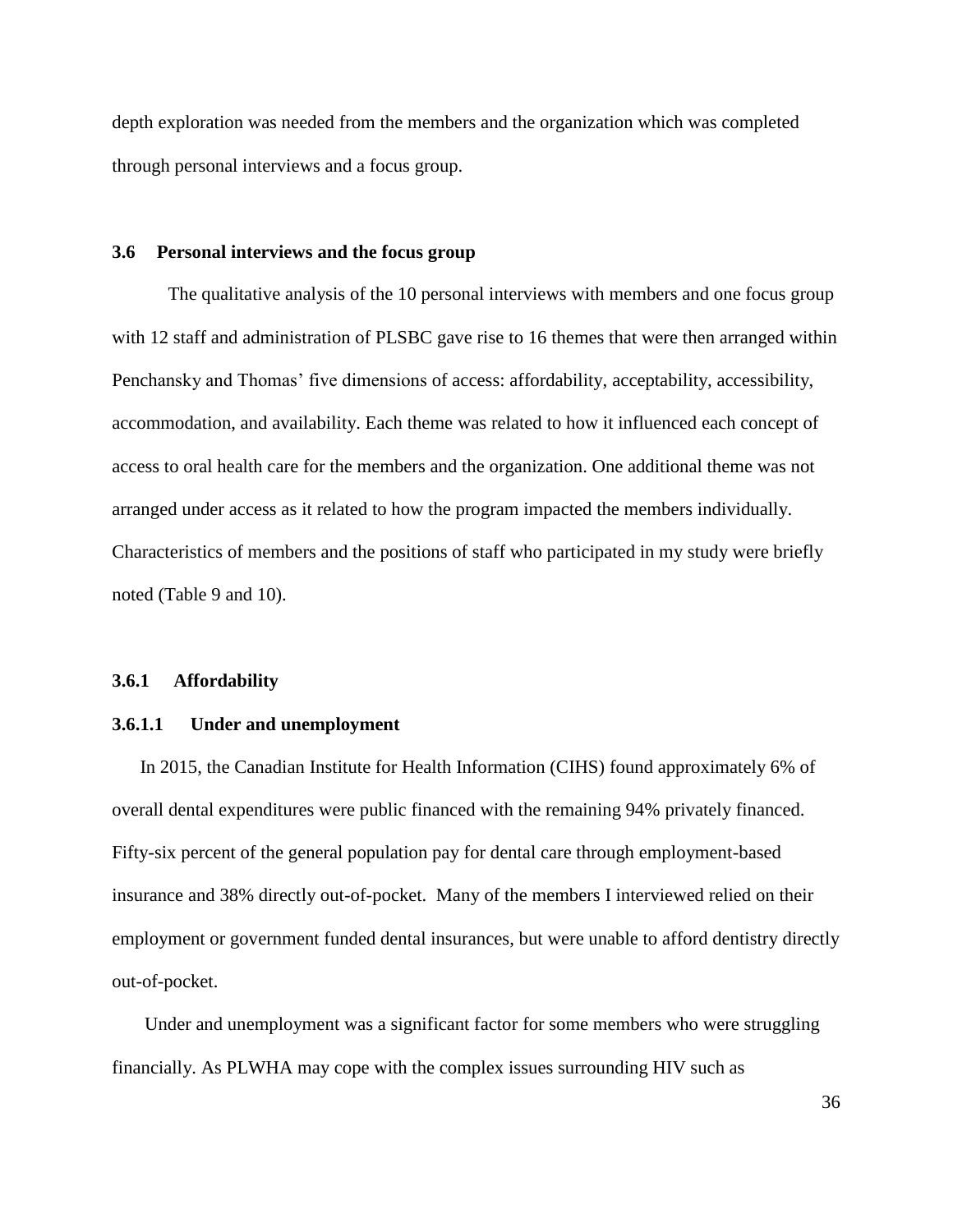discrimination, illness, race, ethnicity, sexual orientation, and gender identity, they may not be able to work full-time and earn a stable income. For example, Members Three and Ten described how they had difficulty obtaining full-time employment due to the hardship of settling in Canada as immigrants in addition to the discrimination they have experienced from being HIV positive. Others had difficulty maintaining their employment such as Member Nine had to resign from their position in order to manage HIV and other medical conditions. Member Two had to take a medical leave, which turned into a formal resignation and retirement. Member Six and Ten were juggling various part-time jobs.

Some members also identified competing needs such as for food, shelter, and clothing that take priority over their dental care. Member Three and Nine in particular described their financial hardship and how the \$25 honorarium provided for participating in my study was needed to support their weekly grocery needs. In addition to these members who needed the participant honorarium to help with food purchases, Member Three shared, "*I have \$1,100 every month to pay for my rent, food, medications, and vitamins*" and went on to describe how difficult it can be to make ends meet living in this city. Member Eight also stated that *"because when you"re on a fixed income, you can barely make it through because you have to pay for everything else."*

While dental care was deemed important, members stated they sought dental care delivered in private venues only when perceived as needed or under emergency circumstances. Members who were unable to afford dental care continually described how they often avoided dental care due to limited financial resources. For many of the participants that I spoke to, financial reasons were identified as a major barrier such as Member Two who said, "Cost is what kept me away"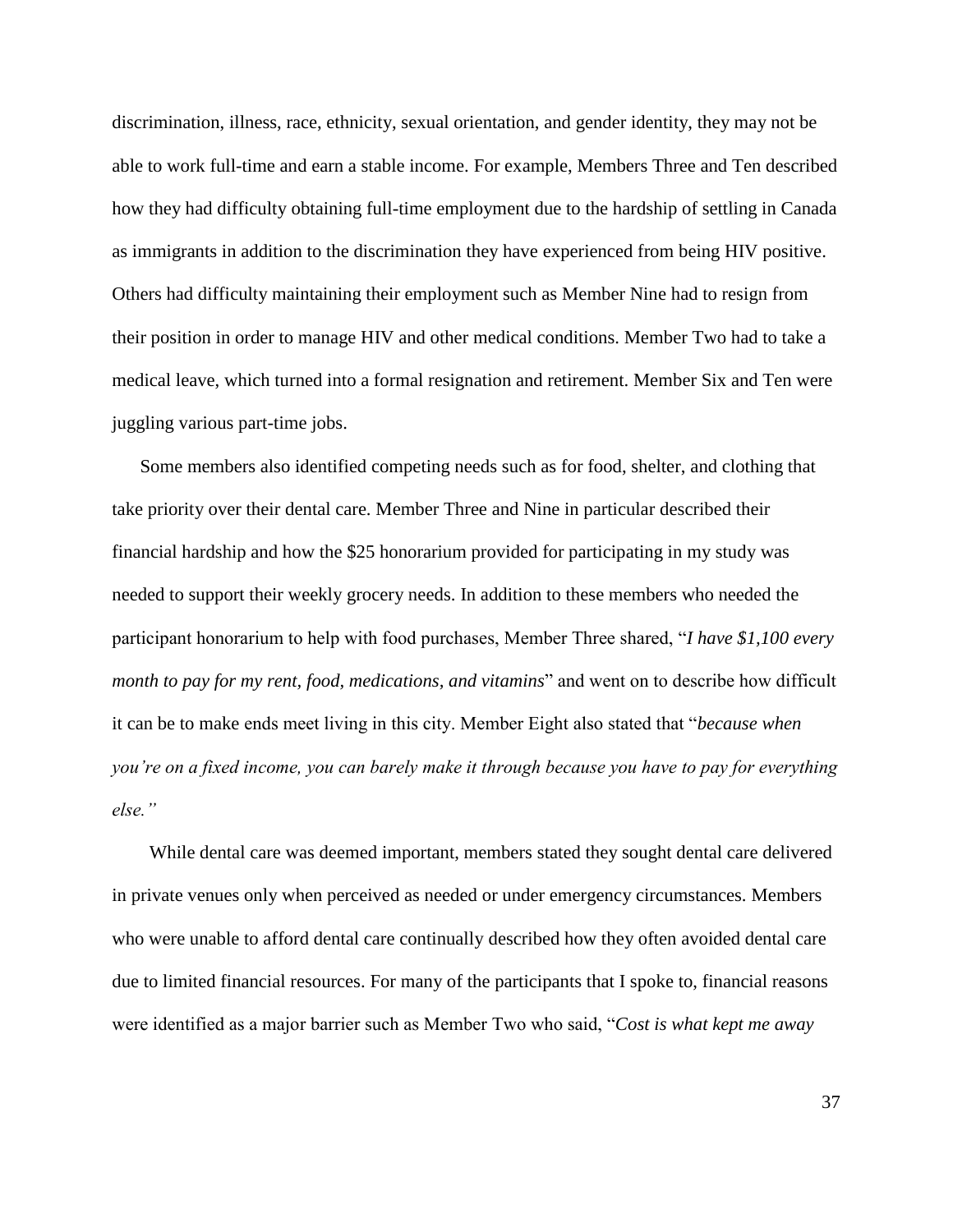*from the dentist as many years as it had.*" Furthermore, those who lost employment found cost as a significant barrier to obtaining dental care:

*The only concern I had with dental care is that I had to pay for it, because I have been fully employed, but then I wasn"t covered with the dental plan. So I had to pay for it, the things out of my own pocket, these dental services.* (Member One)

It was clear that members have difficulty accessing oral health care due to cost, and one of the main reasons why the program was accessed and valued. The program was an opportunity for many members who were under-insured to receive some free preventive dental care with little impact to other life priorities.

### **3.6.1.2 Limits of public benefits**

Members who were unable to afford dental care directly out-of-pocket, often relied on publicly-funded dental benefits. To aid vulnerable and marginalized groups, the government of British Columbia Social Development and Social Innovation (2018a) offers public dental benefits to those who qualify. PLWHA may be eligible to receive financial assistance under PWD as they may have a severe physical impairment expected to continue for more than two years, or PPMB as they encounter long-term barriers to employment. The basic dental coverage for PWD and PPMB provides a maximum of \$1000 over two calendar years beginning on January first of every odd numbered year, and covers basic dental services including restorations, extractions, and some preventive services. Additional funding may also be provided for emergency services, dentures, partial dentures, denture replacements, or reline/rebase, and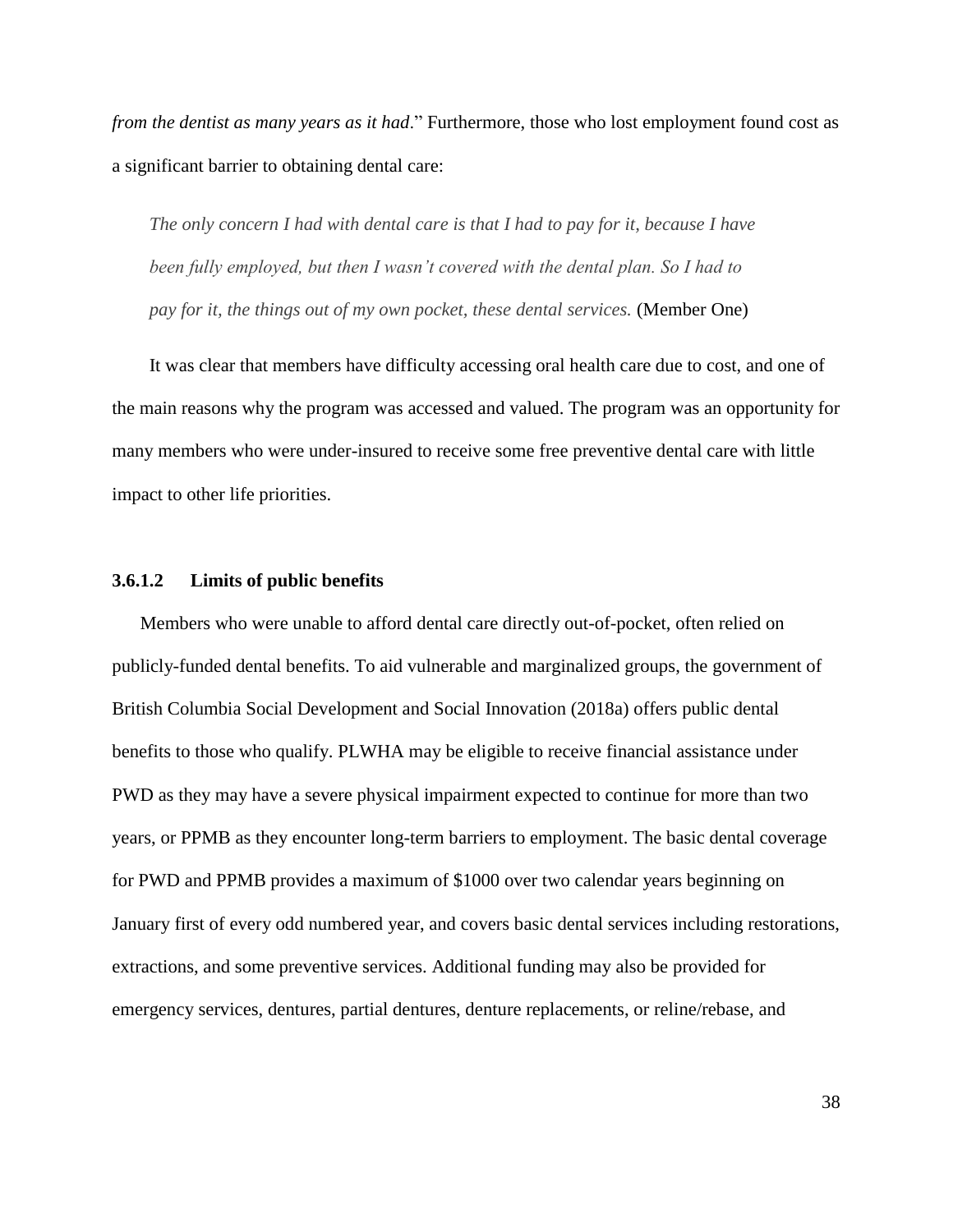crowns and bridgework if dentures are not permitted under specific circumstances (Government of BC, 2018b).

Unfortunately I heard that this amount of dental funding was often not enough to meet the dental care needed by members, especially when dental needs required were beyond what is covered as Staff G stated, "If they had one of those emergency dental sessions, they probably *wipe out their entire [dental coverage] allotment.*" This was elaborated on by Member Four:

*I've been on disability and we're limited to about one thousand every two years paid for by the government. When you start putting six cleanings over two years, that takes up more than half of your [dental benefits], and I was always needing fillings or bridges or a root canal.*

With the limited coverage of PWD and PPMB, "*having [the program] augments whatever service [members] are going to get based on coverage"* (Staff K). One of the more positive aspects of the preventive dental services that both members and staff discussed was that because the care was delivered free of charge, it allowed members to better maximize their dental benefits for other dental services.

# **3.6.2 Acceptability**

### **3.6.2.1 Importance of trauma-informed care**

Throughout the member interviews, a prominent theme that recurred was the influence of trauma in their lives. Due to the intersectional characteristics of this population including vulnerability, medical comorbidities, mental illness, substance use, and low socioeconomic status, members were likely to have history of trauma. This highlighted the need for dental providers to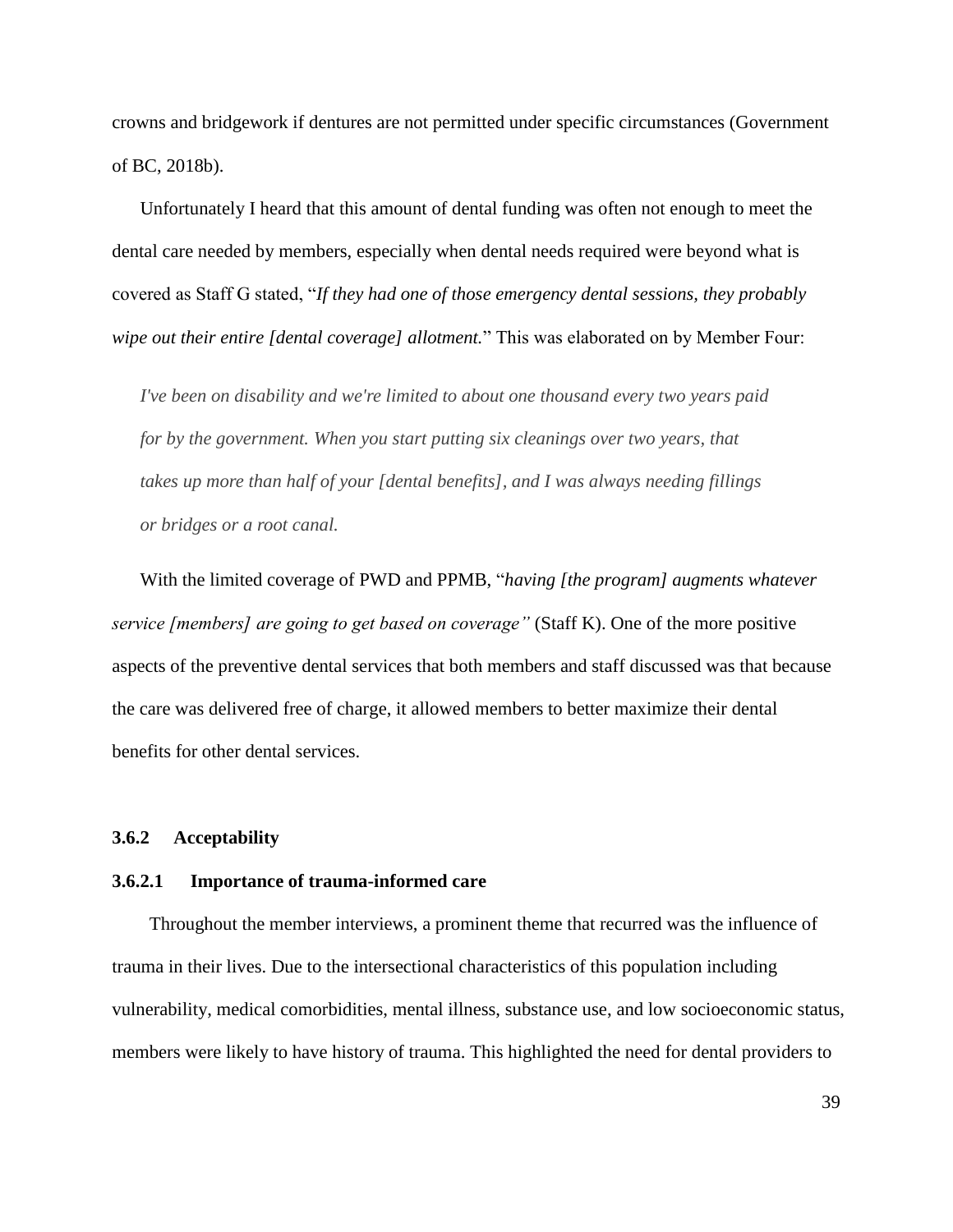be trained in trauma-informed care (TIC). As staff G suggested, this type of preparation is essential for the health care providers, especially with regard to mitigating further trauma:

*Trauma-informed care teaches how some people have traumatic experiences in their lives that could easily be triggered by things we might take for granted…With the [members] that [PLSBC] have…we have to be better informed around trauma. So things like trust, safety, communicating well with your patient, those kinds of things are really important for people who are carrying trauma around.* 

While many had described experiences of losing friends and loved ones to HIV, a variety of traumatic experiences and coping mechanisms were revealed which had a significant impact on their overall well-being as Member Two described:

*My PTSD was a build-up of a number of different things. My partner was killed in [an] accident, and I think that was the start of it, because I didn"t deal with that very well. I got right involved with work. I worked as a community support*  worker... I had to go and get a drug dealer out of one of my client's apartment. *And he called me up and needed help to get him. They had thrown his dog off the balcony, they had taken a knife to the throat of one of his friends, so I had to go and get him out…*

In addition to trauma related to work and personal life, multiple forms of dental trauma were described, specifically in relation to how it influenced the members' acceptability of a dental provider. Members wanted to feel safe in a dental setting because many had developed a high level of fear as Staff G explained: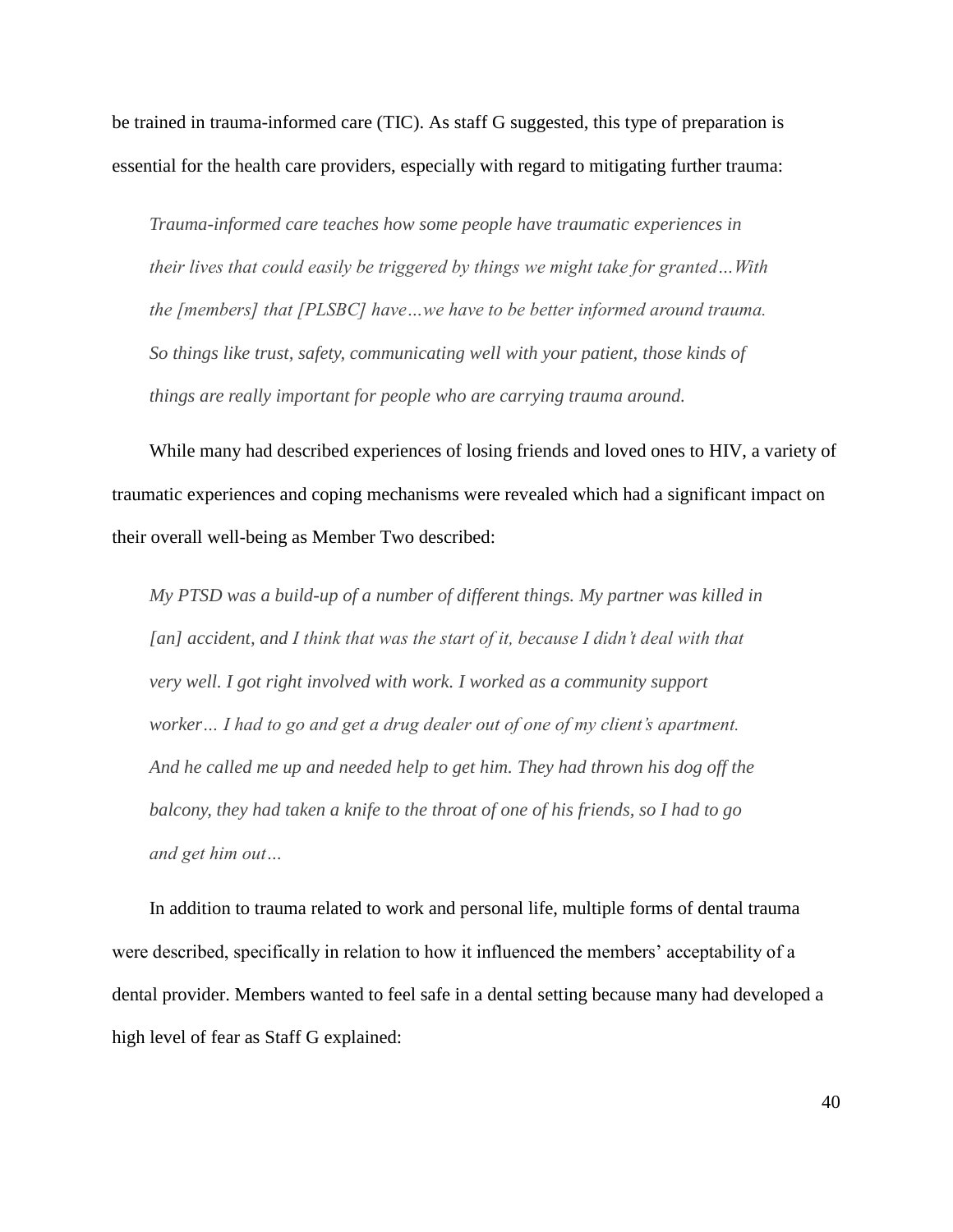*I was born with a cleft palate, so a lot of trauma with dentists, orthodontists... So then, to come out with HIV and telling that to my dentist, my dental hygienist, was layered in terms of challenges because of my childhood trauma. It was starting to be triggered.*

The onset of dental fear seemed to be related to individual vulnerability, traumatic dental experiences, or perceived threat, such as the experience of Member Two who avoided dental visits for a long time after his extraction; *"[the dentist] had me back in a chair, he had his knee on my chest, he had both hands on the puller, and whipped my head back and forth trying to get this tooth out."* 

Eight out of 10 members also described a traumatic experience related to the disclosure of HIV serostatus to their dental providers. Being HIV positive complicated the decision to disclose their HIV status to family, friends, partners, and health care providers. It seemed that the members' HIV serostatus was not always accepted because there would be a display of discrimination from the dental provider as described by Member Five:

*It was just walking in and everybody was rosy… I fill out the form, and I checked off the HIV box. I don"t know if they"ve ever had that box checked off before in front of them…it was like they were tripled glove. And she went into shock. I could see it in her eyes… It was almost a frightening experience. I was never afraid of dentists... but it was like they were terrified of me. They almost refused me.*

Each member had different reactions to how they deal with this type of behavior, from feeling discouraged and humiliated, "I felt very disheartened. It was not a good feeling. Nobody *likes to be rejected... but I was told, "You might bleed on my carpet"*‖ (Member Four), to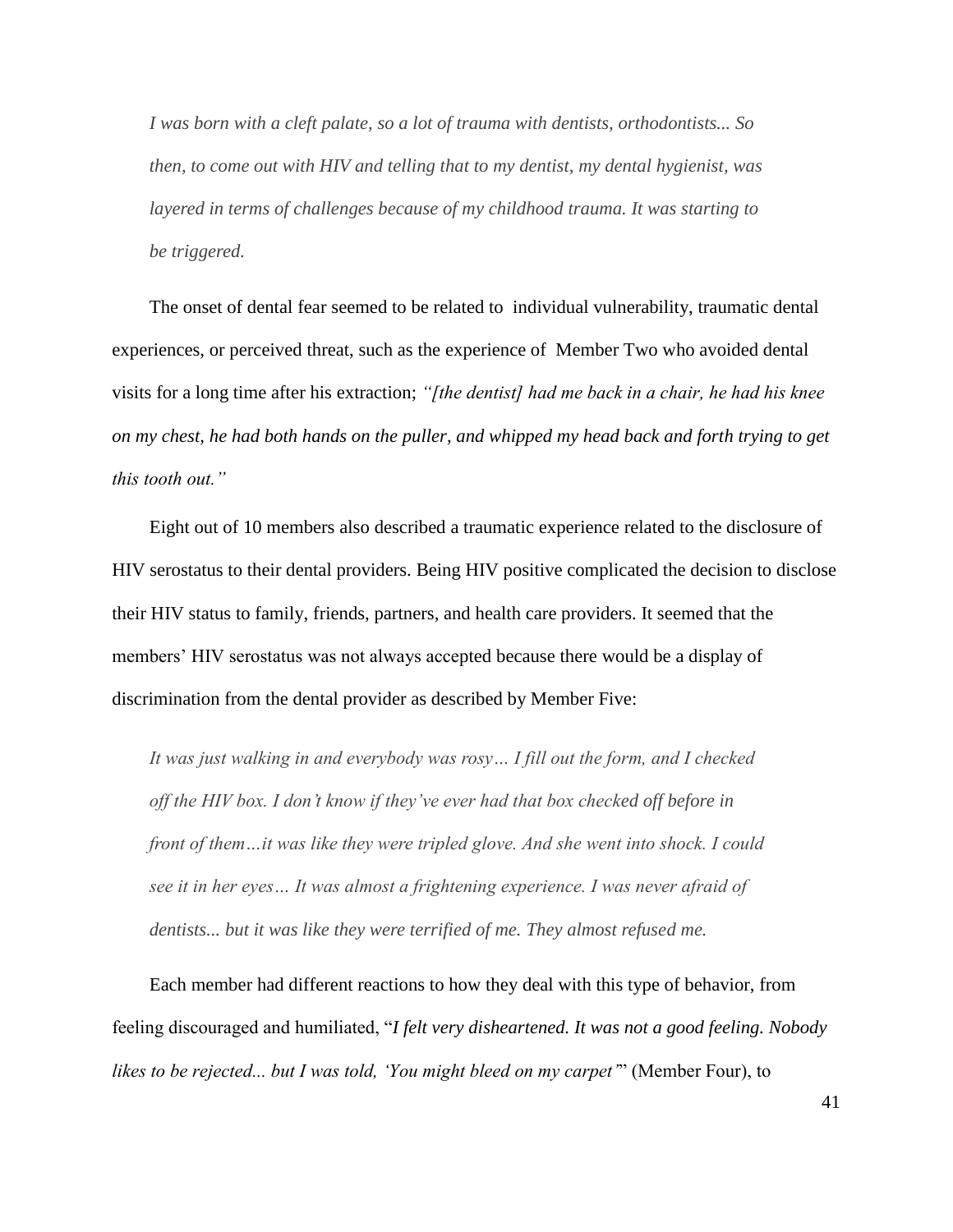avoiding dental visits unless necessary such as Member Eight, who often struggled with disclosure:

*[I felt] mad, embarrassed… You just don't want to tell anybody for the fear of not getting looked after. But it also puts everybody at risk if they don't know…because if you tell [them] you don"t get the service, and if you don't tell them you put them at risk. So I never went to the dentist.*

However, members seemed to have developed resilience and the ability to overcome the adverse effects following trauma, including negative dental experiences. Each member had a way to cope and adapt under challenging circumstances and toward trauma recovery. Member One briefly shared how another traumatic experience influenced his views to become more optimistic, ―*I almost died a couple years ago, so I have a very different perspective… then it was HIV. I didn"t know I was affected and if I was going live. So I see every day as a gift and blessing.*‖

In contrast, Member Six who is Aboriginal had experienced numerous instances of mistreatment, violence, and cultural insensitivity over the years, described his strategy:

*I'm very upfront to the point and I let people know in any profession. If I'm there for specific reasons, you got to do those specific reasons. Don't ask for anything else. Do what I want. Do any more, you see the bad side of me.*

It was clear that members in their own way dealt with their trauma and one such coping mechanism was to seek care from dental providers who exhibited specific attributes in order to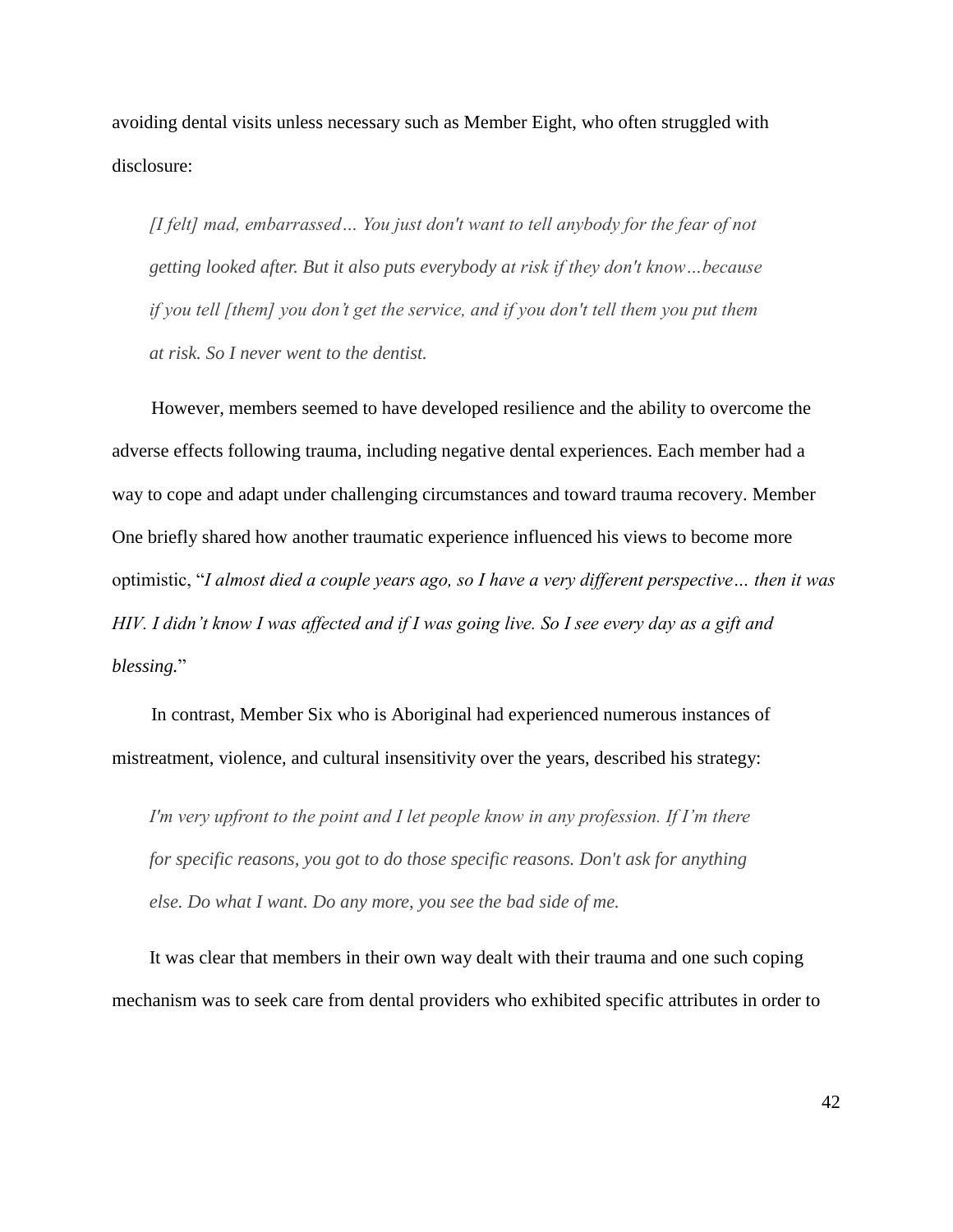prevent further traumatic dental experiences. This also included attending clinics such as this where HIV status was known, thus for most HIV disclosure was not required.

### **3.6.2.2 HIV knowledge and sensitivity**

Members who experienced past traumatic dental experiences seemed to emphasize the importance that dental providers should be knowledgeable in all aspects related to HIV, especially issues related to trauma and HIV-related stigma. Members discussed how they often seek health care providers who were knowledgeable about HIV as they were perceived to have a better understanding of the impact HIV diagnosis brings. They also thought that with these providers they were less likely to encounter discrimination. To prepare students for communityengaged learning, they were required to complete a six hour online trauma informed care course, a two hour violence and prevention course, and attend six three hour classroom sessions regarding management of vulnerable populations. With regard to PLWHA, students also completed a three hour online module about HIV and oral health that was supplemented by an in-class session with PLSBC staff who shared their lived experiences of HIV.

While staff and members recognized the program provided their members with access to preventive oral care and education, they also believed there to be a reciprocal opportunity as well to educate future dental providers. It was interesting that Members Five, Eight, and Nine in particular, identified the value of the opportunity to help students become more knowledgeable about HIV and the impact it has on one's life through attending the clinic. In fact, Member Five stated his primary reason for using the program is to educate the students about HIV, and to help them overcome any misconceptions and fear: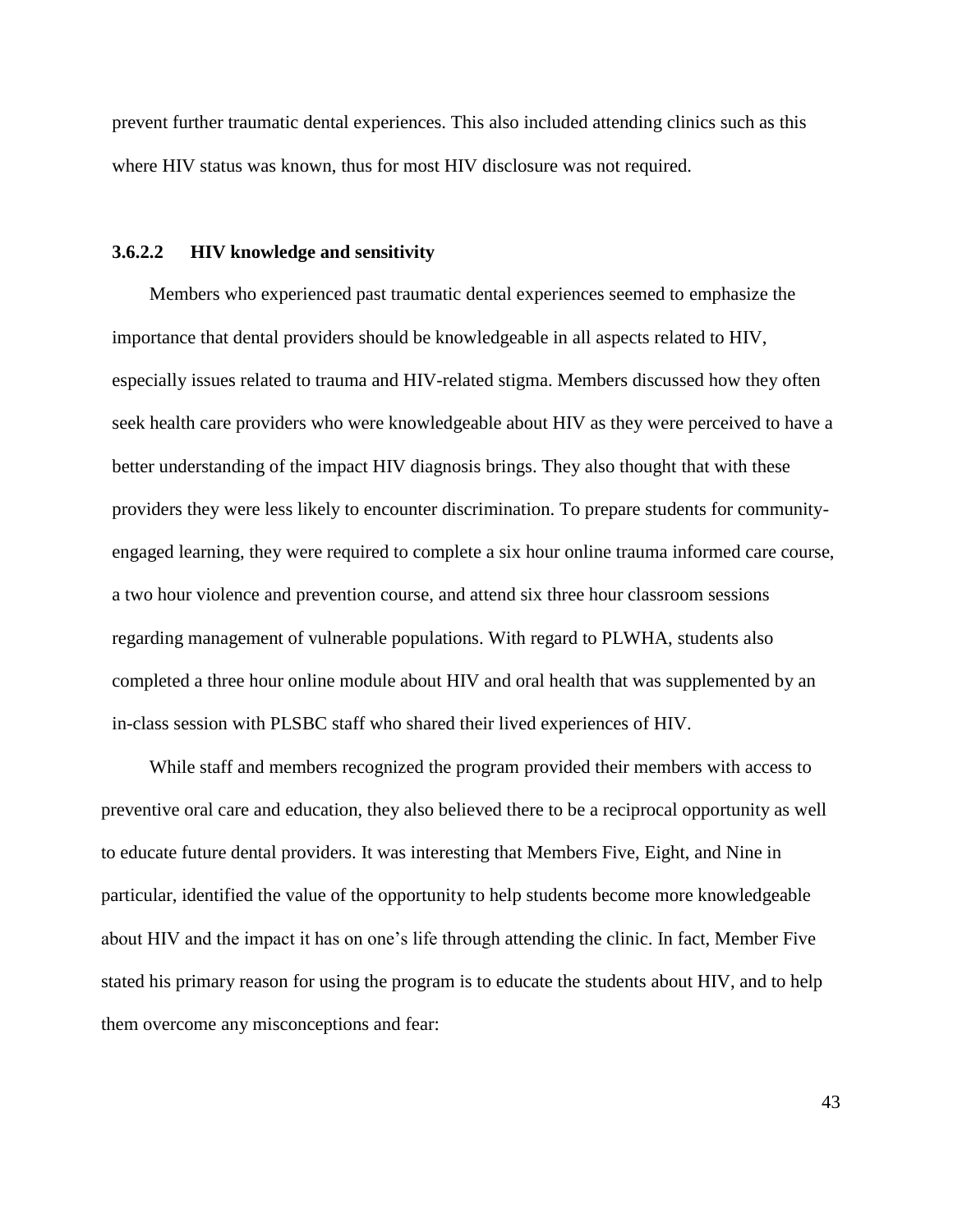*This younger generation is learning… I keep coming back to that. Those are my biggest reasons for coming to this program. I feel all these dental hygienists should be exposed to HIV and what the protocol is, because obviously some people don"t.*  It's one thing to say 'Oh we learned about it in school.' It's another thing to say, *'Yeah I actually worked on people with HIV and it's not a big issue.'* 

Due to Member Five's negative dental experience, he had a strong sense of responsibility to help normalize the HIV epidemic and reduce the fear and stigma surrounding HIV. The program was an educational opportunity for some to help remove the fear students may have about PLWHA through interacting and learning cultural sensitivity early on in their practice as Member Eight believed:

*You"re a service provider, and you're going to run across every single thing in the book. You can come in with all sorts of mindsets. If we educate more, put a little bit more emphasis on holistic care in spite of who or what you are…Then you'll see a big change in how people will be trained [at] hospitals, dental offices, or wherever they go.* 

Members and staff agreed that it was not enough for students to only attend lectures and complete classroom assignments, readings, and modules. They also believed that students should learn beyond the hands-on clinical experience. Having the students volunteer at the organization was also an opportunity for them to undertake non-dental activities to help them gain a better understanding and appreciation for those living with HIV. These types of activities seemed to offer the opportunity for rapport building between the members and the students, and likely contributed to a positive relationship that encouraged members to access the available preventive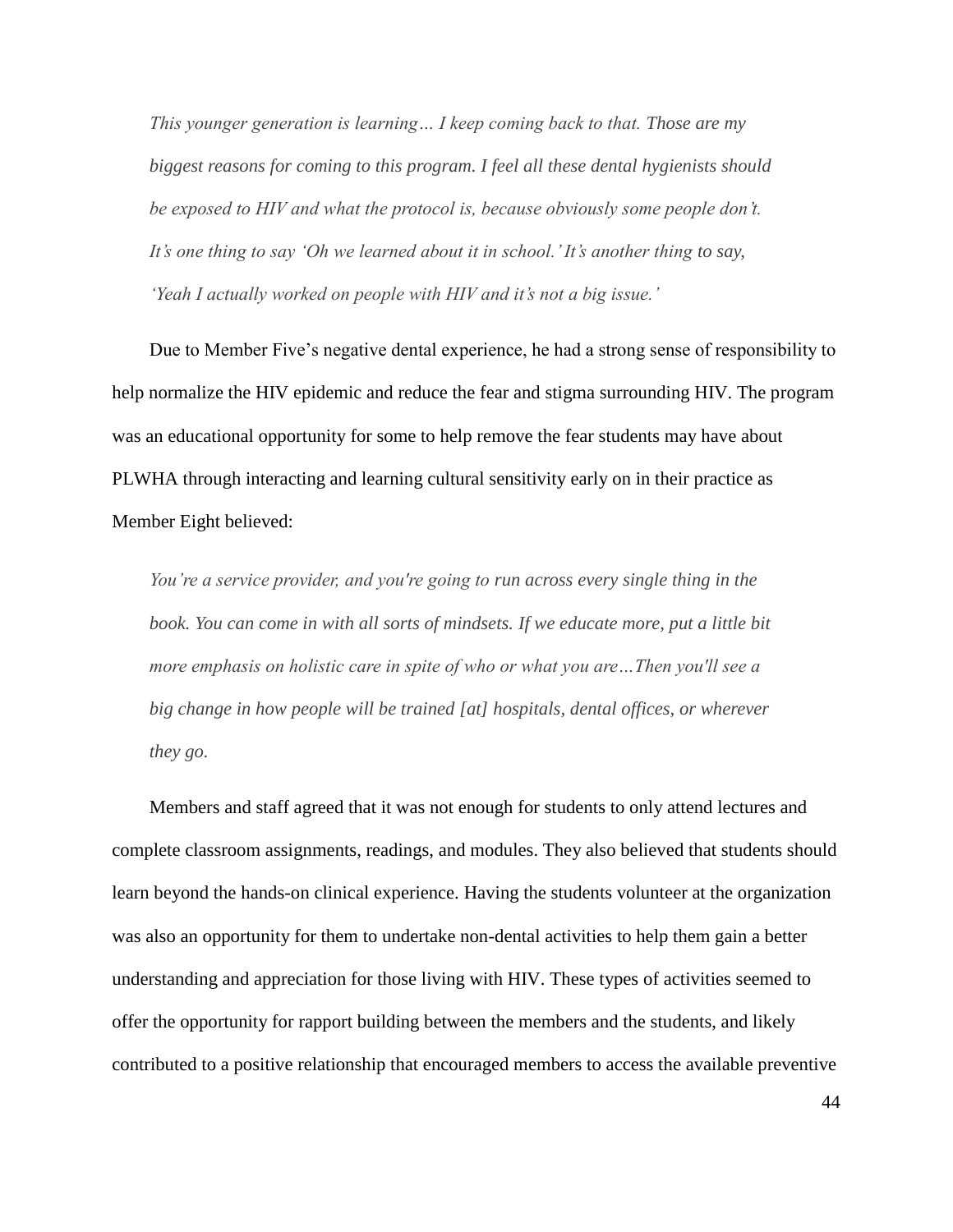services. In this way, the program "*fulfills the secondary mandate of educating future providers and providing sensitivity training and cultural competency,*" (Staff E) and allowed students to apply their knowledge in a real practice setting:

*[Students are] learning what they would"ve never otherwise learned about people living with HIV... This has necessarily been carried over into their practices as they establish themselves, and thus contributes overtime a lessoning, alas not yet in evolution but certainly a lessoning of stigma associated with HIV."* (Staff J)

 Both groups indicated that the more educated a dental provider was about HIV, the more likely members felt comfortable and safe, and returned to that same dental provider.

## **3.6.2.3 Non-discriminatory attitude**

Comments about the way students treated members was another recurring theme, especially that students treated them "like any other normal human being" (Member Eight) with respect and a non-judgemental attitude. Members told me that students displayed characteristics such as compassion, earnestness, and genuine care towards them as Member One praised, "*I was always impressed with the courtesy, the manners, the grace with all the students and coordinators."* As part of this community-engaged curriculum, students provide service through volunteer activities to gain a deeper understanding of the background of PLWHA. The students' education and these activities may have allowed them to overcome HIV-related fear, prejudice, or misconceptions, thus developing empathy towards members that allowed them to have a non-discriminatory approach. Staff K noticed "the students would interact with the members in the lounge, which I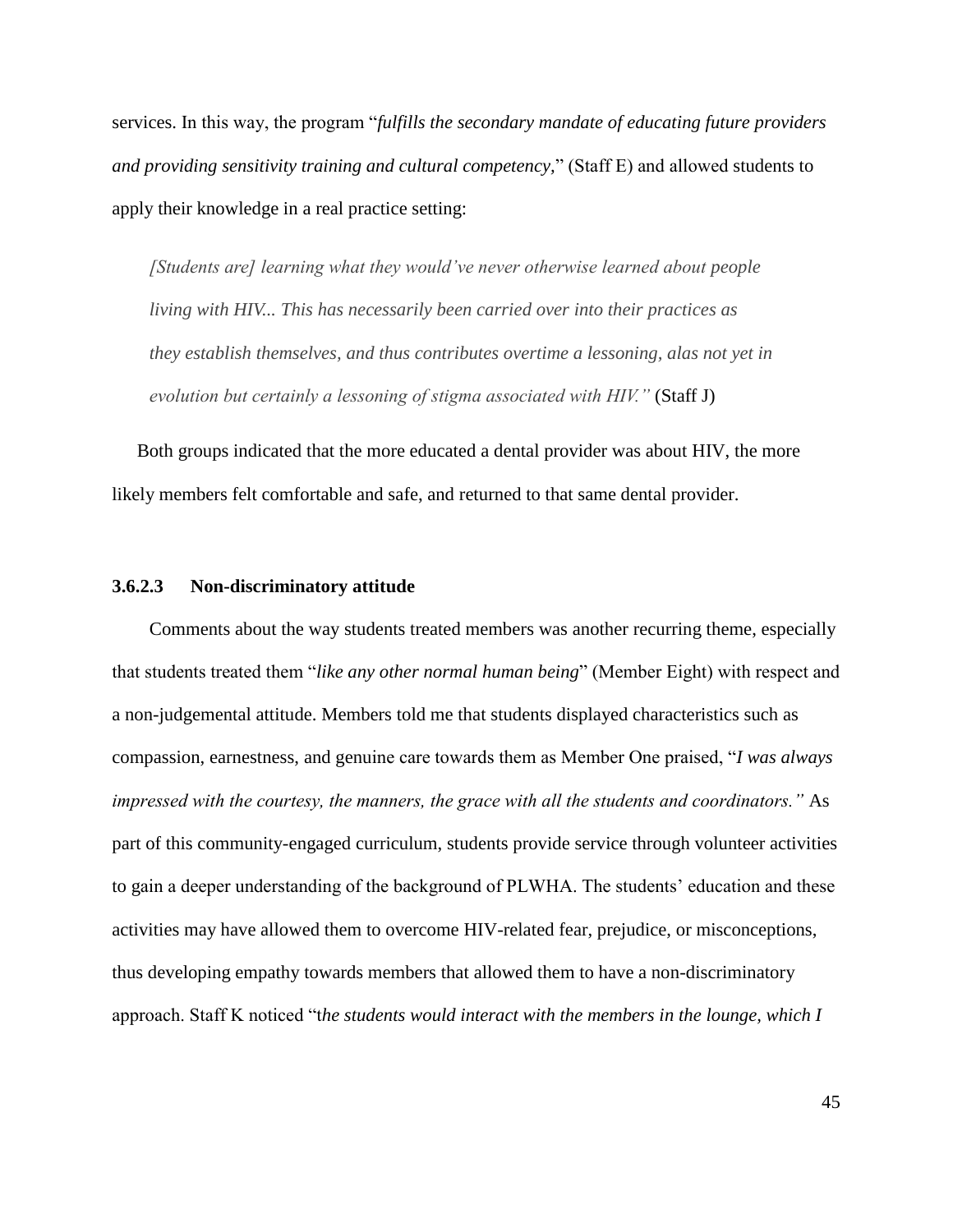*thought was an amazing experience…Not only it educates the students, but the members. The young professionals are looking out for them… and are concerned about them."*

For some members, this type of non-threatening and caring attitude may have been different from what they have experienced previously with other dental professionals, especially if they felt discriminated against. Members often compared their past experience with their dental providers and the students, for instance:

*[At other dental clinics] I just feel that the focus wasn"t on my comfort or consideration for me. It was all about making sure that [the dentist] could charge as much as he could and in the end, the work wasn"t to high standard. I ended up having to get it repaired.* (Member One)

In contrast to this described perception, it seemed that members felt students made efforts to be respectful and caring, while at the same time providing them with valued professional care. Furthermore, members were grateful that students took time to interact with them personally which allowed them to feel welcome and safe using the program.

# **3.6.2.4 Informative and attentive**

Throughout the interviews, members also commented that the care students provided was "extremely informative, nice, and made [members] feel at ease" (Member Seven). For instance, students took the time to inform members of the assessments and procedures they were doing as Member Two noted, *"[the student] was thorough, she was gentle, she talked me through it, "This is what I'm going to do, that's what I'm going to do, this is why I'm going to do it.*" This approach and the attention that members receive appeared to increase their understanding of their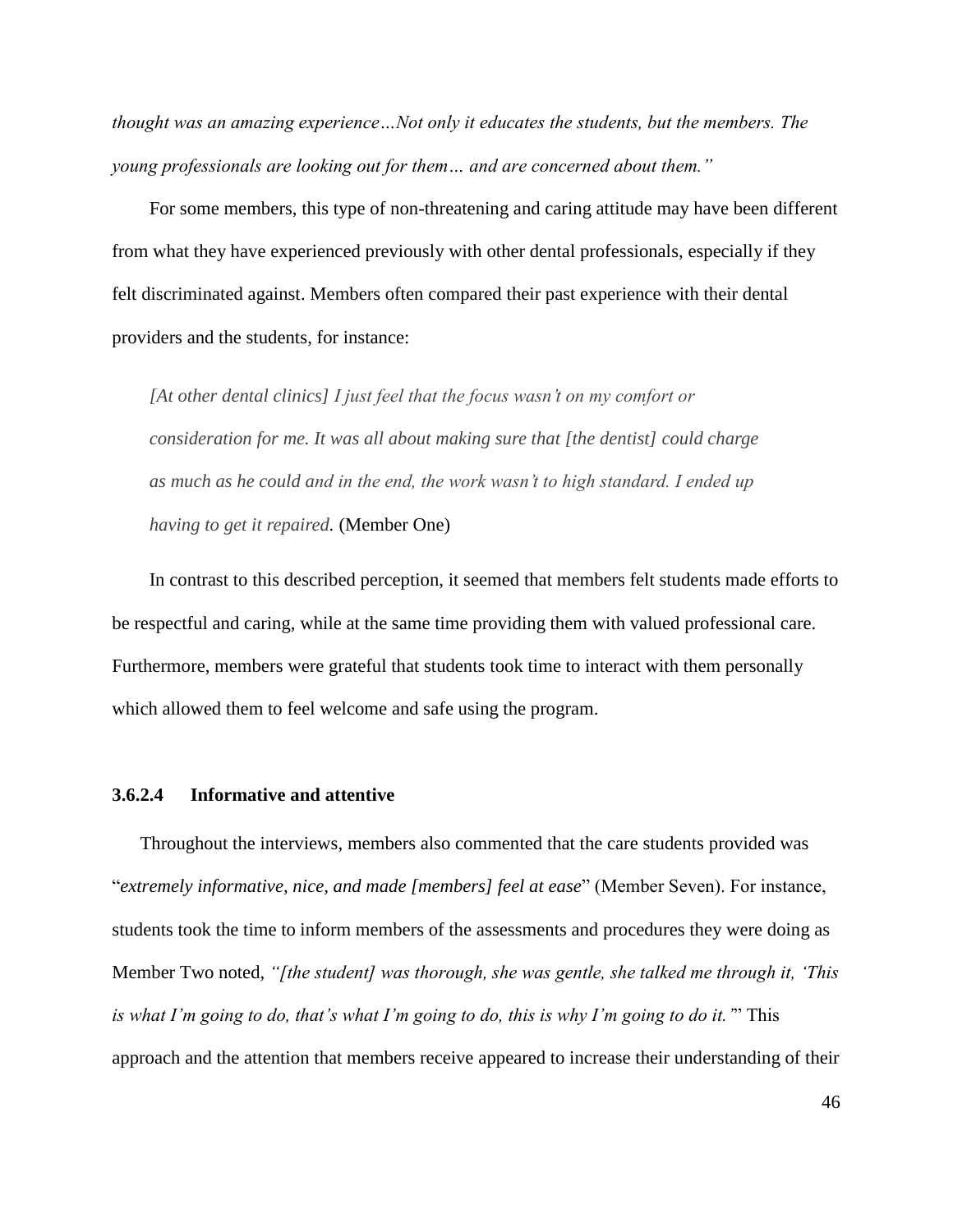oral health, the implications of preventive dental services, and referrals if needed as Member Four described:

*I would always chat and I had learned a lot. I used the [program] as an educational experience and I'm always asking you guys questions. And about funny blue things on your lip or something and why are you so concerned about this.* 

Some members also believed they received more comprehensive oral health education at the clinic which increased their understanding of the relationship between HIV and oral health as Member Nine described:

*I"ve learned a lot from the students much more than going to a regular dentist. All my life, you know, going to the dentist, "You gotta floss, you gotta floss"… but you know the whole thing wrapping around your finger… just never worked for me. So I never flossed. When I came to use the program, they gave me all kinds of different tools to use… I didn"t know I had like options of different kinds of tools I could use to do flossing… So now I floss on a daily basis because of the different tools they showed me. That was huge for me because that's helped out to maintain my gums.*

This type of interaction and exchange of knowledge between the members and students may have built a positive relationship and trust while encouraging members to be actively engaged in managing their oral health. It seemed members valued how students were providing oral health services in a personalized manner.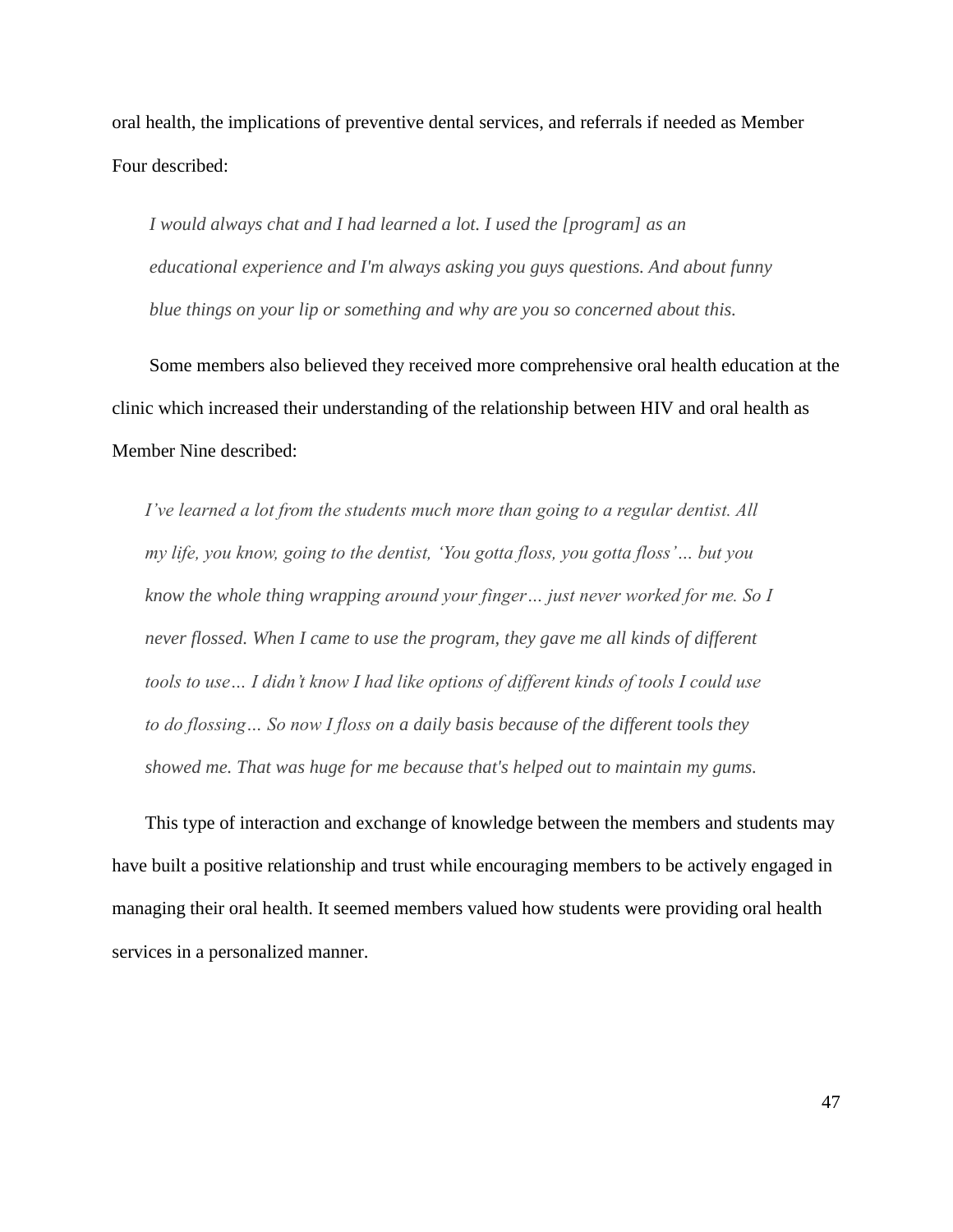# **3.6.2.5 Oversight of care**

The final theme that emerged related to acceptability of the program was the perceived thoroughness and quality of the care provided. It was apparent that the instructor played a prominent role in ensuring consistent and competent services were delivered. Members perceived that because the instructor oversaw everything so that quality services and referrals were provided as Member Four stated, "*I appreciated having your professor come in and take a good look around and go over anything you folks have noted…And then let you guys know that you've missed a little spot.*" In addition, the interaction between the instructor to the students, then to the members also promoted comfort and safety as Member Five observed:

*[The instructor] makes [students] feel as much comfortable as I feel from them so it's sort of like a waterfall. It comes from the top down. Her interaction with [the students] is great. Her communication skill with them is great therefore, they passed that on to me. The way they treat me is great and I can see it through her through them to me so it's consistent across the board.*

Although every semester students rotated to different community sites and members saw a new group of students almost every appointment, it was important that the standard of care remained the same. Informing members how the program operated allowed members to understand that "*they get the same level of care because the [instructor]* is keeping an eye on *what"s going on and bridging across what"s different across the semesters"* (Staff L). However, Staff B was concerned that not all members were aware of where the students are in their training and suggested:

*It might be good education demystifying the mind what the student is, because I*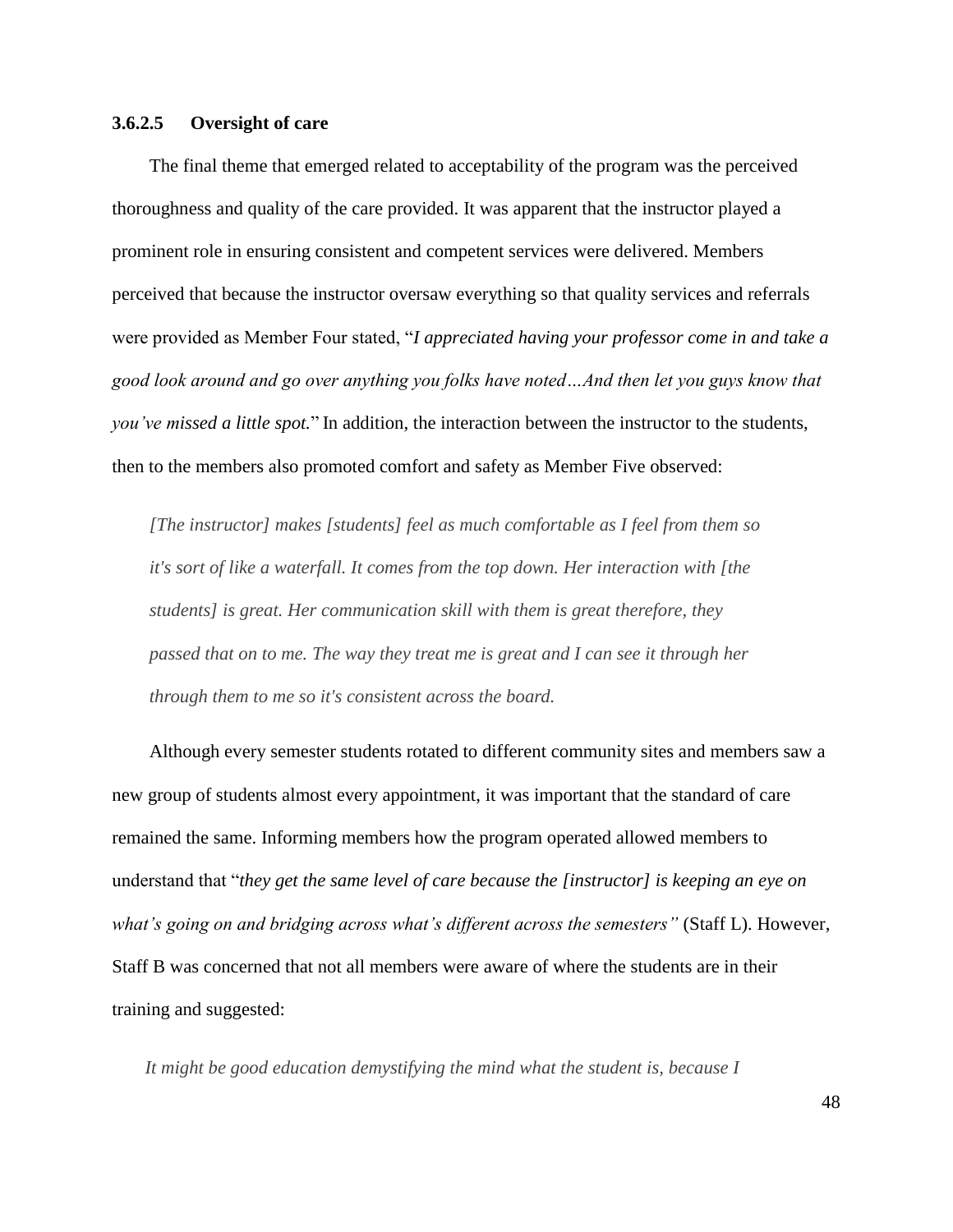*don"t necessarily know that information is provided. Where are they in their training, how long, what have [the students] done to get here?*

Further communication and clarification of the program may be needed to better inform members regarding the clinic at PLBC such as the set-up, appointment time, student and instructor providers, preventive dental care, and referrals delivered, particularly for new patients unfamiliar with the program.

#### **3.6.3 Accessibility**

# **3.6.3.1 Location and service convenience**

The PLSBC facility was originally located in Vancouver's central business district, known as Downtown Vancouver. From January 2015 to August 2017, the facility was under construction and moved to the Downtown Eastside of Vancouver (DTES), a community known to struggle with issues of drug use, crime, poverty, mental illness, homelessness, and unemployment (City of Vancouver, 2018). PLSBC was relocated back to Downtown Vancouver in September 2017. The 10 members interviewed had lower to middle income or were retired, and commuted around the lower mainland of BC by public transportation. Members expressed the increased convenience of traveling to the Downtown Vancouver location compared to the DTES in particular because of the transit options and as Member Seven said, "*it's just that [the DTES], it"s kind of out of the way, it"s off. [Downtown Vancouver] is pretty direct with your sky train then you take a bus. Whereas [the DTES], sky trains are not that close.*" Even Member Five who had his own vehicle, expressed his preference of utilizing Vancouver's public transit to avoid parking fees and the search for a parking spot.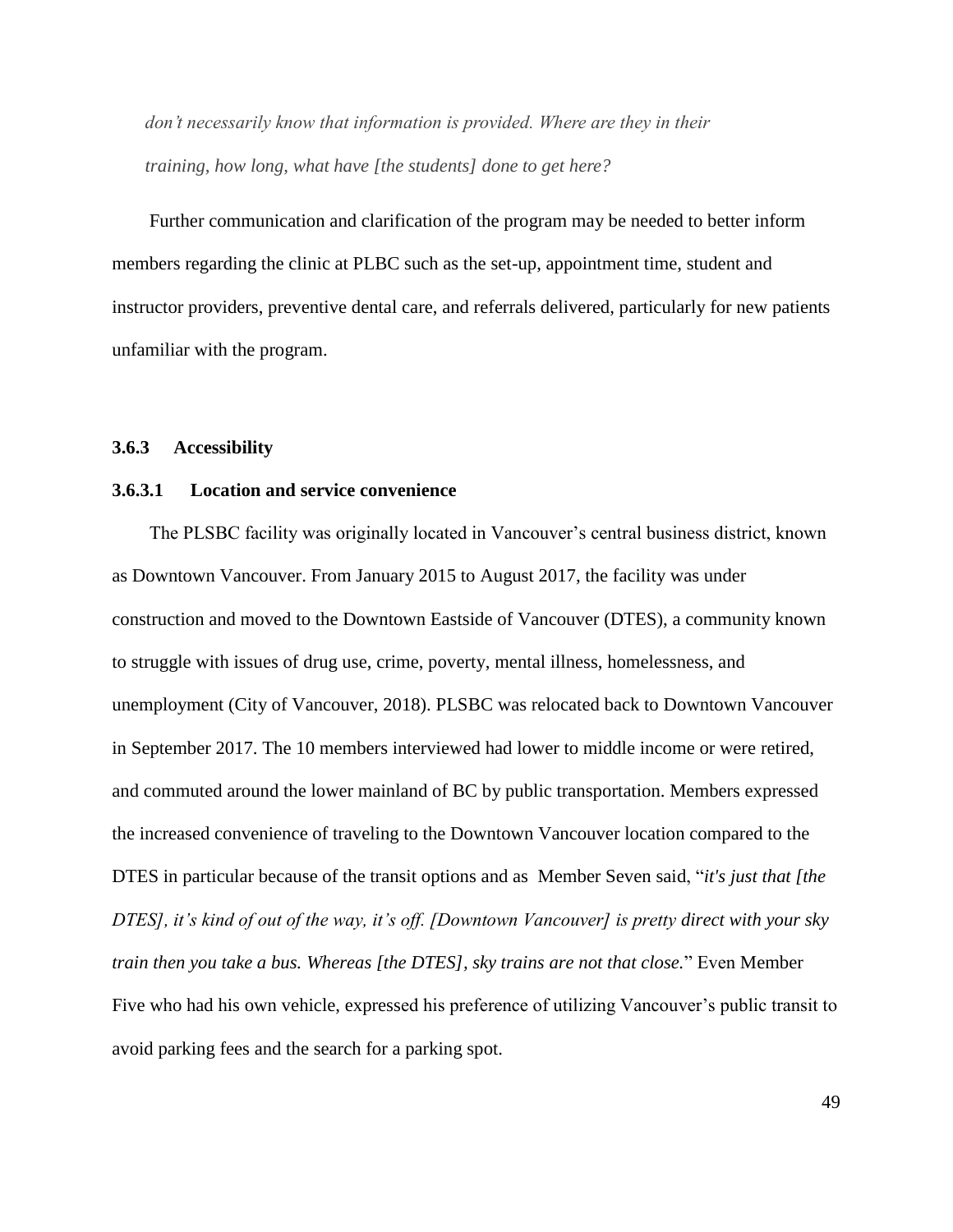In addition to greater transit options, more service organizations are located in Downtown Vancouver, specifically HIV-related services such as housing at McLaren Housing Society of British Columbia, the immunodeficiency clinic at St. Paul's Hospital, and health programs and nursing care at the Dr. Peter AIDS Foundation. Staff B believed the Downtown Vancouver location allowed members to conveniently access a variety of health and social services that are in close proximity with each other, and that the Downtown Vancouver location *"is more in a service corridor. Members can go to St. Paul"s Hospitals, mental health, a doctor"s appointments at Spectrum, and they"re on the bus line. Everything is close to here."* Furthermore, a variety of services offered at PLSBC increased the convenience of services accessible within the organization:

*[PLSBC is a] one stop shop for our members… The more services we have, the better for our members. It makes it convenient… I"ve heard that time after time from members, "I"m great, I"m going to Positive Living BC, I can get a haircut, I can go do my taxes, I can go do dental work, I can do all sorts of other programs."*  (Staff K)

With services immersed in Downtown Vancouver, members also sought oral health care service that was close to their residency. Unless a specific dental professional or practice was recommended, members chose their initial dental clinic based on proximity. The travel distance was emphasized as an important consideration, with the Downtown Vancouver location more favourable to members and staff. Member Nine described the inconvenience of the program when it was relocated to the DTES:

*[The DTES] was not convenient at all. I didn't like going over there. It was just out*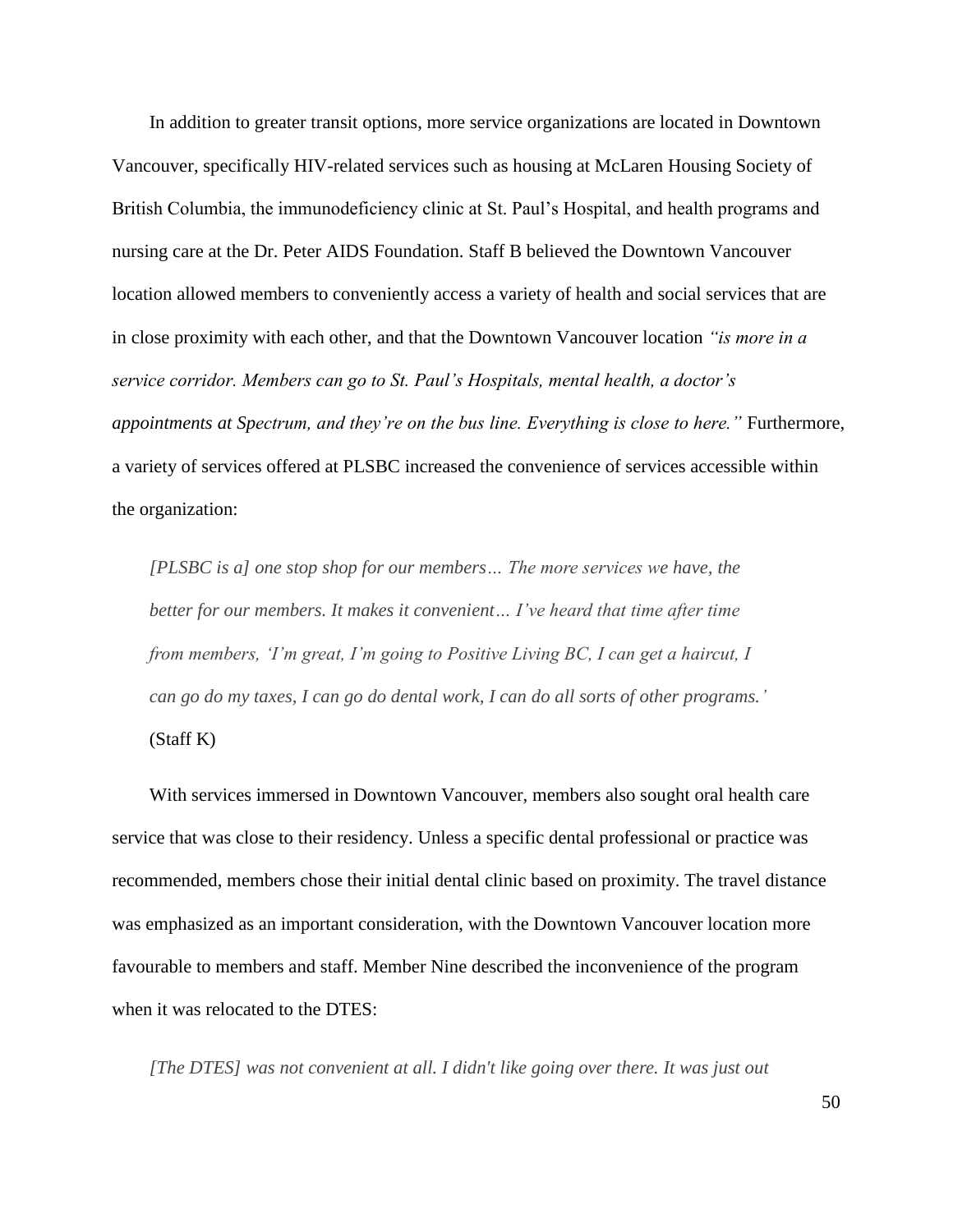*of the way for me. [Downtown Vancouver] is much better because it is walking*  distance from my place, about fifteen minutes. It's extremely convenient. It just *makes it much more doable and accessible.* 

The transit options to commute to a dental clinic, accessibility of other services, and travel distance each influenced members to access dental care. It was not surprising to hear that the more convenient the location, the more likely members are to make efforts to seek oral health care. Similarly, with the clinic at PLSBC which was located close to where members live appeared to make members more likely to access the program.

# **3.6.3.2 Socioeconomic context of the neighborhood**

In addition to location convenience, acceptability was also influenced by the neighbourhood itself. Since the 1950's, the DTES community had declined due to closures of the interurban rail line, North Shore ferries, manufacturing operations, and lack of tourist traffic. Hotels were converted into single room occupancy housing affordable for low-income residents, many of whom use substances, were previously institutionalized, or mentally unstable. With close proximity to the Vancouver port, drug activities eventually flourished in the neighbourhood and market. Since then, the DTES has shifted to a community plagued by homelessness, sex work, crack and cocaine, crystal methamphetamine, mental illness, and addiction (City of Vancouver, 2018; Dobson, 2014). The surrounding environment of the DTES seemed to create a sense of uneasiness due to perceived lack of safety, protection, and privacy for members coming to PLSBC. This was the case especially for members who were accustomed to the Downtown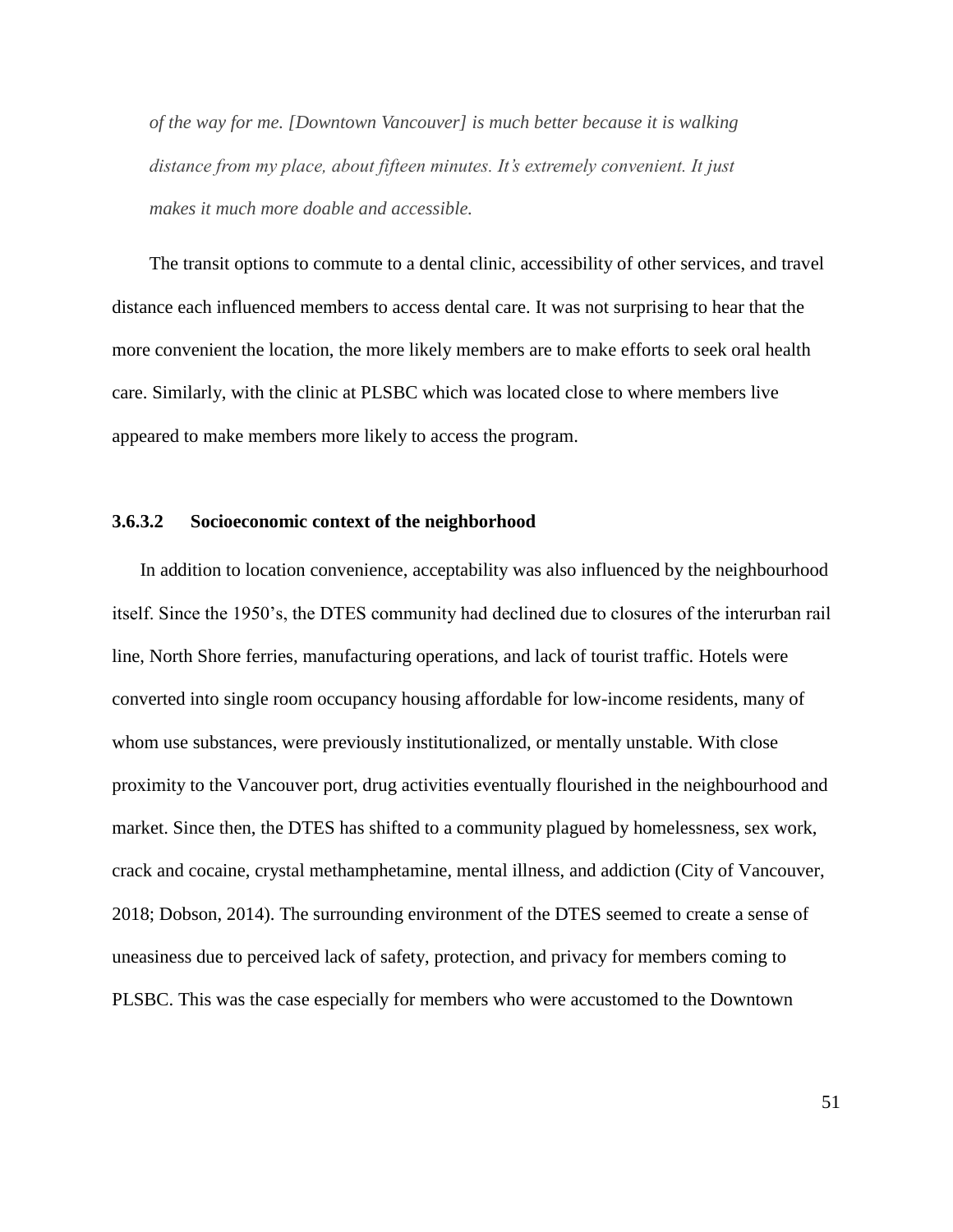Vancouver environment, but then had to access the program at the DTES as Member Five described:

*You could hear some people getting raped sometimes. You could hear the people come in and off the streets. It"s just the situation in that neighborhood. You"re not involved, but you"re still subjected to it.* 

Despite the lack of feeling safe in the DTES, staff and members described some benefits to the location, particularly in regard to the different population living with HIV that they were now able to reach as Staff K recalled, *"I remember in the DTES, we were able to reach a lot more individuals that we would never see in this neck of the woods. Basically people in DTES don"t leave it. It's their area."* Staff presumed that the DTES residents may not feel comfortable coming to a facility located in Downtown Vancouver where it is a busier commercial area comprised of people who may be of higher social status. This assumption seemed reasonable as similarly when their location was in the DTES, members who frequented the Downtown Vancouver location did not feel as safe when leaving their comfort zone. However, another explanation could be due to the short period of time that PLSBC was located in the DTES, it may not have permitted the organization to build a strong enough relationship with those residents:

*When we"re at the [DTES], a lot of people may have availed themselves for services… but they don"t think we were there long enough for them to get connected to us. Because they think there's a trust factor involved, and a lot of people think we"re already, seeing people who they"ve felt they wanted to see, and they"re connected to services they wanted to see… Anyways I think [the DTES] had a greater decline. [At Downtown Vancouver], I"m seeing more people coming in.*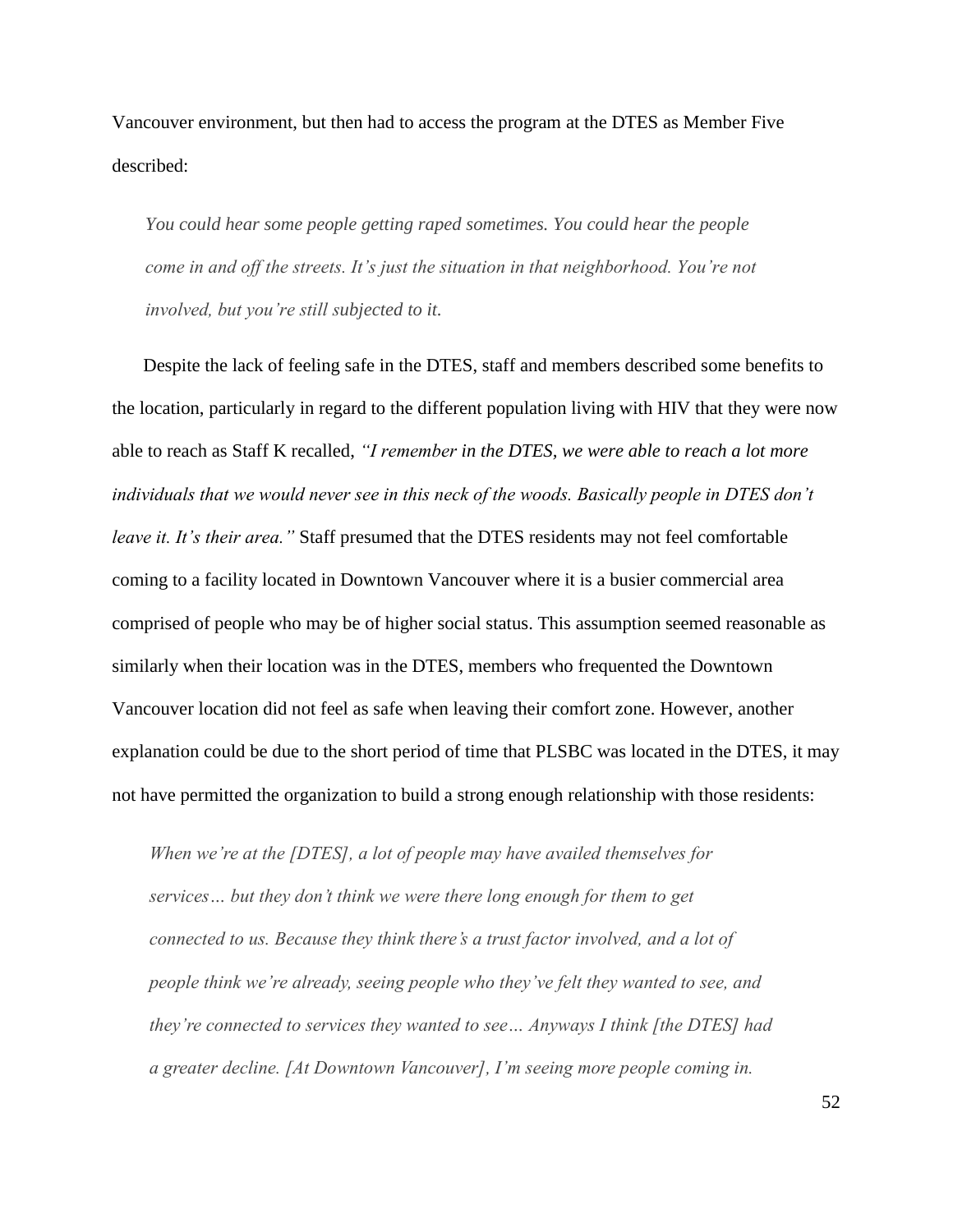#### *More volunteers, more people in general.* (Staff B)

The program may also not have been able to deliver consistent oral health care or stayed long enough for members from the DTES to become more familiar with the program. As well, the DTES residents would have to access the program when located back at Downtown Vancouver, which may not be as convenient or comfortable for them.

It is unknown how the neighbourhood and location differences affected members living in the DTES, as only Member Six lived in that area of the city. Member Six was also a volunteer at PLSBC and remained active with the organization at both locations, and was able to adapt to the difference between the neighbourhoods. Members who were not as engaged with PLSBC may have chosen to discontinue services and support with the organization and with the program. However, the seven members who are Downtown Vancouver residents commented that although they did not feel as safe in the DTES, they perceived the program was worthwhile and made efforts to endure the neighbourhood in order to receive their care.

### **3.6.4 Accommodation**

# **3.6.4.1 Self-disclosure of HIV status**

The clinic was able to reach out to the PLWHA community due to the integration of the program at PLSBC. Due to the location of the dental program and the requirement that members of the organization be HIV positive, disclosure of serostatus was eliminated. This emerged as an important factor in choosing to access oral care as several members described the ease of not having to disclose themselves, that "[they] don't have to be the ones saying it" (Member Eight) and "*it's one less thing to worry about*" (Member Four). The program at PLSBC removed the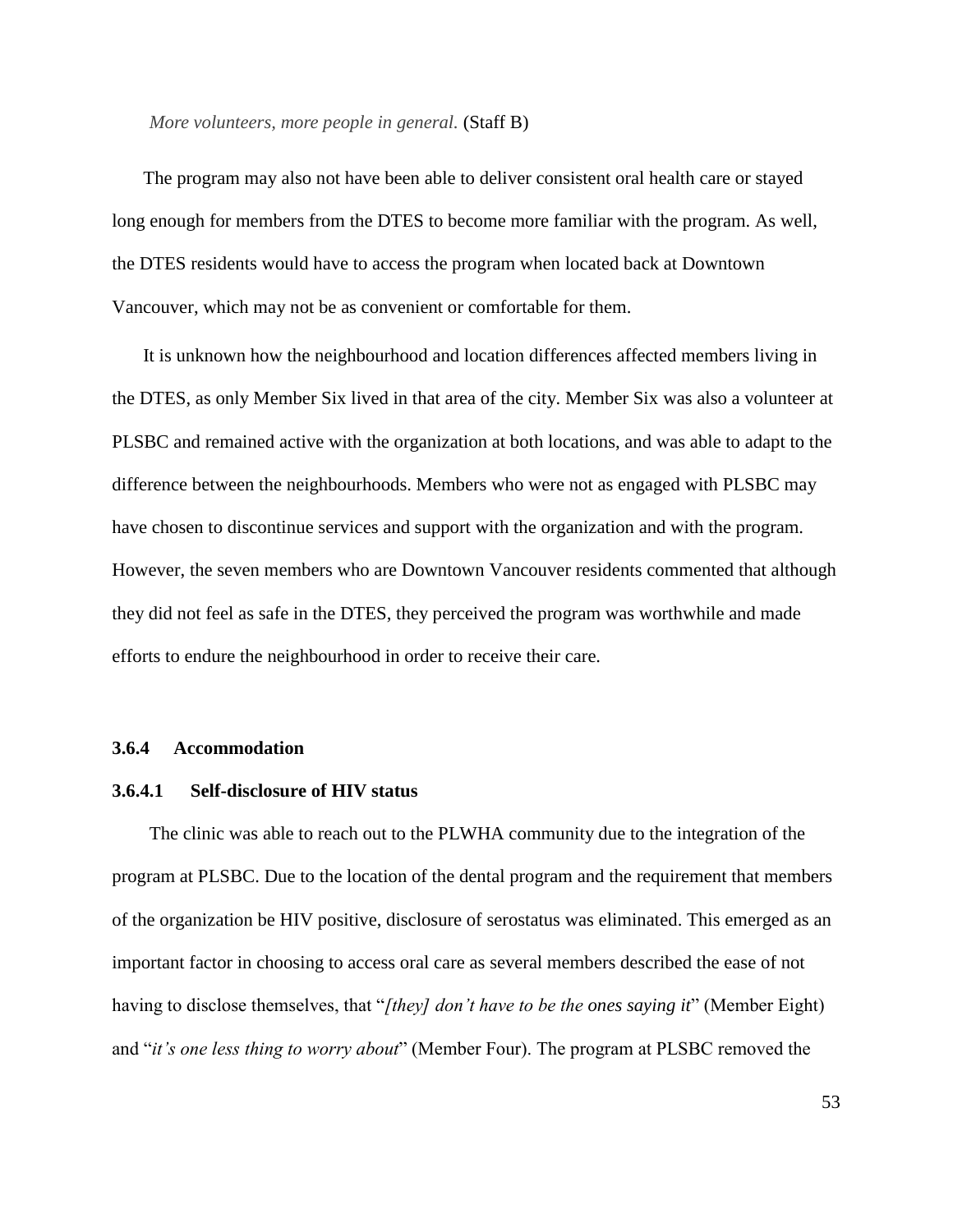barrier of HIV discrimination and eliminated the members' struggle and decision to disclose their status.

*Of course the whole idea is that you don"t have to disclose here. It"s sort of given for our members, that everyone here is HIV positive. There isn"t that one last hurdle to get over. It"s a lot lower barrier to access the service. So I think that"s wonderful. I"ve done community dental clinics where I still have to have that discussion.* (Staff K)

As Staff D stated, PLSBC strived to "*demonstrate the ability to offer services [that are] non-judgemental, stigma free... [and] safe to access*" so members may feel more comfortable and safe at the organization. Member Ten reiterated the stigma-free environment at PLSBC, *"I would prefer to stay [at the program] because I know I"m not going to be discriminated and be looked at as a freak.*" It appeared that members preferred HIV specific facilities as staff and practitioners are perceived to be more knowledgeable and aware of issues surrounding HIV. Consequently, the collaboration with PLSBC may have been one of the largest facilitators to access to the dental services provided by this program as it may have been more approachable and non-stigmatizing than other clinics. Accessing services at non-HIV facilities may put members at a higher risk of experiencing discrimination as Member Eight experienced from his dental history:

*I"m terrified of the dental office, and that"s based on my experience. Here, because I also volunteer here… I feel more comfortable here, being in a non-judgemental space. Going to a dental office, I won"t know what I"m going up against.*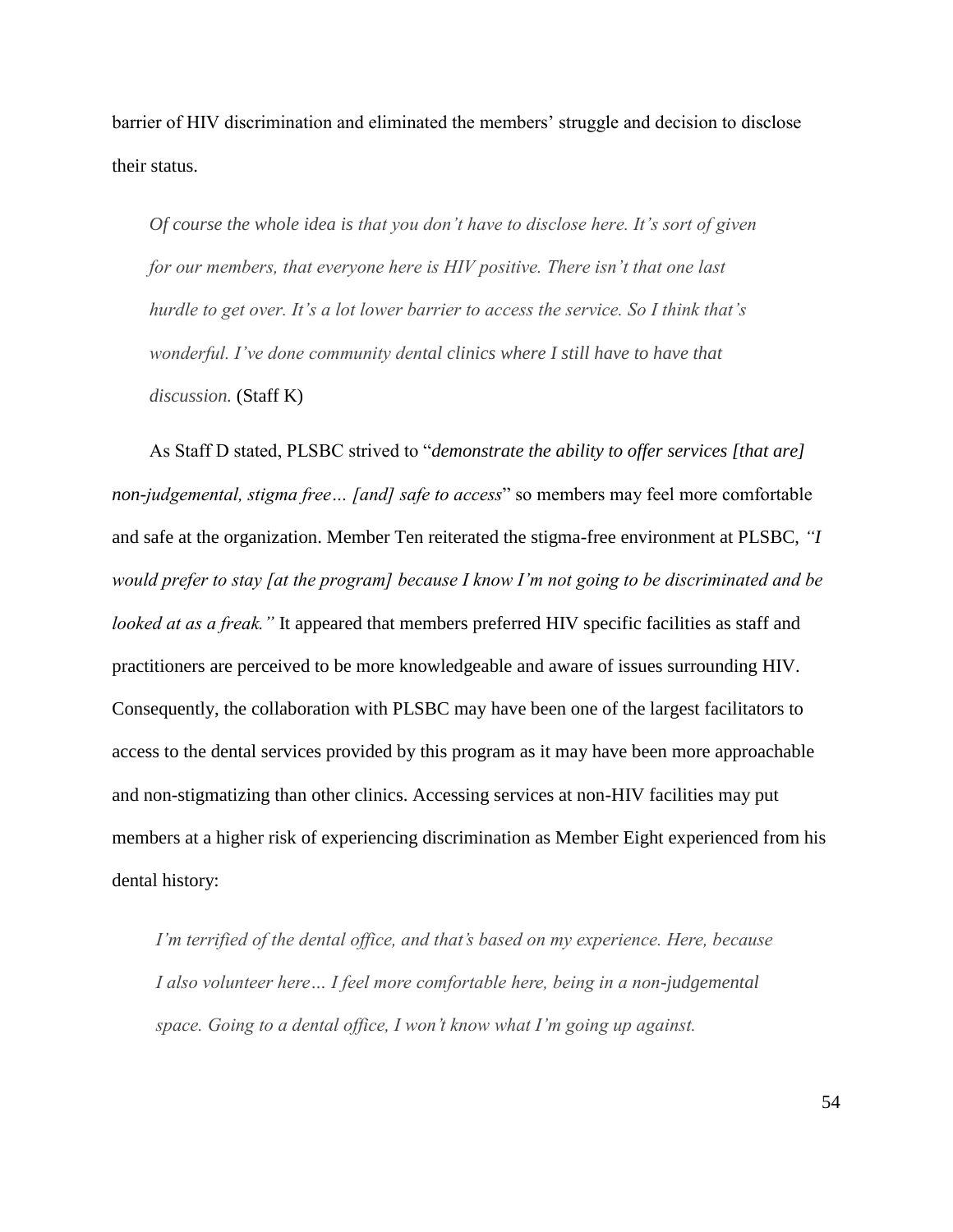## **3.6.4.2 Duration of appointment**

Each appointment at the clinic can take up to two hours for students to complete their service delivery from preventive dental care to oral health education to referrals. For new patients that have not had visited a dental professional for a period of time or required extensive periodontal therapy, the time allotted may take up to two visits. It was anticipated that this two hour time period would be a detriment to the program. Yet, it seemed the extended appointment time permitted members to feel more at ease and relaxed as Staff L commented:

*Traditionally, students take a lot longer to clean someone"s teeth… A lot of our [members] like that the students take longer because it gives them a couple of hours to lay down and relax and have someone focus on caring for them and that"s something I hadn"t thought of before, but we actually have that feedback a lot.* 

Members believed the two hour appointment time allowed students to dedicate more time to personal attention, interaction, and education with them, characteristics which were favoured as *"greater patience is offered to [members]…and they"re not feeling rushed or on the clock*‖ (Staff D). Some members also commented on the perceived thoroughness committed to their care due to more time, such as Member seven who expressed:

*You've got two hours so [the students] do a lot… they"re checking your pulse… checking for bumps...She's found something on the back of my ear that could potentially be a problem, or maybe not, but alerted me to another health issue that might be happening.*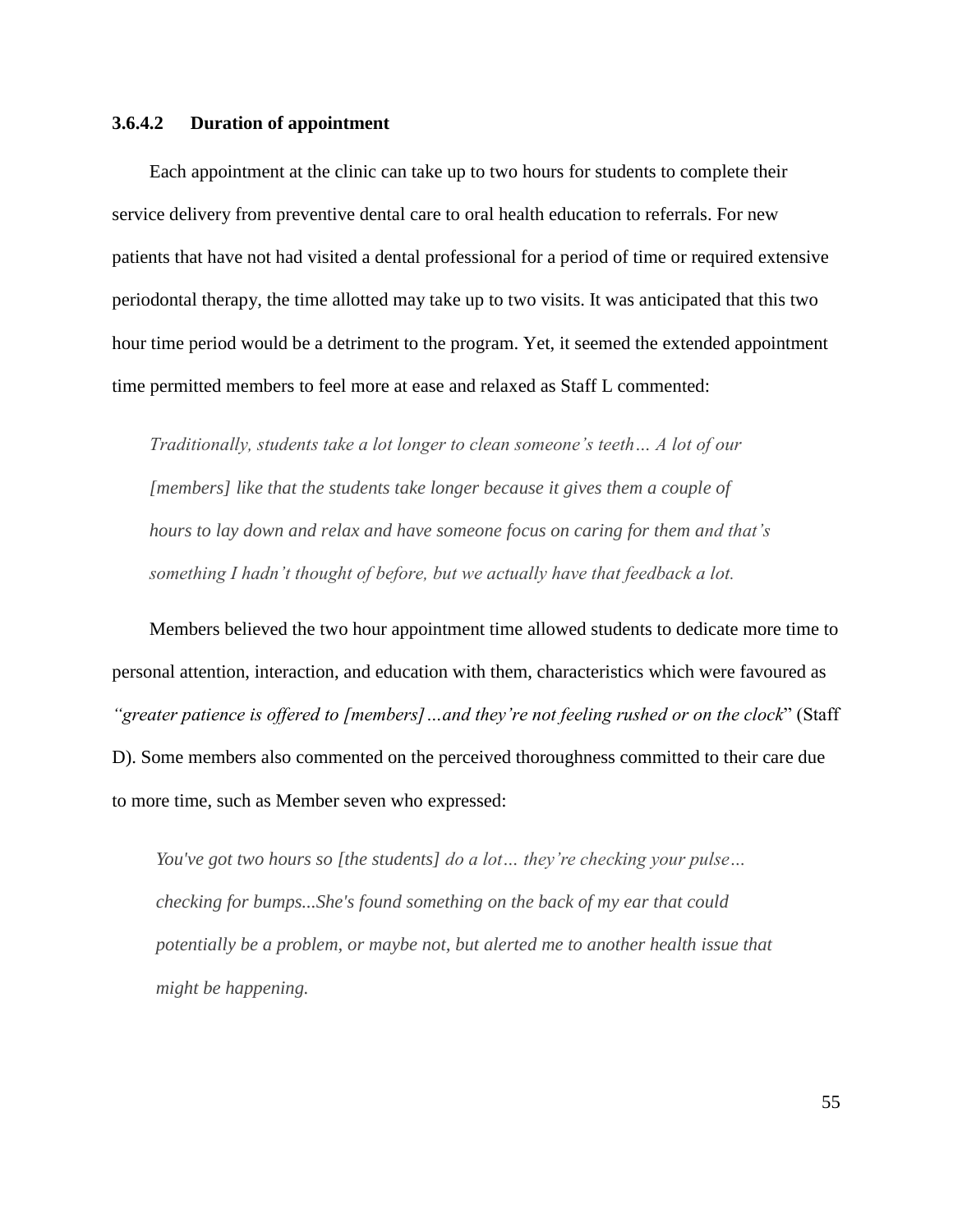The positive feedback of a longer appointment indicated that this may be a more appropriate approach for community-based programs such as this one, considering this patient pool may have experienced various life challenges and trauma, and appreciated the greater amount of time dedicated to their care and interaction.

# **3.6.4.3 Facility design**

When the program was first established in 2011, PLSBC had carpeting throughout their organization that precluded the use of power equipment due the aerosol production and inability to maintain infection control. Space was also quite limited and needed to be shared between different practitioners who offered services at PLSBC. For these reasons manual periodontal therapy was provided on massage tables that were also being utilized at other times by massage therapists. The clinic continued to use the massage tables because the majority of members did not express great dissatisfaction or discomfort with them, but instead described the experience as varying from comfortable to stiff to strange. As Member Four stated, even now that we are in the new building "we are still on massage benches here with your head tipped over. That's okay. I *don't mind that at all. In fact, it's kind of restful."*

Member Two found the massage chairs different and ergonomically incorrect for the students:

*It was just unusual. Comfort and non-comfort, it didn"t affect me either way. Laying down was interesting. It wasn"t good or bad. [I am] accustomed to be raised and reclined, but in this case, the hygienists had to adjust themselves as opposed to adjusting me.*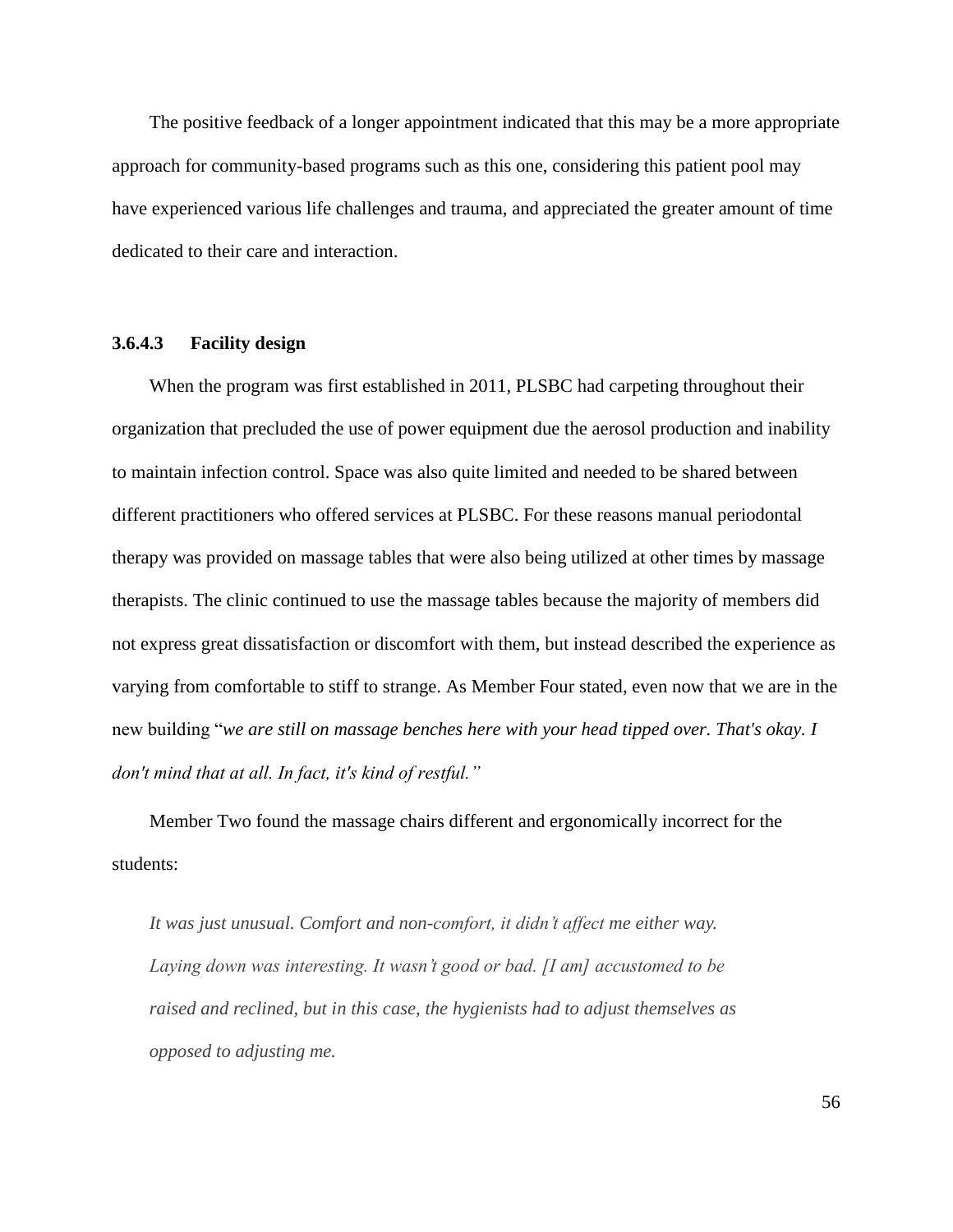Members who did not find comfort with the massage chairs however came to moderate their view as Member Eight said, *"it would be nice to have a couple of dental chairs instead of beds… but the space is fine and it is what it is.*" Similar to various responses received with the massage chairs, some members noted the benefits to having power equipment available for better comfort and ease of their appointment such as Member Seven who stated, "*you don't have the rinsing spit sink you know…I did have water, but I did need to spit it out into another cup. So that's just one difference, but I don't mind the little hand tools."* While the program did not have power equipment or dental chairs, members showed understanding that the program was doing the best under the circumstances:

*[PLSBC] doesn"t really have room to set up specifically for the students to be fully equipped, so I'm not coming in and expecting to have the latest of anything. I'm expecting manual and that's because you don't have a room set up for dental hygiene. So I'm fully aware of that and it's fine with me.* (Member Eight)

Furthermore, it appeared this type of facility and equipment set-up created a nonintimidating, quiet environment that allowed members to feel more relaxed as compared to the high-tech equipment that produce a "*functioning noise... and made [members] more alert*" (Member Seven). Many members were in favour of this casual setting without dental equipment because "[members] have [their] own intimidation of a sterilized dental office with all those drill *sounds and all the compressors going*" (Staff E). Furthermore, as this patient pool is more likely to have experienced trauma, removing triggers such as the noise from power dental equipment, and creating a quieter comfortable setting may have been beneficial in managing PLWHA in this type of setting.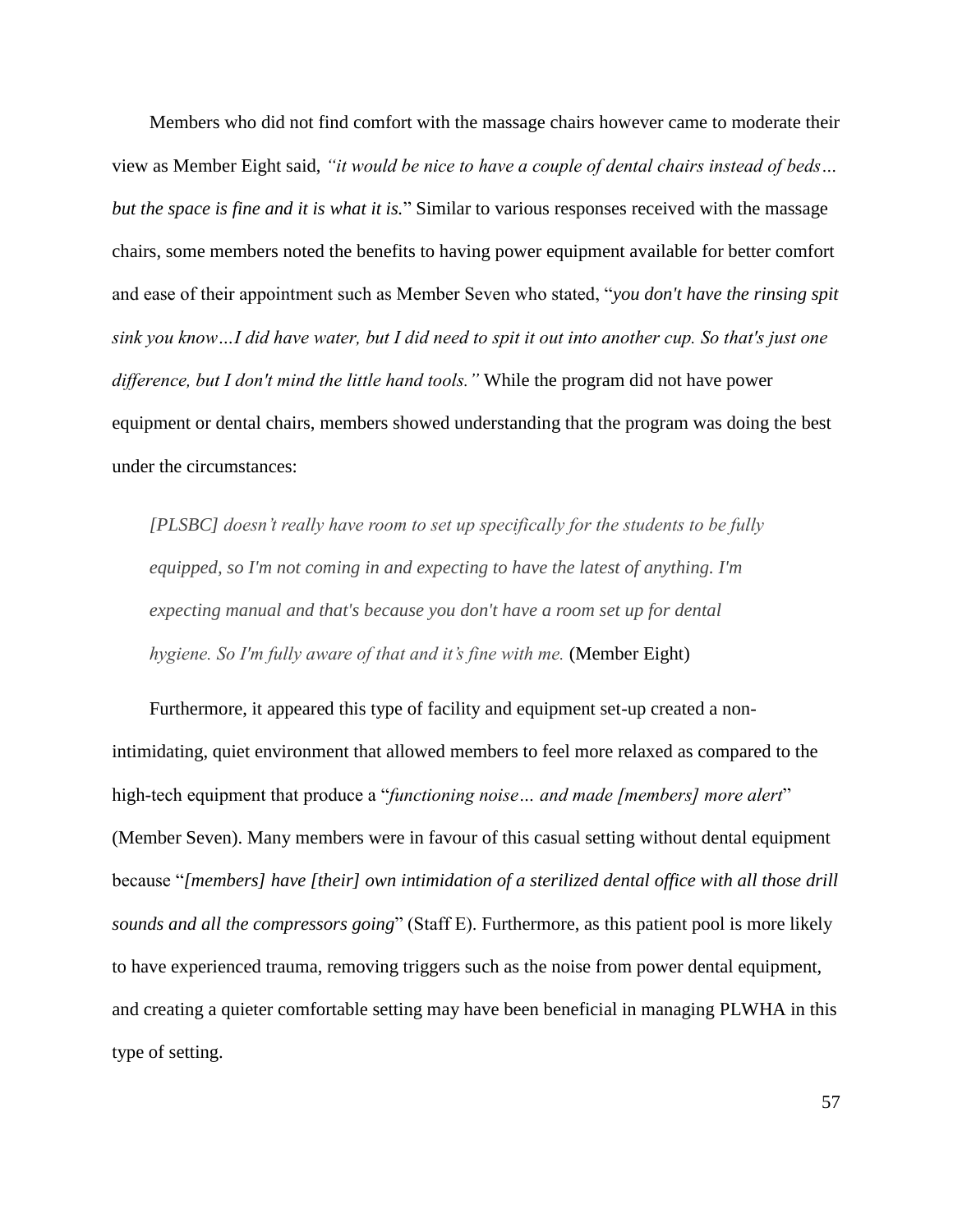## **3.6.5 Availability**

## **3.6.5.1 Addressing immediate dental needs**

As part of the students' education, they were required to learn how to manage a communitybased program. Scheduling appointments allowed students to understand the administration of a practice so that they can learn to become self-sufficient in their future professional career. Although both students and members were learning how to effectively communicate with each other, some members found the appointment system a negative aspect of the program. The lack of immediate contact and availability was not meeting the needs of the members who had to call a designated phone number to contact the students. When the program was not operating, members were required to leave messages through the answering machine for students to contact as Staff D described:

*Some members have commented that they never get to speak directly to an individual whenever they call. So it"s usually a follow-up call. It"s very rare [members and the students] make first contact when dialing the dental clinic. It"s usually a returned call within a certain amount of time. It"s usually not an extraordinary amount of time that lapses, but it"s not the "I"m picking up the phone and I"m talking to somebody right away."*

In addition, the program only operated during regular PLSBC hours from ten in the morning until four in the afternoon on Wednesdays during the school year from September to early April. Several appointments were also arranged to serve members during the summer. Due to the program's operational time and appointment system, immediate dental needs from members were often not possible. Further information or inquiries from members cannot be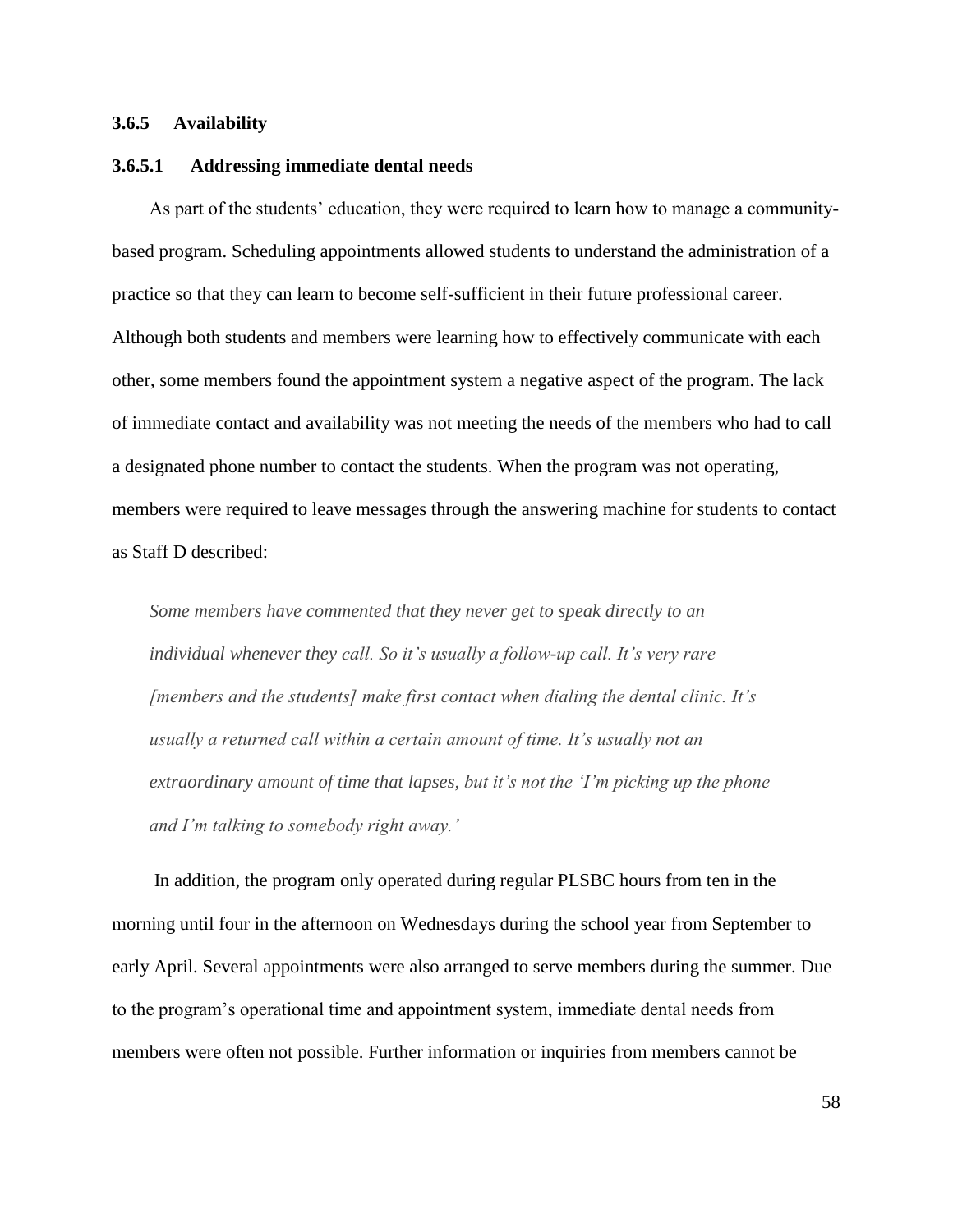responded to until students have direct contact with the member as one of the peer navigators at PLSBC, Staff C noted:

*In the case when it"s like, "I have a dental appointment I"d like to make, but I actually have a problem right now. I need to get in touch with a dentist." That is probably the time when it"s most frustrating to [members].*

Another setback with regard to the program's hours of operation was that members had to adjust their schedule and book in advance to receive their services in a timely manner. Although Wednesday hours of operation worked well for members who are retired, unemployed, or volunteered on Wednesdays, the program is not available for those who work on that one day and need the income: "If I book it far enough, *[my appointment]* would fit in my schedule... But *there are people who work …and they would have to take time off. It can be costly because they have to take time off"* (Member Eight).

As a way to remedy this problem, staff suggested the time being served to patients be expanded to include some weekend or evening appointments and consider a more enhanced summer program. While the days and times did not suit all of those I spoke with, the program's flexibility and the ability to drop-in for appointments or to inquire about resources prior to booking their appointment, was perceived as a positive aspect of the clinic such as Member Four who stated, *"the program has an open door. So if I need to change something, I can always come down and knock on their door.*‖ Members also noted a more consistent and organized process of booking their appointment as Member Nine described:

*[The students] have improved in following up with phone calls, getting a hold of people, and reminding me… It is much better than it was in the past. In the past, it*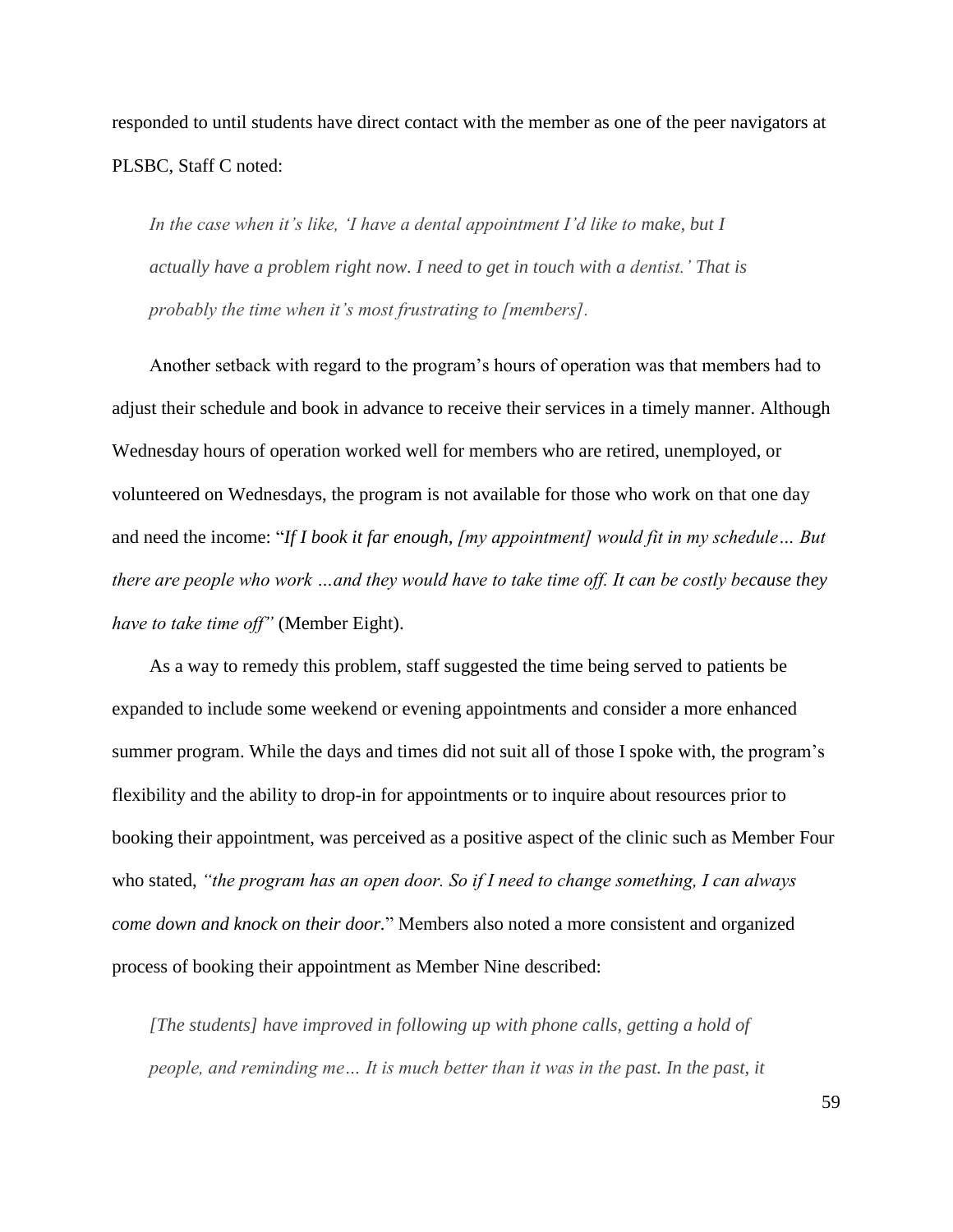*was kind of hit and miss and was hard reaching someone. It was just kind of all over the place but I've noticed since I've been with the program, [the phone calls] has tightened up.*

It was clear that this program is readily available to meet the dental needs of members who are active within PLSBC and willing to work with how the program was set-up according to the students' curriculum. This program did not seem to have the capacity to serve members who required urgent dental care and those unable to commit to program operation hours and dates.

## **3.6.5.2 Referrals**

To address the dental treatment needs of the members, the program completed referrals for members to regular and reduced cost dental clinics in the Vancouver area when dental examinations, x-rays, and restorative care were indicated. The survey reported some lack of satisfaction with the referrals and the retrospective chart review found a lack of follow-up of referrals by students. No significant findings emerged upon the referral process of the program to explain responses from the satisfaction survey and attendance of referrals. The personal interviews revealed some members already had a dental office they visit regularly, some perceived regular dental care was unnecessary, and some could not afford further dental care. Only Member Four found a permanent dental home at the UBC Dentistry Specialty Programs as per his referral:

*I'm kind of spoiled now. I have a prosthodontist, I have an endodontist, and I have a periodontist. So, I have specialists and I kind of like that rather than a do-it-all, jack-of-all-trades regular dentist.*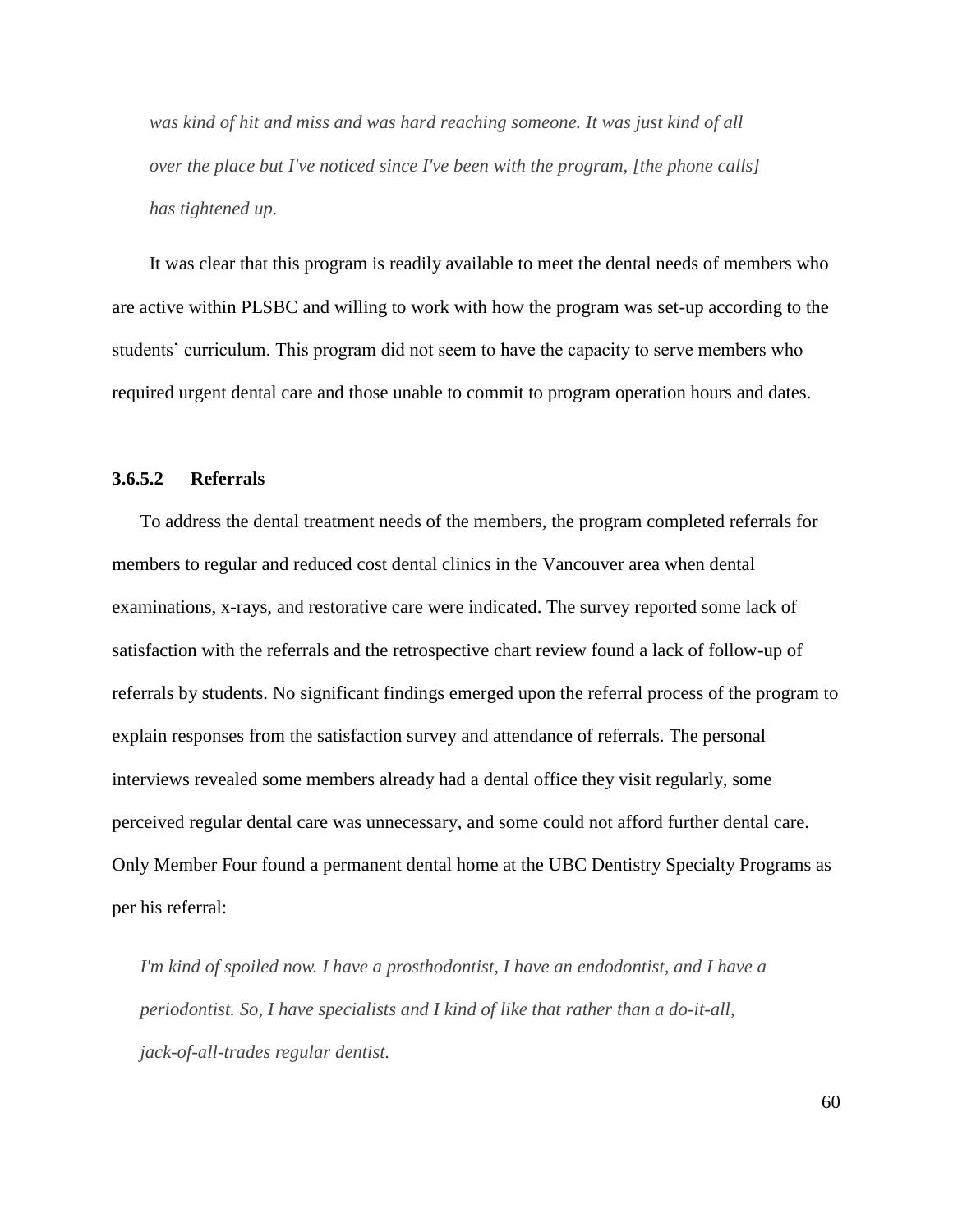Referrals were critical to increasing dental care access as members may have difficulty navigating the private dental system themselves. Before the program was implemented, Members Four and Nine indicated that in their search for dental care, they inquired at PLSBC for recommendations. The peer navigation and communications department at the society served to help members search for services such as housing, employment, and government funding. Staff G, a peer navigator commented before the program, "*many [members] came to [the organization] asking how [staff] can look after these things. Because dental is one of the hardest things to get covered. Even with people on those benefits, it"s incredibly limited."* With the referrals provided at the program, staff noted it had helped increase dental resources for the organization and helped members navigate the dental system.

## **3.6.5.3 Community dental clinic at PLSBC**

With the increasing awareness of the importance of oral health, the PLSBC opened a community dental clinic within their organization in January 2018. Staff expressed that the groundwork and longevity of the preventive dental program was key to requesting funds from the BC Ministry of Health:

*It was the letters of support, it was the history of dental hygiene work at [PLSBC]… that grounded the proposal, and gave us credibility. That all came to fruition when we did the dental clinic because we recruited a lot of people through UBC Dental to sit on the advisory council. It helped us develop [our dental clinic] and put it in place.* (Staff J)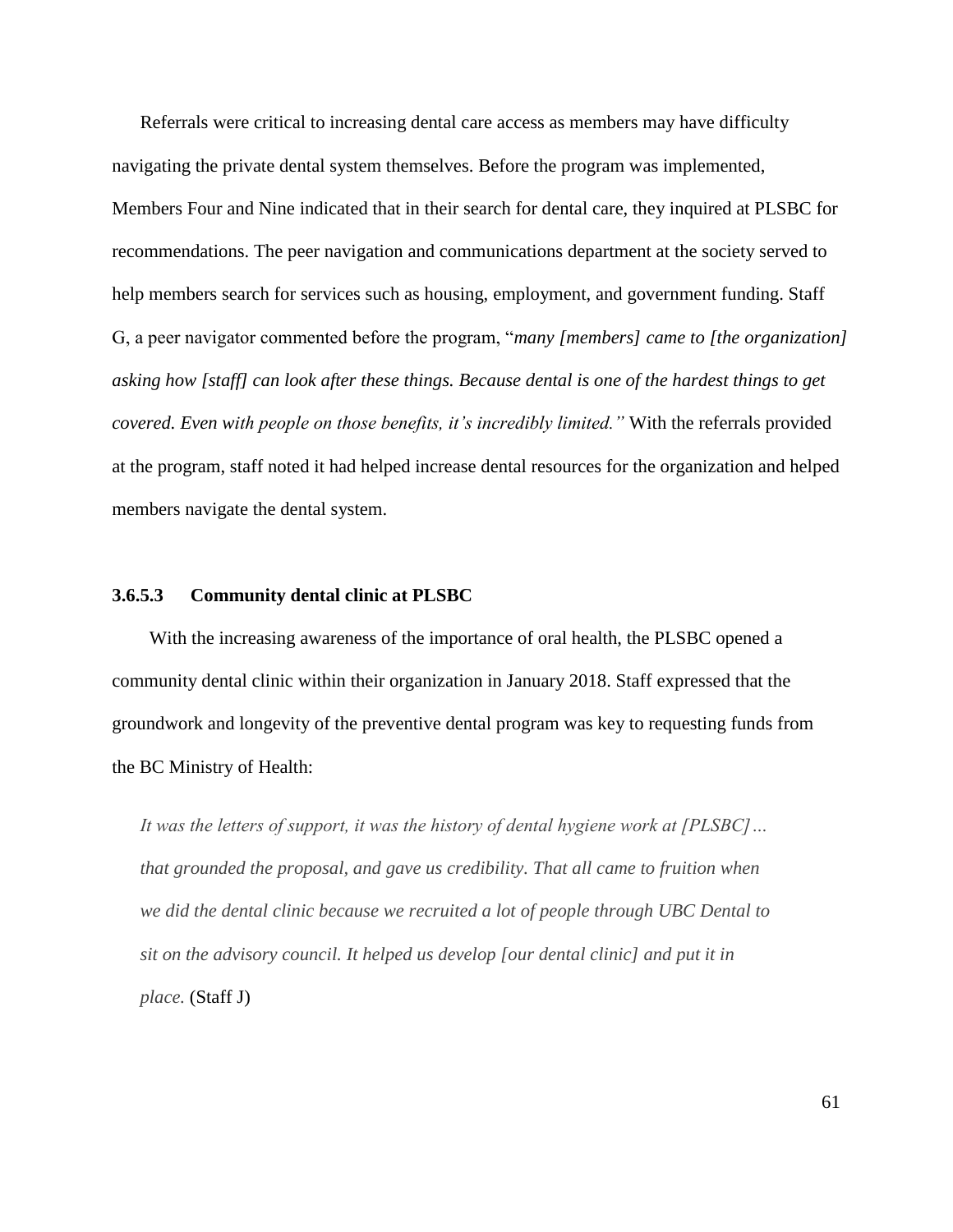While the new full-service dental clinic provided a needed referral source for the program which continues to operate, having two dental programs running in the same organization did create an expected problem as members were uncertain whether to visit the dental clinic or the program with the overlap of preventive dental services offered at both:

*I was curious…, because we have dental hygiene, and because we have a dental clinic, how members can sort of differentiate, "Where should I go? Should I make an appointment in dental hygiene and keep going there, or should I sign up to see a dentist at the dental clinic?"* (Staff B)

This community dental clinic was not specific for their members, but provided "underserved individuals" with dental care at a reduced fee (PLSBC, 2018). This clinic differed from the program in that it was not free of cost and it did not automatically self-disclose members' HIV status, both found to be facilitators in the program. However, the new dental clinic may have allowed for access to oral health care that is more convenient and accessible because it is available and associated with the same organization, such as Member Nine who assumed:

*I don"t know if they're nice, friendly, or professional. I'm thinking they should be due to the fact that they're in the building in their part of the Positive Living Society. So I"m sure they would be educated and everything.*

#### **3.6.6 Impact to members personally**

Members and staff often wanted to discuss how the program seemed to have influenced members individually in regard to their self-confidence and personal empowerment. With continued utilization of the clinic, members described how they gained a better understanding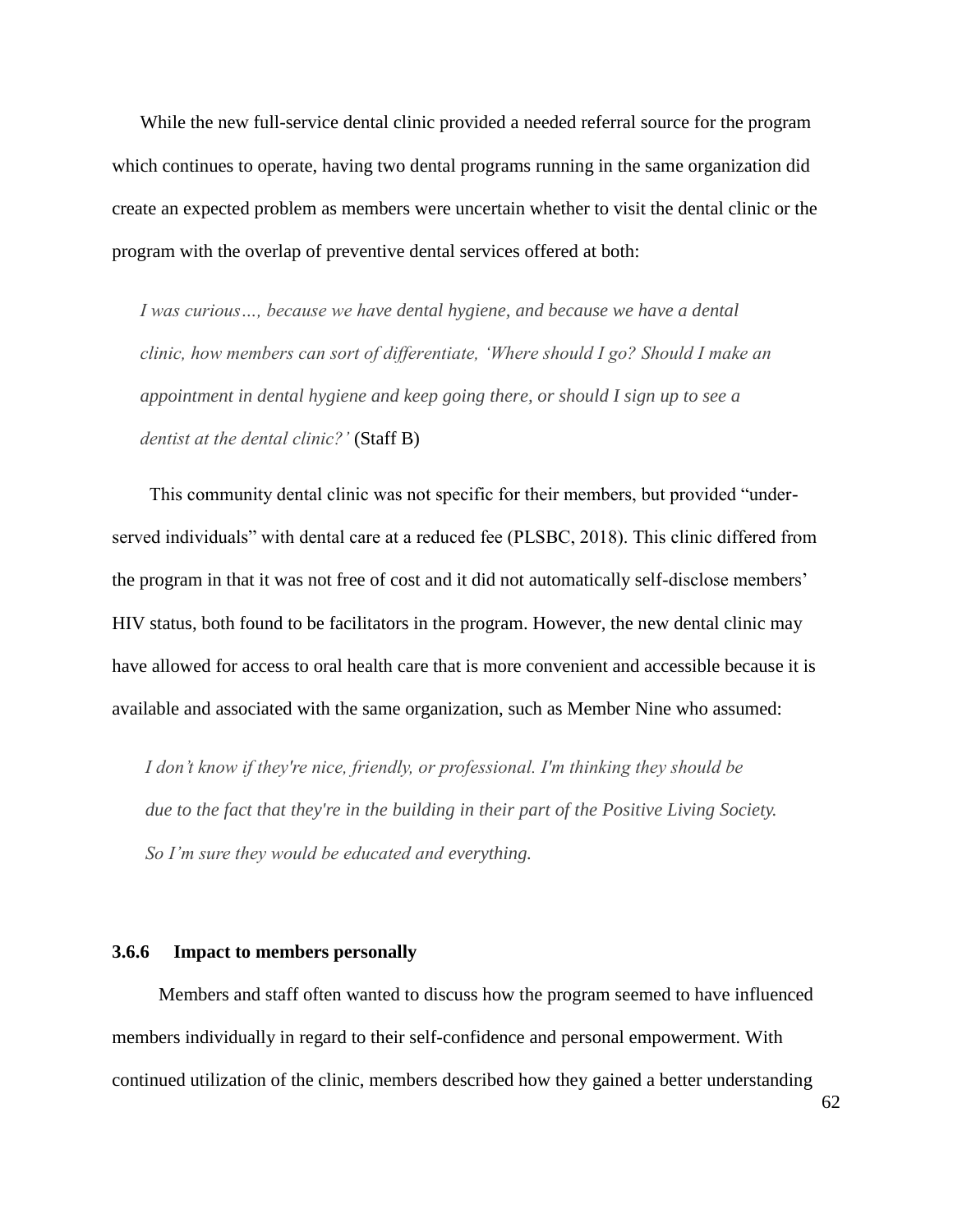and "*more in depth the importance of oral health and how it can affect different health issues*" (Member Nine). Members and staff recognized the impact of oral health not only for physical health, but also related to self-confidence such as when Member Three told me that oral health is ―*important for your health when you"re eating, when you"re smiling, and when you"re talking with people*". Staff G indicated access to the program may have also provided members the opportunity to maintain their dentition and positively influence their appearance:

*For people that have to get their teeth extracted and go to dentures and it"s really hard on the individual. It"s huge. I mean image, just how you feel about yourself… and when you see people in dental pain, it"s not a fun thing…. When you see people to the point where all of their teeth have to come out, it really means somewhere in our system, we really fall aside. So to be able to offer this [program] to people who still have their own teeth that can be salvaged and fixed, it"s a huge difference.* 

These suggested positive outcomes of the program to members' oral health, overall health, and personal empowerment may have impacted their willingness to continue to utilize the program. Staff B perceived the program to be of benefit for members who are towards recovery and self-care, because "it's very emotional for quite a few of them when they're going through *the process of getting help…For the first time it got them on the road to the possibility of getting a new chance, a new life, new experience*.‖ This program also appeared to have encouraged members to become more involved with their community at PLSBC, potentially helping members to achieve a healthier lifestyle physically, mentally, and emotionally:

*The dental hygiene clinic has acted as kind of a lost leader, to get [PLWHA] in the door, to those who have not otherwise set foot, in an AIDS organization… but once*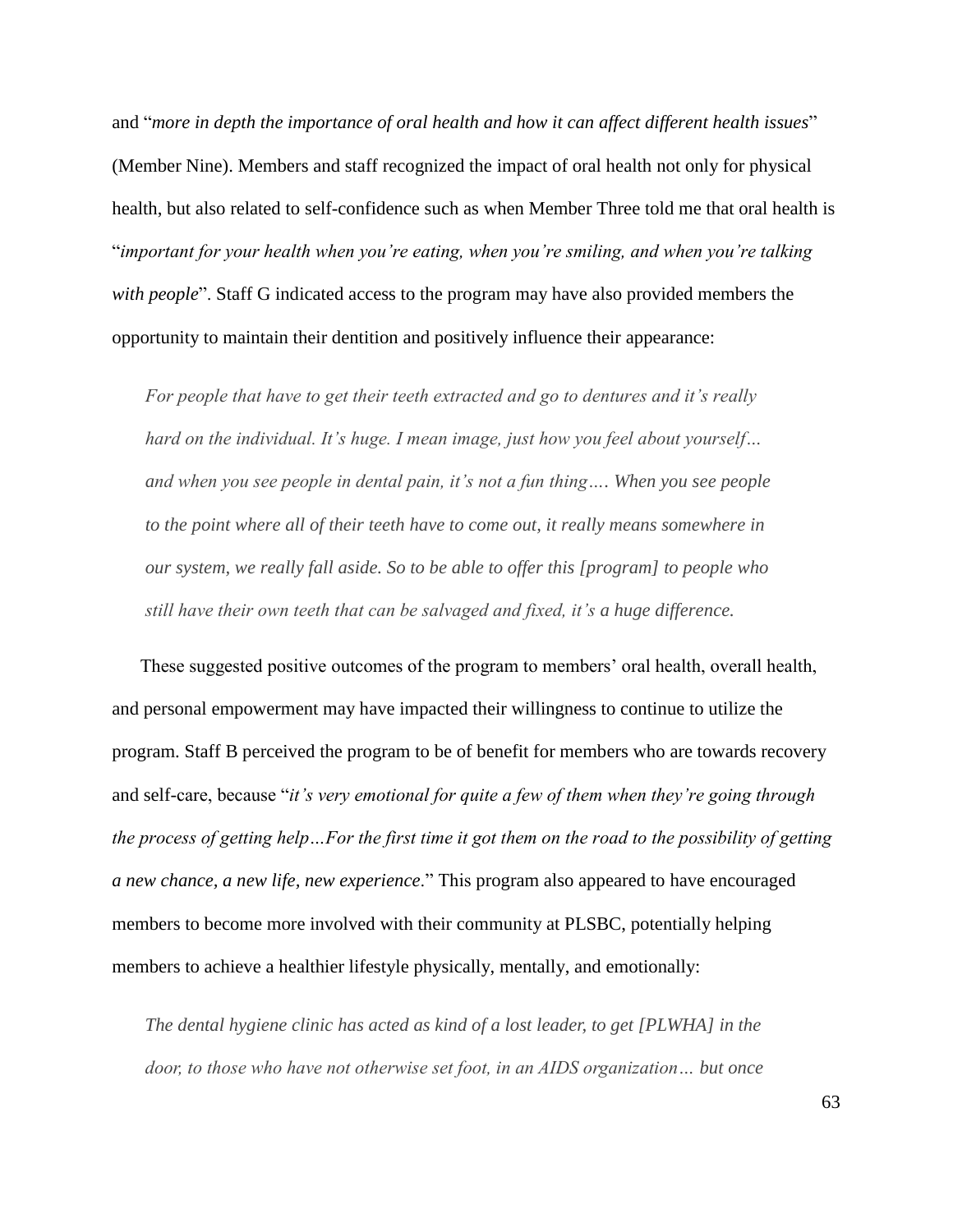*here, they"re slowly becoming enmeshed in what the rest of what [PLSBC] has to* 

*offer.* (Staff J)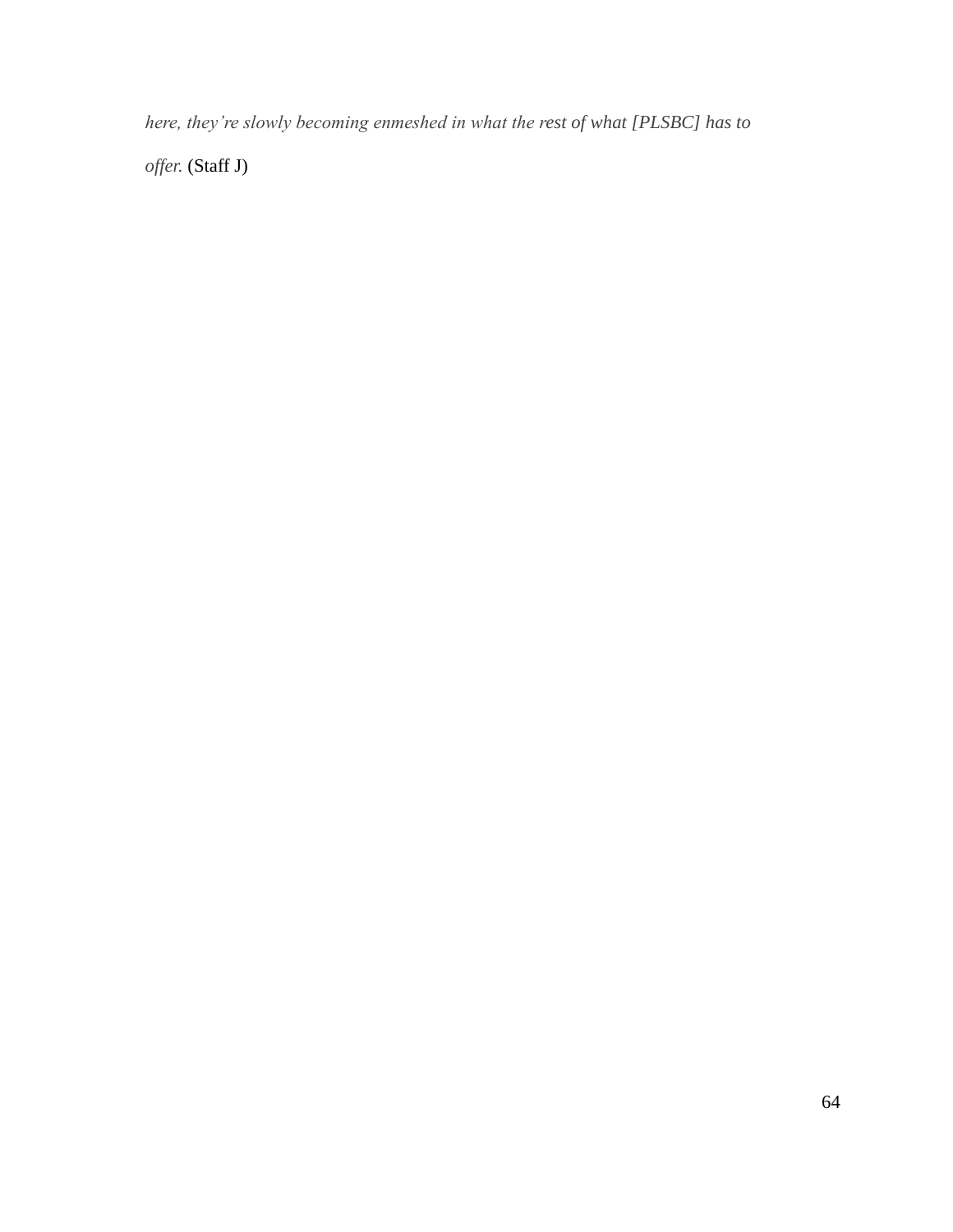## **Chapter 4: Discussion**

This study aimed to describe the population of PLWHA utilizing a community-based preventive dental program, their satisfaction with the services, and how it influenced their access to dental care. The program made dental care more affordable because members in general were underinsured, underemployed, and had other basic life necessities that competed with their dental needs. Due to the influence of trauma, members appreciated how the students and the clinic setting allowed them to feel safe and comfortable. The program collaboration with PLSBC also supported members with various health services and resources to manage their overall health within a convenient location, and removed HIV-related stigma. Members also valued the opportunity to educate future dental professionals about cultural safety and HIV sensitivity to help reduce stigmatization. Overall, members were more motivated to return for preventive services if they perceived oral health as important and sought to maintain regular care. However, the members' other dental treatment needs may not have been met due to the possibility of becoming lost in care during the referral process which can also be influenced by the various dimensions of access related to the referred dental clinic.

## **4.1 Financial ability and resources**

In Canada, the majority of oral health services are delivered through the private sector, affecting vulnerable populations that not only struggle socially and economically, but suffer the highest level of oral health problems (CAHS, 2014). Leach and Birch (2008) described Canada's oral health system as ascribing to the "inverse care law" because those who need dental care the most receive the least, while those who need dental care the least receive the most. The inequity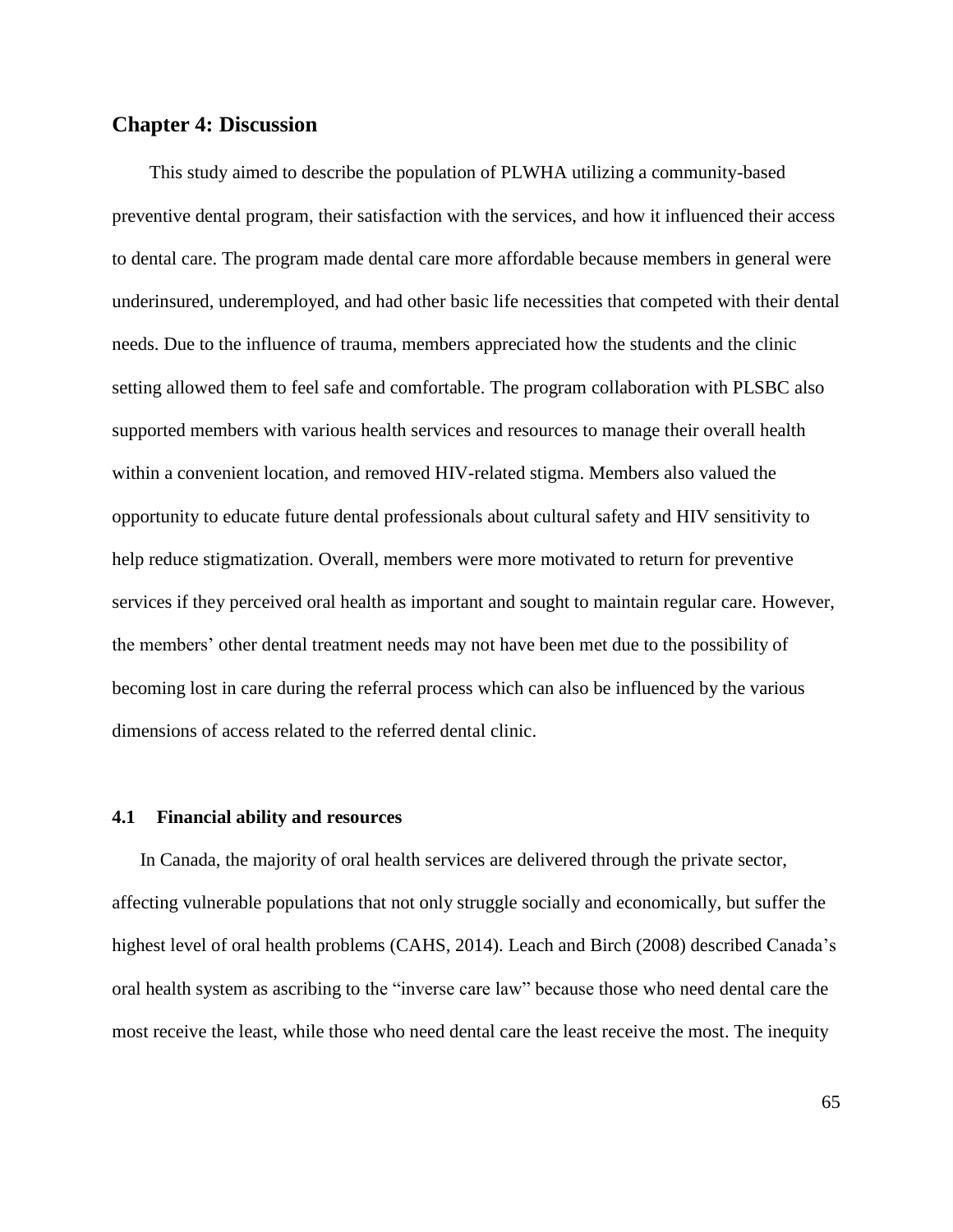of oral health care is impacted mainly by income distribution and dental insurance (Allin, 2008; Bhatti et al., 2007; Health Canada, 2010; Thompson et al., 2014).

The majority of the members that I interviewed were often under- or unemployed which caused them to struggle financially to address their dental needs under Canada's oral health system. Members who were under- or uninsured for oral health care services also faced difficulties meeting their dental needs. Approximately half of the members had some type of dental insurance, usually PWD or PPMB. However, the coverage limits of these benefits prevented members from affording all their needed dental care. Many expressed that the amount of coverage was insufficient to fully cover costs when more than basic dental services were needed. Members also stated that they would avoid dental visits if they had competing financial priorities related to medical co-morbidities, substance use, or basic life necessities. This was consistent to Jessani et al. (2019) who found that more than half of the PLWHA participants faced challenges associated with access to food, housing, transportation, clothing, and dental coverage. Additionally, Muirhead et al. (2009) identified that poor working Canadians struggle with food insecurities which competed with paying for their dental care. It appeared that members had to first be managing multiple aspects of their lives sufficiently before they could attend to their oral health care needs.

Due to the lack of financial stability and resources, many members could not afford dental care. The program addressed the members' financial challenges by offering services free of charge where they were able to receive preventive services without paying out-of-pocket or utilizing their limited dental benefits. Since members did not have to allocate any of their dental benefits towards the program's preventive services, it allowed them to utilize their coverage to receive other types of dental services. This program also allowed them to receive preventive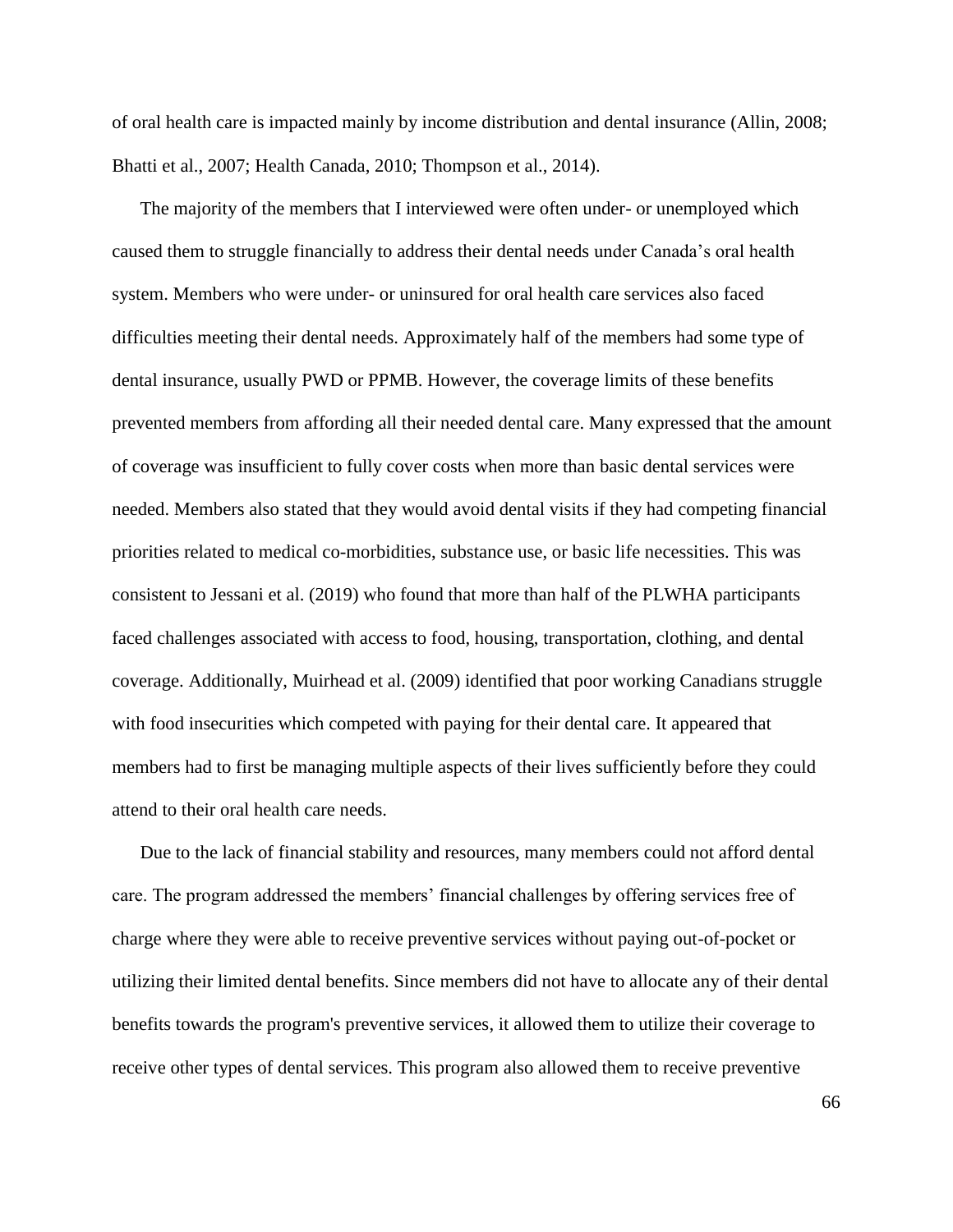dental care without affecting their life priorities. Furthermore, if members could not access other dental venues due to cost, this program may have been their only opportunity to receive some type of dental care. As members were significantly influenced by the cost of oral health services, the affordability of the services offered at the clinic was one of the main reasons members initially came to the clinic and continue to do so.

## **4.2 Influence of trauma**

Trauma is "an event, set of events, or a circumstance that is experienced to be physically or emotionally harmful and result in lasting adverse effects on the individual's well-being" (Substance Abuse and Mental Health Services Administration [SAMHSA], 2012). A trauma that is re-triggered may induce a reaction of fear, anxiety, helplessness, or horror (Raja et al., 2014). Complicated histories of trauma are especially common among PLWHA and are often associated with substance abuse, sexual abuse, mental health, stigma, poverty, ethnicity, and sexual orientation (Sales et al., 2016).

Many members discussed trauma in their lives related to adverse childhood or adulthood experiences, receiving their HIV diagnosis, disclosing their HIV status, and negative behaviour from health and dental professionals who were aware of their HIV status. Each member described how their traumatic dental experience was likely caused by HIV discrimination and affected how they accessed dental care. This came as no surprise as perceived discrimination and HIV-related stigma are often associated with lower access and usage of health and social services. (Reuda et al. 2016; Schuster et al. 2005).

Members coped with the perceived discrimination in various ways, such as the development of dental fear, avoidance of dental visits, or confrontation to the perceived negative attitude or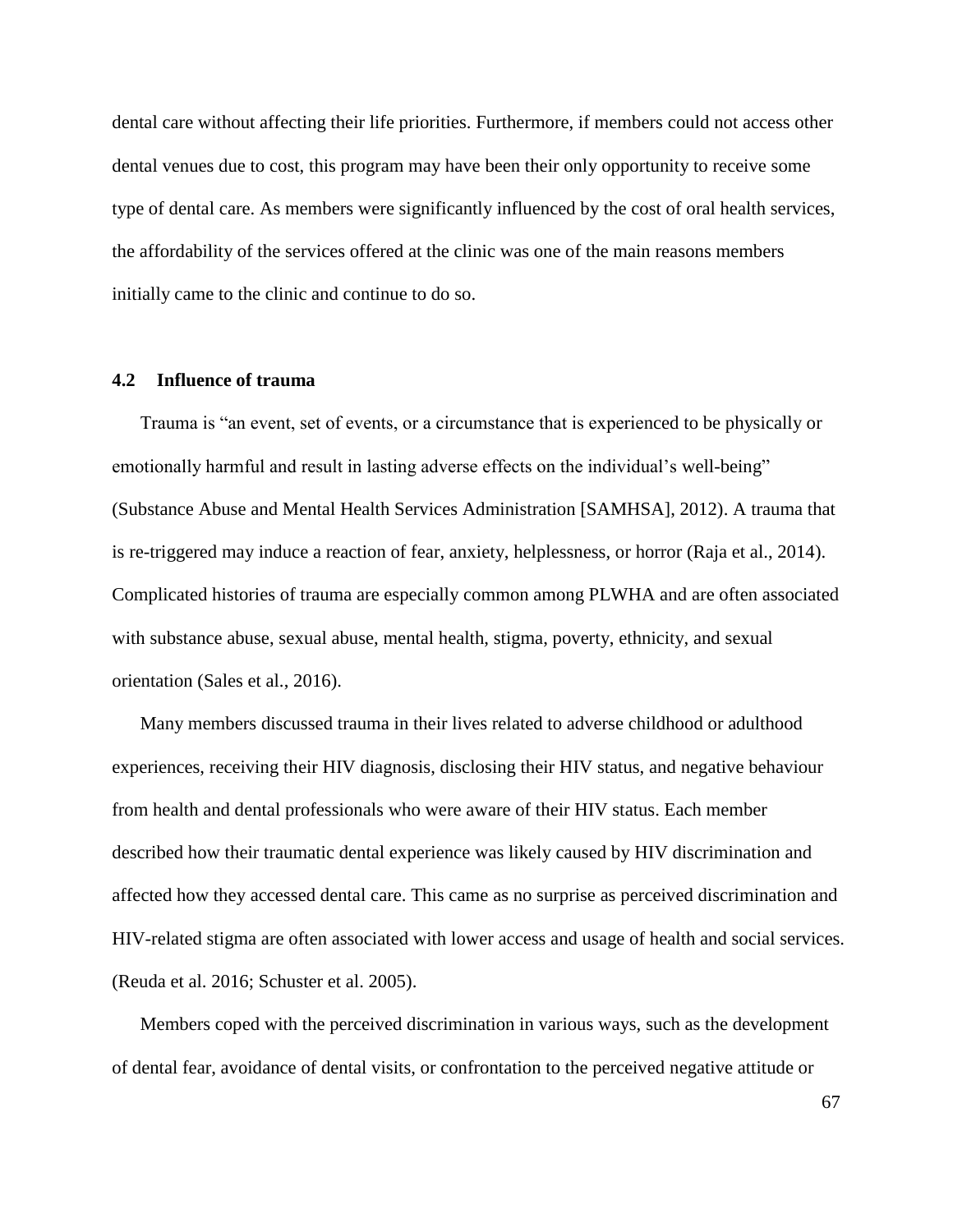behaviour. Due to the influence of individualized vulnerability and trauma that played a significant role within the lives of members, they required a trauma-informed approach to care in order to promote safety, trust, and empowerment. Similar to others (Donnelly et al, 2016), I found that the members seek dental clinics and providers that allow them to feel safe and accepted regardless of their HIV serostatus to prevent further discrimination and trauma. The past dental experiences of members played a role in the acceptability of this program because they appreciated specific attributes related to the providers, the facility, and the way services are delivered. Student provider characteristics and the clinic design seemed to have also played a role in creating a sense of protection, safety, and comfort for the members while the clinic offered within PLSBC provided for a stigma-free environment, convenient access, and various resources.

## **4.2.1 Provider characteristics**

It appeared the trauma-informed care (TIC) education incorporated in the students' curriculum may have helped students understand the role of trauma in members' lives. TIC training is recommended for all HIV care related staff, clinicians, and providers so that they receive information related to creating safe clinic environments, routine universal trauma screening, responses to disclosure of trauma, and resources for referrals and therapy (LeGrand et al., 2015). TIC encompasses informed values of safety, trustworthiness, empowerment, respect, and resiliency to encourage healing and to avoid trauma triggers (Machtinger et al., 2015). Similarly, Raja et al. (2014) propose a TIC pyramid with the basis of strong behavioural and communication skills to specifically educate dental students and guide dentists working with traumatized patients.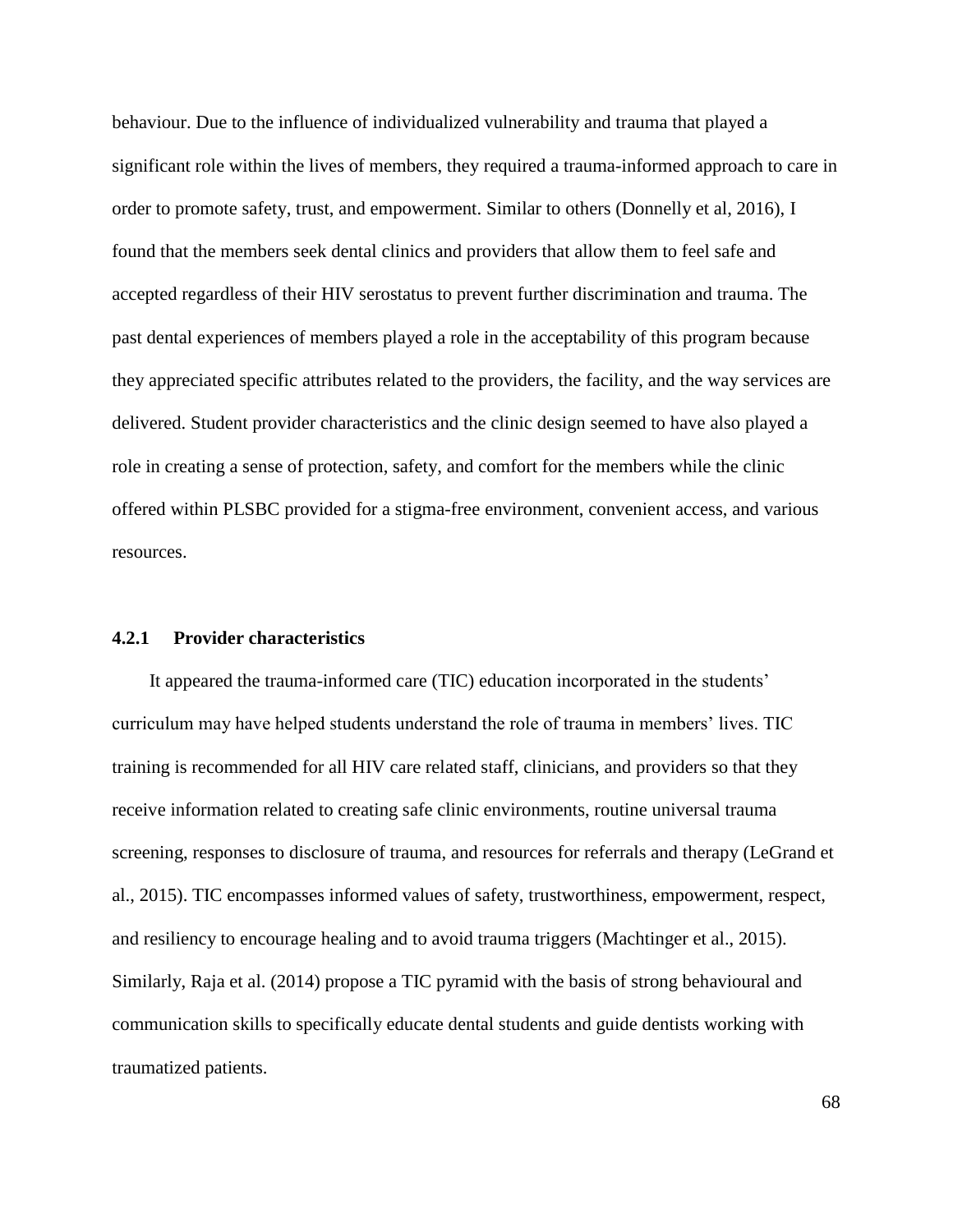Members believed students displayed traits of TIC in that they were informative, nonjudgemental, caring, and respectful which made them feel welcome and safe. The non-dental activities that students participated in at PLBC, the longer appointments, and ongoing patient education may have also enhanced communication between the students and members. The interaction between the patient and provider is crucial in developing trust, rapport, and empathy (Corah et al., 1988; Mallison et al., 2007; Tobias et al., 2012). Although members were likely to interact with a different student each time they came to the clinic the instructor remained the same providing continuity and an ongoing opportunity to connect with members and establish trust. This consistency appeared to be particularly important for the program since others have found that it is more likely for patients to actively engage and return for care when trust is established (Bedos et al., 2003; Graham et al., 2004; Mofidi and Gambrell, 2009; Parish et al., 2015). Therefore, the ongoing interaction and trust developed between members, associated personnel of the organization, and the students, instructor, and coordinator of the program may have encouraged members to utilize the clinic. The personal characteristics, attitudes, and behaviour of the students and the instructor seemed to be well accepted by members and had an influence on their desire to access the clinic.

## **4.2.2 Clinic setting**

PLWHA who have traumatic dental experiences often develop dental fear or anxiety (Abrahamsson et al, 2002; Beaton et al., 2014), a significant factor that contributes to avoiding dental visits (Appukuttan 2016; Jessani et al., 2019). One of the triggers that can cause the onset of dental anxiety is sensory, such as the unpleasant sound of dental drills, sensation of highfrequency vibrations, or sight of anaesthetic needles (Hmud and Walsh, 2009; Yamada et al.,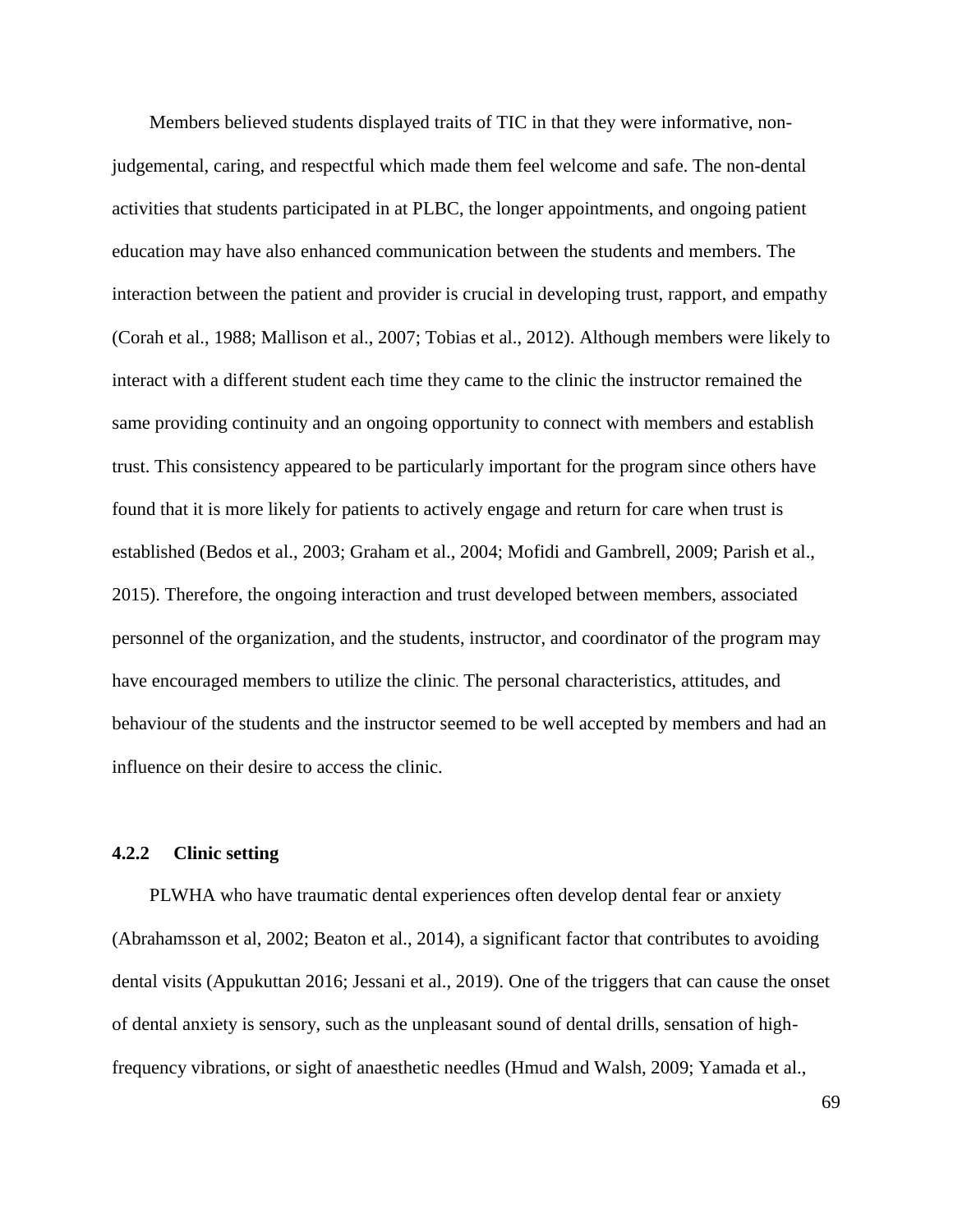2006). Patients may also feel a loss of control and helplessness, and a threat in their autonomy when in the dental chair (Abrahamsson et al., 2002). Therefore, the reduction of dental stimuli, triggers, and noise, as well as the atypical setting and design of the clinic may have established a non-threatening, quiet, and casual environment. While some members acknowledged that the equipment and massage chairs could be updated, they felt however, that the clinic had promoted comfort and relaxation. The setting of the clinic seemed to have complied with the standards of TIC to help members feel safe while avoiding trauma triggers, and to have influenced the acceptability and accommodation dimensions of access.

### **4.2.3 Collaboration with PLSBC**

PLWHA are more inclined to utilize services that are recommended to them by their physician or peers, which are often HIV-specific clinics or facilities that diminish the risk of discrimination (Brondani et al., 2012; Cunningham et al., 2007; Donnelly et al., 2016). The collaboration with PLSBC was essential in reaching PLWHA who were registered and familiar with the organization. As PLSBC is comprised of staff and practitioners who understand the complex issues surrounding HIV stigma and disclosure, members may have felt safer and more comfortable utilizing services at the organization.

As the clinic was only available to members, there was no need for HIV disclosure when they attended the program. Although members did need to discuss with students and faculty specifics about their HIV status, such as viral load, CD4 count, and medications to ensure safe delivery of care, the need for disclosure was eliminated and perceived discrimination and stigma eliminated. Ultimately the location of the clinic within PLSBC enabled emotionally safe access to preventive dental services and accommodated the unique needs of PLWHA.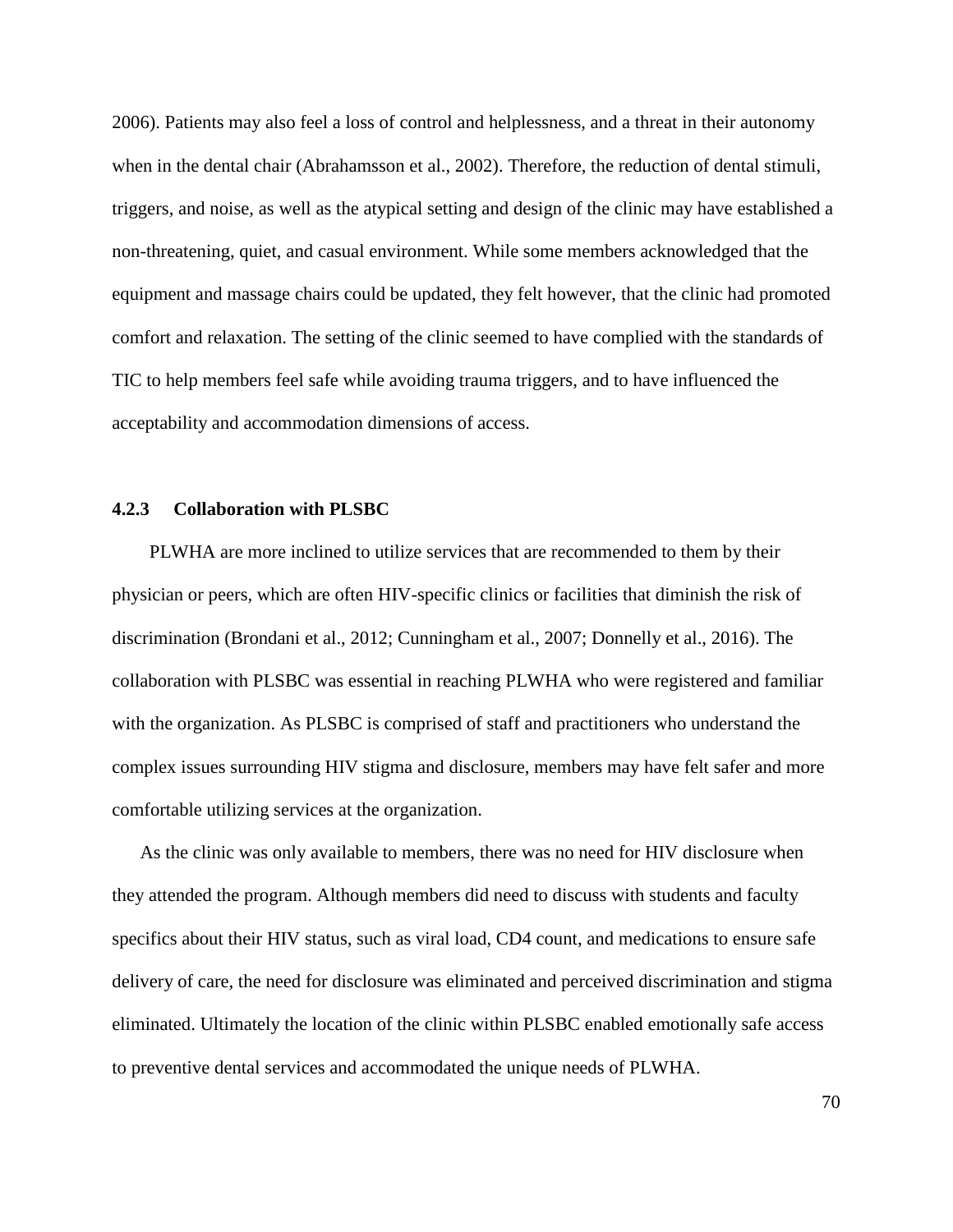PLSBC also offered other types of services for their members to support their general wellbeing and having dental services included in the same place enhanced their availability. Multidisciplinary clinics have been described as an innovative strategy for establishing a medical home with access to multiple health services for PLWHA that can enhance oral and overall health, especially for those with multiple chronic conditions (Bachman et al., 2012; Cargill, 2016). In addition, del Rio et al. (2016) recommend such clinics also address structural barriers and support hard-to-reach PLWHA in relation to poverty, unemployment, food insecurity, unstable housing, mental illness, and substance use. PLSBC addressed these barriers by offering various resources and other health services such as prison outreach, treatment outreach, and community health funds. Members who were active within the organization, particularly volunteers, valued managing their lifestyles and health. It seemed that PLSBC offered sufficient resources to meet the overall needs of members, non-medical and medical, to support their overall health which may have further encouraged members to utilize the clinic.

Finally, the accessibility of dental services depends on the patient's ability to reach the facility, taking into account transportation, resources, and travel time (Horner and Mascarenhas, 2009; Penchansky and Thomas, 1981). Roughly three-quarters of the members lived in the Downtown Vancouver area where PLSBC was located, followed by a quarter who lived outside the city, and a few who resided in the DTES. It was convenient for the majority of members to travel to the program due to various transit options, the proximity to their home, and easy access to other services that were saturated in the area. In contrast, transportation and services were limited at the DTES and may have caused difficulties for members to access in an uncomfortable neighbourhood.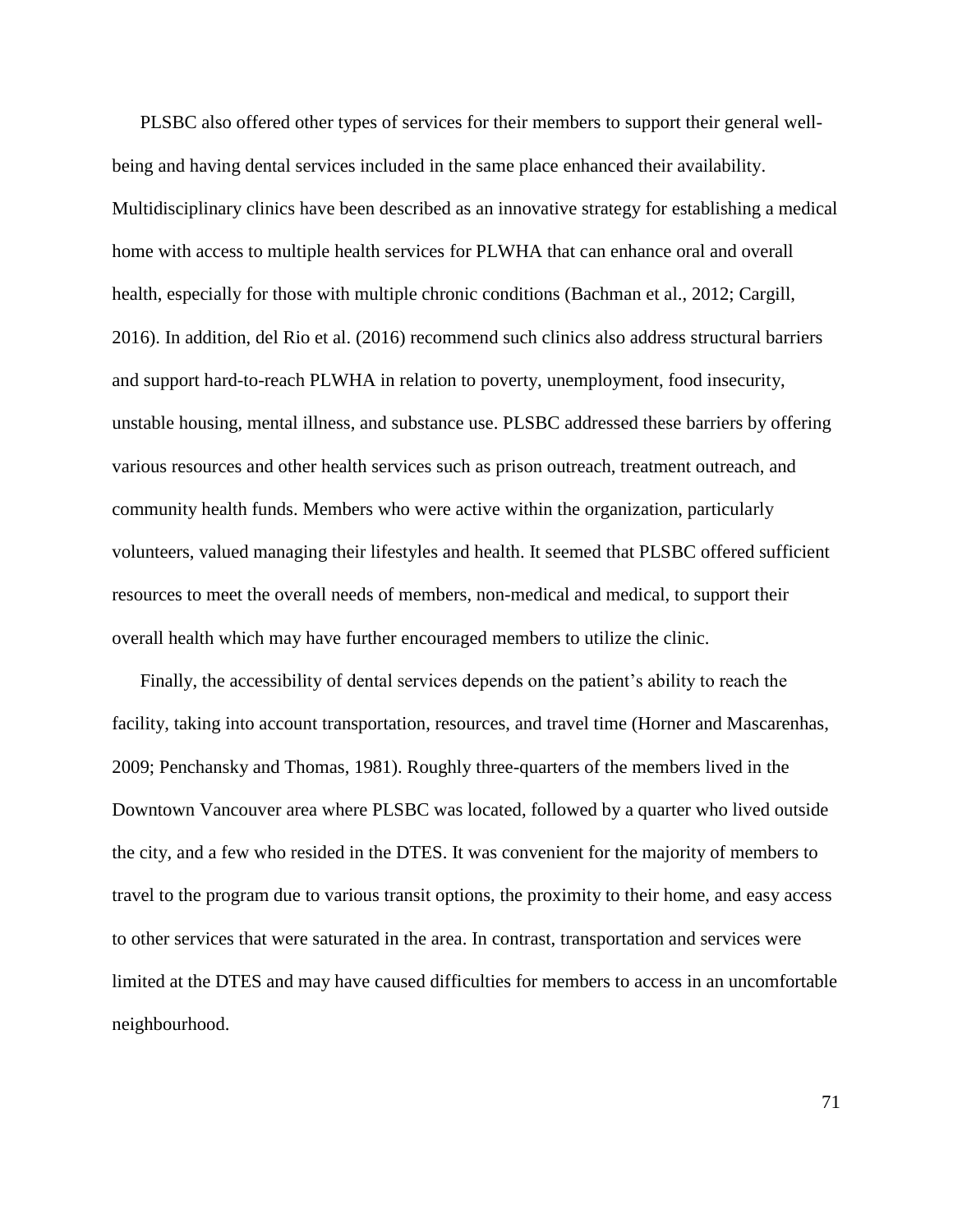#### **4.3 Training future professionals**

As stigma and discrimination continue to exist as a persistent barrier to care among PLWHA (Chambers et al., 2015; Donnelly et al., 2016; Kinsler et al., 2007), some members took the opportunity to help reduce HIV stigma among future dental hygienists by attending the clinic. The ability to educate students and faculty about their lived experience of HIV and dental care was described as empowering and for some one of the main reasons they attended the clinic. Members and staff agreed that students should not only learn from textbooks but experience hands-on clinical encounters as well as social interactions with members in order to grasp a comprehensive understanding of living with HIV to mitigate misperceptions, stereotypes, prejudice, and discrimination. This is in line with other academic curriculums that provide HIV education and training for medical, dental, or dental hygiene students in order to improve cultural competency with an increased compassion and empathy towards providing patient-centred care for PLWHA (Jaworsky et al., 2017; Rogers et al., 2011; Zaninovic et al., 2013).

### **4.4 Self-perceived oral health**

PLWHA who are motivated to manage their CD4 and viral load counts tend to believe oral health is important (Rajabiun et al. 2012). This is consistent to the dental chart findings that revealed the majority of members were managing their health successfully with sufficient CD4 counts, an undetectable viral load, and the presence of an existing physician. Members who valued the program also seemed to understand the implications of oral health on their general well-being, thus returning to the program. This suggests that members who continue to utilize the clinic had basic health literacy and were proficiently and actively managing their health.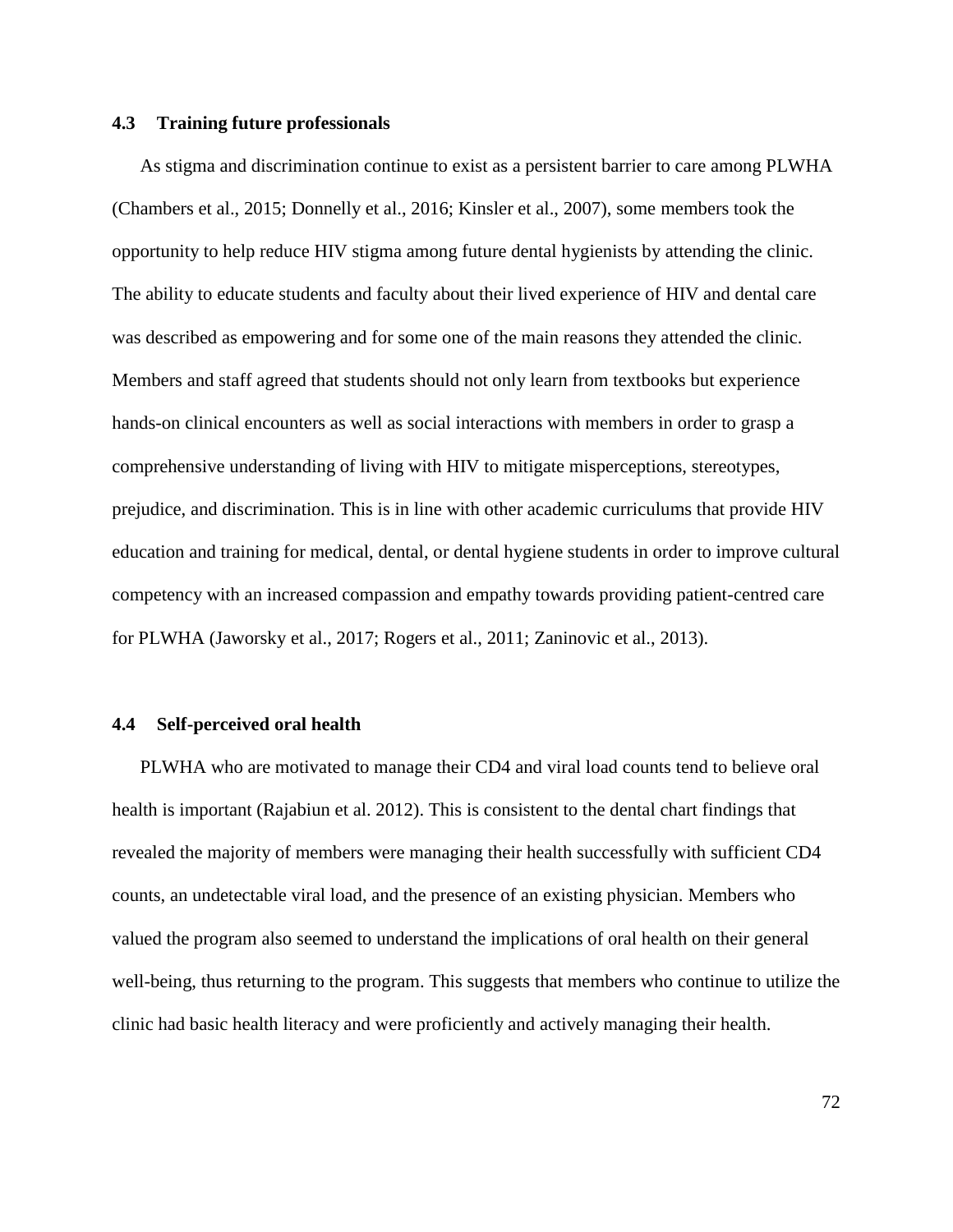Personal appearance may have also been a driver for utilizing the clinic for members who value this aspect. Oral health affects the personal appearance, overall self-esteem, and social isolation (Rajabiun et al. 2012). People on social assistance emphasize the importance of appearance as it has a significant impact on their self-confidence, social interactions, and employment (Bedos et al., 2009).The oral health-related quality of life (ORHQoL) reinforces the concept that oral health is comprised of biological, social, psychological, and cultural factors, and the appearance of the face and dentition may influence the well-being of the patient (Sischo and Broder, 2011). My findings indicate that the members' values on oral health, overall health, and their appearance may motivate or hinder them to attend the program and potentially other types of dental care.

### **4.5 Dental treatment needs**

Previous studies have reported that roughly half of their participants who are living with HIV have unmet dental treatment needs (Jeanty et al., 2012; Jessani et al, 2019; Marcus et al., 2005). Although the majority of members who I interviewed seemed to express little need for emergency and restorative dental care, the oral health status from the dental chart survey revealed most members presented with composite and amalgam restorations. Some members also had crowns, dental prostheses, or implants. This indicated that members have received dental treatment prior to or during the program. Furthermore, approximately half of the members received a referral to address restorative dental needs for suspected carious lesions, defective restorations, broken teeth, and pain, indicating that there were dental treatment needs among this population. However, only a quarter of this group followed through with their referral for reasons unknown.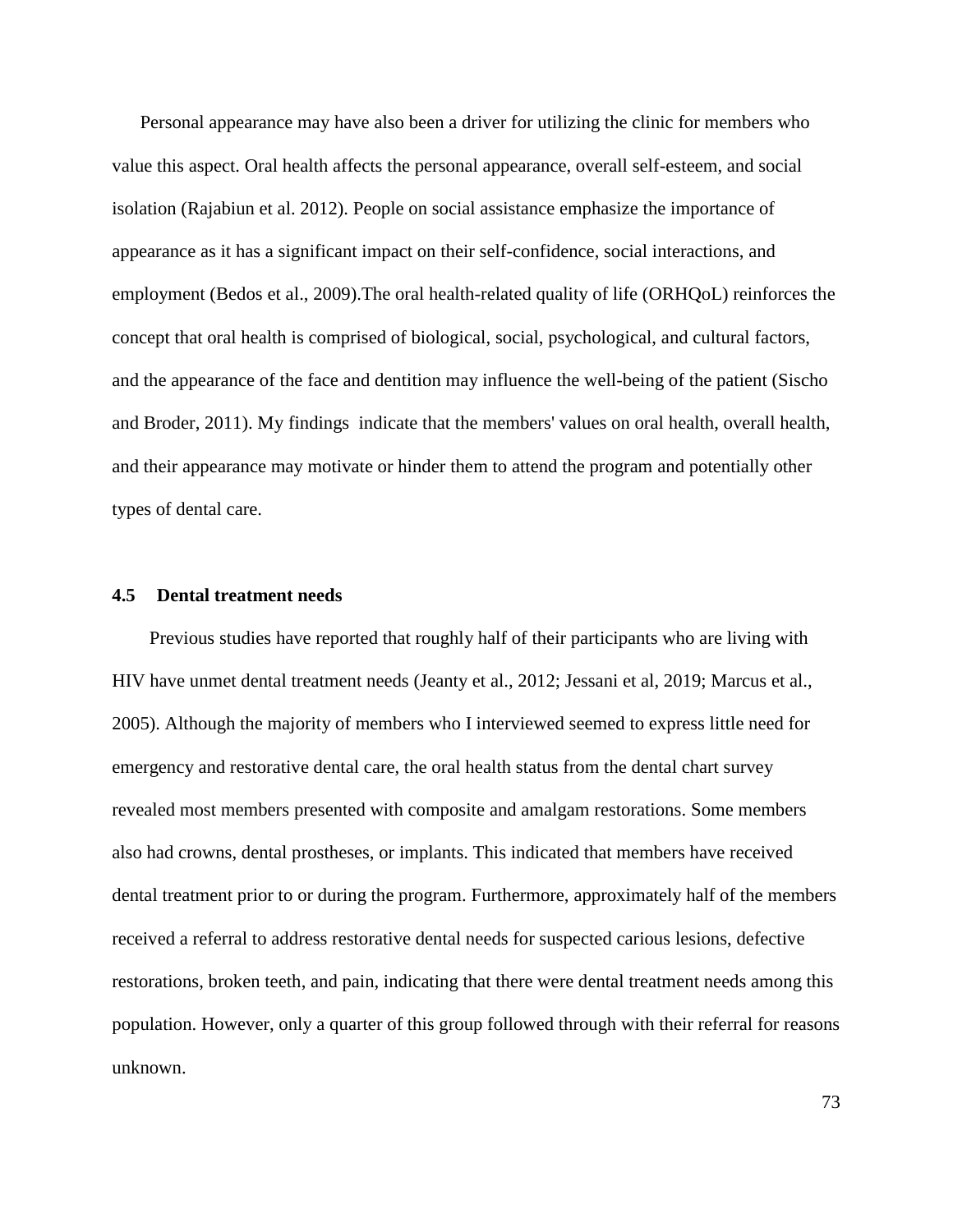The program did not have the availability to offer comprehensive dental care, yet members seemed satisfied to receive the care offered and the ability to receive a referral to address their other needs. Students would have performed an oral assessment and provided a referral to a dental clinic for the member. However, I found, members may not have attended the referral due to the influence of the various dimensions of access. Members would be required to approach an unfamiliar dental clinic and dental professional, with the perceived possibility of experiencing discrimination. Members would also be influenced by multiple factors such as their lack of financial resources, past experiences, trauma, stigma, perceived oral health need, or location and convenience of the clinic. Although this was taken into consideration and referrals were provided for clinics that were publicly-funded and known to offer trauma-informed and patient-centered care, other circumstances may have prevented them from following through. Thus, members may have been lost during the referral care pathway due to the interrelated dimensions of access and lack of priority.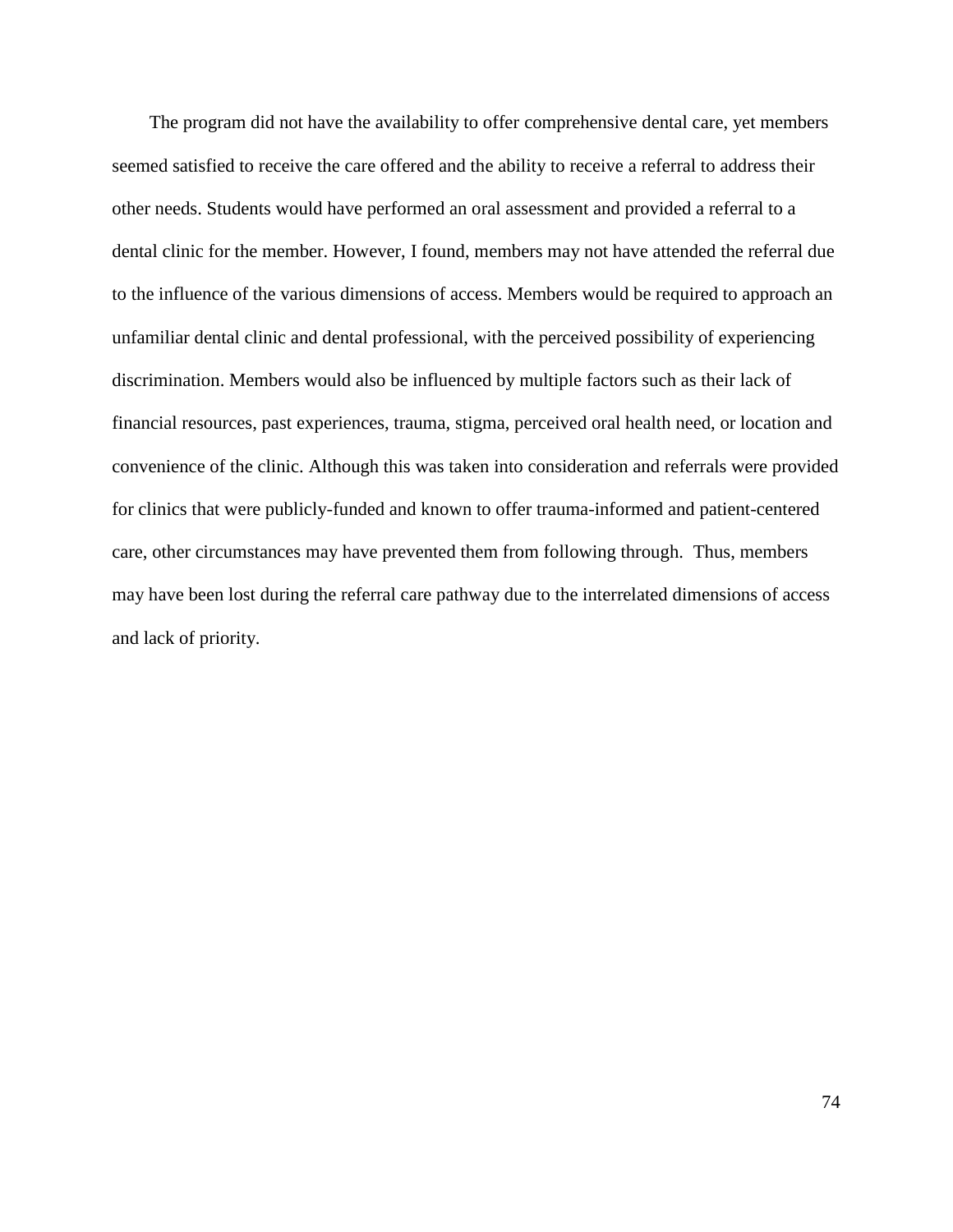## **Chapter 5: Conclusion**

#### **5.1 Implications and recommendations**

This study utilized Penchansky and Thomas' framework to describe how a communitybased preventive care program influenced access to oral health care for PLWHA. My findings highlight some key implications for dental providers as well as recommendations for future research.

First of all my results indicate that there is a need for dental providers to be mindful of the socioeconomic status of PLWHA as well as the limitations of their government funded dental benefits. As affordability is most commonly associated with a lack of access to dental care, it is important that providers work with their patients and their benefit providers. This knowledge may help providers better plan and deliver services that allow PLWHA to receive the care that they need and in a way that is affordable for them. However that would also require the health providers to be willing to accept the government benefits, which can be difficult given the low remuneration of these plans compared to current dental office fees. Additional advocacy efforts by patients, HIV-specific organizations, and dental providers to encourage a more equitable reimbursement scheme may also be needed for access to affordable care to be realized.

Secondly, it is important for dental providers to be aware of the types of trauma that PLWHA have encountered over their life, from their diagnosis to societal stigma and discrimination. The experience of trauma had a direct influence on how my participants viewed oral health and their propensity to seek care. Even if cost were not a barrier, the way in which care is arranged and delivered appears important. The education offered to the dental hygiene students and the education for practicing professionals suggested by others indicate that this is necessary for PLWHA to feel comfortable, safe, and respected in a dental setting. Having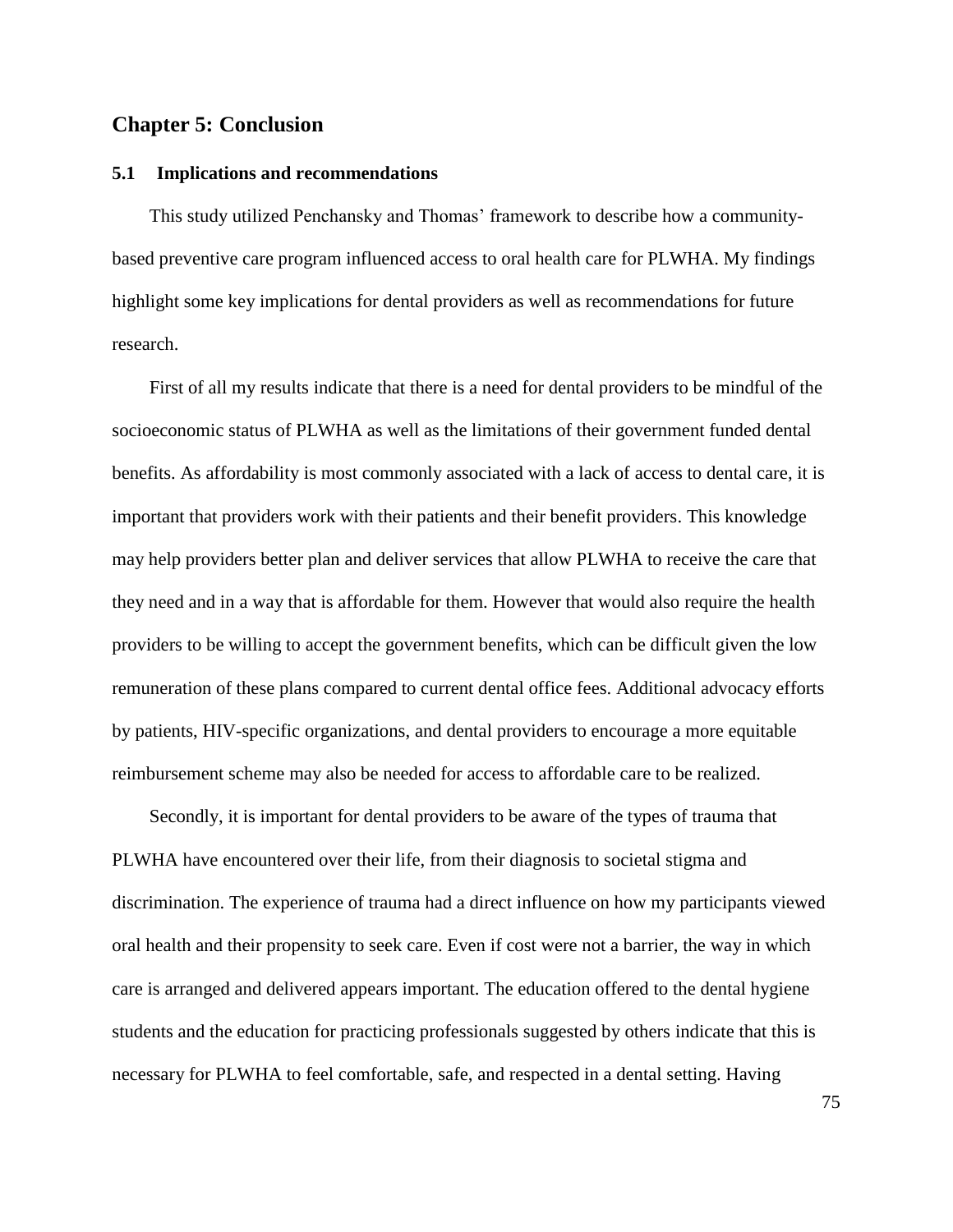knowledge of potential triggers and discussing ways in which to mitigate those will continue to build a trusting relationship between the patient and the provider, and reinforce a person-centered approach to care. Applying the basic principles of TIC can help engage patients who have experienced trauma in their lives and in particular related to oral health care.

Finally, it is important that dental providers are knowledgeable beyond the clinical manifestations of HIV, particular now that PLWHA have a longer lifespan due to the advancement of ART. Education and training should be delivered to future dental professionals with emphasis around the history of HIV and HIV-related stigma. HIV affects the lives of PLWHA in multiple aspects socially, mentally, and physically. The knowledge around this had enhanced better understanding as demonstrated by the dental hygiene students. The acquired knowledge also appeared to have influenced the way services are delivered to the members and created desirable characteristics among the student providers.

Furthermore, my findings show that the members' value and knowledge of the link between oral and overall health seemed to be important in motivating them to attend the clinic and access oral health care as well as follow through with referrals. This finding is consistent with Saurman (2016) who argued that awareness is missing from Penchansky and Thomas' theory. She proposed the intended population needs to have the health literacy and the understanding of the service that is available to them, such as why the service is there, what it does, and how to use it. This is accomplished through effective communication between relevant users, providers, patients, and the community (Saurman, 2016). Further exploration in the awareness dimension may be beneficial to determine how related factors also influence access to oral health care.

The program's lack of available dental services, operation times, and direct contact may be addressed through more active involvement, communication, and coordination with the PLSBC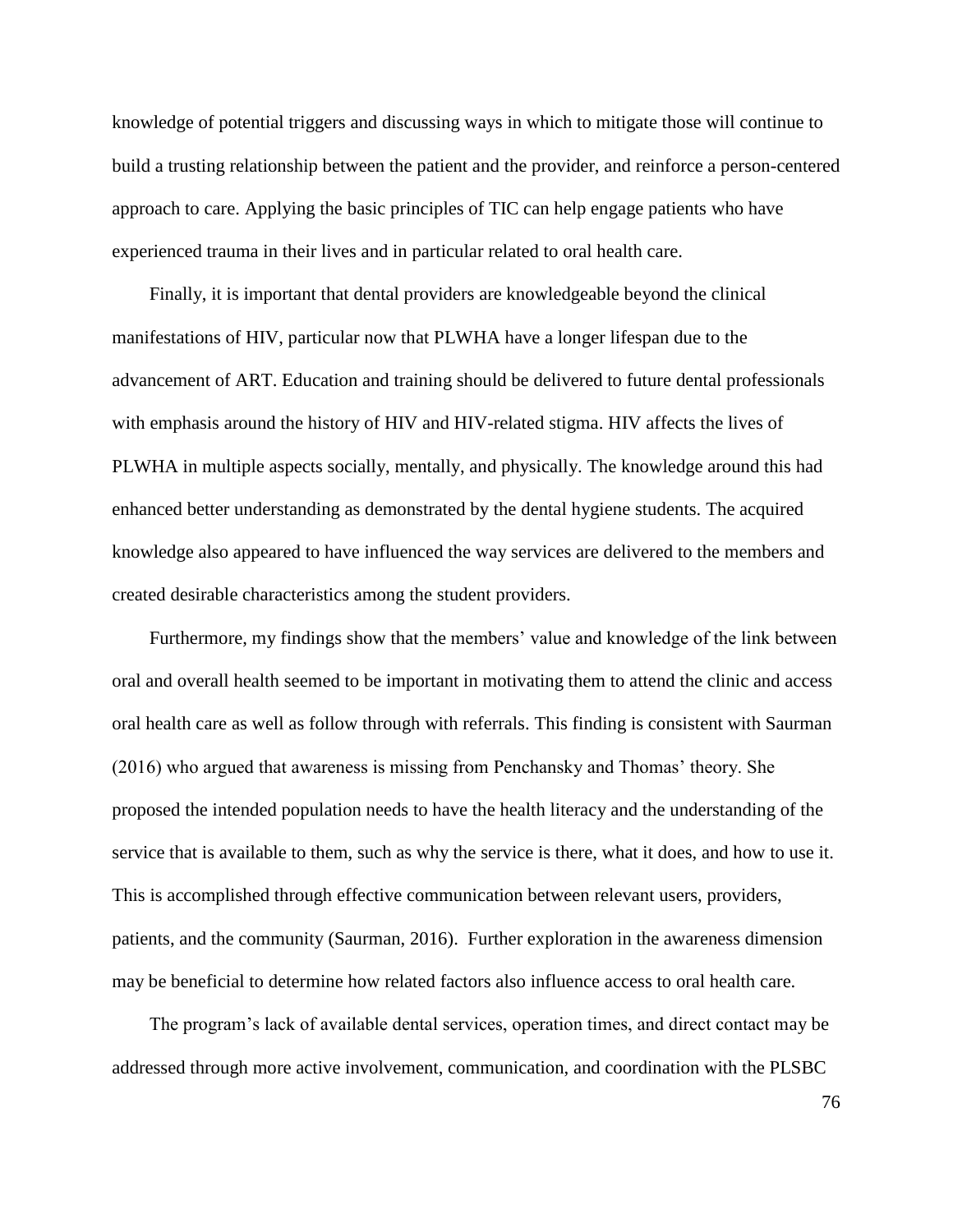staff. Peer navigators may be in a position to guide and provide resources for members when the clinic is not operating, especially for members who require immediate dental attention. The program also needs to improve upon finding members an appropriate dental home that meets their personal needs in order to ultimately improve overall access to oral health care for members.

Lastly, an analysis of the oral health data of members could be valuable in determining if the program was effective in improving members' oral health. This could help identify variables that affected members' oral health and evaluate the outcome of the program.

### **5.2 Challenges and limitations**

One of the challenges I encountered was gathering consistent dental chart data as students' records did not always appear calibrated, particularly when the program first began. The students' documentation gradually improved but follow-up with referrals still required more attention in order to better understand why other dental care was or wasn't being accessed.

This study also had some limitations. Given that patient satisfaction forms are completed anonymously, there may be repetition if the same member provided feedback more than once due to ongoing utilization of the program. Therefore the 69 forms completed may not reflect 69 different members who utilized the clinic. If the same member was satisfied/dissatisfied more than once, they may have expressed their appreciation/concerns multiple times.

My findings that describe the health and oral health status of the population at PLSBC cannot be generalized to all PLWHA living in BC or Canada. I did not capture those PLWHA that are hard-to-reach, those who live outside the Greater Vancouver area, or those who did not register with the organization. As the majority of members within the organization identify as the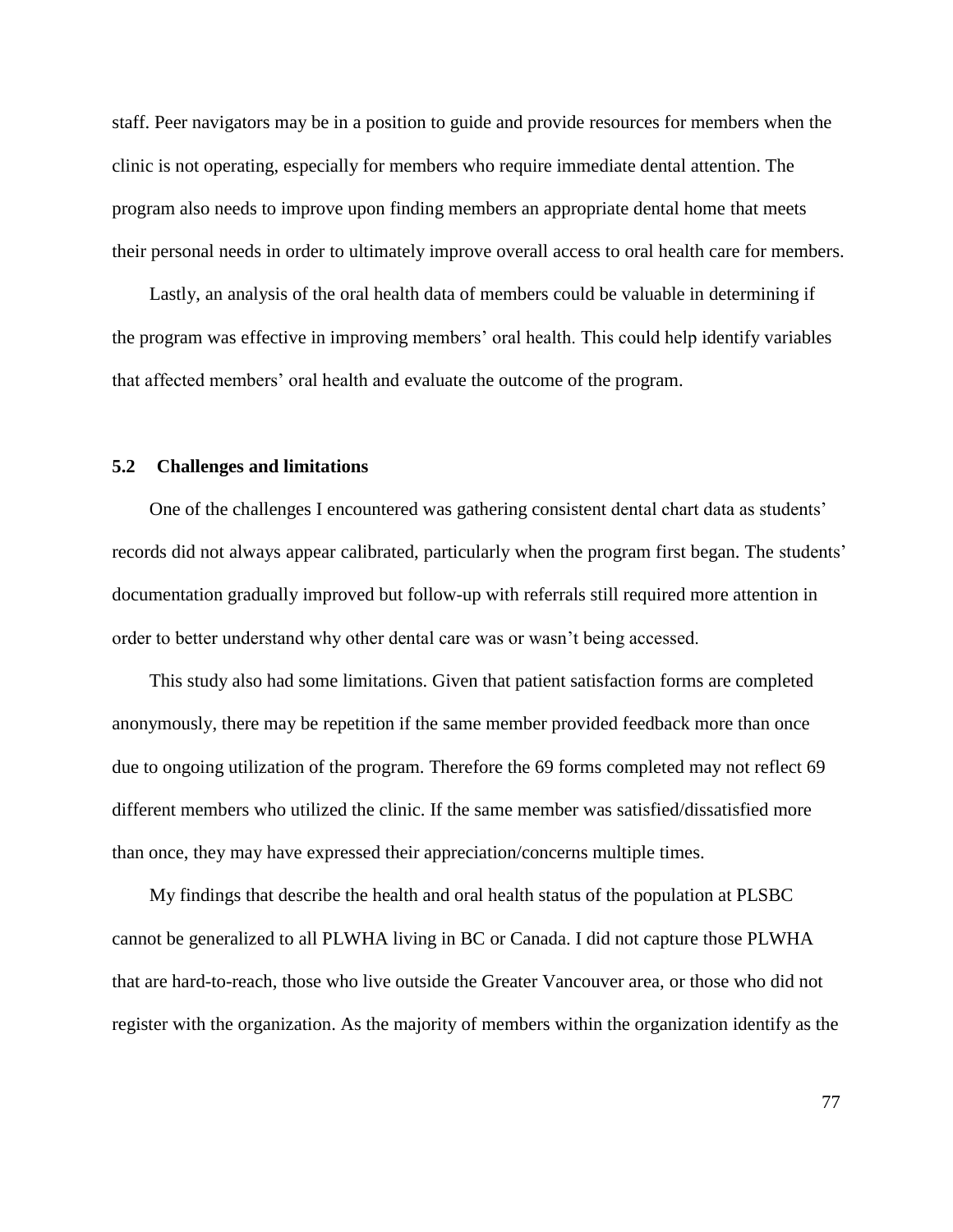male gender, the findings should not be assumed to be the same in describing all members, including females.

Another limitation is the generalizability of my findings due to the small convenience sample of members who participated in the personal interviews. However, the themes that I did uncover related to how the clinic influenced different dimension of access and therefore may be transferable to a similar population or organization, but should be further investigated in a larger more representative sample of PLWHA. Moreover, as members who participated in the interviews were recruited through posters placed at PLSBC or through students who informed their patients of my study, there were no members who were past users of the program. I was unable to reach members who discontinued use of the program or those who were not active within the organization to participate in the interviews. Therefore the feedback did not reflect or represent all members who utilized the clinic. This gap may have produced biased responses of those who were satisfied and continued to use the program.

Finally, although I obtained feedback from staff and administrative personnel of PLSBC, I did not gather responses from student providers or the instructor. The students and instructor may have some insight regarding the education proportion of this program and their experience interacting with the members should be followed-up with in the future. However, the focus of this study was to explore members' experience in utilizing the program and the data collected was sufficient to answer my research question.

#### **5.3 Conclusion**

The ongoing services and education delivered through this community-based preventive dental program appears to have multiple influences on access to oral health care for members of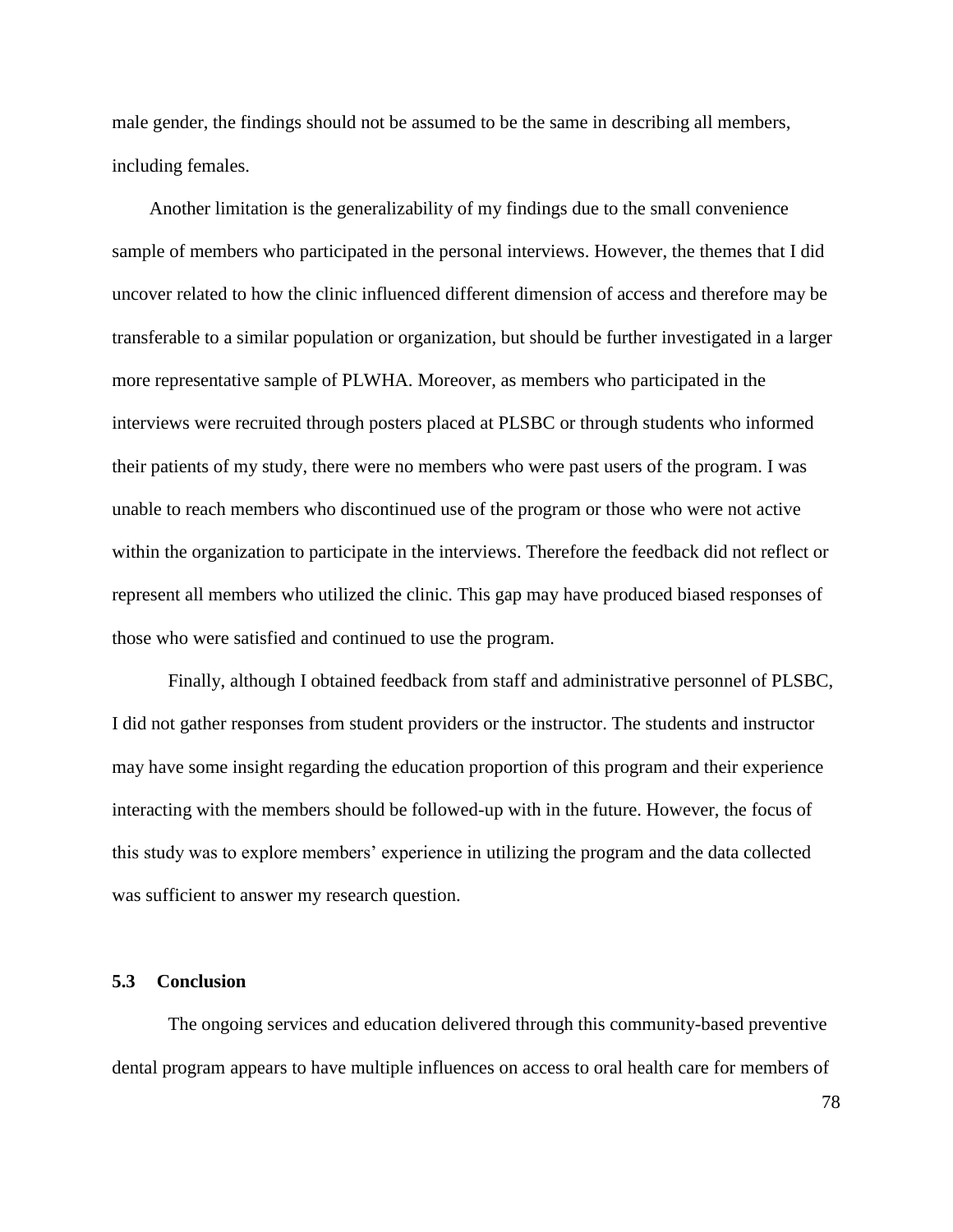PLSBC. Members who continued to utilize the program were predominately male, lived in close proximity, were active and motivated in managing their HIV, oral and overall health, and were generally satisfied with the services offered by the program. The free preventive services enabled members to better utilize their financial resources, making other types of dental services more affordable. Embedding the program within a HIV-specific organization removed the fear of stigma and discrimination and allowed members the opportunity to access the services in a safe manner and setting, alongside other types of services and resources within a convenient location. Members felt empowered to break the societal stigma of HIV through the opportunity to interact and educate future dental professionals about issues that are important in the lives of PLWHA, especially in relation to culturally safe and sensitive dental care. Finally the manner in which the services were delivered, the characteristics of the providers, and the perceived quality of care encouraged members to continue to utilize the program. While many positive influences on access to oral health care were identified, the referral pathway to comprehensive oral care appeared to need improvement.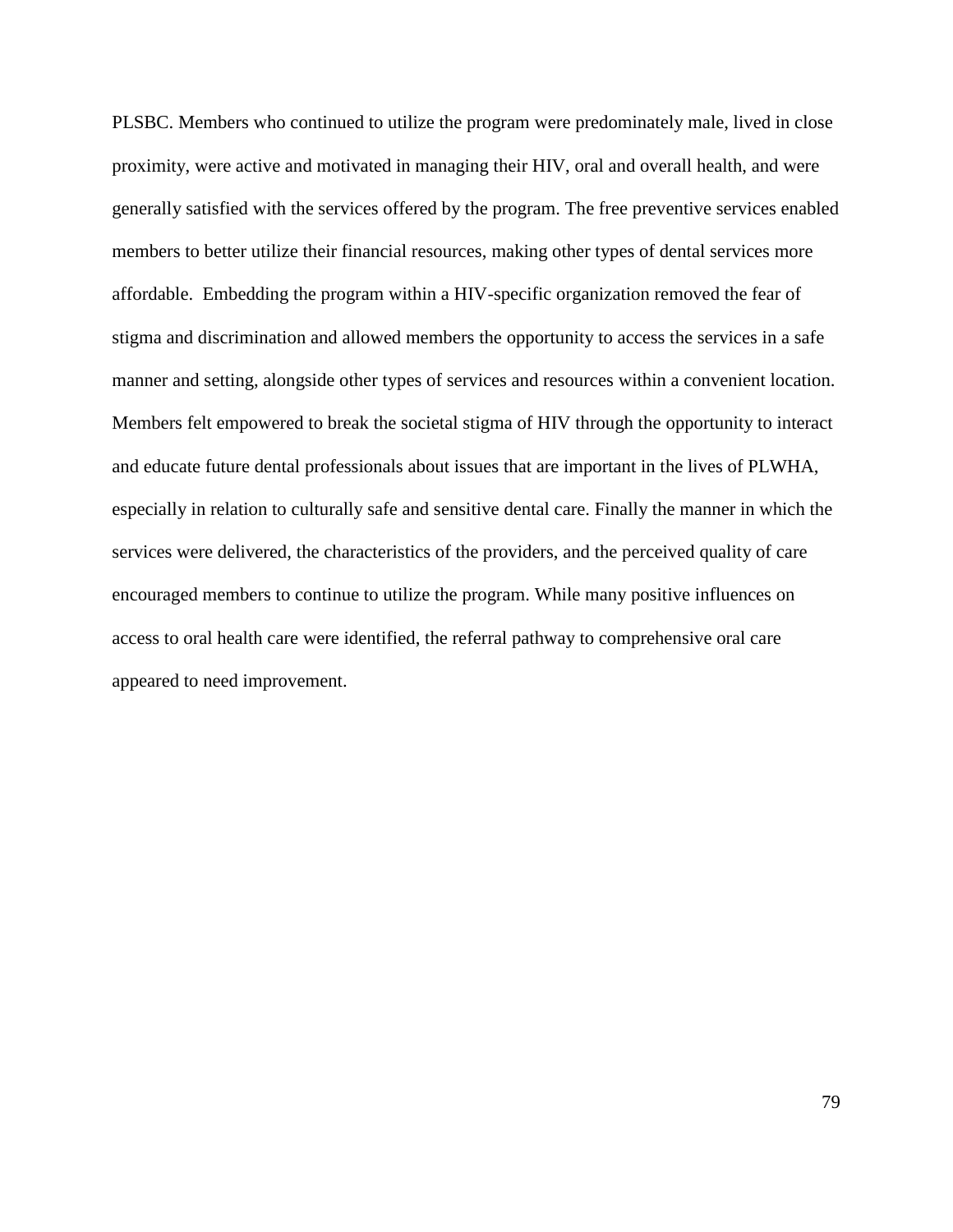# **Tables**

# **Table 1. Demographic data**

|                                | $n=170(%)$ |
|--------------------------------|------------|
| Age Groups                     |            |
| 25-34                          | 10(5.9)    |
| 35-44                          | 24(14.1)   |
| 45-54                          | 63(37.1)   |
| 55-64                          | 49 (28.8)  |
| 65-74                          | 20(11.8)   |
| 75-84                          | 4(2.4)     |
| Gender                         |            |
| Male                           | 146(85.9)  |
| Female                         | 9(5.3)     |
| Unspecified                    | 15(8.9)    |
| Area of Residence              |            |
| <b>Downtown Vancouver</b>      | 122(72.8)  |
| Downtown Eastside of Vancouver | 8(4.7)     |
| <b>Outside of Vancouver</b>    | 40(23.5)   |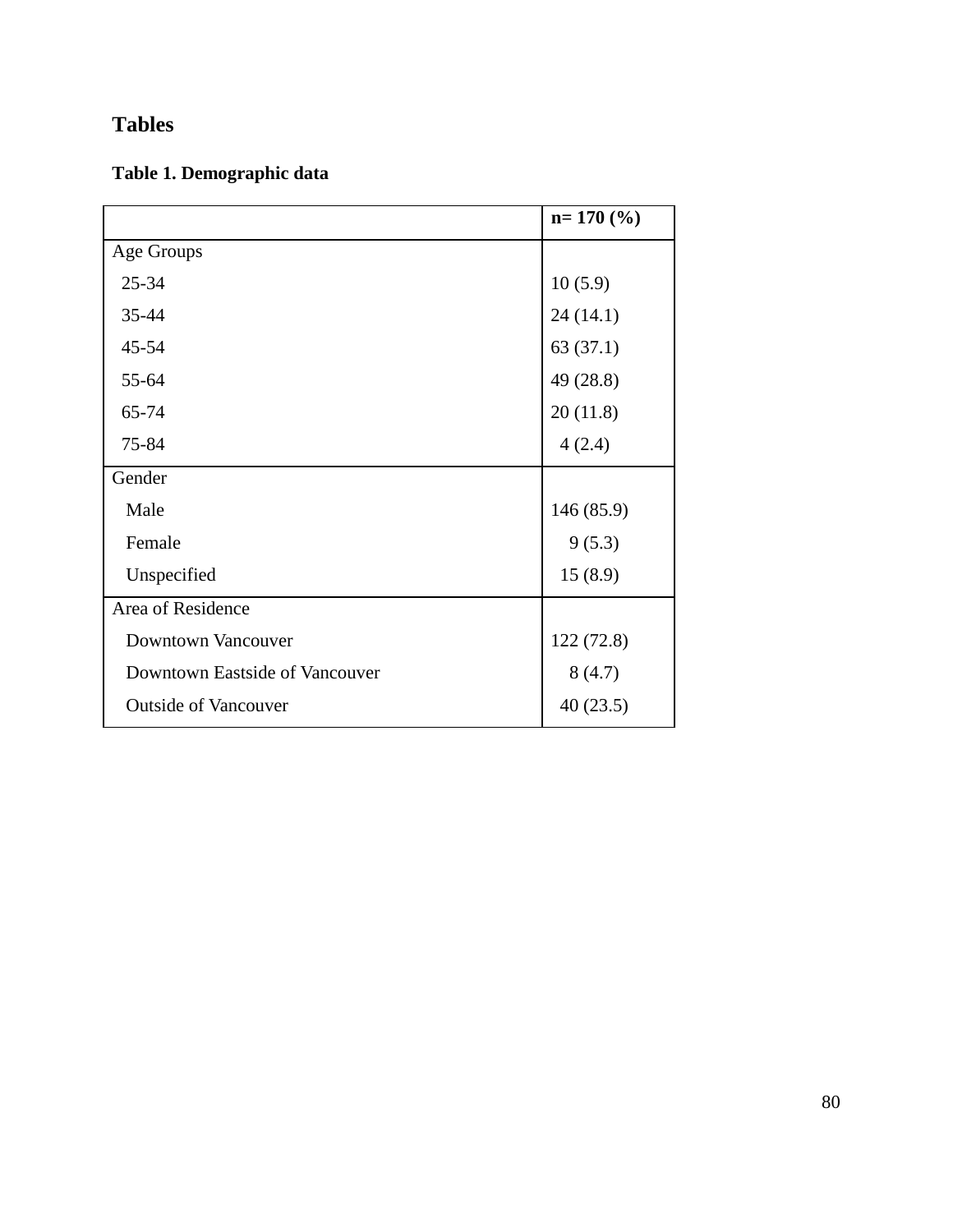|                                                              | $n=170$ (%) |
|--------------------------------------------------------------|-------------|
| General physician                                            |             |
| Yes                                                          | 160(94.1)   |
| N <sub>o</sub>                                               | 10(5.9)     |
| Latest count of $CD4+T$ Lymphocytes (cells/mm <sup>3</sup> ) |             |
| < 200                                                        | 7(4.1)      |
| 200-499                                                      | 42 (24.7)   |
| $\geq 500$                                                   | 121(7.1)    |
| Latest dosage of viral burden (copies/mL)                    |             |
| < 50                                                         | 164(96.5)   |
| $\geq 50$                                                    | 6(3.5)      |
| Number of medications                                        |             |
| $\overline{0}$                                               | 6(3.5)      |
| $\mathbf{1}$                                                 | 31(18.2)    |
| $2 - 3$                                                      | 50(29.4)    |
| $4 - 5$                                                      | 30(17.6)    |
| $6 - 7$                                                      | 22(12.9)    |
| $8-9$                                                        | 9(5.3)      |
| $\geq 10$                                                    | 22(12.9)    |

## **Table 2. Health conditions and status**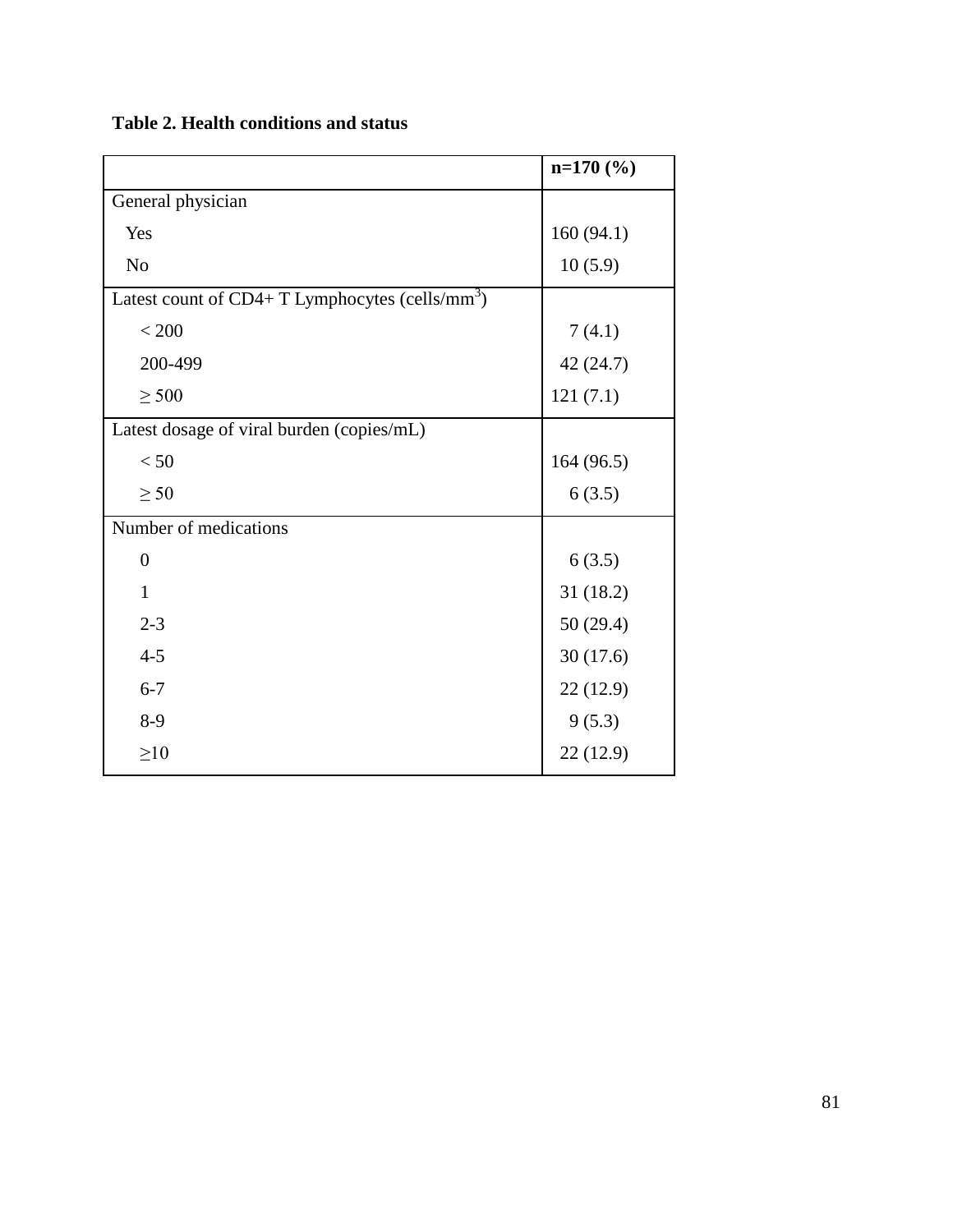|                                     | $n=170(%)$ |
|-------------------------------------|------------|
| <i>*</i> Types of health conditions |            |
| Hepatitis                           | 42 (24.7)  |
| Respiratory diseases                | 34(20.0)   |
| <b>Mental illness</b>               | 31(18.2)   |
| Arthritis                           | 23(13.5)   |
| <b>History of Cancer</b>            | 21 (12.4)  |
| Gastrointestinal disease            | 20(11.8)   |
| Sexually transmitted diseases       | 19(11.1)   |
| Kidney dysfunction                  | 18(10.6)   |
| Hypertension                        | 13(7.6)    |
| Heart dysfunction                   | 13(7.6)    |
| History of surgeries                | 13(7.6)    |
| <b>Type II Diabetes</b>             | 7(4.1)     |

\*Variable will not add up to total of n.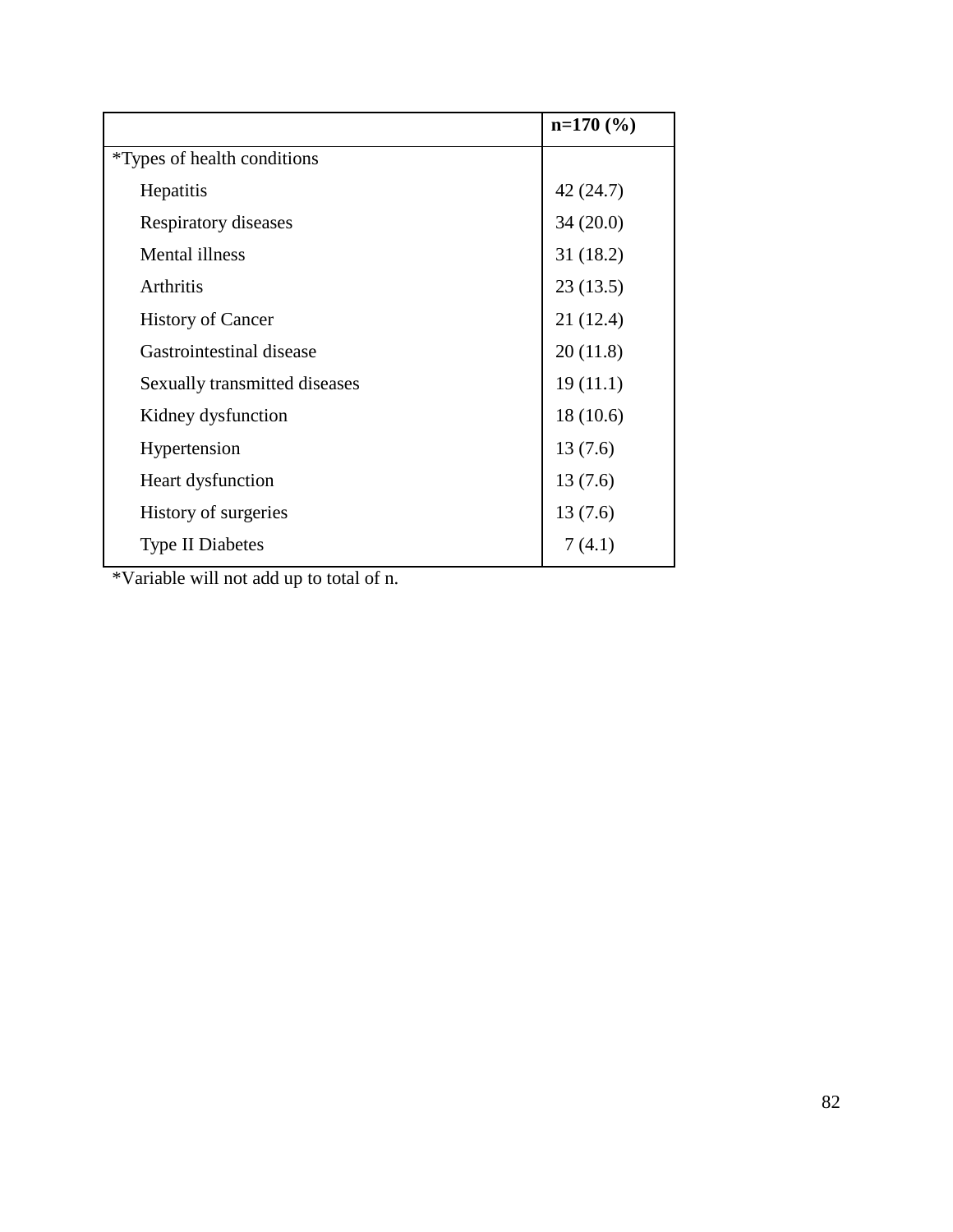|  |  |  |  |  | Table 3. Dental history and concerns |
|--|--|--|--|--|--------------------------------------|
|--|--|--|--|--|--------------------------------------|

|                                    | $n=170$ (%) |
|------------------------------------|-------------|
| Family dentist                     |             |
| Yes                                | 52(30.1)    |
| N <sub>o</sub>                     | 118 (69.4)  |
| Dental insurance                   |             |
| Yes                                | 89 (52.9)   |
| N <sub>o</sub>                     | 81 (47.6)   |
| *Type of dental insurance. n=89    |             |
| <b>PWD</b> or <b>PPMB</b>          | 78 (87.6)   |
| Private                            | 13 (14.6)   |
| <b>Non-Insured Health Benefits</b> | 12(13.5)    |
| Pensioner's dental services plan   | 3(3.4)      |
| *Chief dental concern              |             |
| Dental assessment                  | 55 (32.4)   |
| Periodontal therapy                | 52(30.1)    |
| Pain                               | 23(13.5)    |
| Loose/fractured teeth              | 17(10.0)    |
| Sensitivity                        | 16(9.4)     |
| Bleeding gums                      | 15(8.8)     |
| Dry mouth                          | 6(3.5)      |

\*Variable will not add up to total of n.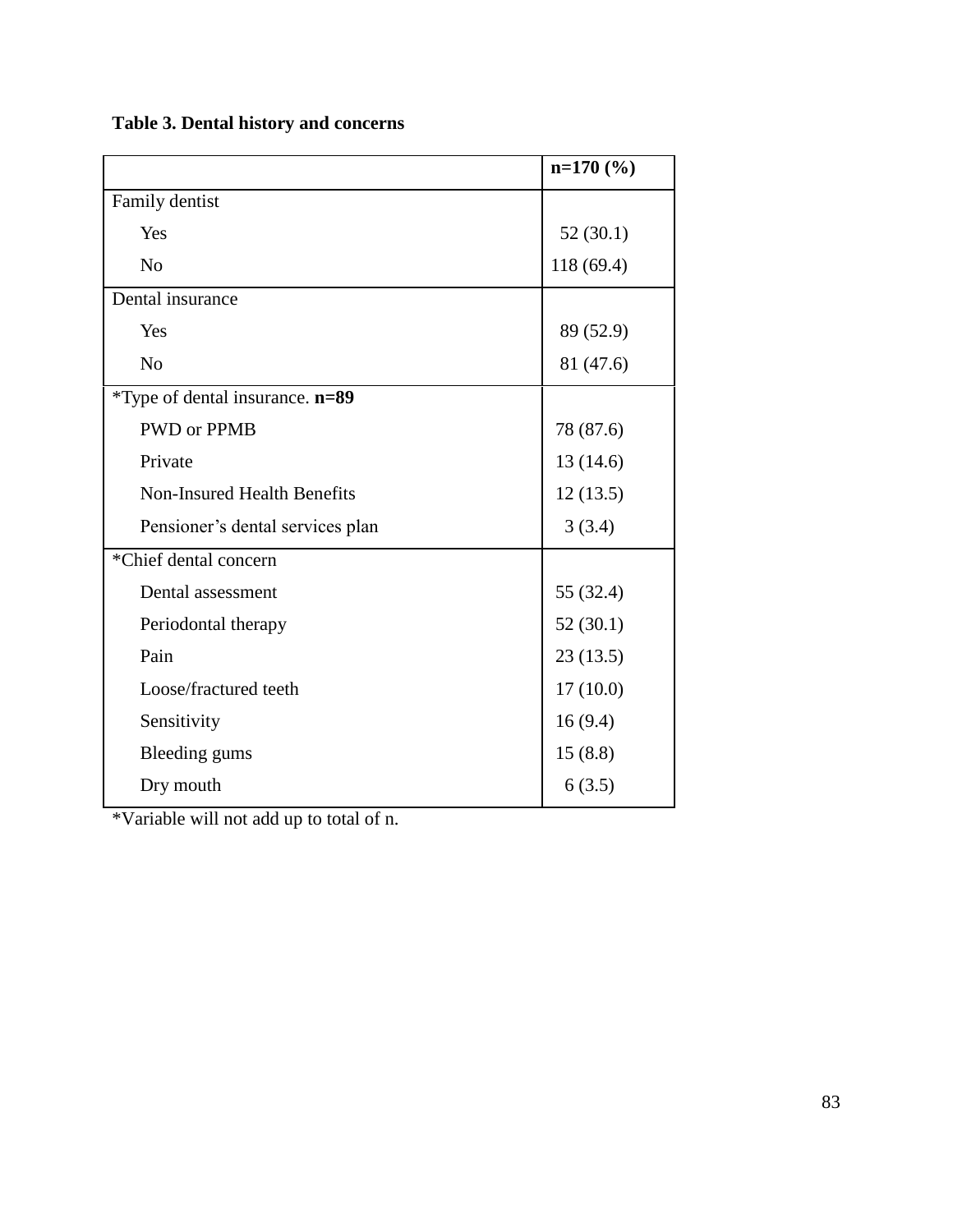# **Table 4. Patient satisfaction survey findings**

|                                               | <b>Strongly</b> | Agree          | <b>Neutral</b> | <b>Disagree</b> | <b>Strongly</b> | <b>No Response</b> |
|-----------------------------------------------|-----------------|----------------|----------------|-----------------|-----------------|--------------------|
|                                               | Agree           |                |                |                 | <b>Disagree</b> | $n=69$ (%)         |
|                                               | $n=69$ (%)      | $n=69$ (%)     | $n=69$ (%)     | $n=69$ (%)      | $n=69$ (%)      |                    |
| Student explained overall dental hygiene care | 69(100.0)       | $\overline{0}$ | $\theta$       | $\theta$        | $\theta$        | $\mathbf{0}$       |
| Student explained time of care                | 64 (92.8)       | 3(4.3)         | 2(2.9)         | $\Omega$        | $\Omega$        | $\overline{0}$     |
| Satisfied with referral                       | 51 (73.9)       | $\overline{0}$ | 9(13.0)        | $\theta$        | 1(1.4)          | 8(11.6)            |
| Treated with respect                          | 68 (98.6)       | $\overline{0}$ | $\theta$       | $\overline{0}$  | $\theta$        | 1(1.4)             |
| Care was confidential                         | 69(100.0)       | $\overline{0}$ | $\Omega$       | $\Omega$        | $\theta$        | 0(0)               |
| Improved oral health knowledge                | 68 (98.6)       | $\overline{0}$ | 1(1.4)         | $\theta$        | $\Omega$        | $\overline{0}$     |
| Instructor was helpful                        | 68 (98.6)       | $\overline{0}$ | $\overline{0}$ | $\overline{0}$  | $\overline{0}$  | 1(1.4)             |
| Satisfied with equipment and supplies         | 63 (91.3)       | 2(2.9)         | 3(4.3)         | 1(1.4)          | $\overline{0}$  | $\mathbf{0}$       |
| Comfortable with dental hygiene care          | 63 (91.3)       | 2(2.9)         | 1(1.4)         | 1(1.4)          | $\overline{0}$  | 2(2.9)             |
| Happy with dental hygiene care                | 65 (94.2)       | $\overline{0}$ | $\overline{0}$ | $\overline{0}$  | $\overline{0}$  | 4(5.8)             |
| Would return for dental hygiene care          | 66 (95.7)       | $\overline{0}$ | $\overline{0}$ | $\theta$        | $\theta$        | 3(4.3)             |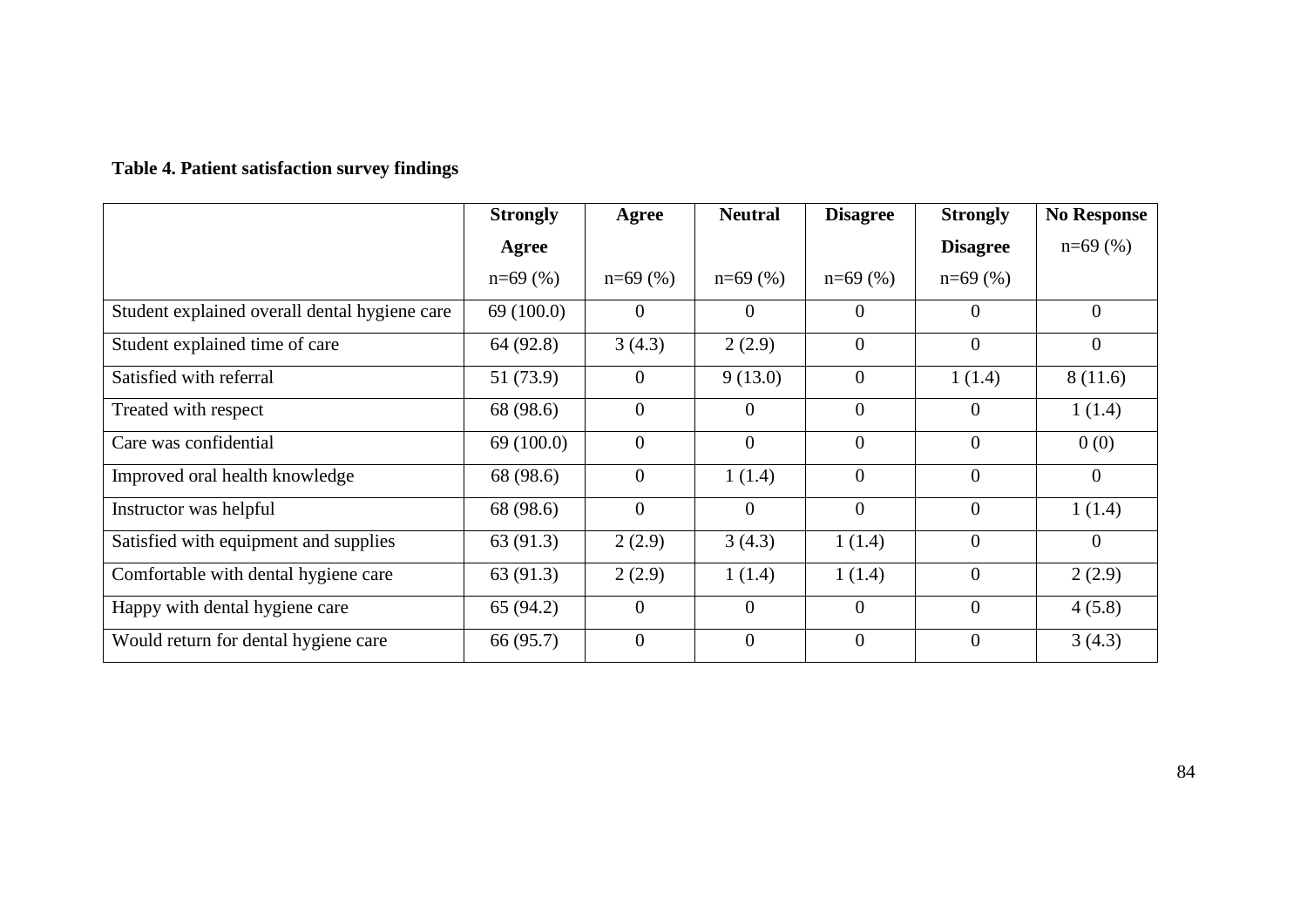|                 | <b>Comments</b>                                                |
|-----------------|----------------------------------------------------------------|
| <b>Students</b> | "Always a pleasure to work with students. Excellent care and   |
|                 | work"                                                          |
|                 | "Very pleased, students were professional"                     |
|                 | "Student was professional, clear, thorough. Scaling was gentle |
|                 | and easy."                                                     |
| Referrals       | "Much appreciated the referral to UBC Dentistry for ongoing    |
|                 | care"                                                          |
| Equipment and   | "Update equipment"                                             |
| supplies        | "Need a dental chair, not comfortable"                         |
|                 | "Love the massage chairs"                                      |
|                 | "Suction"                                                      |
|                 | "Setup makes neck cramp"                                       |
| Comfort level   | "Was so comfortable, felt completely safe"                     |
|                 | "More privacy as can hear other patients and students"         |
| Improving oral  | "Floss and brush more on bottom due to crowding and plaque     |
| hygiene         | buildup"                                                       |
|                 | "Floss regularly, going to see a dentist"                      |
|                 | "More flossing, brush tongue and molars"                       |
| Overall care    | "All good. Was treated promptly, did not have to wait,         |
|                 | appreciated it"                                                |
|                 | "Saved money for dental. Oral hygiene an asset to have in the  |
|                 | clinic"                                                        |
|                 | "Efficient, polite, catered to my needs"                       |
|                 | "Many thanks to oral hygiene, gave good personalized care over |
|                 | the past few years. Happy with program"                        |
| Return for care | "Yes"                                                          |
|                 | "Yes, because of time, care, information provided."            |

**Table 5. Examples of patient satisfaction survey written feedback**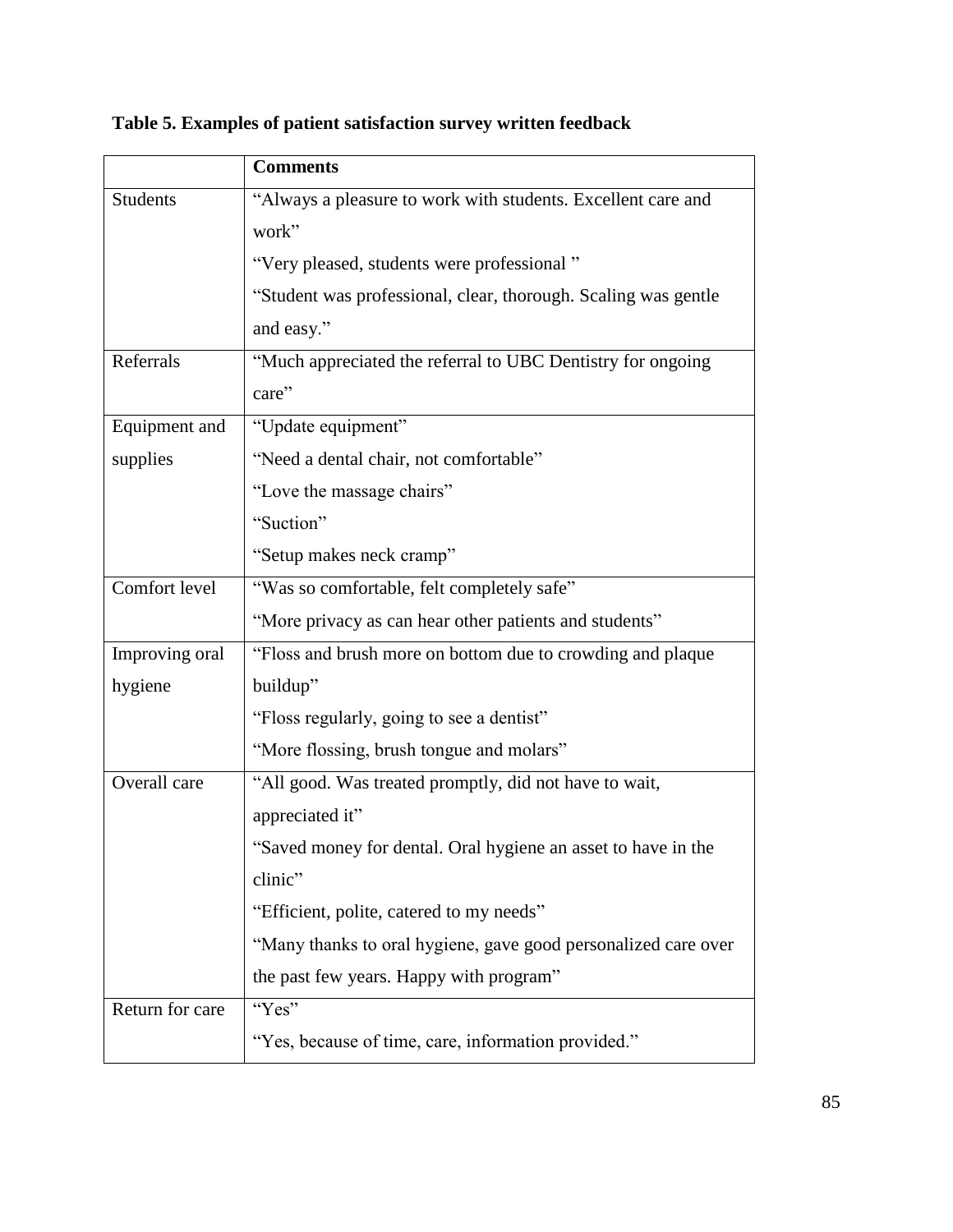**Table 6. Oral health conditions**

|                                    | $n=165$ (%) | Mean (SD) |
|------------------------------------|-------------|-----------|
| Teeth present                      | 163 (98.8)  | 25.1(5.3) |
| Missing teeth                      | 158 (95.8)  | 6.7(5.2)  |
| $1-4$                              | 53(32.1)    |           |
| $5 - 8$                            | 65(39.3)    |           |
| $9 - 12$                           | 20(12.1)    |           |
| $13 - 16$                          | 12(7.3)     |           |
| 17-31                              | 6(3.6)      |           |
| 32                                 | 2(1.2)      |           |
| Mobile teeth                       | 56 (33.9)   | 1.4(3.1)  |
| Suspected carious lesions          | 85(51.5)    | 1.7(3.0)  |
| $1-4$                              | 67(40.6)    |           |
| $5 - 8$                            | 13(7.9)     |           |
| $\geq 9$                           | 5(3.0)      |           |
| Decayed, missing, and filled teeth | 159 (96.4)  | 13.3(6.2) |
| $1-4$                              | 11(6.7)     |           |
| $5 - 8$                            | 19(11.5)    |           |
| $9 - 12$                           | 34(20.6)    |           |
| $13 - 16$                          | 47(28.5)    |           |
| 17-20                              | 24(14.5)    |           |
| $21 - 24$                          | 17(10.3)    |           |
| 25-32                              | 7(4.2)      |           |
| Abscess or fistula                 | 0(0)        | 0(0)      |
| Oral lesion                        | 12(7.3)     | 0.07(0.3) |
| Full denture                       | 2(1.2)      | 0.01(0.1) |
| Partial denture                    | 11(6.7)     | 0.05(0.2) |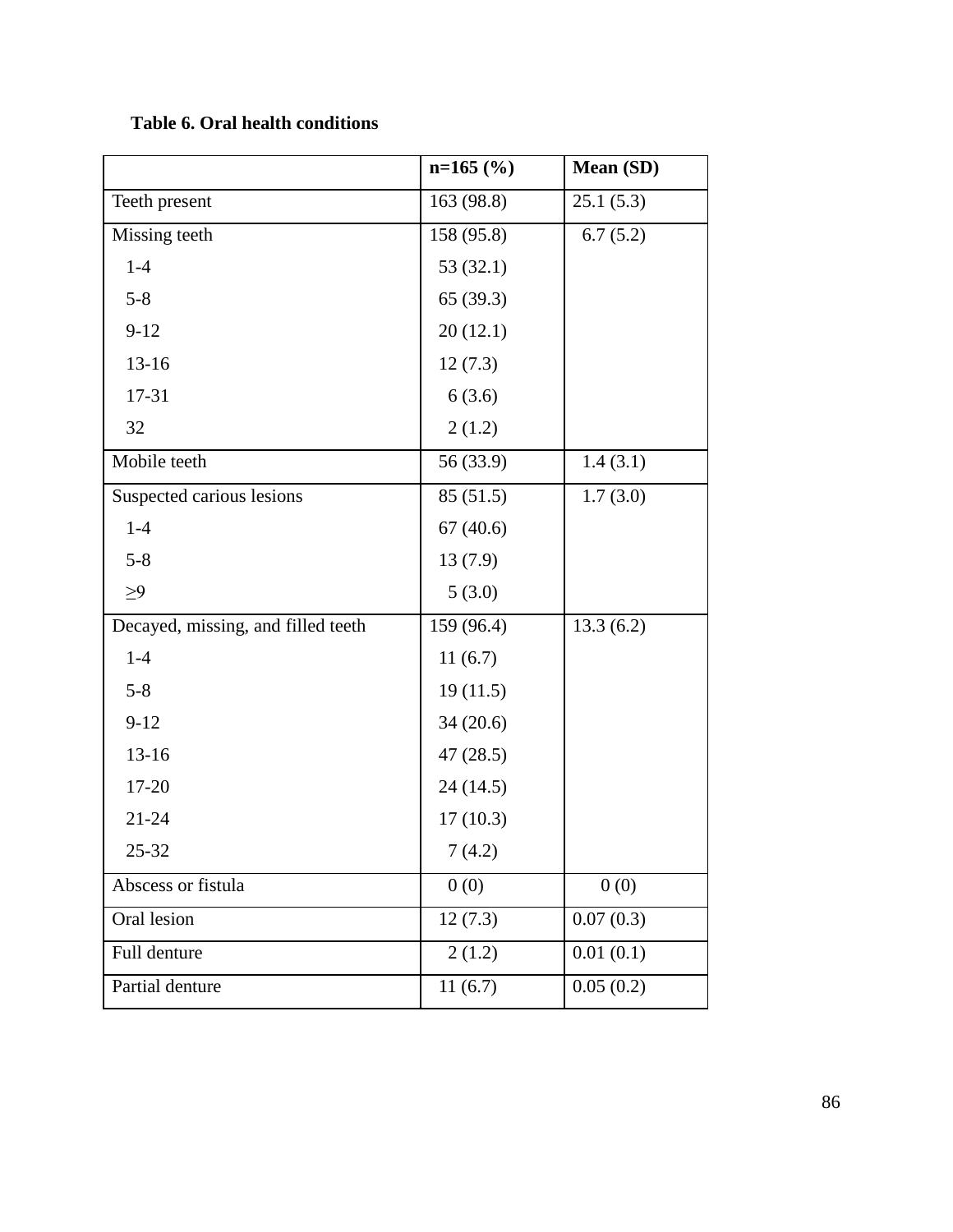|                                    | $n=165$ (%) | Mean (SD) |
|------------------------------------|-------------|-----------|
| Resin composite                    | 119(72.1)   | 4.4(4.3)  |
| $1-4$                              | 48 (29.0)   |           |
| $5 - 8$                            | 39(23.6)    |           |
| $9 - 12$                           | 22(13.3)    |           |
| $\geq$ 13                          | 10(6.1)     |           |
| Amalgam                            | 89 (53.9)   | 2.3(3.0)  |
| $1-4$                              | 51 (30.9)   |           |
| $5 - 8$                            | 31(18.8)    |           |
| $9 - 12$                           | 5(3.0)      |           |
| $\geq$ 13                          | 2(1.2)      |           |
| Sealant                            | 7(4.2)      | 0.07(0.4) |
| Temporary restoration              | 10(6.0)     | 0.06(0.2) |
| Implant                            | 5(3.0)      | 0.05(0.3) |
| Dry mouth                          | 21(12.7)    | 0.1(0.3)  |
| *Periodontal health                |             |           |
| Localized gingivitis               | 3(1.8)      |           |
| Generalized gingivitis             | 136 (82.4)  |           |
| Localized mild periodontitis       | 33(20.0)    |           |
| Localized moderate periodontitis   | 34(20.6)    |           |
| Localized severe periodontitis     | 13(7.9)     |           |
| Generalized moderate periodontitis | 6(3.6)      |           |
| Generalized severe periodontitis   | 3(1.8)      |           |

\*Variable will not add up to total of n.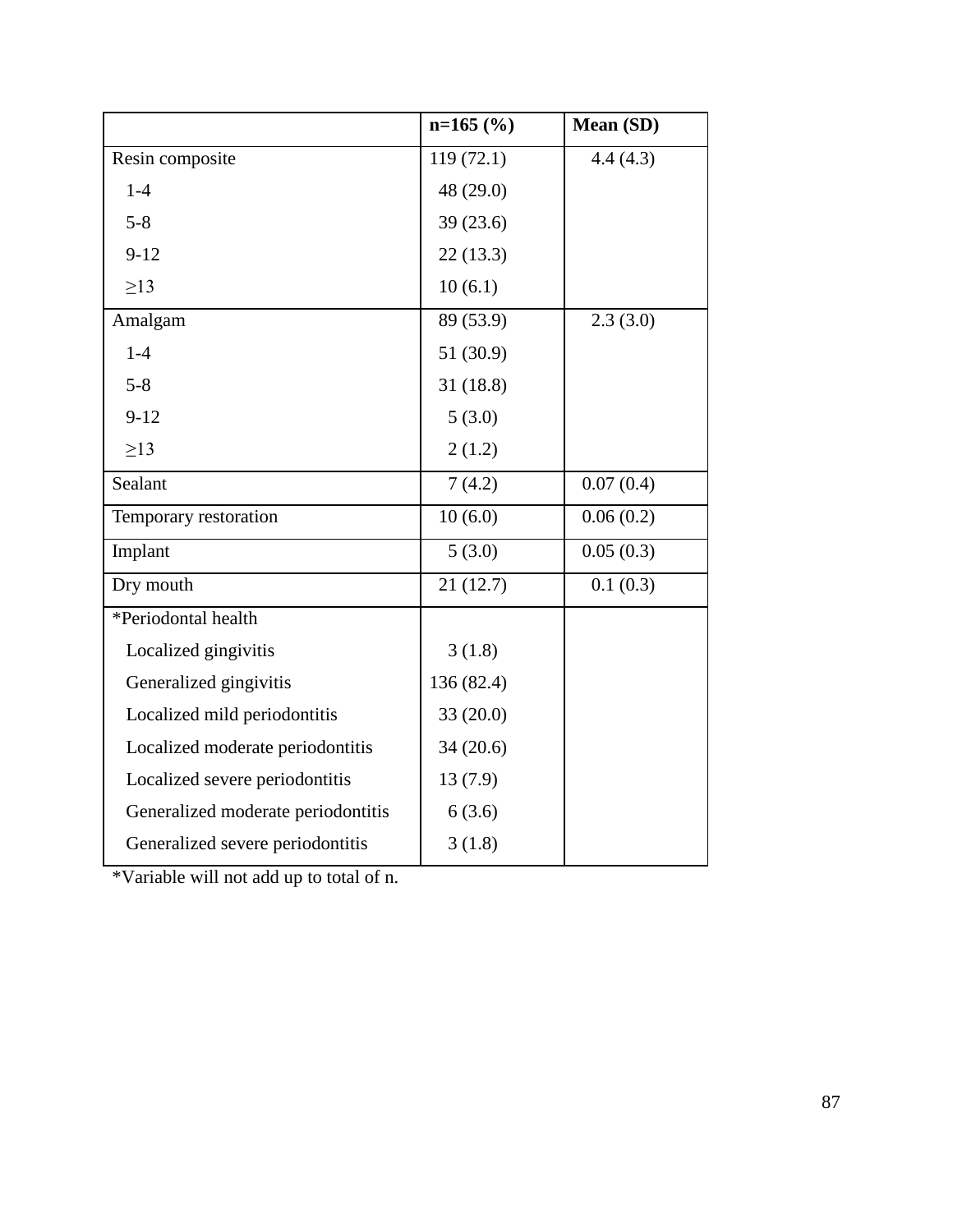## **Table 7. Attendance data**

|                                                  | $n=170$ (%) |
|--------------------------------------------------|-------------|
| Recare patient                                   | 89 (52.3)   |
| Reasons for discontinued care. $n=81$            |             |
| Unable to contact                                | 63 (77.8)   |
| Found a dental home                              | 9(11.1)     |
| Residence moved out of Vancouver                 | 4(4.9)      |
| Time conflict with program                       | 3(3.7)      |
| $CD4+<200$ cells/mm <sup>3</sup>                 | 2(2.5)      |
| Initial dental hygiene care completed            | 134 (78.8)  |
| Reasons for incomplete dental hygiene care. n=36 |             |
| No show                                          | 15(41.7)    |
| Unable to contact                                | 14 (38.9)   |
| Time conflict with program                       | 3(8.3)      |
| Advanced periodontal therapy needed              | 2(5.6)      |
| $CD4+<200$ cells/mm <sup>3</sup>                 | 2(5.6)      |
| Did not show for appointment                     |             |
| Once                                             | 25(14.7)    |
| Twice                                            | 5(2.9)      |
| Cancelled appointment                            |             |
| Once                                             | 15(8.8)     |
| Twice                                            | 2(1.2)      |
| Three times                                      | 1(0.6)      |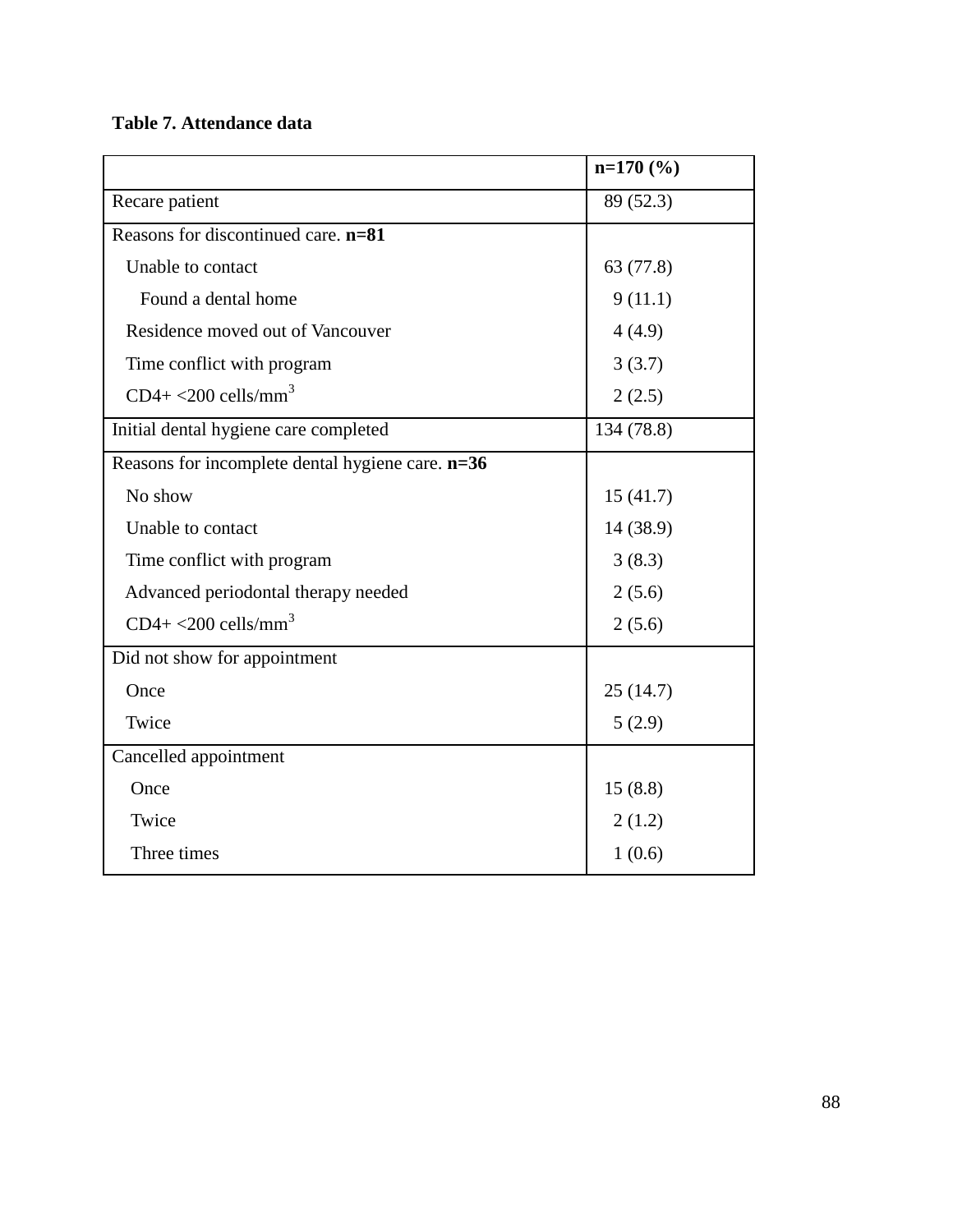## **Table 8. Services delivered**

|                                                         | $n=170$ (%) |
|---------------------------------------------------------|-------------|
| Dental and periodontal assessment                       | 165(97.1)   |
| Periodontal therapy                                     | 134 (78.8)  |
| Fluoride applications                                   | 125(73.5)   |
| Oral hygiene instructions                               | 134 (78.8)  |
| Sealants                                                | 1(0.5)      |
| Temporary restorations                                  | 0(0)        |
| Specific examinations                                   | 2(1)        |
| Sports guard                                            | 1(0.5)      |
| Referrals completed                                     | 99 (58.2)   |
| Reasons for referrals. n=99                             |             |
| Suspected carious lesions and/or defective restorations | 54 (54.5)   |
| Fractured teeth                                         | 27(27.3)    |
| Pain                                                    | 14(14.1)    |
| Severe periodontal disease                              | 4(4.0)      |
| Attended referral. n=99                                 | 24(24.2)    |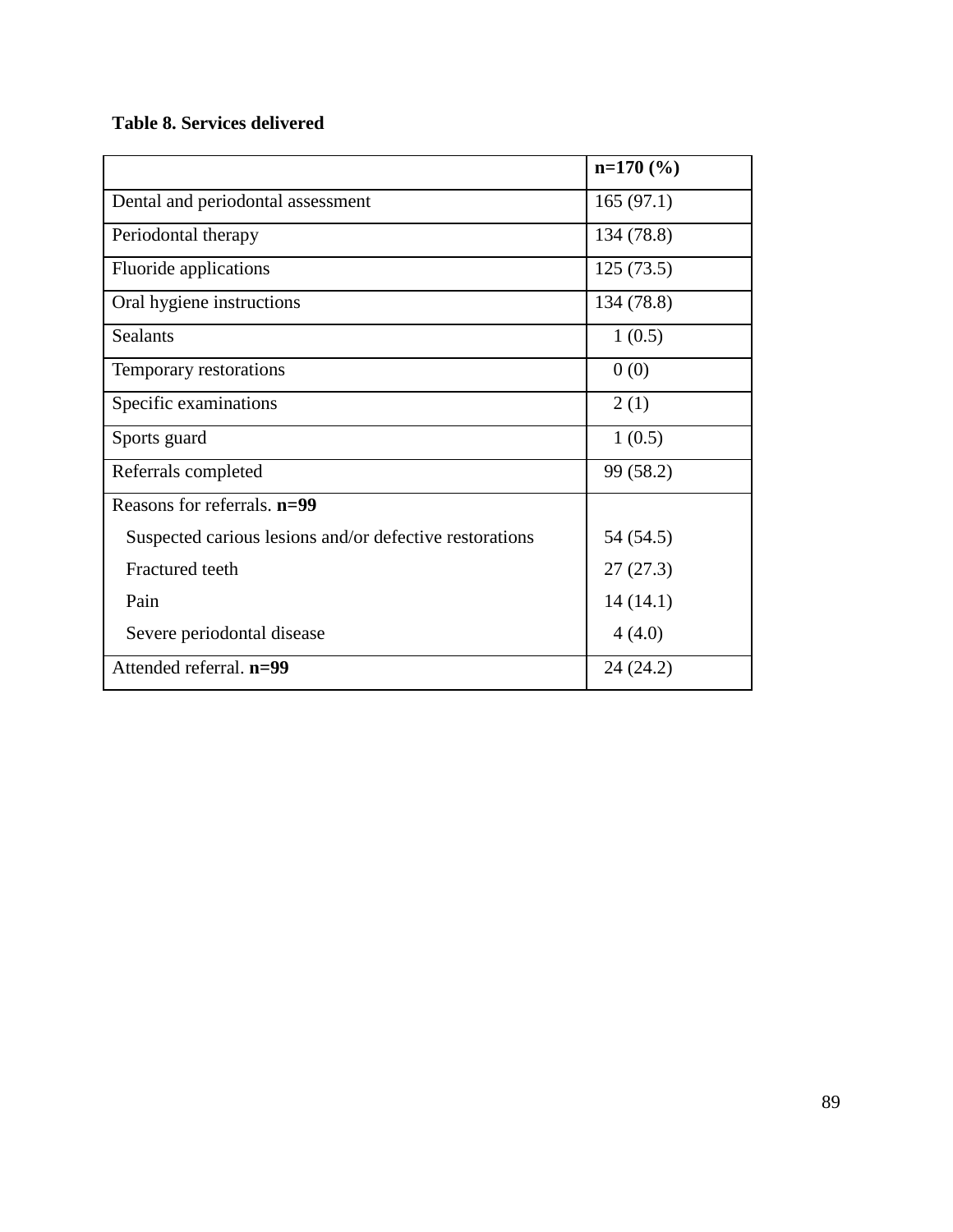| <b>Member</b>  | Gender         | Age | Area of          | <b>Year Diagnosed</b> | <b>Number of</b> | Occupation         | <b>Duration using</b> |
|----------------|----------------|-----|------------------|-----------------------|------------------|--------------------|-----------------------|
|                |                |     | <b>Residence</b> | with HIV              | medications      |                    | program               |
|                |                |     |                  |                       |                  |                    | (years)               |
|                | M              | 54  | DT               | 2007                  |                  | Retired            | 3                     |
| $\overline{2}$ | M              | 65  | DT               | 1991                  | 3                | Retired            |                       |
| 3              | M              | 40  | DT               | 2011                  | $\overline{2}$   | Unemployed         | $\overline{2}$        |
| $\overline{4}$ | M              | 65  | DT               | 1989                  | $15 - 20$        | Retired            | $\overline{7}$        |
| 5              | M              | 69  | Surrey           | 2007                  | $\overline{4}$   | Retired            | $\overline{2}$        |
| 6              | M              | 45  | <b>DTES</b>      | 2001                  | $\overline{2}$   | Part time jobs     | $\overline{2}$        |
| $\overline{7}$ | M              | 56  | New West         | 1994                  | $\overline{2}$   | <b>PLSBC Staff</b> |                       |
| 8              | M              | 53  | DT               | 1993                  | $\overline{0}$   | Training manager   | $\overline{2}$        |
| 9              | $\overline{F}$ | 48  | DT               | 1995                  | 3                | Unemployed         | 5                     |
| 10             | M              | 50  | DT               | 1997                  |                  | Part-time jobs     | 6                     |

|  | Table 9. Demographic characteristics of members participating in personal interviews |  |  |  |
|--|--------------------------------------------------------------------------------------|--|--|--|
|  |                                                                                      |  |  |  |

DT= Downtown Vancouver, DTES = Downtown Eastside Vancouver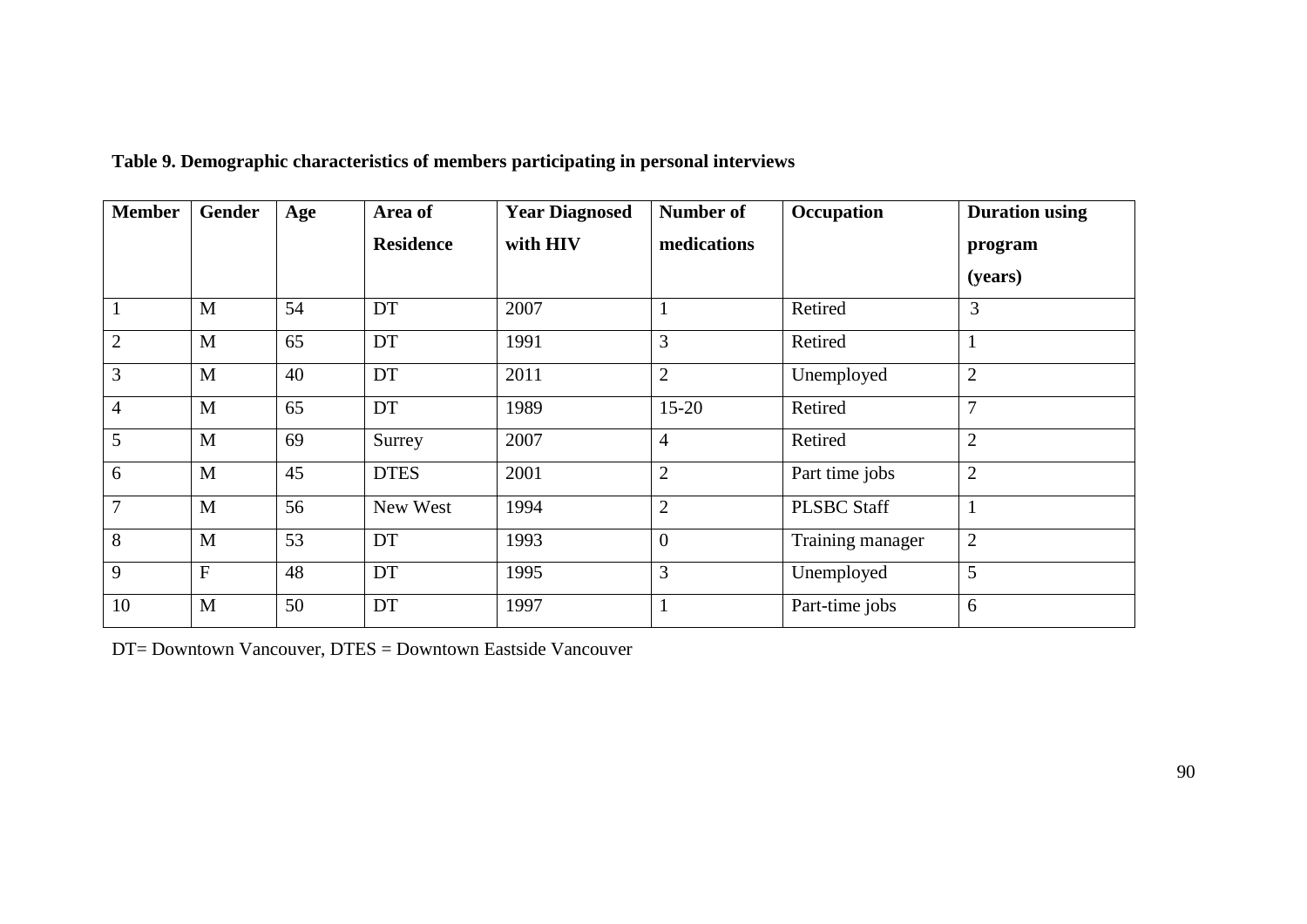| <b>Position</b> | <b>Staff ID</b> |  |  |
|-----------------|-----------------|--|--|
| Administrator   | $\mathbf{A}$    |  |  |
|                 | B               |  |  |
|                 | D               |  |  |
|                 | J               |  |  |
|                 | K               |  |  |
|                 | L               |  |  |
| Peer navigator  | $\overline{C}$  |  |  |
|                 | G               |  |  |
|                 | I               |  |  |
| Coordinator     | E               |  |  |
|                 | F               |  |  |
|                 | H               |  |  |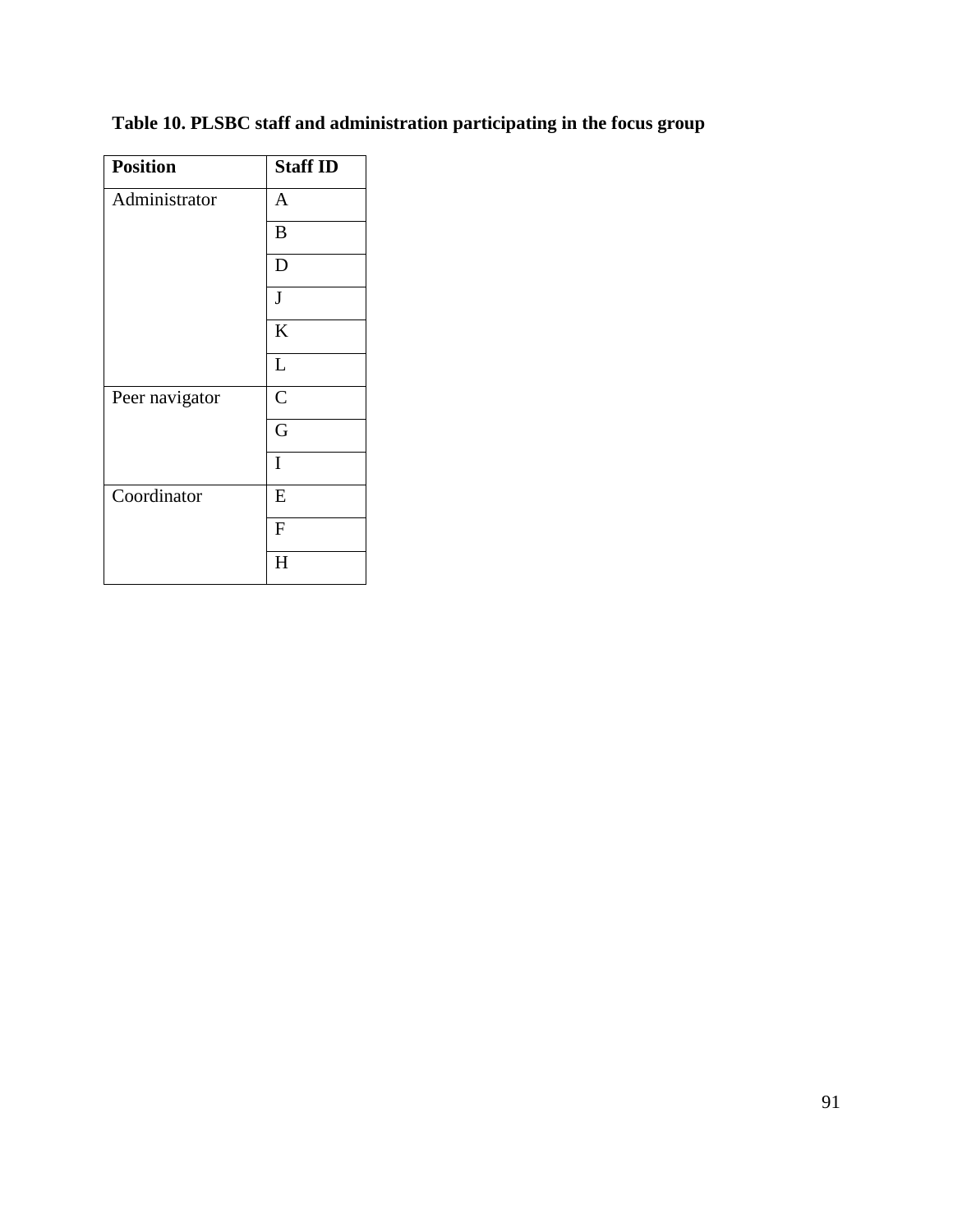# **Figures**



**Figure 1**. Visual map of emerging themes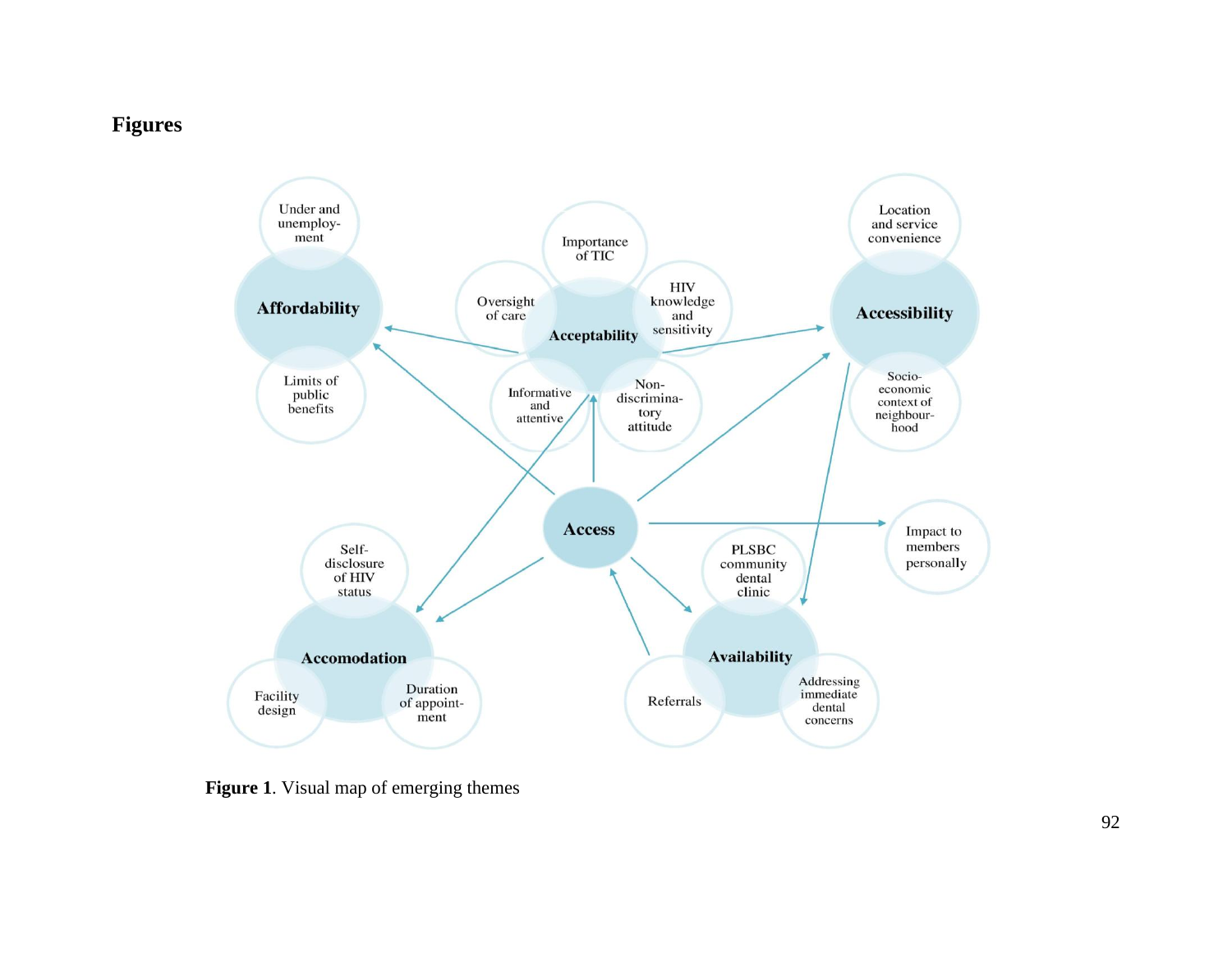## **Bibliography**

- Abrahamsson, K. H., Berggren, U., Hallberg, L., Carlsson, S. G. (2002). Dental phobic patients' view of dental anxiety and experiences in dental care: a qualitative study. *Scandinavian Journal of Caring Sciences*, *16*(2), 188–196.
- Allin, S. (2008). Does Equity in Healthcare Use Vary across Canadian Provinces? *Healthcare Policy*, *3*(4), 83–99.
- Andersen, R.M., Newman, J.F. (1973). Societal and individual determinants of medical care utilization in the United States. *Milbank Memorial Fund Quarterly– Health and Society, 1,* 95- 124.
- Appukuttan, D. P. (2016). Strategies to manage patients with dental anxiety and dental phobia: literature review. *Clinical, Cosmetic and Investigational Dentistry*, *8*, 35–50.
- Bachman, S.S., Abel, S. N., Reznik, D. A. (2012). New Approaches to Oral Health Care for People Living with HIV/AIDS. *Public Health Reports*, *127*(2\_suppl), 3–4.
- Barbour, R.S. (2001). Checklists for improving rigour in qualitative research: a case of the tail wagging the dog? *British Medical Journal, 322*, 1116-7.
- Barnes, D.B., Gerbert, B., McMaster, J.R., Greenblatt, R.M. (1996). Self-disclosure Experience of people with HIV Infection in dedicated and mainstreamed dental facilities. *Journal of Public Health Dentistry, 56*(4), 223–5.
- BC Centre for Disease Control. (2017). HIV in British Columbia: annual surveillance report 2016 [PDF file]. Retrieved from http://www.bccdc.ca/resourcegallery/Documents/Statistics%20 and%20Research/Statistics%20and%20Reports/STI/HIV\_Annual\_Report\_2015-FINAL.pdf
- Bedos, C., Brodeur, J.-M., Boucheron, L., Richard, L., Benigeri, M., Olivier, M., & Haddad, S. (2003). The dental care pathway of welfare recipients in Quebec. *Social Science & Medicine*, *57*(11), 2089–2099.
- Bedos, C., Levine, A., & Brodeur, J.-M. (2009). How People on Social Assistance Perceive, Experience, and Improve Oral Health. *Journal of Dental Research*, *88*(7), 653–657.
- Benjamin, R.M. (2012). Oral health care for people Living with HIV/AIDS. *Public Health Reports, 127*, 1-2.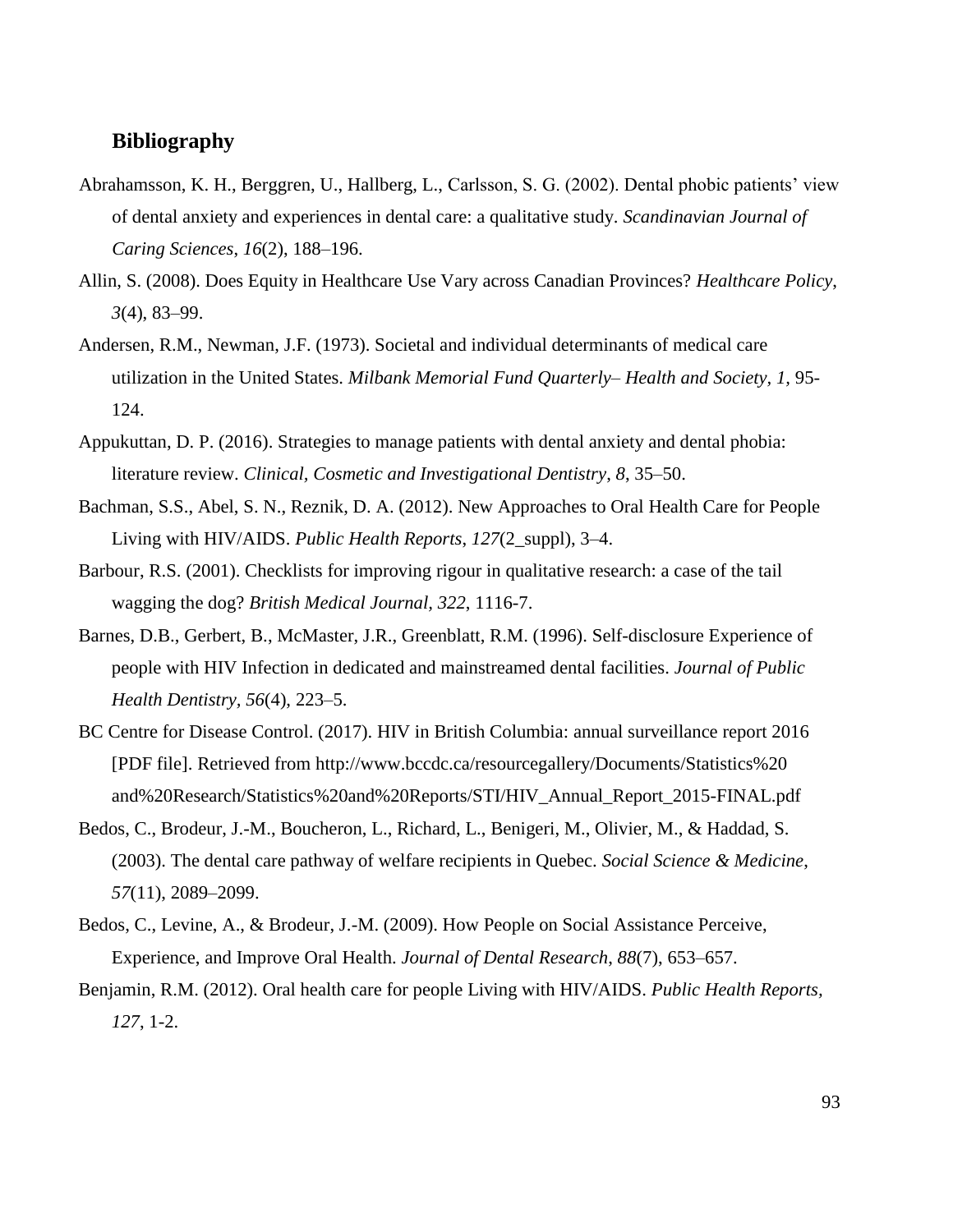- Bhatti, T., Rana, Z., & Grootendorst, P. (2007). Dental insurance, income and the use of dental care in Canada. *Journal (Canadian Dental Association)*, *73*(1), 57.
- Brondani, M., Chang, S., Donnelly, L. (2016). Assessing patients' attitudes to opt-out HIV rapid screening in community dental clinics: a cross-sectional Canadian experience. *Biomedcentral Research Notes, 9*, 264.
- Brondani, M., Moniri, N. R., & Kerston, R. P. (2012). Community-Based Research among Marginalized HIV Populations: Issues of Support, Resources, and Empowerment. *Interdisciplinary Perspectives on Infectious Diseases*, 2012.
- Burger-Calderon, R., Smith, J.S., Ramsey, K.J., SPNS innovations in oral health care initiative Team, Webster-Cyriaque, J. (2016). The association between the history of HIV diagnosis and oral health. *Journal of Dental Research, 9*5(12),1366-1374.
- Canadian Academy of Health Sciences. (2014). Improving access to oral health care for vulnerable people living in Canada [PDF file]. Retrieved from http://cahs-acss.ca/wpcontent/uploads/2015/07/Access\_to\_Oral\_Care\_FINAL\_REPORT\_EN.pdf
- Canadian Dental Association. (2017). The state of oral health in Canada [PDF file]. Retrieved from https://www.cda-adc.ca/stateoforalhealth/\_files/TheStateofOralHealthinCanada.pdf
- Canadian institute for health information. (2015). National Health Expenditure Trends,1975 – 2015 Trends [PDF file]. Retrieved from https://secure.cihi.ca/free\_products/nhex\_ trends\_narrative\_report\_2015\_en.pdf
- Carter, N., Bryant-Lukosius, D., DiCenso, A., Blythe, J., & Neville, A. J. (2014). The Use of triangulation in qualitative research. *Oncology Nursing Forum*, *41*(5), 545–547.
- Ceballos-Salobrena, A., Gaitan-Cepeda, L.A., Ceballos-Garcia, L., Lezama-Del Valle, D. (2000). Oral lesions in HIV/AIDS patients undergoing highly active antiretroviral treatment including protease inhibitors: a new face of *oral* AIDS? *AIDS Patient Care and STDs, 14*(12), 627.
- Centre for Disease Control and Prevention. (2017). HIV Transmission. Retrieved October 2, 2017from https://www.cdc.gov/hiv/basics/transmission.html
- Centre for Disease Control and Prevention. (2018a). About HIV/AIDS. Retrieved November 21, 2018 from https://www.cdc.gov/hiv/basics/whatishiv.html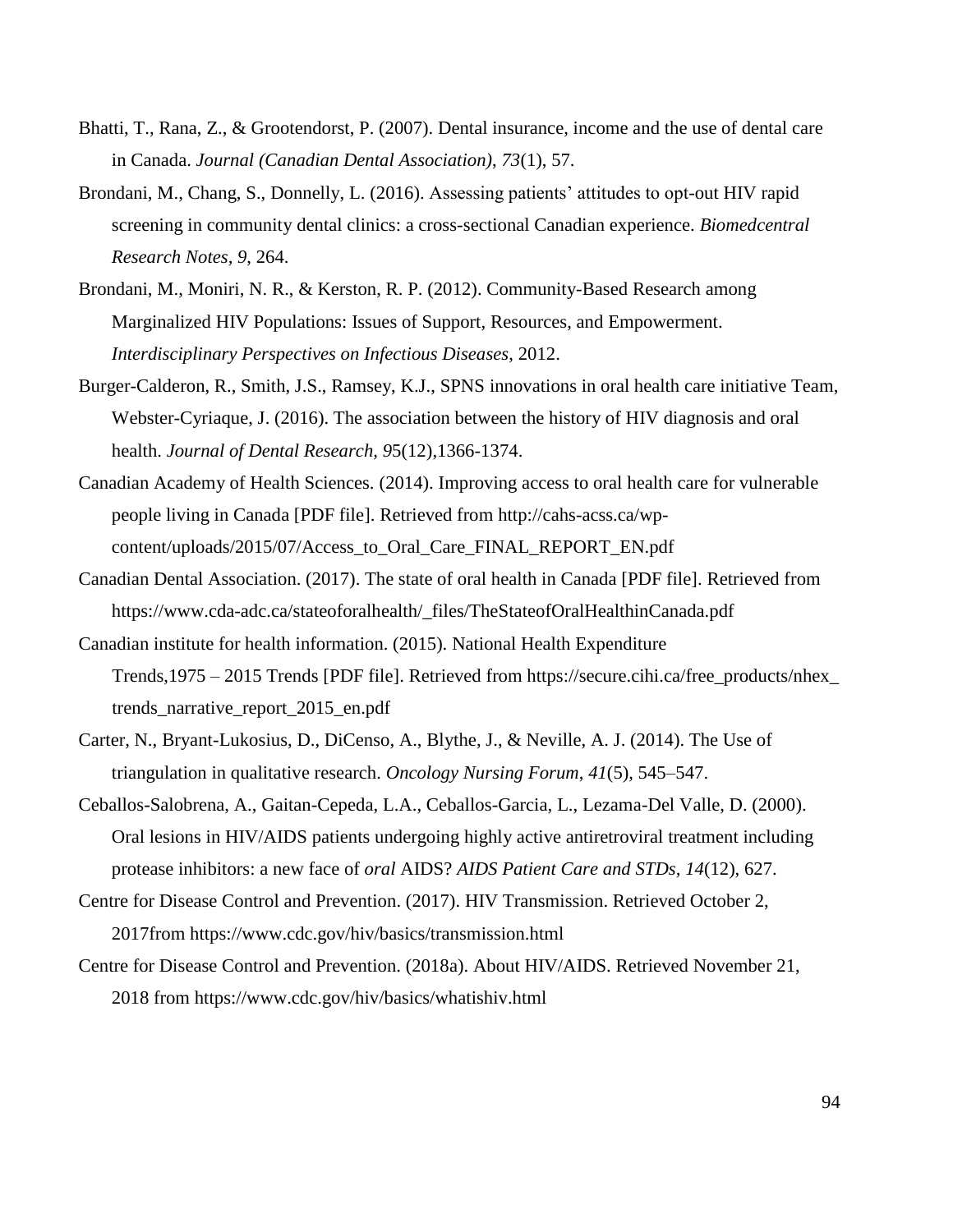- Centre for Disease Control and Prevention. (2018b). AIDS and opportunistic infections. Retrieved November 21, 2018 from htps://www.cdc.gov/hiv/basics/livingwithhiv/opportunistic infections.html
- Centre for Disease Control and Prevention. (2018c). HIV treatment and prevention. Retrieved January 3, 2018 from https://www.cdc.gov/hiv/risk/art/index.html
- Chambers, L. A., Rueda, S., Baker, D. N., Wilson, M. G., Deutsch, R., Raeifar, E., … Team, T. S. R. (2015). Stigma, HIV and health: a qualitative synthesis. *BMC Public Health*, *15*.
- City of Vancouver. (2018) Downtown Eastside. Retrieved September 4, 2018 from https://vancouver.ca/news-calendar/downtown-eastside.aspx
- Cohen, M. Z, Omery, A. (1994) Schools of phenomenology. In Morse J.M., *Critical issues in qualitative research*. Thousand Oaks, CA: Sage, 136-156.
- Cook, K. E. (2008). Marginalized Populations. In *The SAGE Encyclopedia of Qualitative Research Methods*. Thousand Oaks: SAGE Publications, Inc, 496
- Corah, N.L., O'Shea, R.M., Bissell, G.D., Thines, T.J., Mendola, P. (1988). The dentist–patient relationship: perceived dentist behaviors that reduce patient anxiety and increase satisfaction. *Journal of American Dental Association*. *116:* 73–6.
- Cunningham, C. O., Sohler, N. L., Wong, M. D., Relf, M., Cunningham, W. E., Drainoni, M.-L., … Cabral, H. D. (2007). Utilization of Health Care Services in Hard-to-Reach Marginalized HIV-Infected Individuals. *AIDS Patient Care & STDs*, *21*(3), 177–186.
- Cypress, B. S. (2017). Rigor or reliability and validity in qualitative research: perspectives, strategies, reconceptualization, and recommendations. *Dimensions of Critical Care Nursing*, *36*(4), 253.
- Dang, B.N., Westbrook, R.A., Njue, S.M., Giordano, T.P. (2017). Building trust and rapport early in the new doctor-patient relationship: a longitudinal qualitative study. *Biomedcentral Medical Education, 17*(1),32.
- Davies, D., Dodd, J. (2002). Qualitative Research and the Question of Rigor. *Qualitative Health Research*, *12*(2), 279-89.
- de Almeida, V.L., Lima, I.F.P., Ziegelmann, P.K., Paranhos, L.R., de Matos, F.R. (2017). Impact of highly active antiretroviral therapy on the prevalence of oral lesions in HIV-positive patients: a systematic review and meta-analysis*. International Journal of Oral and Maxillofacial Surgery, 46*(11), 497-504.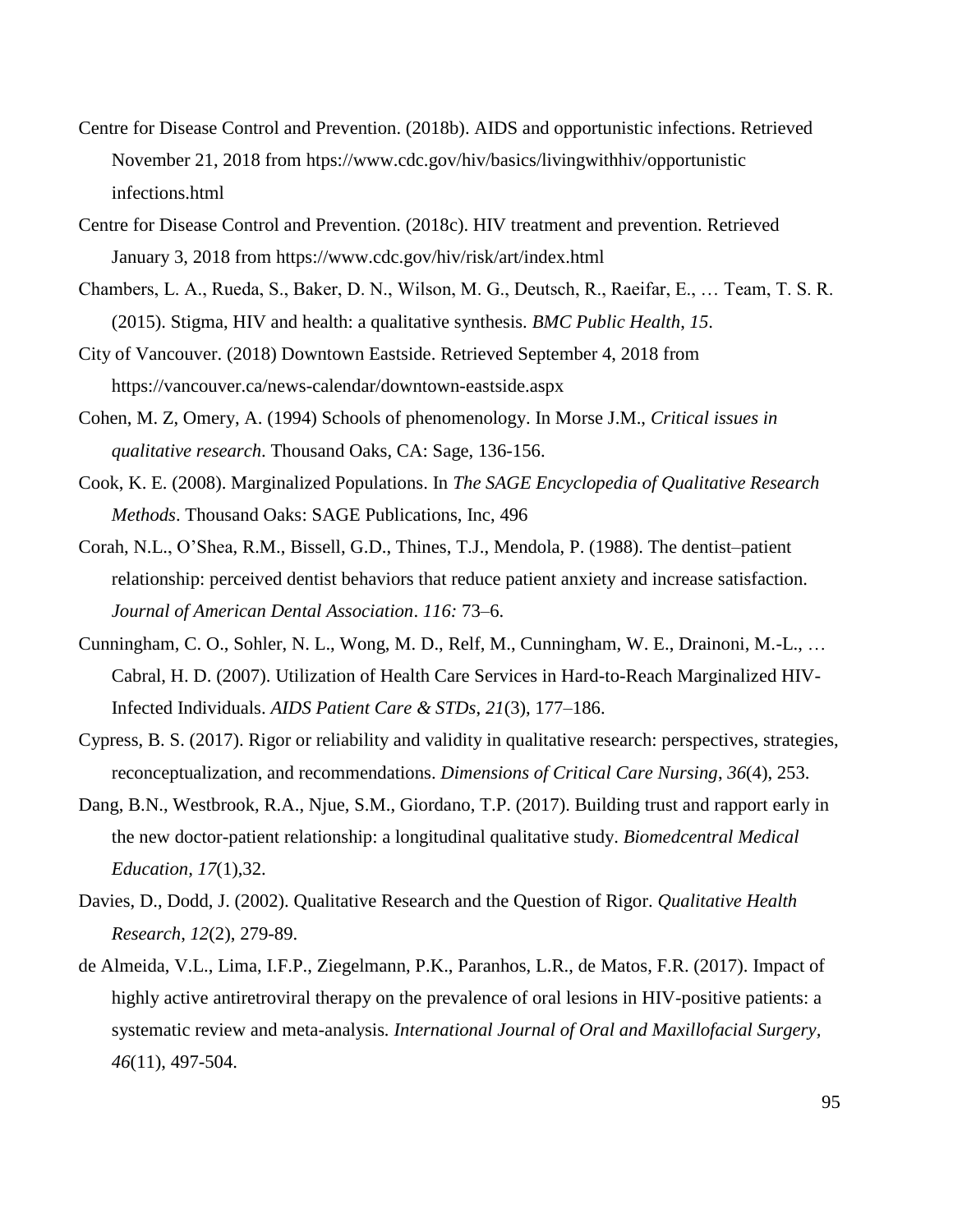- Dios, P.D., Ocampo, A., Miralles, C., Limeres, J., Tomás, I. (2000) Changing prevalence of human immunodeficiency virus-associated oral lesions. *Oral Surgery, Oral Medicine, Oral Pathology, Oral Radiology, and Endodontology, 90*(4), 403-4.
- Dobson, C. (2004). Ideological constructions of place: the conflict over Vancouver's Downtown Eastside. International Housing Research Conference at University of Toronto. [PDF]. Retrieved from http://www.urbancentre.utoronto.ca/pdfs/housingconference/ Dobson\_Ideological\_Construc.pdf
- Dombrowski, J.C., Simoni, J.M., Katz, D.A., Golden, M.R. (2015). Barriers to HIV Care and Treatment Among Participants in a Public Health HIV Care Relinkage Program. *AIDS Patient Care STDS, 29*(5), 279-87.
- Donnelly, L. R., Bailey, L., Jessani, A., Postnikoff, J., Kerston, P., & Brondani, M. (2016). Stigma Experiences in Marginalized People Living With HIV Seeking Health Services and Resources in Canada. *Journal of the Association of Nurses in AIDS Care*, *27*(6), 768–783.
- Elliott, R., & Timulak, L. (2005). Descriptive and interpretive approaches to qualitative research. In Miles J., Gilbert P. *A Handbook of Research Methods for Clinical and Health Psychology*. Oxford: Oxford University Press, 147-159.
- Feldstein, P. (1966). Research on the Demand for Health Services. *The Milbank Memorial Fund Quarterly, 44*(3), 128-165.
- Ford, N., Ball, A., Baggaley, R., Vitoria, M., Low-Beer, D., Penazzato, M. (2017). The WHO public health approach to HIV treatment and care: looking back and looking ahead. *The Lancet Infectious Diseases*. *18*(3), 76-86.
- Fox, J. E., Tobias, C. R., Bachman, S. S., Reznik, D. A., Rajabiun, S., & Verdecias, N. (2012). Increasing Access to Oral Health Care for People Living with HIV/AIDS in the U.S.: Baseline Evaluation Results of the Innovations in Oral Health Care Initiative. *Public Health Reports*, *127*(2\_suppl), 5–16.
- Gagnon, M. (2015). Re-thinking HIV-related stigma in health care Settings: a qualitative study. *Journal of the Association of Nurses in AIDS Care, 1*, 26(6), 703-19.
- Gill, P., Stewart, K., Treasure, E., & Chadwick, B. (2008). Methods of data collection in qualitative research: interviews and focus groups. *British Dental Journal*, *204*(6), 291-295.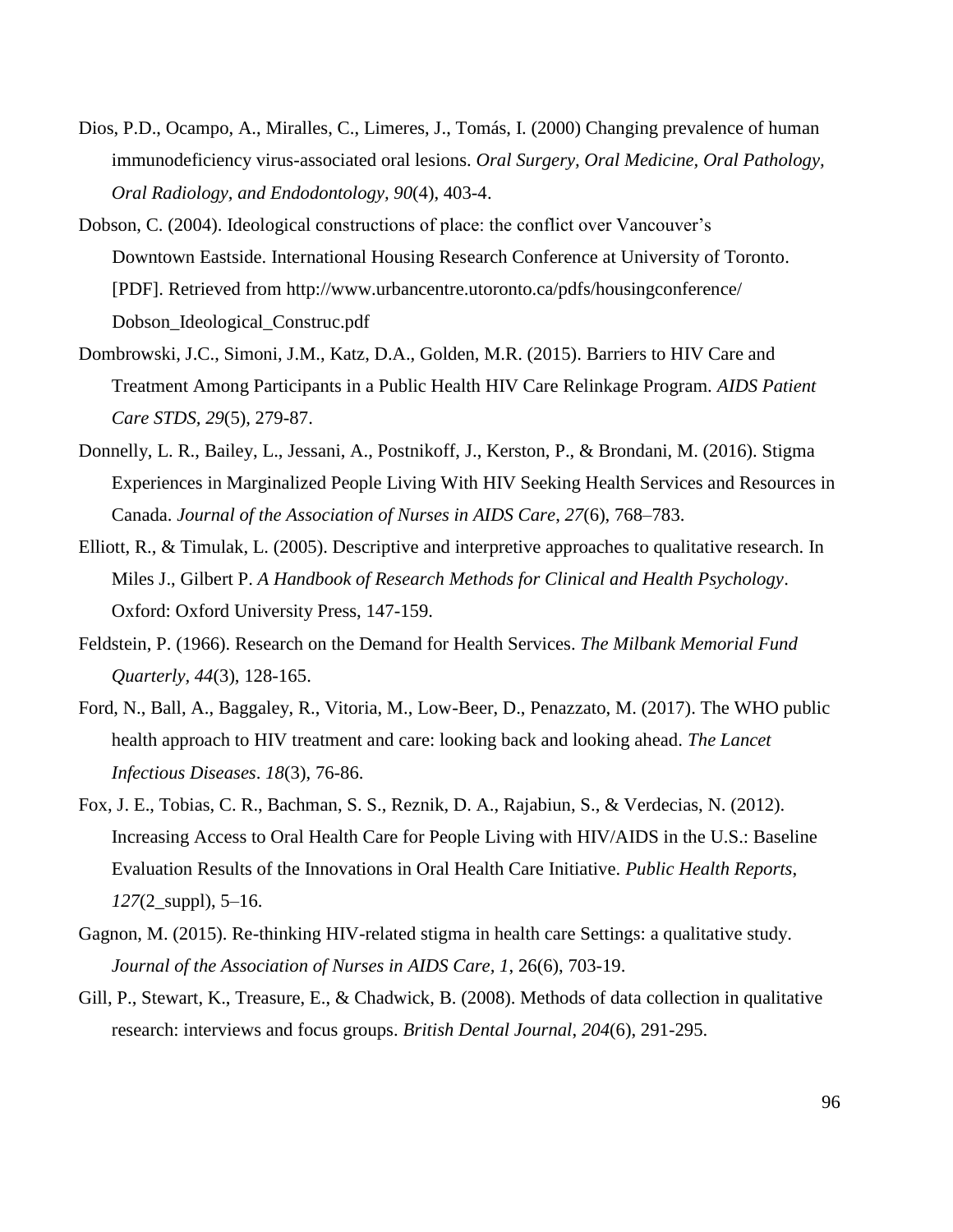- Giuliani, M., Lajolo, C., Rezza, G., Arici, C., Babudieri, S., Grima, P. (2005). Dental care and HIVinfected individuals: are they equally treated? *Community Dentistry and Oral Epidemiology, 33*(6), 447-53.
- Golafshani, N. (2003) Understanding reliability and validity in qualitative research. *The Qualitative Report*, *8*(4), 597-607.
- Goldblatt, H., Karnieli-Miller, O., Neumann, M. (2011). Sharing qualitative research findings with participants: study experiences of methodological and ethical dilemmas. *Patient Education and Counseling. 82*(3),189-95.
- Government of BC. (2018a) Disability Assistance. Retrieved August 8, 2018 from https://www2.gov.bc.ca/gov/content/family-social-supports/services-for-people-withdisabilities/disability-assistance
- Government of BC. (2018b). Dental Coverage. Retrieved August 8, 2018 from https://www2.gov.bc.ca/gov/content/family-social-supports/income-assistance/onassistance/supplements/dental
- Graham, M. A., Logan, H. L., & Tomar, S. L. (2004). Is trust a predictor of having a dental home? *Journal of the American Dental Association (1939)*, *135*(11), 1550–1558.
- Green, J., Thorogood, N. (2014). *Qualitative methods for health research.* Thousand Oaks, CA: Sage. 3<sup>rd</sup> Edition.
- Grinsztejn, B., Hosseinipour, M.C., Ribaudo, H.J., Swindells, S., Eron, J., Chen, Y.Q. (2014). Effects of early versus delayed initiation of antiretroviral treatment on clinical outcomes of HIV-1 infection: results from the phase 3 HPTN 052 randomised controlled trial. *The Lancet Infectious Diseases, 1*, 14(4), 281-90.
- Guest, G., Namey, E., Taylor, J., Eley, N., & McKenna, K. (2017). Comparing focus groups and individual interviews: findings from a randomized study. *International Journal of Social Research Methodology*, *20*(6), 693–708.
- Gulliford, M., Figueroa-Munoz, J., Morgan, M., Hughes, D., Gibson, B., Beech, R., Hudson, M. (2002) What does 'access to health care' mean? *Journal of Health Services and Research Policy, 7*(3),186-8.
- Günthard, H.F., Saag, M.S., Benson, C.A., Rio, C. del, Eron, J.J., Gallant, J.E. (2016). Antiretroviral Drugs for Treatment and Prevention of HIV Infection in Adults: 2016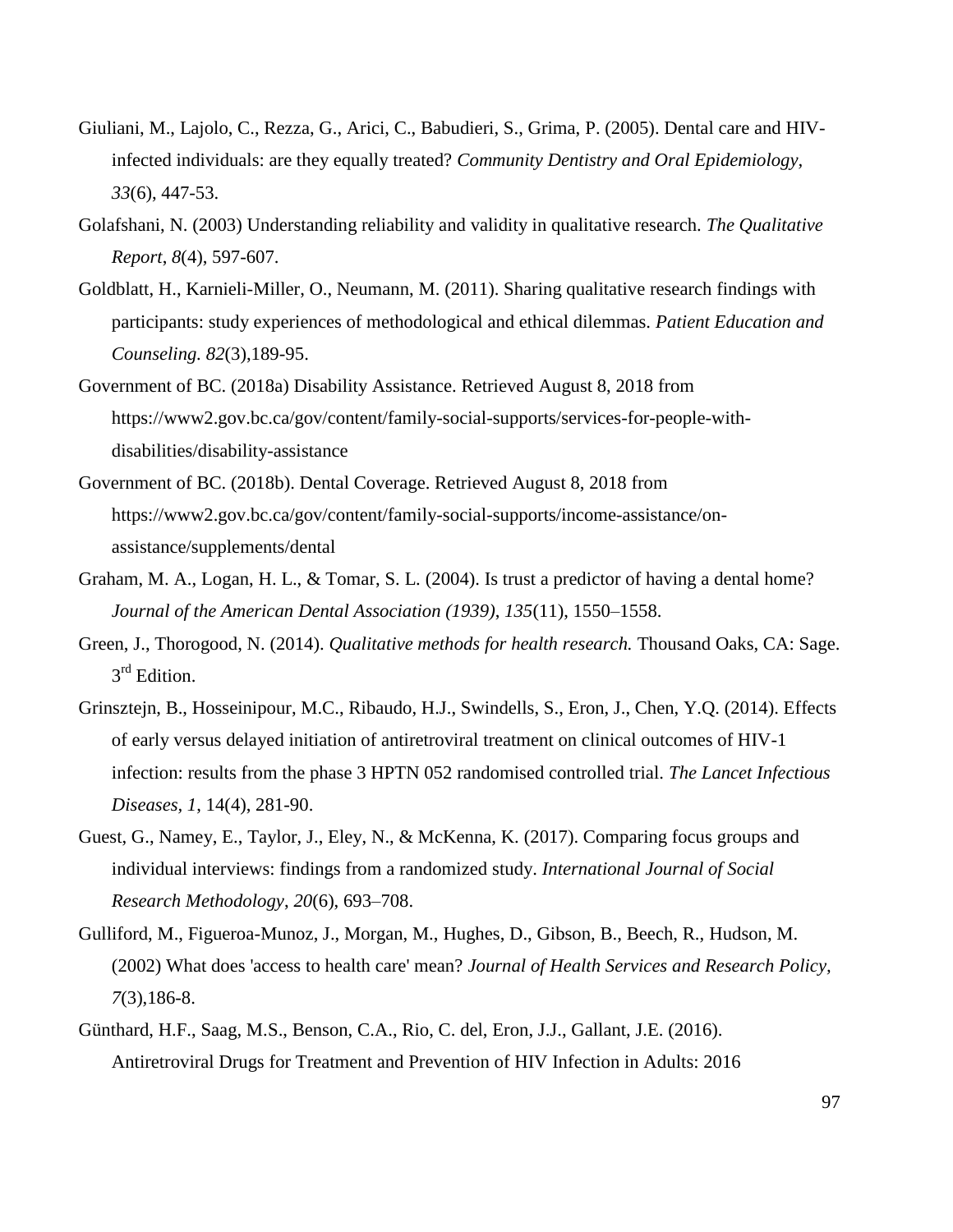Recommendations of the International Antiviral Society–USA Panel. *Journal of American Medical Association, 316*(2),191-210.

- Haddad, N., Li, J., Totten, S., & McGuire, M. (2018). HIV in Canada—Surveillance Report, 2017. *Canada Communicable Disease Report*, *44*(12), 324–332.
- Hannem, S., Bruckert, C. (2012). Stigma revisited: negotiations, resistance and the implications of the mark. Ottawa, ON, Canada: University of Ottawa Press.
- Health Canada. (2010) Report on the Findings of the Oral Health Component of the Canadian Health Measures Survey 2007 – 2009 [PDF file]. Retrieved from http://publications.gc.ca/collections/ collection\_2010/sc-hc/H34-221-2010-eng.pdf
- Heijnders, M., & Meij, S. V. D. (2006). The fight against stigma: An overview of stigma-reduction strategies and interventions. *Psychology, Health & Medicine*, *11*(3), 353–363.
- Hmud, R., Walsh, L.J. (2009). Dental anxiety: causes, complications and management approaches. *The Journal of Minimum Intervention in Dentistry, 2*(1):67–78.
- Howarth, C. (2006). Race as stigma: positioning the stigmatized as agents, not objects. *Journal of Community and Applied Social Psychology*, *16*, 442–451.
- Hutchinson, M.K., VanDevanter, N., Phelan, J., Malamud, D., Vernillo, A., Combellick, J. (2012) Feasibility of implementing rapid oral fluid HIV testing in an urban university dental clinic: a qualitative study. *Biomedcentral Oral Health, 12*:11.
- Jamshed, S. (2014). Qualitative research method-interviewing and observation. *Journal of Basic and Clinical Pharmacy*, *5*(4), 87-88.
- Jaworsky, D., Gardner, S., Thorne, J. G., Sharma, M., McNaughton, N., Paddock, S., … CHIME Research Group. (2017). The role of people living with HIV as patient instructors - reducing stigma and improving interest around HIV care among medical students. *AIDS Care*, *29*(4), 524– 531.
- Jeanty, Y., Cardenas, G., Fox, J.E., Pereyra, M., Diaz, C., Bednarsh, H. (2012). Correlates of unmet dental Care Need among HIV-positive people. *Public Health Reports. 127,* 17-24.
- Jessani, A., Aleksejuniene, J., Donnelly, L., Phillips, J. C., Nicolau, B., & Brondani, M. (2019). Dental care utilization: patterns and predictors in persons living with HIV in British Columbia, Canada. *Journal of Public Health Dentistry*, doi[:10.1111/jphd.12304.](https://doi-org.ezproxy.library.ubc.ca/10.1111/jphd.12304)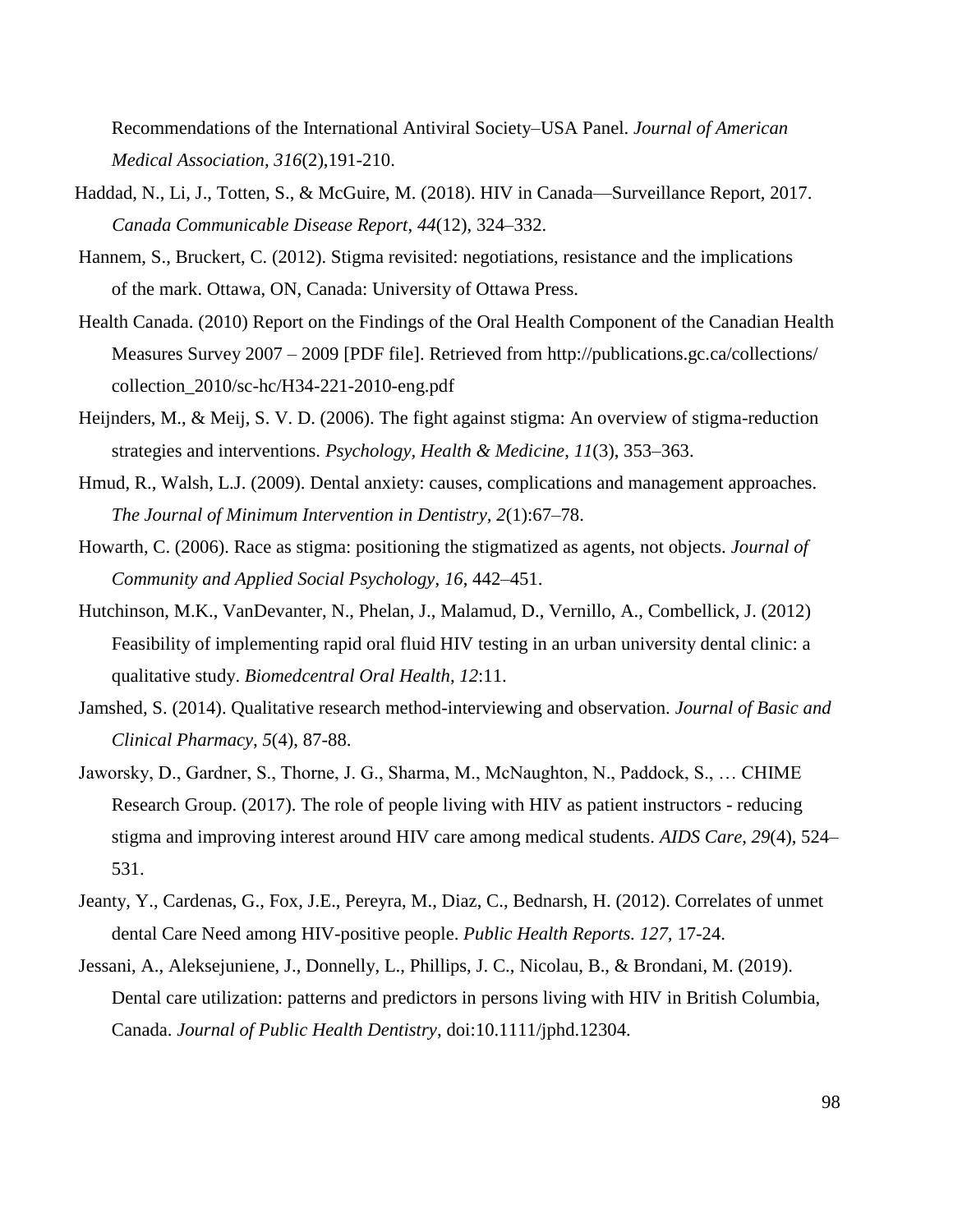- Joint United Nations Programme on HIV/AIDS (UNAIDS). (2017). UNIAIDS data 2017. [PDF file]. Retrieved from http://www.unaids.org/sites/default/files/media\_asset/20170720\_Data\_book  $\angle 2017$  en.pdf
- King, M. D., Reznik, D. A., O'Daniels, C. M., Larsen, N. M., Osterholt, D., Blumberg, H. M. (2002). Human Papillomavirus–Associated Oral Warts among Human Immunodeficiency Virus– Seropositive Patients in the Era of Highly Active Antiretroviral Therapy: An Emerging Infection. *Clinical Infectious Diseases*, *34*(5), 641–648.
- Kinsler, J. J., Wong, M. D., Sayles, J. N., Davis, C., & Cunningham, W. E. (2007). The Effect of Perceived Stigma from a Health Care Provider on Access to Care Among a Low-Income HIV-Positive Population. *AIDS Patient Care and STDs*, *21*(8), 584–592.
- Kvale, S. (1996). Interviews: an introduction to qualitative research interviewing*.* Thousand Oaks: Sage.
- Lambert, S. D., Loiselle, C. G. (2008). Combining individual interviews and focus groups to enhance data richness. *Journal of Advanced Nursing*, *62*(2), 228-37.
- Leake, J. L., & Birch, S. (2008). Public policy and the market for dental services. *Community Dentistry and Oral Epidemiology*, *36*(4), 287–295.
- LeGrand, S., Reif, S., Sullivan, K., Murray, K., Barlow, M. L., & Whetten, K. (2015). A Review of Recent Literature on Trauma among Individuals Living with HIV. *Current HIV/AIDS Reports*, *12*(4), 397–405.
- Lee, R. S., Kochman, A., & Sikkema, K. J. (2002). Internalized Stigma Among People Living with HIV-AIDS. *AIDS and Behavior*, *6*(4), 309–319.
- Lemay, C. A., Cashman, S. B., McDonald, A., & Graves, J. R. (2012). A new approach to ensuring oral health care for people living with HIV/AIDS: the dental case manager. *Preventing Chronic Disease*, *9*, E158.
- Leonard, V.W. (1999). A Heideggerian phenomenological perspective on the concept of the person. In Polifroni E.C., Welch, M. *Perspectives on philosophy of science in nursing: An historical and contemporary anthology*. Philadelphia: Lippincott, 315-27.
- Levesque, J.-F., Harris, M. F., & Russell, G. (2013). Patient-centred access to health care: conceptualising access at the interface of health systems and populations. *International Journal for Equity in Health*, *12*, 18.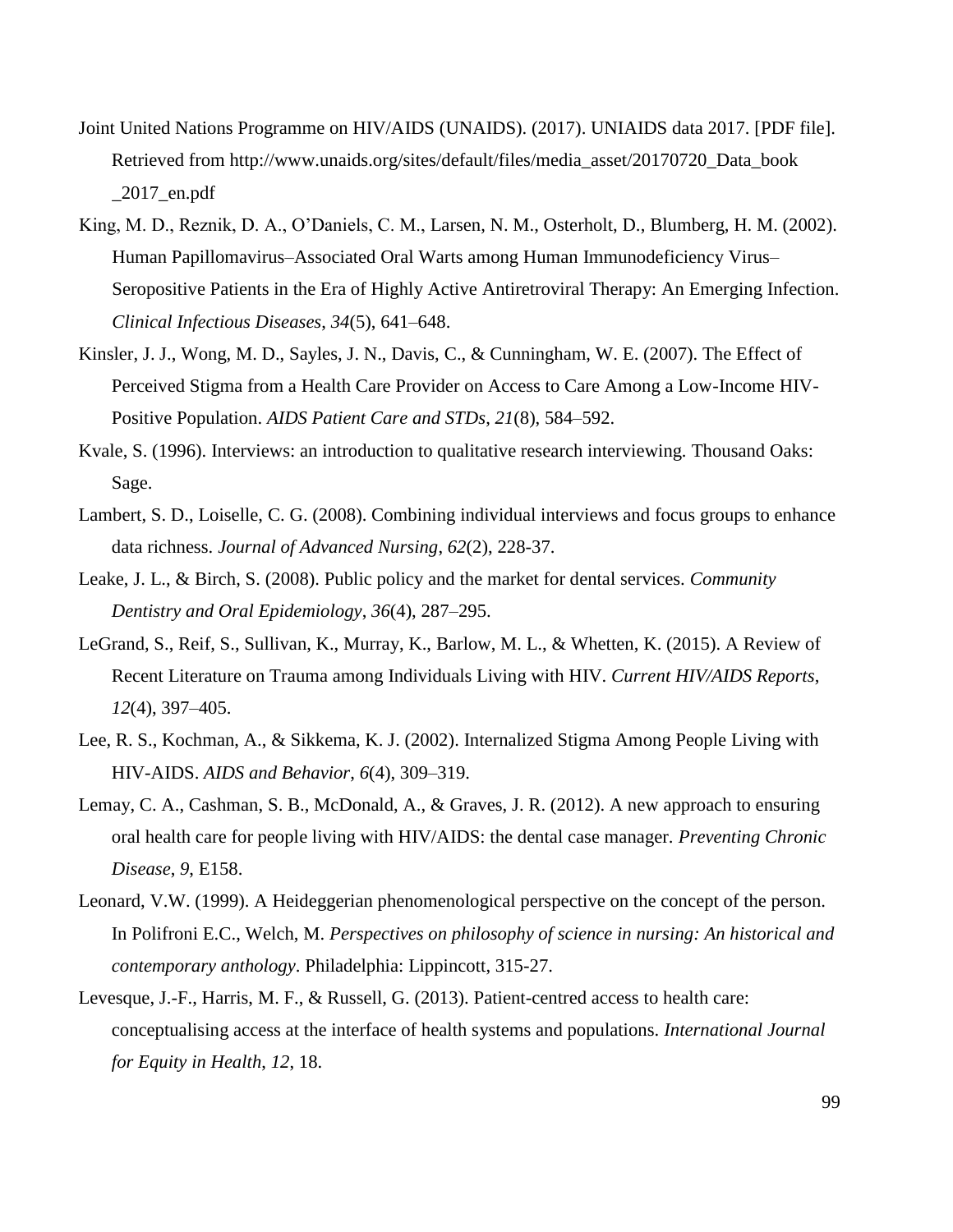- Lima, V.D., St-Jean, M., Rozada, I., Shoveller, J.A., Nosyk, B., Hogg, R.S. (2017). Progress towards the United Nations 90-90-90 and 95-95-95 targets: the experience in British Columbia, Canada. *Journal of International AIDS Society, 1,* 20(3).
- Lincoln Y.S., and Guba, E. G. (1985) Naturalistic Inquiry. Beverly Hills, California: Sage Publications
- Lincoln, Y.S. (1995) Emerging criteria for qualitative and interpretive research. *Qualitative Inquiry*, *1*(3),275-89.
- Locker, D., & Millar, W. J. (1999). Dental insurance and use of dental services [1996-97 data]. *Health Reports*, *11*(1), 55-67.
- Lopez, K.A., Willis, D.G. (2004). Descriptive versus interpretive phenomenology: their contributions to nursing knowledge. *Qualitative Health R*esearch, *14*(5), 726-35.
- Loutfy, M.R., Logie, C.H., Zhang, Y., Blitz, S.L., Margolese, S.L., Tharao, W.E. (2012). Gender and ethnicity differences in HIV-related stigma experienced by people living with HIV in Ontario, Canada. *Public Library of Science One, 7*(12).
- Machtinger, E. L., Cuca, Y. P., Khanna, N., Rose, C. D., & Kimberg, L. S. (2015). From Treatment to Healing: The Promise of Trauma-Informed Primary Care. *Women"s Health Issues*, *25*(3), 193– 197.
- Magnus, M., Herwehe, J., Murtaza-Rossini, M., Reine, P., Cuffie, D., Gruber, D., & Kaiser, M. (2013). Linking and Retaining HIV Patients in Care: The Importance of Provider Attitudes and Behaviors. *AIDS Patient Care and STDs*, *27*(5), 297–303.
- Mago, A., MacEntee, M. I., Brondani, M., & Frankish, J. (2018). Anxiety and anger of homeless people coping with dental care. *Community Dentistry and Oral Epidemiology*, *46*(3), 225–230.
- Maharaj, N. (2016). Using field notes to facilitate critical reflection. *Reflective Practice*, *17*(2), 114- 24.
- Mallinson, R. K., Rajabiun, S., & Coleman, S. (2007). The Provider Role in Client Engagement in HIV Care. *AIDS Patient Care and STDs*, *21*(s1), S-77.
- McCarthy, G.M., Koval, J.J., MacDonald, J.K. (1999). Factors associated with refusal to treat HIV-infected patients: the results of a national survey of dentists in Canada. *American Journal of Public Health, 89*(4), 541-5.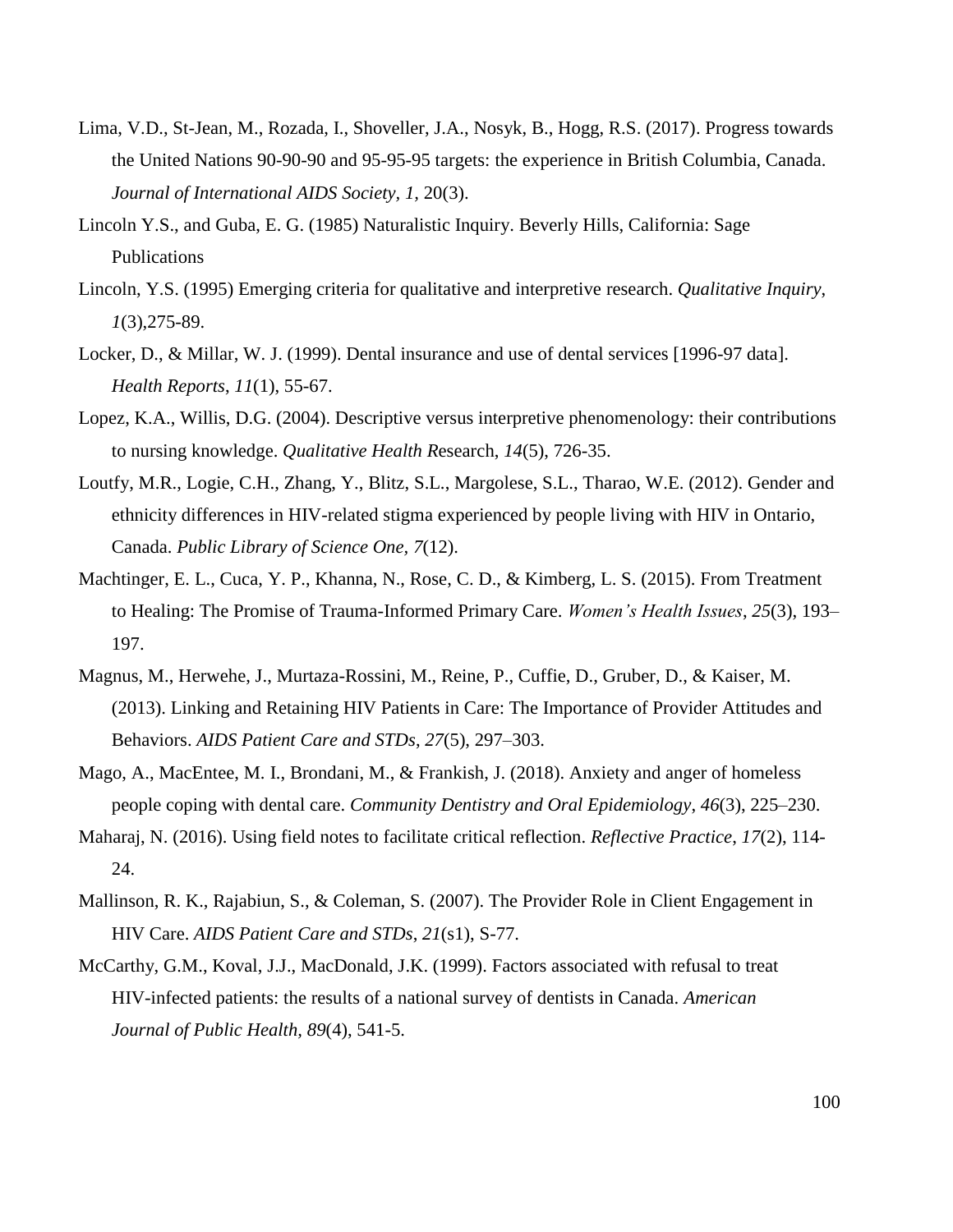- Mofidi, M., Gambrell, A. (2009). Community-Based Dental Partnerships: Improving Access to Dental Care for Persons Living with HIV/AIDS. *Journal of Dental Education*, *73*(11), 1247– 1259.
- Morse, J.M., Barrett, M., Mayan, Olson, Spiers, J. (2002). Verification strategies for establishing reliability and validity in qualitative research. *International Journal of Qualitative Methods*, *1*(2), 13-22.
- Muirhead, V. E., Quiñonez, C., Figueiredo, R., & Locker, D. (2009). Predictors of dental care utilization among working poor Canadians. *Community Dentistry and Oral Epidemiology*, *37*(3), 199–208.
- Nakagawa, F., May, M., Phillips, A. (2013). Life expectancy living with HIV: recent estimates and future implications. *Current Opinion in Infectious Diseases, 6*(1), 17–25.
- Nittayananta, W., Talungchit, S., Jaruratanasirikul, S., Silpapojakul, K., Chayakul, P., Nilmanat, A. (2010). Effects of long-term use of HAART on oral health status of HIV-infected subjects. *Journal of Oral Pathology & Medicine, 39*(5), 397-406.
- Oboro, H. O., Azodo, C. C., & Sede, M. A. (2010). Perception of HIV/AIDS among preclinical dental students. *Journal of Preventive Medicine and Hygiene*, *51*(4), 164–169.
- Oosterink, F. M. D., Jongh, A. D., Aartman, I. H. A. (2008). What are people afraid of during dental treatment? Anxiety-provoking capacity of 67 stimuli characteristic of the dental setting. *European Journal of Oral Sciences*, *116*(1), 44–51.
- Parish, C., Siegel, K., Pereyra, M., Liguori, T., & Metsch, L. (2015). Barriers and facilitators to dental care among HIV-Infected adults. *Special Care in Dentistry, 35*(6), 294–302.
- Patel, N., Furin, J. J., Willenberg, D. J., Chirouze, N. J. A., & Vernon, L. T. (2015). HIV-related Stigma in the Dental Setting: A Qualitative Study. *Special Care in Dentistry, 35*(1), 22–28.
- Pellowski, J.A. (2013) Barriers to care for rural people living with HIV: A review of domestic research and health care models. *Journal of Association Nurses AIDS Care, 24*(5), 422-37.
- Penchansky, R., Thomas, J.W. (1981). The concept of access: definition and relationship to consumer satisfaction. *Medical Care, 19*(2), 127-40.
- Phillippi, J., & Lauderdale, J. (2018). A Guide to Field Notes for Qualitative Research: Context and Conversation. *Qualitative Health Research*, *28*(3), 381-8.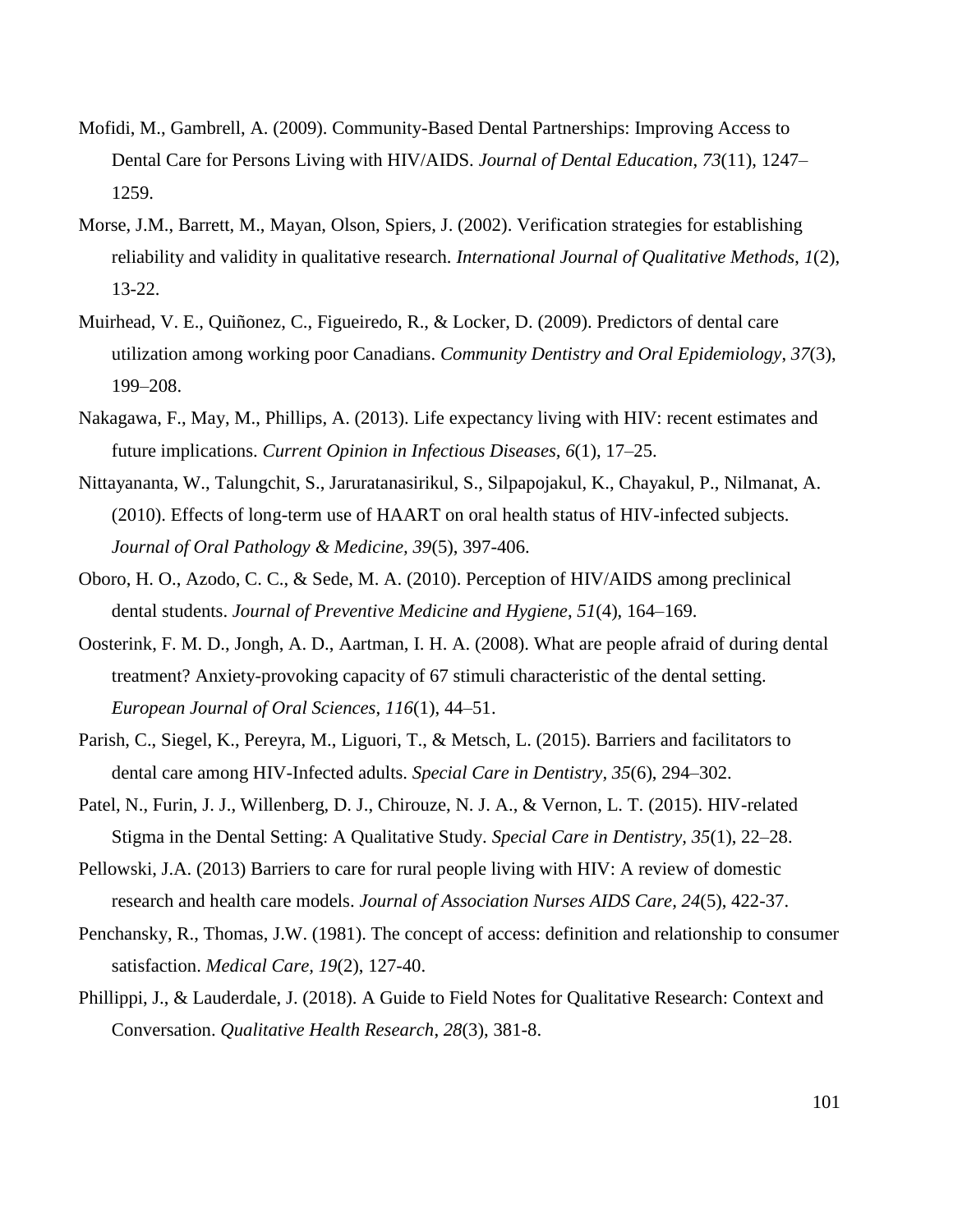- Positive Living Society of British Columbia. (2018) Positive living BC. Retrieved October 4, 2017. from https://positivelivingbc.org/
- Public Health Agency of Canada. (2018a) Summary: Measuring Canada's Progress on the 90-90-90 HIV Targets, 2016 [PDF file]. Retrieved from https://www.canada.ca/content/dam/phacaspc/documents/services/publications/diseases-conditions/summary-estimates-hiv-incidenceprevalence-canadas-progress-90-90-90/pub-eng.pdf
- Public Health agency of Canada. (2018b) Summary: Estimates of HIV incidence, prevalence and proportion undiagnosed in Canada, 2016.Retrieved January 4, 2019 from https://www.canada.ca/en/public-health/services/publications/diseases-conditions/summaryestimates-hiv-incidence-prevalence-proportion-undiagnosed-canada-2014.html
- Public Health Agency of Canada (2018c) Surveillance of HIV and AIDS. Retrieved January 4, 2019 from https://www.canada.ca/en/public-health/services/diseases/hiv-aids/surveillance-hivaids.html
- Raja, S., Hoersch, M., Rajagopalan, C. F., & Chang, P. (2014). Treating patients with traumatic life experiences: Providing trauma-informed care. *The Journal of the American Dental Association*, *145*(3), 238–245.
- Rajabiun, S., Fox, J. E., McCluskey, A., Guevara, E., Verdecias, N., Jeanty, Y., … Mofidi, M. (2012). Patient Perspectives on Improving Oral Health-Care Practices Among People Living with HIV/AIDS. *Public Health Reports*, *127*(Suppl 2), 73–81.
- Reeve, C., Humphreys, J., & Wakerman, J. (2015). A comprehensive health service evaluation and monitoring framework. *Evaluation and Program Planning*, *53*, 91-8.
- Rogers, T. C., Zaninovic, P., Urankar, Y. R., Natto, Z. S., Turner, R. L., Toledo, G. A., … Trott, J. R. (2011). An Innovative HIV Training Program for Dental Students. *Journal of Dental Education*, *75*(11), 1426–1433.
- Rueda, S., Mitra, S., Chen, S., Gogolishvili, D., Globerman, J., Chambers, L. (2016). Examining the associations between HIV-related stigma and health outcomes in people living with HIV/AIDS: a series of meta-analyses. *British Medical Journal, 13*, 6(7).
- Sales, J. M., Swartzendruber, A., & Phillips, A. L. (2016). Trauma-Informed HIV Prevention and Treatment. *Current HIV/AIDS Reports*, *13*(6), 374–382.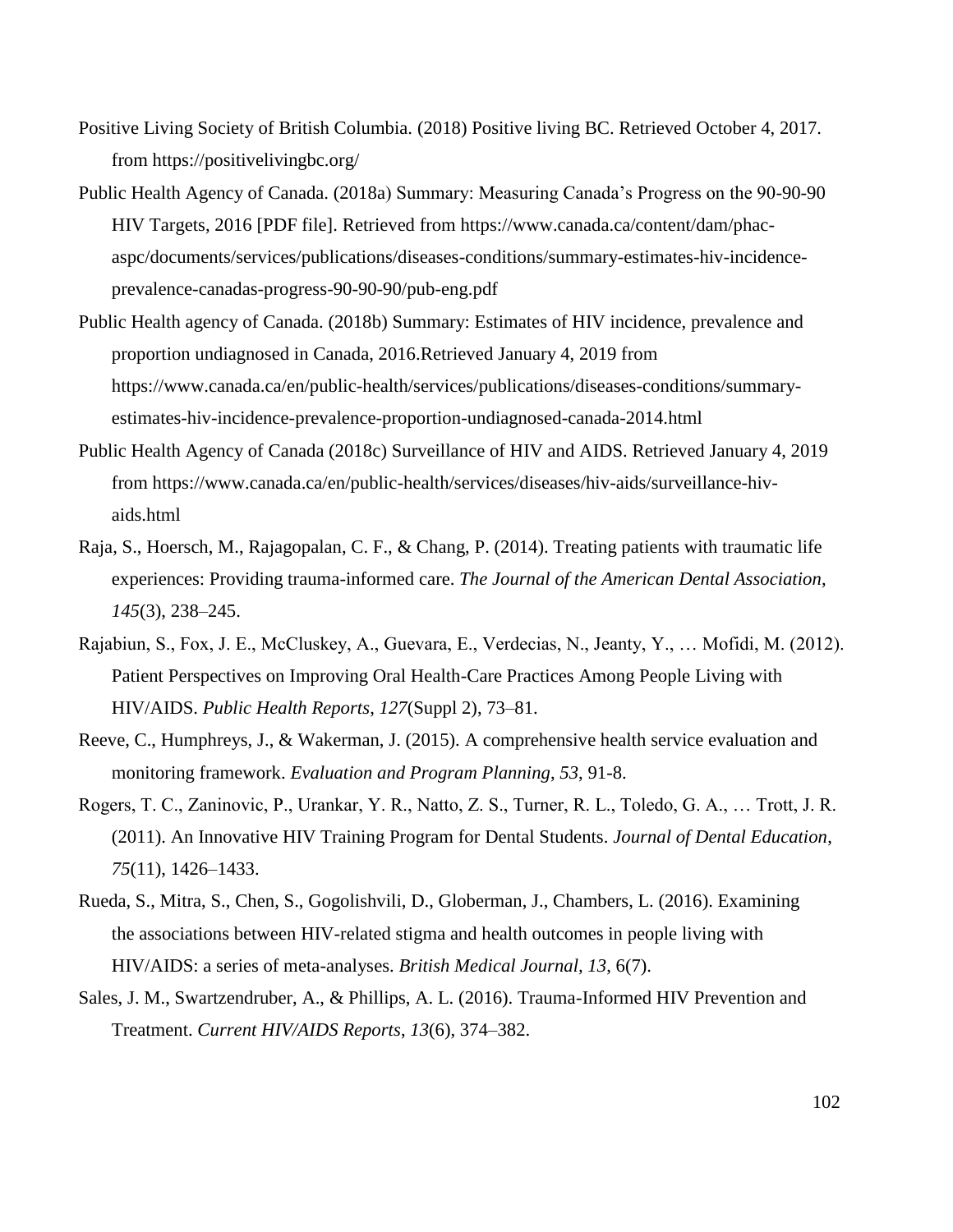- Salimi, Y., Shahandeh, K., Malekafzali, H. (2012). [Is community-based participatory research](http://www.ncbi.nlm.nih.gov/pubmed/22783464) [\(CBPR\) useful? A systematic review on papers in a decade.](http://www.ncbi.nlm.nih.gov/pubmed/22783464) *International of Preventive Medicine, 3*(6), 386-93.
- Saurman, E. (2016). Improving access: modifying Penchansky and Thomas's Theory of Access. *Journal of Health Services Research & Policy*, *21*(1), 36-9.
- Schrijvers, G., van Hoorn, A., & Huiskes, N. (2012). The care pathway: concepts and theories: an introduction. *International Journal of Integrated Care*, *12*(Special Edition Integrated Care Pathways).
- Schuster, M. A., Collins, R., Cunningham, W. E., Morton, S. C., Zierler, S., Wong, M., … Kanouse, D. E. (2005). Perceived Discrimination in Clinical Care in a Nationally Representative Sample of HIV-Infected Adults Receiving Health Care. *Journal of General Internal Medicine*, *20*(9), 807– 813.
- Seacat, J. P., & Inglehart, M. R. (2003). Education about treating patients with HIV infections/AIDS: the student perspective. *Journal of Dental Education*, *67*(6), 630–640.
- Seale, C. (1999) Quality in qualitative research. *Qualitative Inquiry, 5*(4), 465-478.
- Sharp, P.M., Hahn, B.H. (2011). Origins of HIV and the AIDS Pandemic. *Cold Spring Harbor Perspective Medicine, 1(*1).
- Shengelia B, Murray CJL, Adams OB. (2003). Beyond access and utilization: defining and measuring health system coverage. In Murray, C.J.L., Evans, D.B. *Health Systems Performance Assessment. Debates, methods and empiricism.* Geneva: World Health Organization, 221-34.
- Sischo, L., & Broder, H. L. (2011). Oral Health-related Quality of Life. *Journal of Dental Research*, *90*(11), 1264–1270.
- Solomon, P., Guenter, D., & Stinson, D. (2005). People with HIV as Educators of Health Professionals. *AIDS Patient Care and STDs*, *19*(12), 840–847.
- Substance Abuse and Mental Health Services Administration, Trauma and Justice Strategic Initiative. (2012). SAMHSA's working definition of trauma and guidance for trauma-informed approach. Rockville, MD: *Substance Abuse and Mental Health Services Administration*.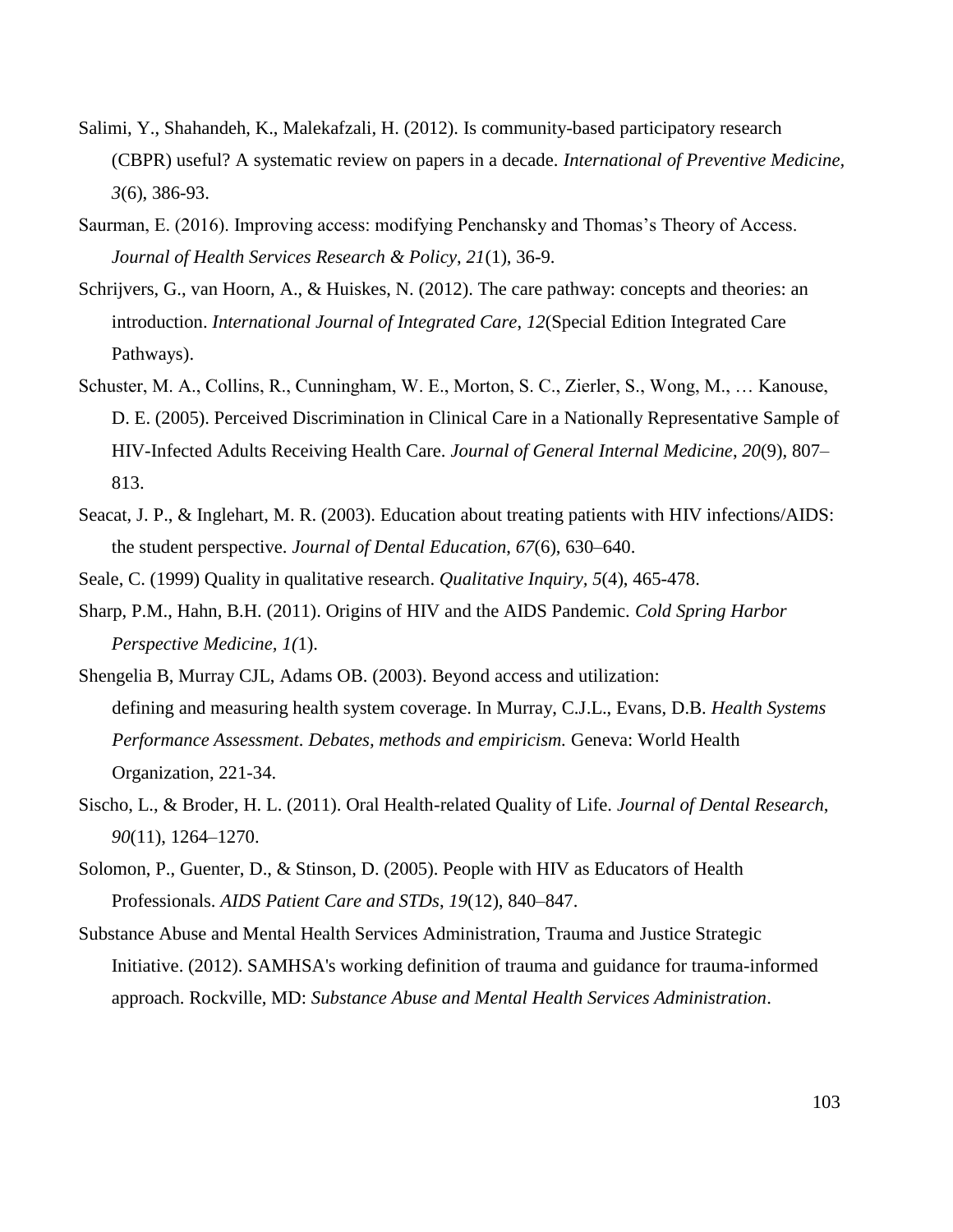- Thompson, B., Cooney, P., Lawrence, H., Ravaghi, V., Quinonez, C. (2014). Cost as a barrier to accessing dental care: findings from a Canadian population-based study. *Journal of Public Health Dentistry, 74*(3), 210-8.
- Tobias, C. R., Fox, J. E., Walter, A. W., Lemay, C. A., & Abel, S. N. (2012). Retention of People Living with HIV/AIDS in Oral Health Care. *Public Health Reports*, *127*(Suppl 2), 45–54.
- Wagner, A. C., Hart, T. A., McShane, K. E., Margolese, S., & Girard, T. A. (2014). Health Care Provider Attitudes and Beliefs About People Living with HIV: Initial Validation of the Health Care Provider HIV/AIDS Stigma Scale (HPASS). *AIDS and Behavior*, *18*(12), 2397–2408.
- Wallace, B., Browne, A.J., Varcoe, C., Ford-Gilboe, M., Wathen, N., Long, P.M., (2015). Self-reported oral health among a community sample of people experiencing social and health inequities: cross-sectional findings from a study to enhance equity in primary healthcare settings. *British Medical Journal, 23*, 5(12).
- Wallace, B., MacEntee, M. I. (2013). Perspectives on Community Dental Clinics and Oral Health Inequities in British Columbia. *Journal of Health Care for the Poor and Underserved*, *24*(2), 943–953.
- Williams, P., Narciso, L., Browne, G., Roberts, J., Weir, R., & Gafni, A. (2005). Characteristics of people living with HIV who use community-based services in Ontario, Canada: implications for service providers. *The Journal of the Association of Nurses in AIDS Care: JANAC*, *16*(4), 50–63.
- World Health Organization. (2018). HIV Treatment and care. Retrieved November 30, 2018 from http://www.who.int/hiv/topics/treatment/en/
- Yamada, T., Kuwano, S., Ebisu, S. (2006). A questionnaire survey on the effect of the sound of dental drills on the feeling of patients in dental clinics. *Acoustal Science and Technology. 27*: 305–308.
- Zaninovic, P., Natto, Z. S., Turner, R. L., Toledo, G. A., Duran, G. G., Trott, J. R., & Rogers, T. C. (2013). An Innovative HIV Training Program for Dental Hygiene Students. *Journal of Dental Hygiene, 87*(1), 47–55.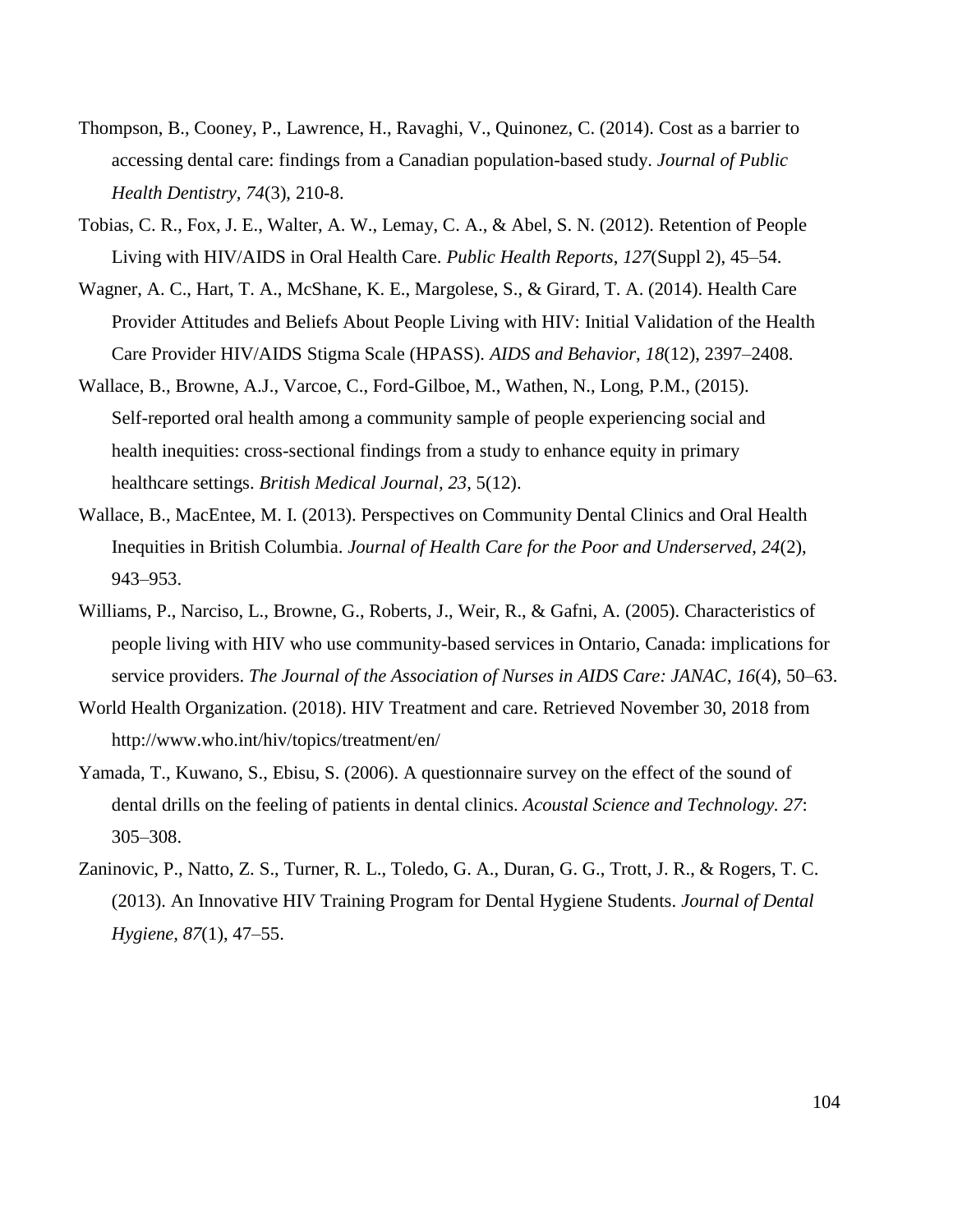# **Appendices**

# **Appendix A : Patient satisfaction survey**

Date: \_\_\_\_\_\_\_\_\_\_\_\_\_\_\_\_, 20\_\_\_\_ Location:\_\_\_\_\_\_\_\_\_\_\_\_\_\_\_\_\_\_\_\_\_\_\_\_

**How are we doing?** Please tell us how you feel about the care you received by checking the boxes below. The information you give will be kept private.

|                                                                         | Agree  | <b>Partly</b><br>Agree | <b>Neutral</b> | Partly<br><b>Disagree</b> | <b>Disagree</b> |
|-------------------------------------------------------------------------|--------|------------------------|----------------|---------------------------|-----------------|
| My student dental hygienist clearly explained the details of my         | $\Box$ | $\Box$                 | $\Box$         | $\Box$                    | $\Box$          |
| overall care in a way I could understand                                |        |                        |                |                           |                 |
| My student dental hygienist clearly explained the time needed to        | $\Box$ | $\Box$                 | $\Box$         | $\Box$                    | $\Box$          |
| complete my care                                                        |        |                        |                |                           |                 |
| My student dental hygienist was able to provide a referral for          | $\Box$ | $\Box$                 | $\Box$         | П                         | $\Box$          |
| additional care that I needed                                           |        |                        |                |                           |                 |
| My student dental hygienist always treated me with respect              | $\Box$ | $\Box$                 | $\Box$         | $\Box$                    | $\Box$          |
| I feel that my personal information is kept private and<br>confidential | $\Box$ | $\Box$                 | $\Box$         | $\Box$                    | $\Box$          |
| Attending this clinic improved my oral health knowledge                 | □      | $\Box$                 | $\Box$         | □                         | $\Box$          |
| The instructors were helpful and respectful to my student dental        | $\Box$ | $\Box$                 | $\Box$         | П                         | П               |
| hygienist                                                               |        |                        |                |                           |                 |
| The student dental hygienist had the equipment and supplies             | $\Box$ | $\Box$                 | $\Box$         | П                         | $\Box$          |
| required to provide my care                                             |        |                        |                |                           |                 |
| I felt comfortable receiving my dental hygiene care at this             | $\Box$ | $\Box$                 | $\Box$         | П                         | $\Box$          |
| location                                                                |        |                        |                |                           |                 |
| I am happy with the overall dental hygiene care that I received         | $\Box$ | $\Box$                 | $\Box$         | П                         | $\Box$          |
| If no - why $?$                                                         |        |                        |                |                           |                 |
| I would come back to this site again for dental hygiene care            | $\Box$ | $\Box$                 | $\Box$         | П                         | $\Box$          |
| If no - why $?$                                                         |        |                        |                |                           |                 |

\_\_\_\_\_\_\_\_\_\_\_\_\_\_\_\_\_\_\_\_\_\_\_\_\_\_\_\_\_\_\_\_\_\_\_\_\_\_\_\_\_\_\_\_\_\_\_\_\_\_\_\_\_\_\_\_\_\_\_\_\_\_\_\_\_\_\_\_\_\_\_\_\_\_\_\_\_\_\_\_\_\_\_\_\_\_

\_\_\_\_\_\_\_\_\_\_\_\_\_\_\_\_\_\_\_\_\_\_\_\_\_\_\_\_\_\_\_\_\_\_\_\_\_\_\_\_\_\_\_\_\_\_\_\_\_\_\_\_\_\_\_\_\_\_\_\_\_\_\_\_\_\_\_\_\_\_\_\_\_\_\_\_\_\_\_\_\_\_\_\_\_\_\_

\_\_\_\_\_\_\_\_\_\_\_\_\_\_\_\_\_\_\_\_\_\_\_\_\_\_\_\_\_\_\_\_\_\_\_\_\_\_\_\_\_\_\_\_\_\_\_\_\_\_\_\_\_\_\_\_\_\_\_\_\_\_\_\_\_\_\_\_\_\_\_\_\_\_\_\_\_\_\_\_\_\_\_\_\_\_\_

# **Some suggestions to improve my dental hygiene care are:**

# **Additional comments:**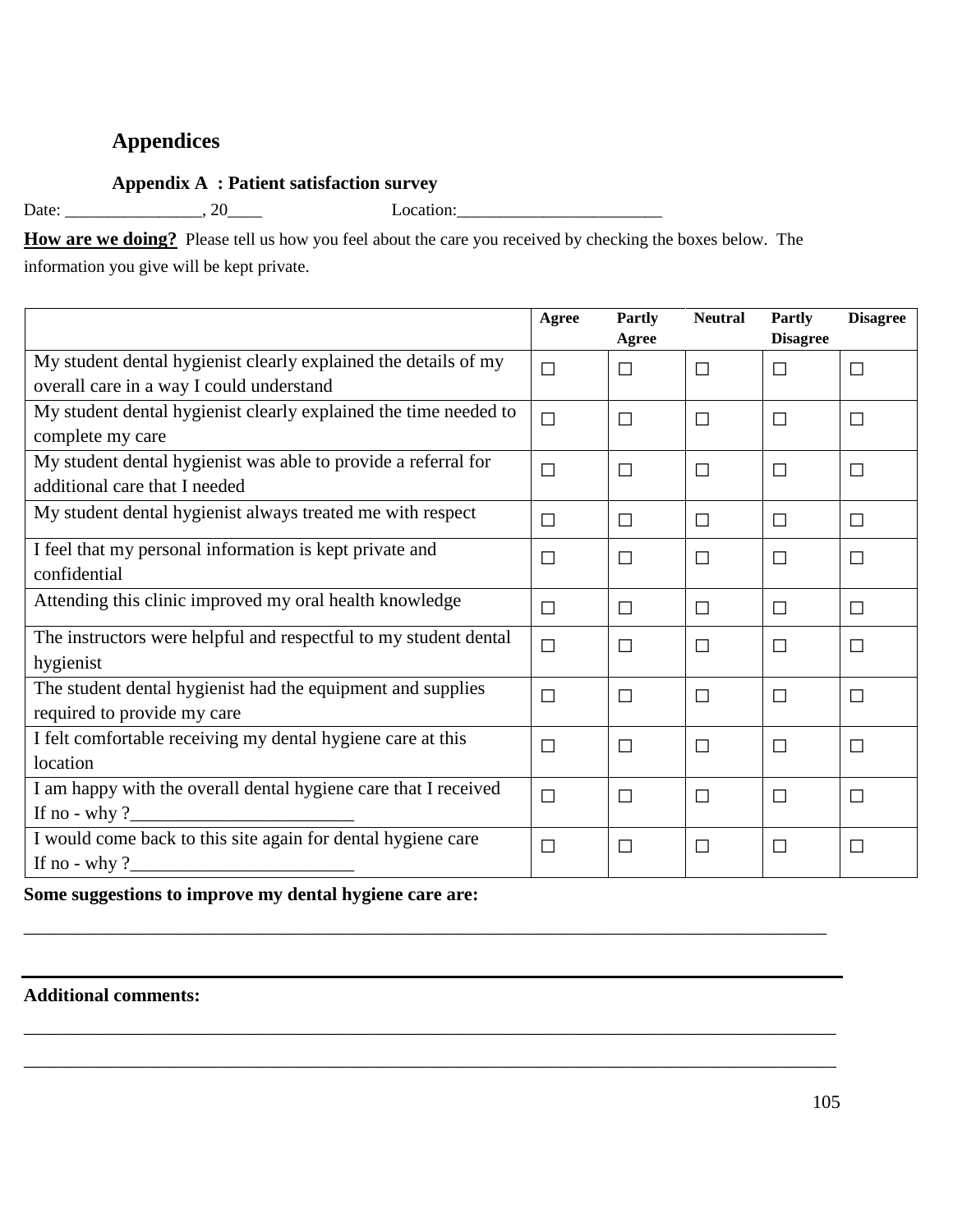# **Appendix B : Recruitment poster**

# **Title of the study**

Access to oral health care for people living with human immunodeficiency virus attending a community-based preventive program in British Columbia

# **What is the purpose of the study?**

We want to know about your experiences of receiving dental hygiene services at Positive Living Society of British Columbia (PLSBC) in order to modify the services as needed.

# **Who do we want to talk to?**

PLSBC patients who received dental hygiene services here at the society.

# **What will you do?**

Participate in a private and confidential interview that will last about 1 hour.

# **What will we talk about?**

- Your past experience in accessing dental care
- Your experience in receiving dental hygiene services from this program
- How the program can be improved

# **Where and when will the interviews take place?**

Upon your interest to participate in the interview, please contact the co-investigator to set up a date and time. The interview will take place at Positive Living Society. A \$25 gift card will be given to you as a token of appreciation for sharing your experiences.

# **Who can you contact for more information or to participate in the study?**

If you wish to participate in this study, have any questions or require any further information in regard to this study please contact:

# **Co-Investigator**

Iris Feng, Graduate Student, Faculty of Dentistry University of British Columbia at 604 626 2154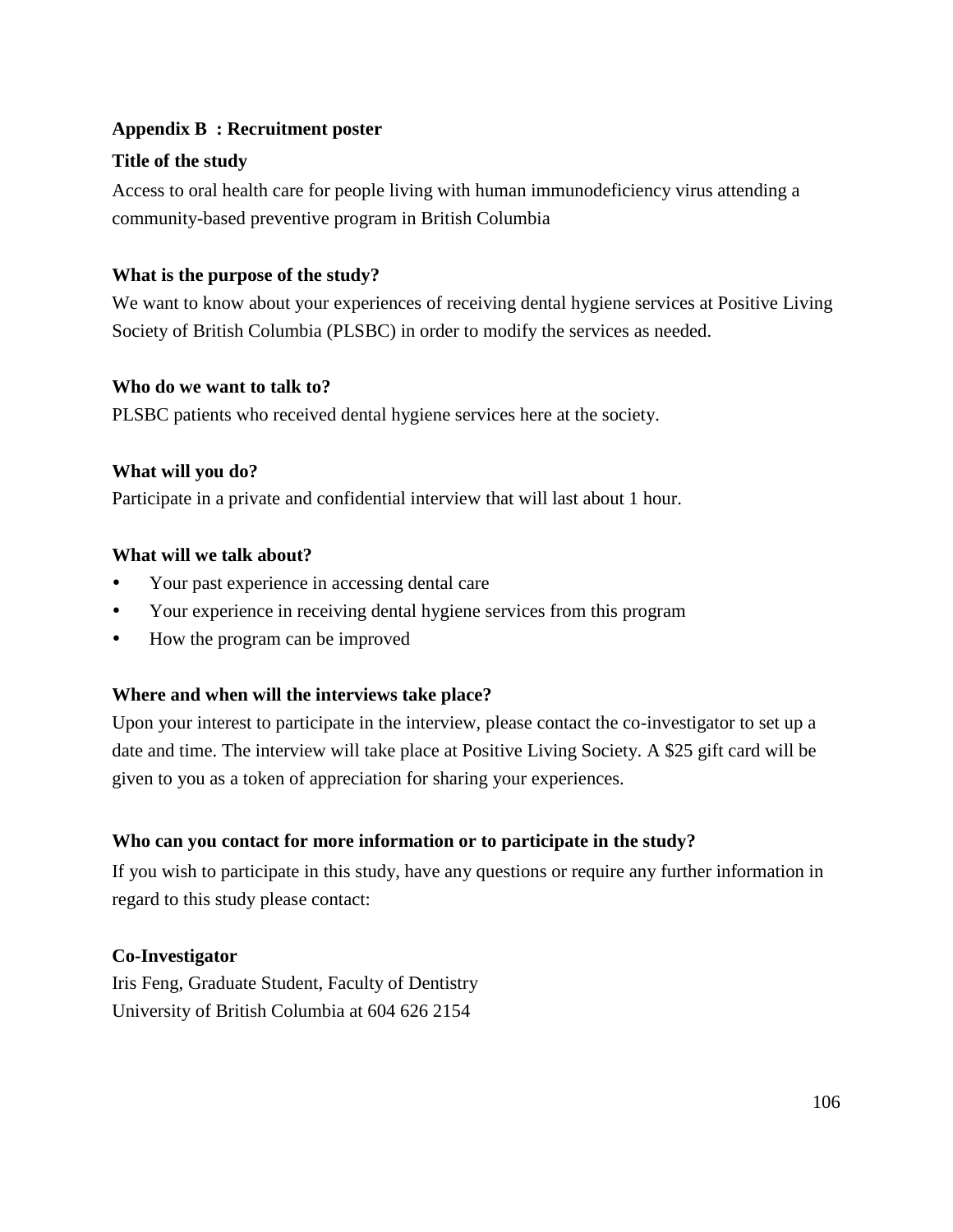# **Appendix C : Member and staff participant consent**

# **Title of the Study**

Access to oral health care for people living with human immunodeficiency virus attending a community-based preventive program in British Columbia

# **Who is conducting the study?**

Principal Investigator Dr. Leeann Donnelly, Assistant Professor Faculty of Dentistry, University of British Columbia Telephone: (604) 822-5064

Co-Investigator Iris Feng, Graduate Student Faculty of Dentistry, University of British Columbia Telephone: (604) 626-2154

# **Why should you take part in this study?**

You are being invited to take part in this research study because you are a patient (or staff) at the Positive Living Society of British Columbia. The information that you can provide about the dental hygiene services program delivered at Positive Living Society is very valuable and can aid in the sustaining this program and developing future dental programs.

Your participation is entirely voluntary, so it is up to you to decide whether or not to take part in this study. Before you can decide, it is important for you to understand what the research involves. This consent form will tell you about the study, why the research is being done, what will happen to you during the study and the possible benefits, risks and discomforts.

If you wish to participate, you will be asked to sign this form. If you do decide to take part in this study, you are free to withdraw at any time and without giving any reasons for your decision.

# **What is the purpose of this study?**

A person's oral health has an effect on overall health and well-being, but can be difficult to achieve. People living with HIV/AIDS face unique barriers to accessing a range of health care services. Positive Living Society of British Columbia offers a wide variety of services and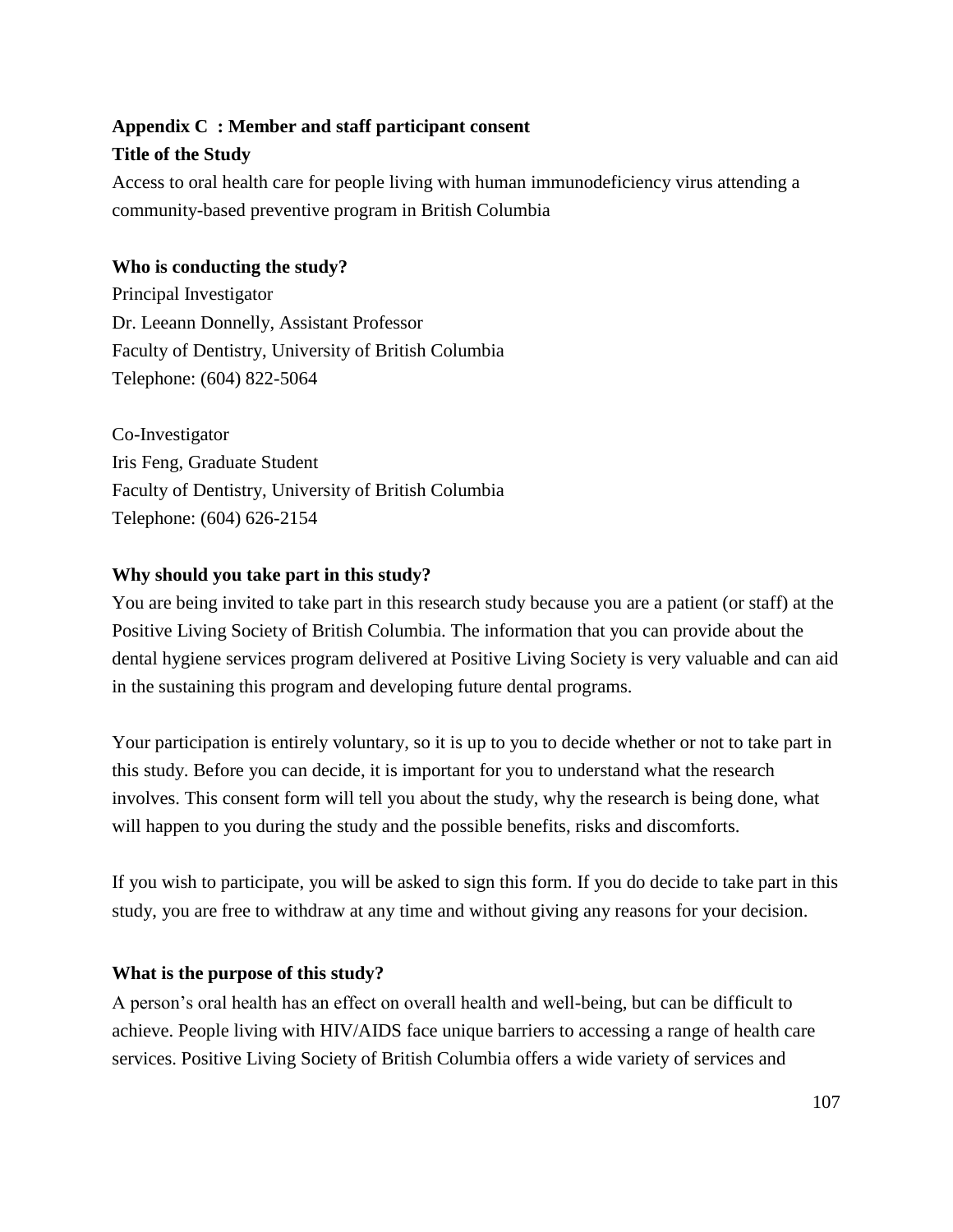resources to people living with HIV/AIDS. The UBC Dental Hygiene Program has been collaborating with Positive Living Society to offer preventive dental services to members of Positive Living Society to improve oral health and to increase access to dental care. This project aims to determine how the implementation of this preventive dental program influences access to oral health care for its members. The results of this study will contribute to a Master's thesis of the graduate student.

#### **What will you do if you participate in this study?**

You will participate in a private and confidential tape recorded personal interview (or focus group) that will last about one hour with the co-investigator. We will be asking about your experiences in regards to receiving services from the UBC Dental Hygiene Program.

#### **What are the potential risks and benefits of this study?**

We do not think there is anything in this study that could harm you or be bad for you. Some of the questions we ask might upset you. Please let the co-investigator know if you have any concerns. Your participation will aid in improving and continuing this program, and developing other oral health programs, which could be benefit to you and other members of Positive Living Society of British Columbia.

#### **How will your identity be protected?**

Your confidentiality will be respected. Identifying information will be assigned a code number and after it has been processed, any personal information will be removed in order to keep you identity confidential. The list of names and matching code numbers will be stored separately from all other study information. All documents will be kept in a locked filing cabinet in the Faculty of Dentistry at the University of British Columbia. Computer data records will be password protected. You will not identified by name in any reports of the completed study. Your identity will be kept confidential by the investigators.

#### (For the focus group):

Your identity will be kept confidential by the investigators, however this study involves a group discussion and therefore your identity will be known to the others who are participating. Confidentiality within the group will be the responsibility of the group. We will encourage participants not to discuss the content of the focus group to people outside the group; however, we cannot control what participants do with the information discussed.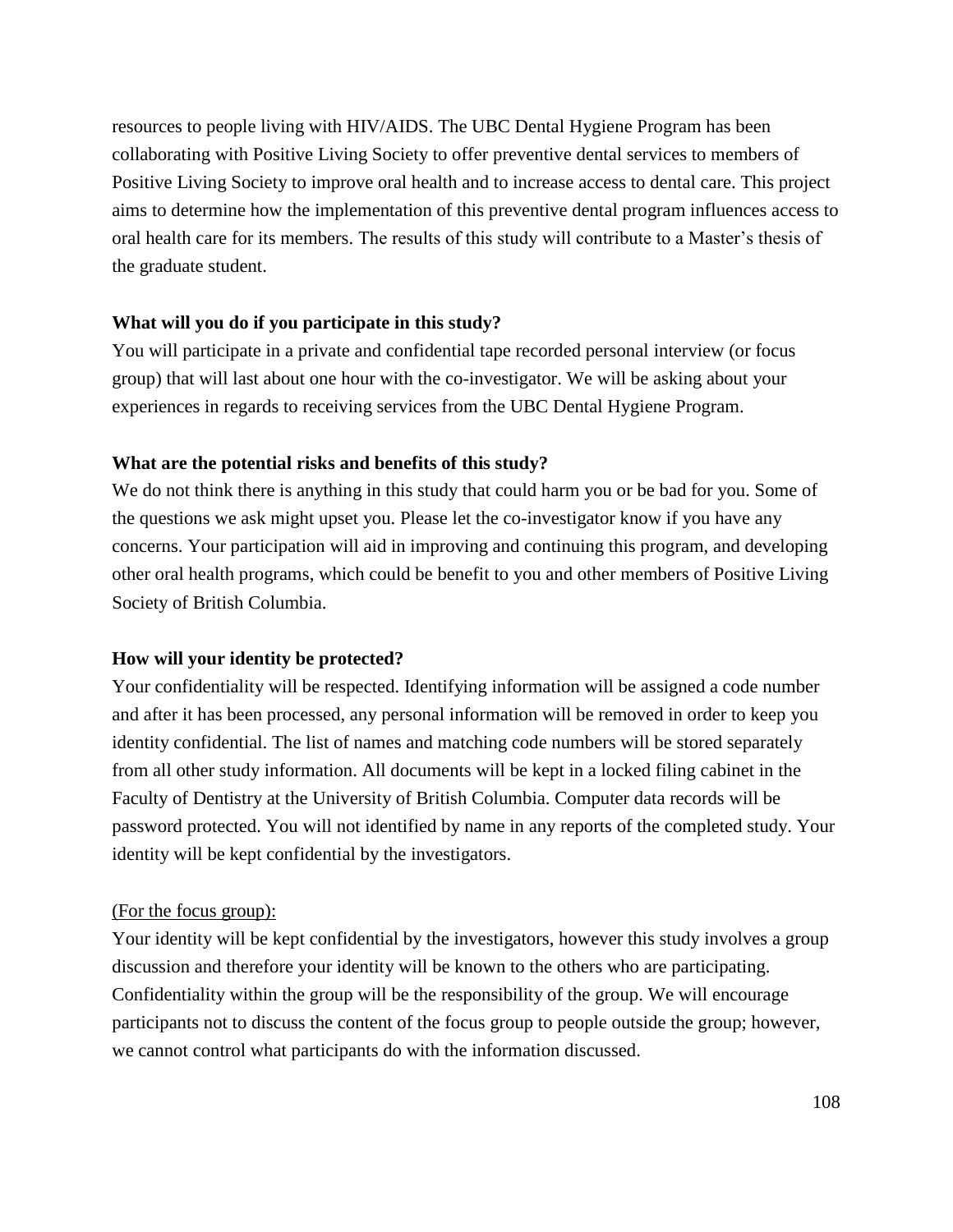# **Will you be paid for participating in this study?**

For your participation in the study, you will be given a \$25 gift card for your time.

(For the focus group):

For your participation in the study, lunch and light refreshments will be served.

# **Who can you contact for more information about the study?**

If you have any questions or concerns about what we are asking you, please contact one of the investigators in this study. The names and telephone numbers are listed at the top of the first page of this form.

# **Who can you contact if you have complaints or concerns about the study?**

If you have any concerns or complaints about your rights as a research participant and/or your experiences while participating in this study, contact the Research Participant Complaint Line in the UBC Office of Research Ethics at 604-822-8598 or if long distance e-mail **RSIL@ors.ubc.ca** or call toll free 1-877-822-8598.

# **Participant Consent and Signature Page**

Taking part in this study is entirely up to you. You have the right to refuse to participate in this study. If you decide to take part, you may choose to pull out of the study at any time without giving a reason and without any negative impact of your employment or access to further services from Positive Living Society of British Columbia.

Your signature below indicates that you have received a copy of this consent form for your own records. Your signature indicates that you consent to participate in this study

Please indicate a checkmark in the box to consent for audio recording during the interview.

Participant Signature Date

Printed Name of the Participant signing above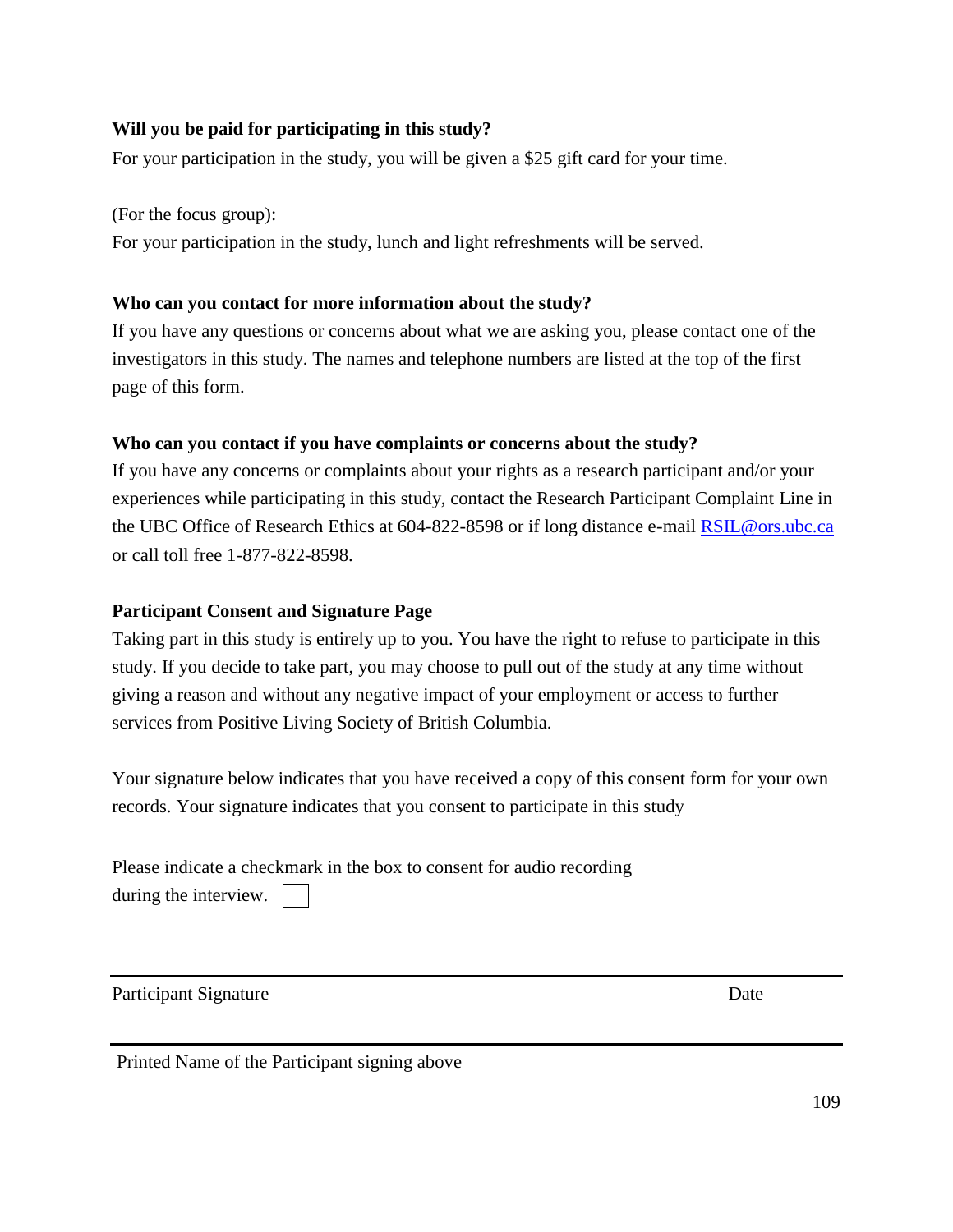# **Appendix D : Personal interview guide**

# **I. Past dental experiences in accessing oral health care**

- A. Can you tell me about your last dental visit outside this program? When was it, where was it, and why did you go?
- B. Do you seek dental care on a regular basis?
- C. Were there any reasons you were not able to receive any type of dental services before? How did this influence you?
- D. Have you had a negative experience with a dental professional before? What was that like, how did you feel, and how did it influence you?
- E. Have you disclosed your HIV status to a dental professional and what was that like?

# **II. Experiences of the program**

- A. Tell me a bit about the care that you received here. Why did you choose to come here? How long have you been coming here?
- B. What was it like to receive services at Positive Living and not a dental office?
- C. What did you like the most about the services that were provided here? What did you like the least?
- D. Have you been referred by the dental hygiene student to another dental clinic before? If yes: Did you follow-up with the referral? If not, why? What can we do to make the referral process better?
- E. Would you seek dental care if it was not offered within PLSBC? How do you feel about the instructor and student providers who already know your HIV status?
- F. Would you follow through with a referral to the PL clinic downstairs? Why or why not?
- G. How do you like the way the room, equipment, and chairs are set up at PLSBC?
- H. Is this location in downtown Vancouver convenient for you?
- I. How do you feel about the services only being available on Wednesdays?
- J. Tell me about your experience booking your appointments and communicating with the clinic when it is not open.
- K. How does the cost of care here influence you decision to utilize services here?
- L. How do you feel about the services provided by students?
- M. What would you like to change in dental private practices to increase more dental access or to make you more comfortable to receive dental care?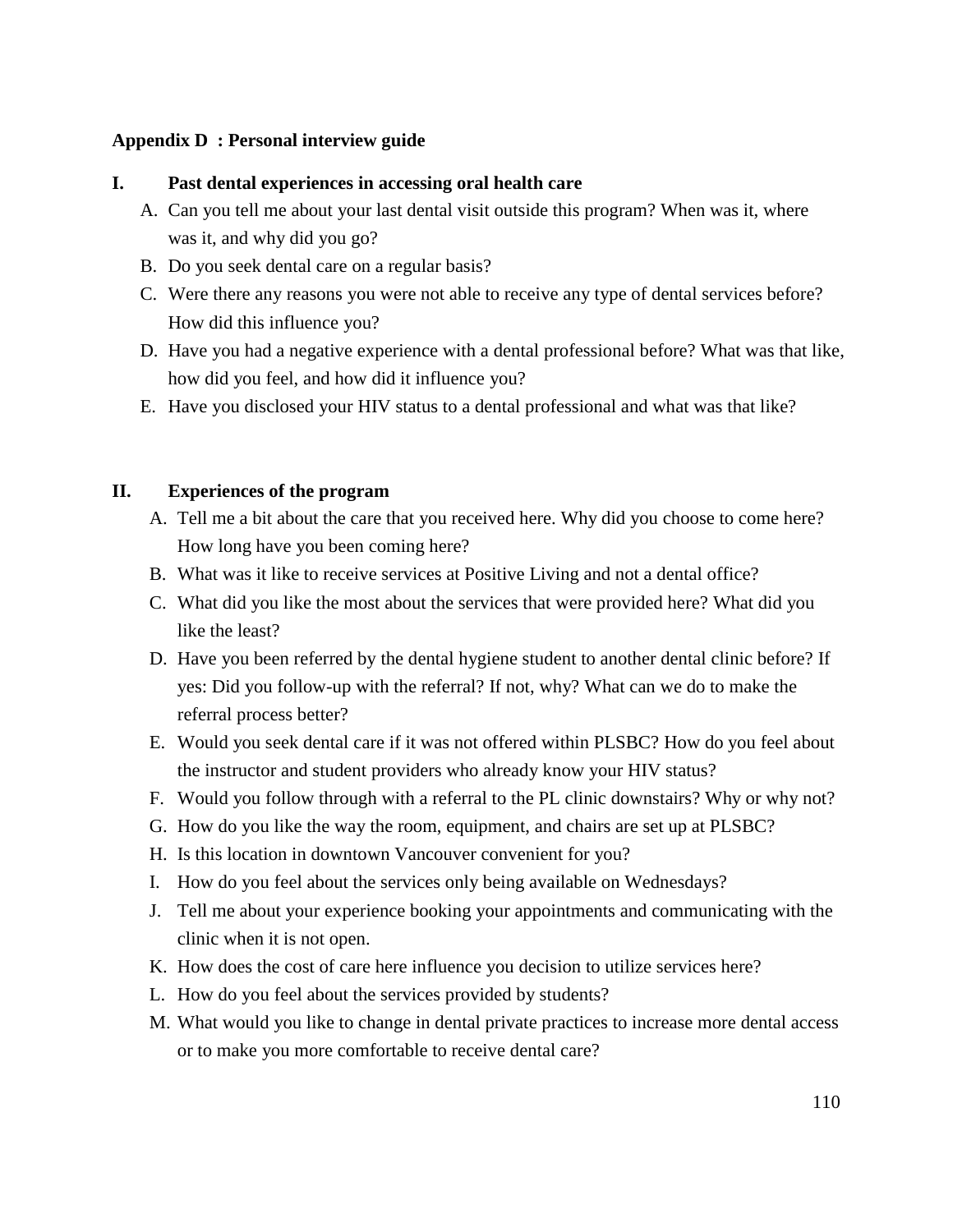# **III. Satisfaction of the program**

- A. What did you like most about this program? What did you like the least?
- B. How has the program met or not met your expectations?
- C. How has this program influence your oral health or your health?
- D. What would improve this program?
- E. Do you have any recommendations for us in modifying this program?
- F. Is there anything that we did not discuss this evening that you think would be important for me to know as we look at revising this program?